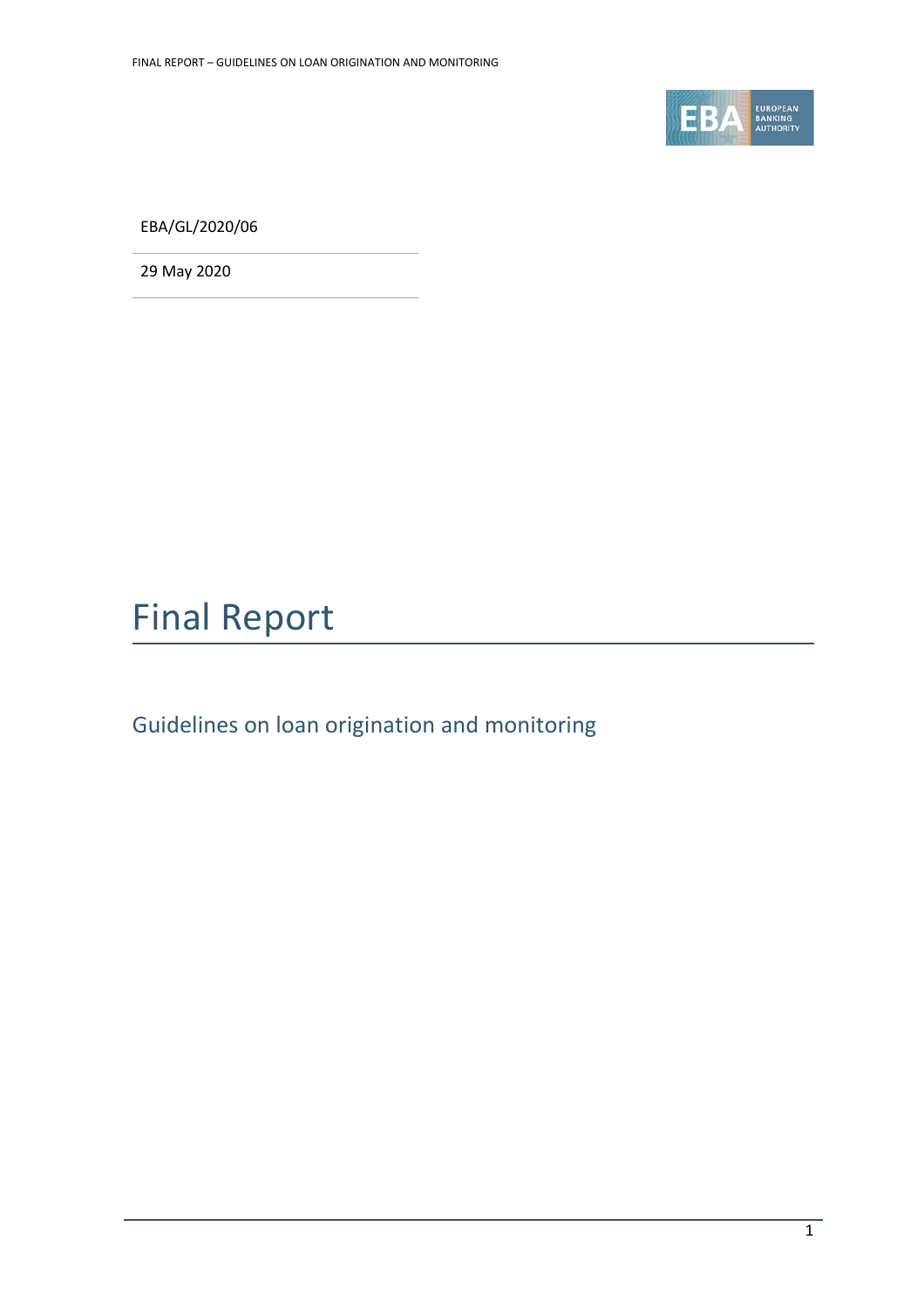

# **Contents**

| <b>Executive Summary</b><br>4                    |                                                                 |                                                                               |    |  |  |
|--------------------------------------------------|-----------------------------------------------------------------|-------------------------------------------------------------------------------|----|--|--|
| <b>Background and rationale</b><br>6             |                                                                 |                                                                               |    |  |  |
|                                                  | <b>Guidelines</b><br>12                                         |                                                                               |    |  |  |
|                                                  | 1. Compliance and reporting obligations                         |                                                                               |    |  |  |
|                                                  |                                                                 | 2. Subject matter, scope and definitions                                      | 14 |  |  |
|                                                  | Addressees<br>15                                                |                                                                               |    |  |  |
|                                                  | Definitions                                                     |                                                                               |    |  |  |
|                                                  | Proportionality                                                 |                                                                               |    |  |  |
| 3. Implementation<br>18                          |                                                                 |                                                                               |    |  |  |
|                                                  | 4. Internal governance for credit granting and monitoring<br>19 |                                                                               |    |  |  |
| 4.1                                              |                                                                 | Credit risk governance and culture                                            |    |  |  |
|                                                  | 4.1.1                                                           | Responsibilities of the management body                                       | 19 |  |  |
|                                                  | 4.1.2                                                           | Credit risk culture                                                           | 20 |  |  |
| 4.2                                              | 20<br>Credit risk appetite, strategy and credit risk limits     |                                                                               |    |  |  |
| 4.3                                              |                                                                 | Credit risk policies and procedures                                           | 21 |  |  |
|                                                  | 4.3.1                                                           | Anti-money laundering and counter-terrorist financing policies and procedures | 23 |  |  |
|                                                  | 4.3.2                                                           | Leveraged transactions                                                        | 24 |  |  |
|                                                  | 4.3.3                                                           | Technology-enabled innovation for credit granting                             | 25 |  |  |
|                                                  | 4.3.4                                                           | Models for creditworthiness assessment and credit decision-making             | 26 |  |  |
|                                                  | 4.3.5                                                           | Environmental, social and governance factors                                  | 26 |  |  |
|                                                  | 4.3.6                                                           | Environmentally sustainable lending                                           | 27 |  |  |
|                                                  | 4.3.7                                                           | Data infrastructure                                                           | 27 |  |  |
|                                                  | 4.4 Credit decision-making                                      |                                                                               |    |  |  |
|                                                  | 4.4.1                                                           | Objectivity and impartiality in credit decision-making                        | 29 |  |  |
| 4.5                                              | Credit risk management and internal control frameworks<br>30    |                                                                               |    |  |  |
| 4.6                                              | <b>Resources and skills</b><br>32                               |                                                                               |    |  |  |
| 4.7                                              | Remuneration<br>32                                              |                                                                               |    |  |  |
| 5. Loan origination procedures<br>33             |                                                                 |                                                                               |    |  |  |
| 5.1                                              | Information and documentation                                   |                                                                               |    |  |  |
| Assessment of borrower's creditworthiness<br>5.2 |                                                                 |                                                                               |    |  |  |
|                                                  | 5.2.1                                                           | General provisions for lending to consumers                                   | 35 |  |  |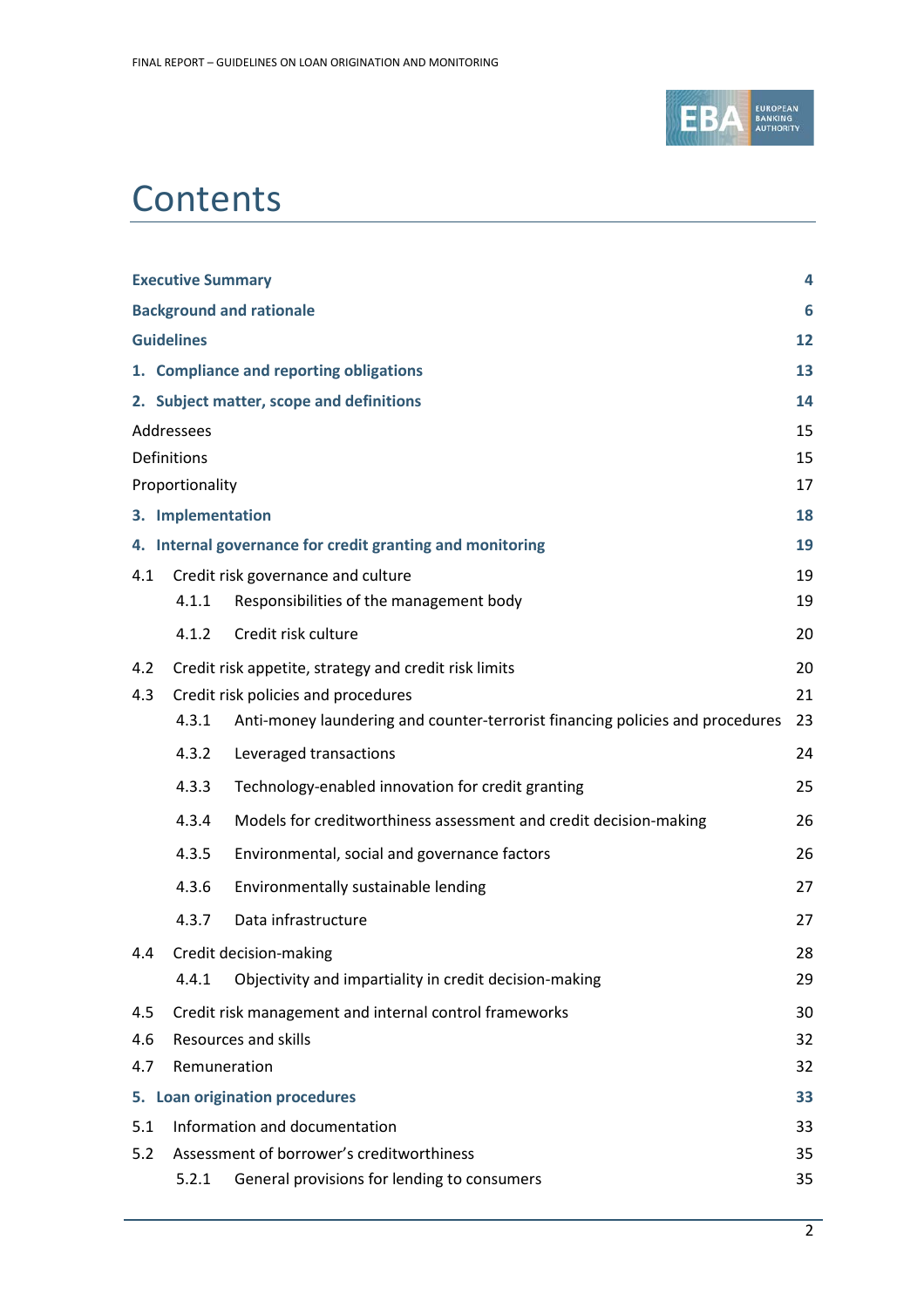

|                                                                          | 5.2.2                                                                   | Lending to consumers in relation to residential immovable property | 35 |  |  |
|--------------------------------------------------------------------------|-------------------------------------------------------------------------|--------------------------------------------------------------------|----|--|--|
|                                                                          | 5.2.3                                                                   | Other secured lending to consumers                                 | 36 |  |  |
|                                                                          | 5.2.4                                                                   | Unsecured lending to consumers                                     | 37 |  |  |
|                                                                          | 5.2.5                                                                   | Lending to micro and small enterprises                             | 38 |  |  |
|                                                                          | 5.2.6                                                                   | Lending to medium-sized and large enterprises                      | 41 |  |  |
|                                                                          | 5.2.7                                                                   | Commercial real estate lending                                     | 45 |  |  |
|                                                                          | 5.2.8                                                                   | Lending for real estate development                                | 47 |  |  |
|                                                                          | 5.2.9                                                                   | Leveraged transactions                                             | 47 |  |  |
|                                                                          | 5.2.10                                                                  | Shipping finance                                                   | 48 |  |  |
|                                                                          | 5.2.11                                                                  | Project finance                                                    | 49 |  |  |
| 5.3                                                                      |                                                                         | Credit decision and loan agreement                                 | 50 |  |  |
| 6. Pricing<br>51                                                         |                                                                         |                                                                    |    |  |  |
|                                                                          | 7. Valuation of immovable and movable property                          |                                                                    |    |  |  |
|                                                                          | 7.1                                                                     | Valuation at the point of origination                              | 53 |  |  |
|                                                                          | 7.1.1                                                                   | Immovable property collateral                                      | 53 |  |  |
|                                                                          | 7.1.2                                                                   | Movable property collateral                                        | 54 |  |  |
| 7.2                                                                      | Monitoring and revaluation                                              |                                                                    |    |  |  |
|                                                                          | 7.2.1                                                                   | Immovable property collateral                                      | 55 |  |  |
|                                                                          | 7.2.2                                                                   | Movable property collateral                                        | 57 |  |  |
| 7.3                                                                      | Criteria for valuers<br>57                                              |                                                                    |    |  |  |
| 7.4                                                                      | Criteria for advanced statistical models for valuation<br>58            |                                                                    |    |  |  |
| 8. Monitoring framework<br>60                                            |                                                                         |                                                                    |    |  |  |
| 8.1                                                                      |                                                                         | General provisions for the credit risk monitoring framework        | 60 |  |  |
| 8.2                                                                      | Monitoring of credit exposures and borrowers<br>62                      |                                                                    |    |  |  |
| 8.3                                                                      | Regular credit review of borrowers<br>63                                |                                                                    |    |  |  |
| 8.4                                                                      | Monitoring of covenants<br>64                                           |                                                                    |    |  |  |
| 8.5                                                                      |                                                                         | Use of early warning indicators/watch lists in credit monitoring   | 64 |  |  |
| Annex 1 - Credit-granting criteria<br>68                                 |                                                                         |                                                                    |    |  |  |
| Annex 2 – Information and data for the creditworthiness assessment<br>71 |                                                                         |                                                                    |    |  |  |
| Annex 3 – Metrics for credit granting and monitoring<br>75               |                                                                         |                                                                    |    |  |  |
| <b>Accompanying documents</b><br>77                                      |                                                                         |                                                                    |    |  |  |
| Draft cost-benefit analysis/impact assessment<br>77                      |                                                                         |                                                                    |    |  |  |
|                                                                          | Feedback on the public consultation and on the opinion of the BSG<br>84 |                                                                    |    |  |  |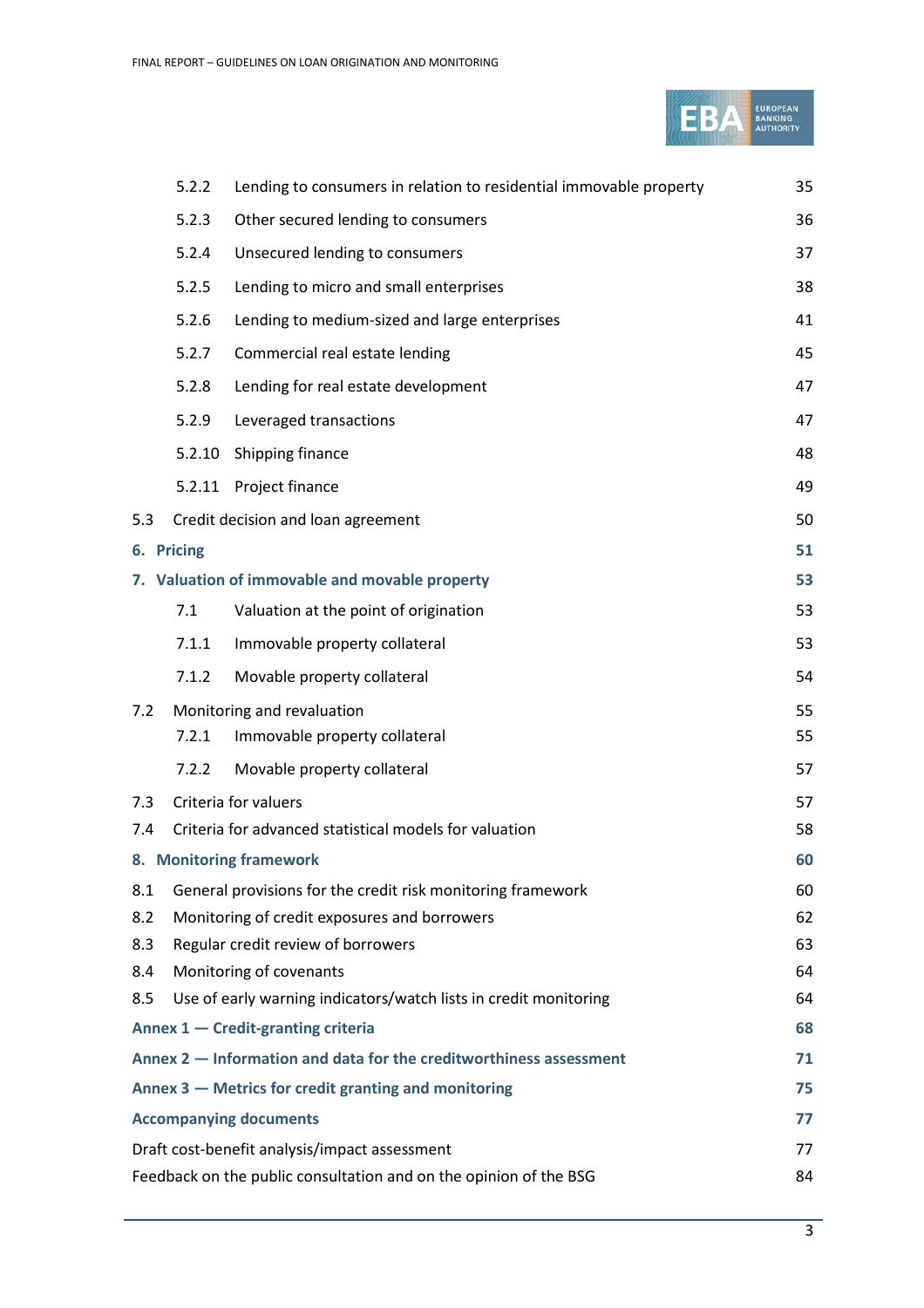

# <span id="page-3-0"></span>Executive Summary

The European Banking Authority (EBA) developed the Guidelines on loan origination and monitoring in response to the Council of the European Union's Action Plan on tackling the high level of non-performing exposures. The European Council, in its July 2017 Action Plan, invited the EBA to 'issue detailed guidelines on banks' loan origination, monitoring and internal governance which could in particular address issues such as transparency and borrower affordability assessment'.

The objective of the guidelines is to improve institutions' practices and associated governance arrangements, processes and mechanisms in relation to credit granting, in order to ensure that institutions have robust and prudent standards for credit risk taking, management and monitoring, and that newly originated loans are of high credit quality. The guidelines also aim to ensure that the institutions' practices are aligned with consumer protection rules and respect fair treatment of consumers. Through these objectives, the EBA aims to improve the financial stability and resilience of the EU banking system.

The guidelines specify the internal governance arrangements, processes and mechanisms, as laid down in Article 74(1) of Directive 2013/36/EU (Capital Requirements Directive, CRD) and further specified in the EBA Guidelines on internal governance, and requirements on credit and counterparty risk, as laid down in Article 79 of Directive 2013/36/EU in relation to the granting and monitoring of credit facilities throughout their life cycle.

The guidelines introduce requirements for assessing the borrowers' creditworthiness, together with the handling of information and data for the purposes of such assessments. These guidelines also further specify how to assess the creditworthiness of consumers and use consumer information laid down in Articles 18 and 20 of Directive 2014/17/EU (Mortgage Credit Directive, MCD). Furthermore, the guidelines also recognise the extension of the EBA's scope of action in the review of the European Supervisory Authorities' (ESAs') Founding Regulations and incorporate guidance for the creditworthiness assessment in relation to consumer credit, in accordance with Article 8 of Directive 2008/48/EC on consumer credits (Consumer Credit Directive, CCD).

To support the dual focus of the guidelines, bringing together the prudential framework and consumer protection aspects of credit granting, the guidelines, in particular:

- a. clarify the internal governance and control framework for the credit-granting and credit decision-making process, building on the requirements of the EBA Guidelines on internal governance (Section 4);
- b. specify requirements for the creditworthiness assessment of borrowers, differentiating between lending to (1) consumers, (2) micro and small enterprises and (3) medium-sized and large enterprises, and set out the requirements for handling information and data for such assessments (Section 5);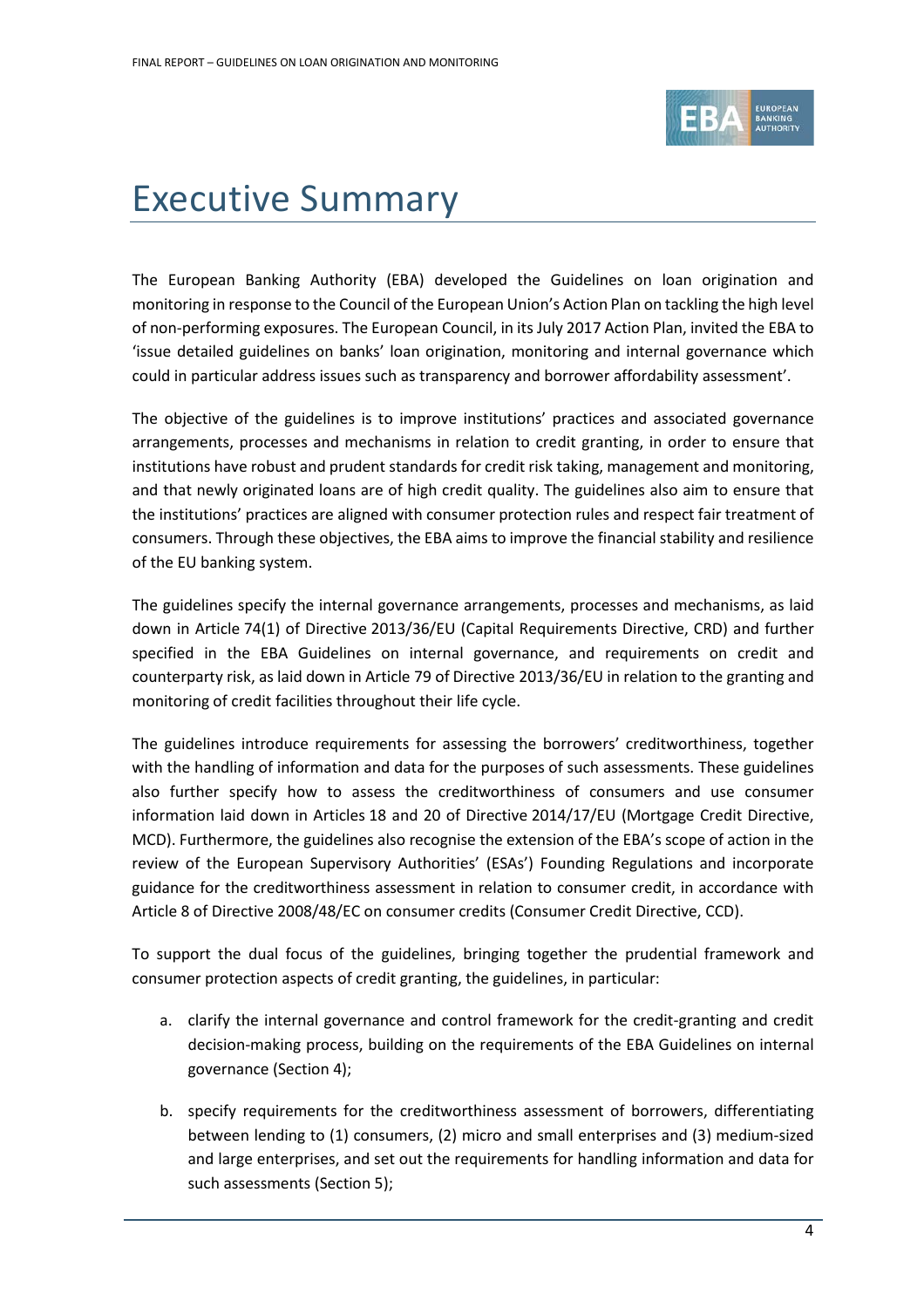

- c. set out supervisory expectations for the risk-based pricing of loans (Section 6);
- d. provide guidance on the approaches to the valuation of immovable and movable property collateral at the point of credit granting, and the monitoring and review of the value of such collateral, based on the outcomes of the monitoring (Section 7);
- e. specify the ongoing monitoring of credit risk and credit exposures, including regular credit reviews of borrowers (Section 8).

The EBA has developed these guidelines building on existing national practices and supervisory experience, and also addressing shortcomings in institutions' credit-granting policies and practices, highlighted by the recent financial crisis. At the same time, the guidelines also reflect supervisory priorities and recent policy developments related to credit granting. In particular, the guidelines account for the growing importance of environmental, social and governance factors, and environmentally sustainable lending, anti-money laundering and counter-terrorist financing, as well as the growing use of automated and statistical models and technology-based innovation in the credit granting and collateral valuation.

### Next steps

The guidelines will be translated into the official EU languages and published on the EBA's website. The deadline for competent authorities to report whether they comply with the guidelines will be 2 months after the publication of the translations. The guidelines will apply from 30 June 2021.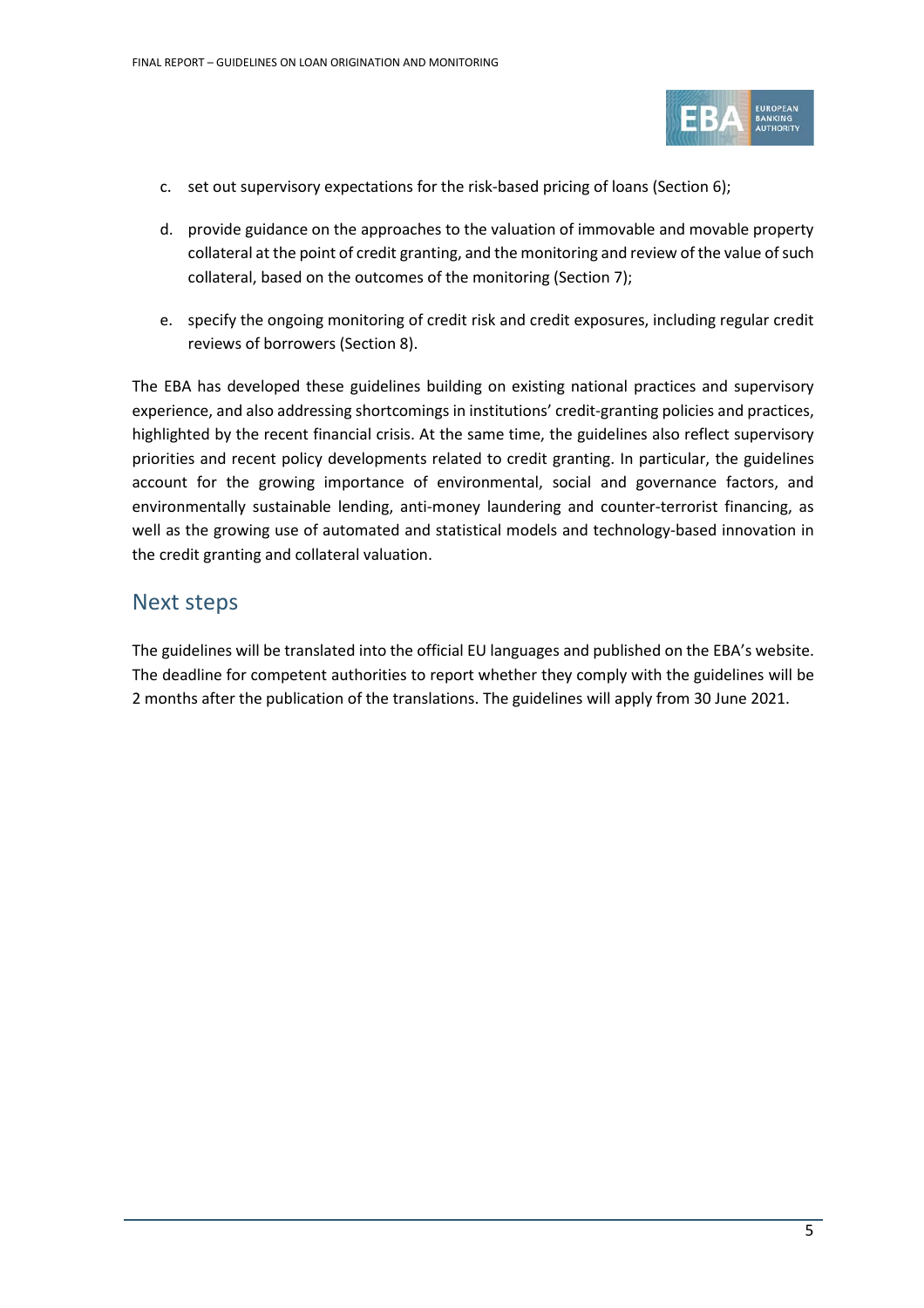

# <span id="page-5-0"></span>Background and rationale

- 1. As part of the EU's response to tackling the high level of non-performing exposures, the Council of the European Union in its July 2017 Action Plan<sup>1</sup> invited the EBA to 'issue detailed guidelines on banks' loan origination, monitoring and internal governance which could in particular address issues such as transparency and borrower affordability assessment'. The Council stressed that 'these guidelines should leverage on existing national experiences where relevant'.
- 2. Within the framework of the Council's Action Plan, the EBA has already published Guidelines on management of non-performing and forborne exposures<sup>[2](#page-5-2)</sup>, Guidelines on disclosures of non-performing and forborne exposures<sup>[3](#page-5-3)</sup> and developed non-performing loan (NPL) transaction templates<sup>[4](#page-5-4)</sup>, with a view to improving data quality and information symmetry between institutions and investors in the NPL secondary markets in Europe. These previous initiatives aim to tackle problems around loans once they become non-performing, while the Guidelines on loan origination and monitoring have been developed in order to ensure that institutions have prudential loan origination standards in place, in order to prevent newly originated performing loans from becoming non-performing in the future.
- 3. The guidelines specify the internal governance arrangements, processes and mechanisms, as laid down in Article 74(1) of Directive 2013/36/EU (CRD)<sup>[5](#page-5-5)</sup> and further specified in the EBA Guidelines on internal governance<sup>[6](#page-5-6)</sup>, and requirements on credit and counterparty risk, as laid down in Article 79 of Directive 2013/36/EU in relation to the granting and monitoring of credit facilities throughout their life cycle. The guidelines also set out requirements for the creditworthiness assessment of borrowers, together with the collection of information and data for the purposes of such creditworthiness assessments. These guidelines also further specify the creditworthiness assessment of consumers laid down in Articles 18 and 20 of Directive 2014/1[7](#page-5-7)/EU (MCD)<sup>7</sup> and Article 8 of Directive 2008/48/EC on consumer credits  $(CCD)<sup>8</sup>$  $(CCD)<sup>8</sup>$  $(CCD)<sup>8</sup>$ .
- 4. The objective of the guidelines is to improve institutions' practices and associated governance arrangements, processes and mechanisms in relation to credit granting, in order to ensure that institutions have robust and prudent approaches to credit risk taking, management and

<span id="page-5-1"></span><sup>&</sup>lt;sup>1</sup> The Council of the EU's Action Plan to tackle non-performing loans in Europe [\(https://www.consilium.europa.eu/en/press/press-releases/2017/07/11/conclusions-non-performing-loans/\)](https://www.consilium.europa.eu/en/press/press-releases/2017/07/11/conclusions-non-performing-loans/).

<span id="page-5-2"></span><sup>2</sup> EBA/GL/2018/06.

<span id="page-5-3"></span><sup>3</sup> EBA/GL/2018/10.

<span id="page-5-4"></span><sup>4</sup> <https://eba.europa.eu/risk-analysis-and-data/eba-work-on-npls>

<span id="page-5-5"></span><sup>5</sup> OJ L 176, 27.6.2013 p. 338-436.

<span id="page-5-6"></span> $6$  EBA/GL/2017/11.

<span id="page-5-7"></span> $<sup>7</sup>$  OJ L 60, 28.2.2014 p. 34-85.</sup>

<span id="page-5-8"></span><sup>8</sup> OJ L 133, 22.5.2008 p. 66-92.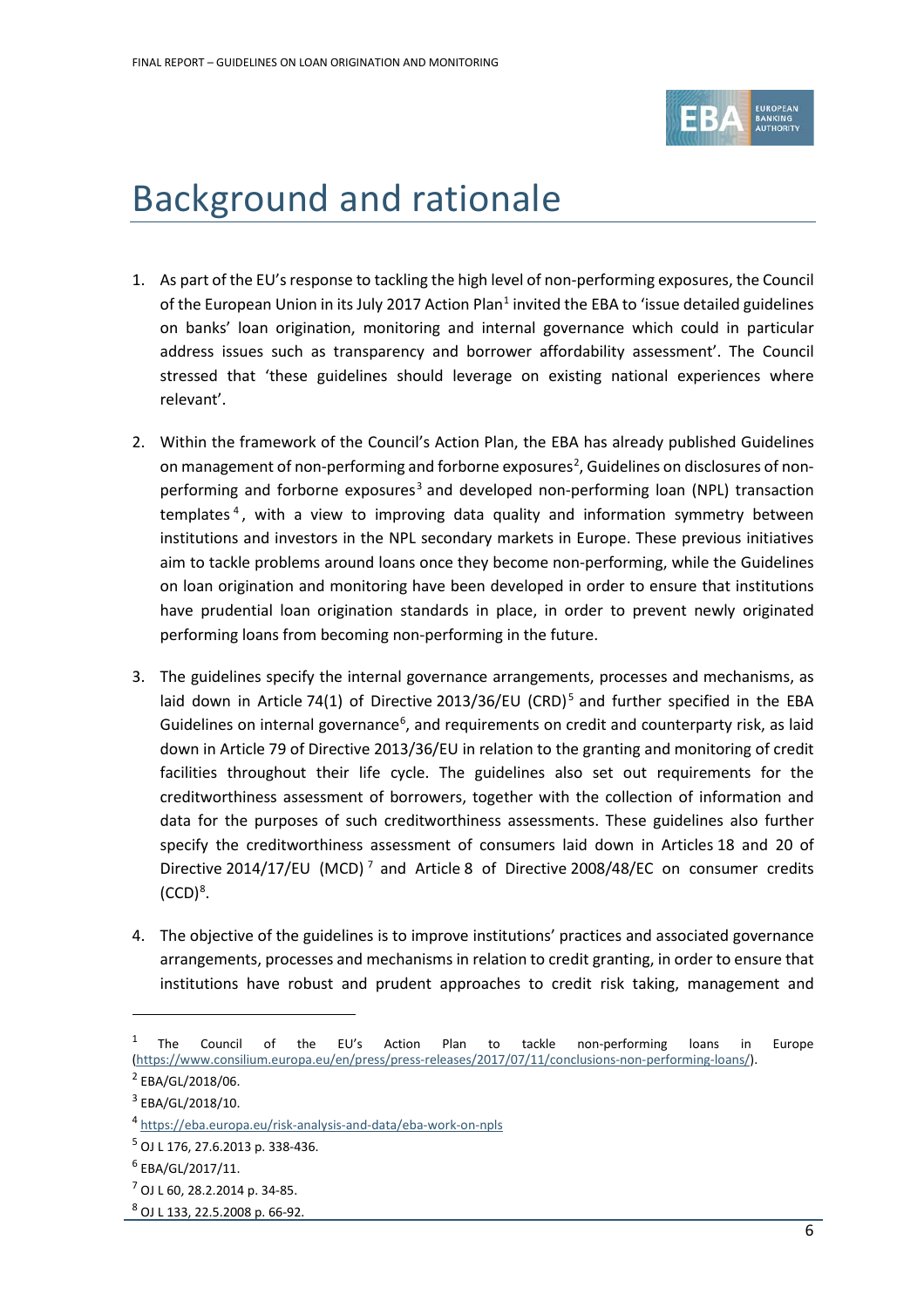

monitoring, and that newly originated loans are of high credit quality, while respecting and protecting the interests of consumers. By achieving these objectives, the EBA aims to improve the financial stability and resilience of the EU financial system.

5. In accordance with Article 8(1)(a) of the EBA Founding Regulation, the EBA, when carrying out its tasks, may take into account the integration of environmental, social and governance (ESG) related factors. To this end, in accordance with Article  $8(1)(a)$ , these guidelines take into account environmental factors for loan origination and also put in place guidance for monitoring material ESG-related risks.

## Structure of the guidelines

- 6. The main body of the guidelines comprises five sections:
	- a. Section 4 provides the details for the application of the general internal governance framework, as set out in the EBA Guidelines on internal governance in relation to the creditgranting process. This section looks into the following topics: (1) credit risk governance and culture, also explaining the specific roles of the management body; (2) credit risk appetite, strategy and credit risk limits, explaining how these concepts fit into the institutions' overall risk appetite framework (RAF) and strategy; (3) credit risk policies and procedures, setting out general and specific criteria to be considered in these policies; (4) the credit decisionmaking process, highlighting the principle of independence between different (e.g. business and risk) functions in decision-making; (5) setting out the requirements for robust and effective credit risk management and internal control frameworks, as part of the institutions' overall risk management and control frameworks; (6) the resources, skills and information technology (IT) and data infrastructure that institutions should have in place for prudent and robust credit decision-making processes; and (7) the application of general remuneration requirements to credit risk granting, with a view to mitigating excessive risk taking in lending activities.

In Section 4, the guidelines also set out supervisory expectations for institutions, when their lending activities involve leveraged transactions, technology-enabled innovations, use of automated models in creditworthiness assessments and credit decision-making, an approach to ESG factors and environmentally sustainable lending, and their data infrastructure. Furthermore, Section 4 refers to the application of the anti-money laundering (ALM) and countering the financing of terrorism (CFT) requirements in the context of credit granting. Institutions should note that loans that pose no credit risk may nevertheless pose money laundering (ML) and terrorist financing risk (TF) risk.

In these guidelines, the EBA is introducing prominently environmentally sustainable lending dimensions, and is setting requirements for institutions to consider ESG factors, environmentally sustainable lending and associated risks in their credit policies and procedures. This is a significant step considering the importance of the topic for the EU,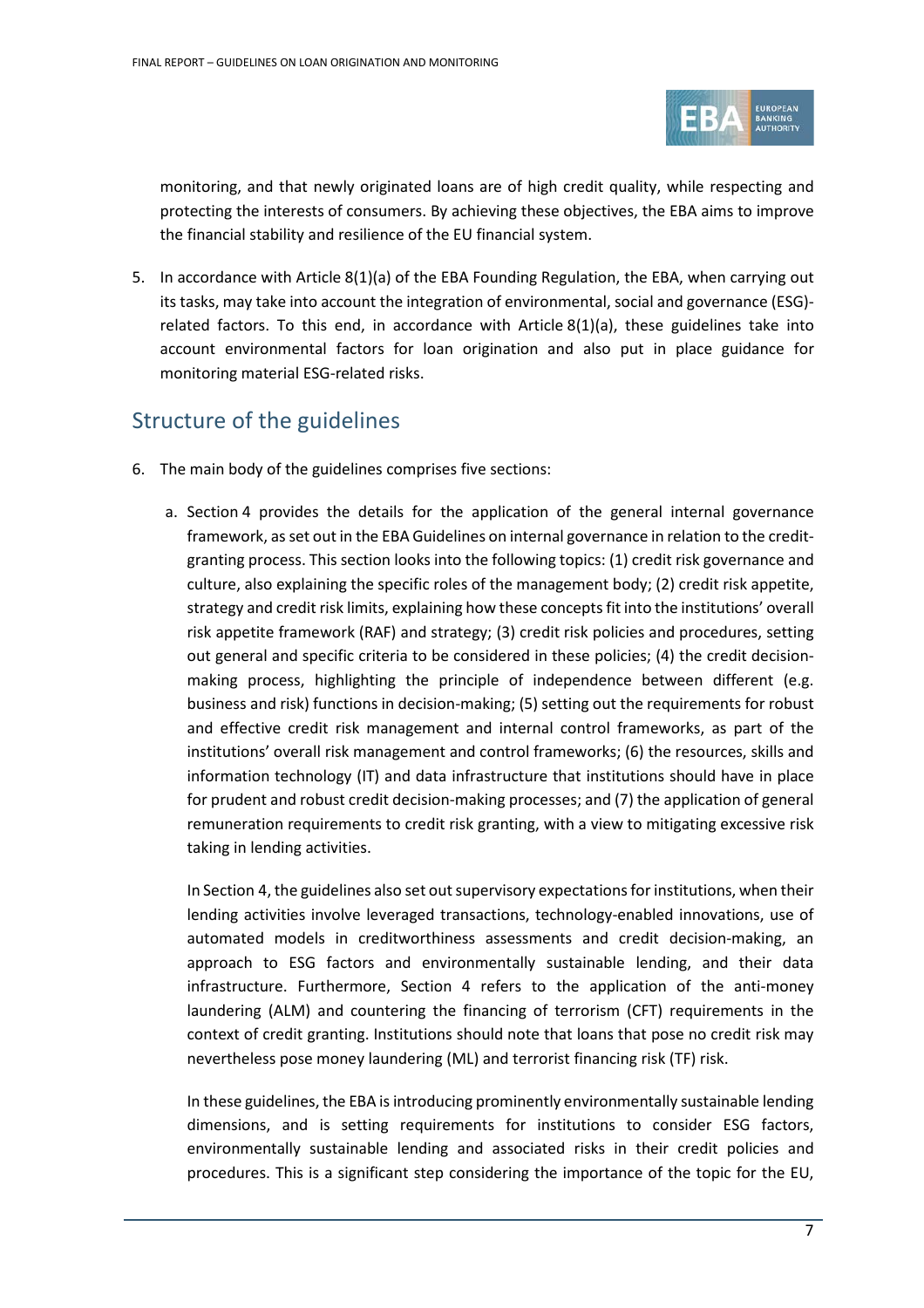

with the three ESAs separately being mandated to develop reports, guidelines and technical standards related to sustainability.

b. The focus of Section 5 is loan origination practices. It specifies (1) the handling and use of documentation of information and data from borrowers for the creditworthiness assessment; (2) assessment of borrowers' creditworthiness; and (3) setting out requirements for credit decisions and loan agreements. The section covers lending to consumers and, with a view to applying the principle of proportionality, provides specific requirements for lending to (1) micro and small enterprises and (2) medium-sized and large enterprises, including both secured and unsecured lending. A set of general requirements for lending to consumers is followed by asset class-/product-specific requirements, including lending to consumers secured by immovable property, lending to consumers secured by other property and unsecured lending to consumers.

Similarly, the section sets general requirements for lending to micro and small enterprises and medium-sized and large enterprises. The general requirements are followed by asset class-/product-specific requirements, including commercial real estate (CRE), real estate development, leveraged finance, shipping and project finance.

While all sections of the guidelines apply in relation to the granting and monitoring of all credit facilities, excluding derivatives, debt securities and securities financing transactions, Sections 5 and 6 apply in relation to loans and advances only. Furthermore, loans and advances to credit institutions, investment firms, financial institutions, insurance and reinsurance undertakings, central banks and sovereigns, including central governments, regional and local authorities, and public sector entities, are excluded from the scope of application of Sections 5 and 6, as the creditworthiness assessment of these borrowers would significantly differ from the assessment of traditional loans to consumers and enterprises.

- c. Section 6 sets out supervisory expectations for the risk-based pricing of loans, listing a set of risk-based elements that institutions should consider and reflect when pricing newly originated loans, without prescribing any specific pricing strategies and interfering with business decision-making responsibilities. The objective of this section is to ensure that institutions implement a comprehensive framework for the pricing of loans. This section does not prescribe any particular pricing strategies, as that remains the business responsibility of institutions themselves.
- d. Section 7 looks at the requirements for the valuation of immovable and movable property collateral (excluding financial collateral) at the point of origination of credit facilities as well as throughout the life cycle of the loans, including monitoring and revaluation (i.e. a review of the value of the collateral). In this section, the guidelines spell out supervisory expectations for independent valuers and conditions that allow advanced statistical models to be used by institutions for the valuation, monitoring and revaluation of various forms of collateral.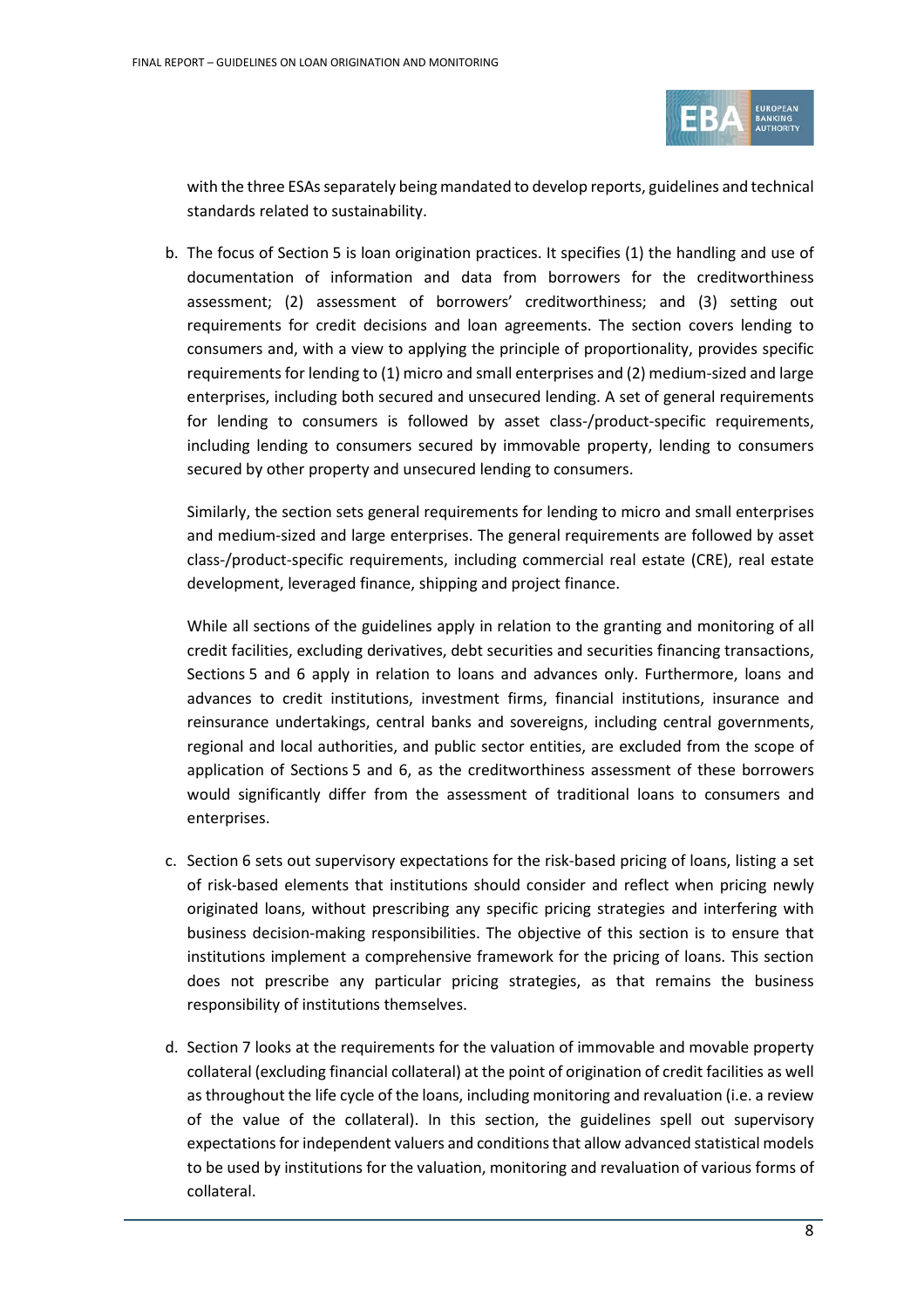

- e. Section 8 of the guidelines focuses on supervisory requirements for the ongoing monitoring of credit risk and credit exposures, including regular credit reviews of at least medium-sized and large enterprises. In this section, the EBA also sets out supervisory expectations for the management information systems to be used for monitoring and the framework of early warning indicators/watch lists, thus building the link between the ongoing monitoring and early detection of loans with deteriorating credit quality that are also covered in the EBA Guidelines on management of non-performing and forborne exposures.
- 7. The guidelines are supported by three annexes presenting a set of considerations for creditgranting criteria (Annex 1), information and data needs for the purposes of creditworthiness assessment (Annex 2), and metrics that can be used in credit granting and monitoring (Annex 3).

# Interaction between prudential and consumer protection frameworks

- 8. Sound lending practices employed by institutions for effective assessment of a borrowers' creditworthiness at the point of loan origination are important from both a prudential point of view and a consumer protection perspective. Failure to complete an accurate and thorough creditworthiness assessment may have negative consequences for institutions and borrowers, and affect overall financial stability, as borrowers may not be able to meet their contractual commitments under the loan agreements. As a result, the level of non-performing exposures in the markets may increase. The EBA statutory objectives include both prudential and financial stability as well as consumer protection. To this end, it is important that the guidelines reflect these objectives and address the issues of loan origination and creditworthiness assessments, from both a prudential and a consumer protection angle, as indicated in the Council's Action Plan.
- 9. The creditor's obligation, prior to the conclusion of the agreement, to assess a borrower's creditworthiness is intended to protect consumers against the risks of over-indebtedness and bankruptcy, and therefore ensure responsible lending. The consumer protection perspective of these guidelines is of particular importance when specifying the requirements for the creditworthiness assessment in the context of lending to consumers and the collection of information and data for this assessment. The requirements of these guidelines provide further details on the creditworthiness assessment of consumers and the verification of consumer information, as laid down in Articles 18 and 20 of Directive 2014/17/EU when dealing with lending secured by residential immovable property and Article 8 of Directive 2008/48/EC when dealing with unsecured consumer lending.
- 10. The EBA has previously issued guidelines specifying creditworthiness assessment for credit agreements with consumers in respect of credit agreements that fall under the scope of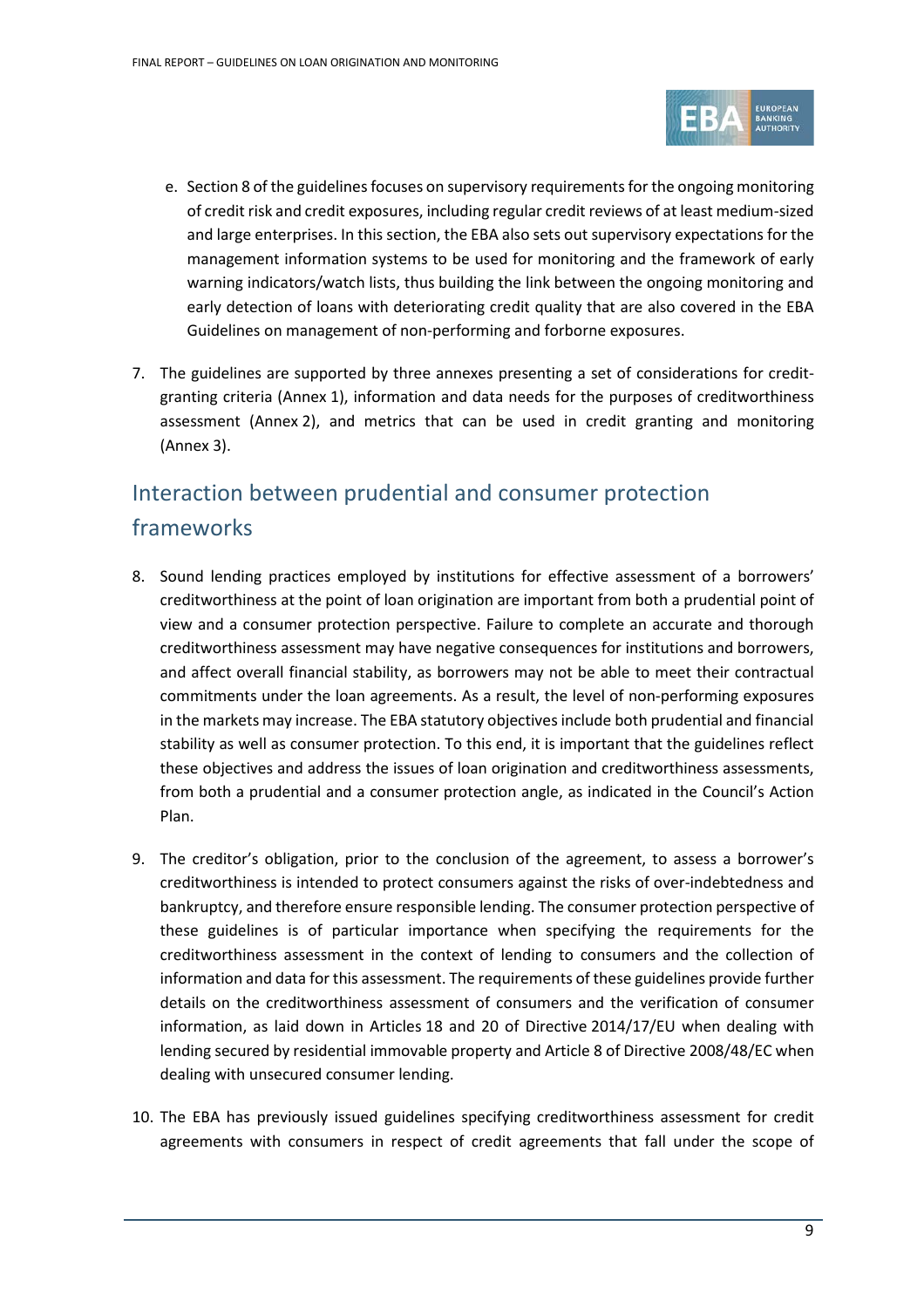

Article 3 of Directive 2014/17/EU: EBA Guidelines on creditworthiness assessment<sup>[9](#page-9-0)</sup>. Given the dual focus of the Guidelines on loan origination and monitoring, the EBA decided to fully incorporate the EBA Guidelines on creditworthiness assessment into the new guidelines and repeal them, with effect from the date of application of these guidelines.

- 11. Incorporating consumer protection aspects into these guidelines and integrating (and repealing) the Guidelines on creditworthiness assessment under the MCD ensure that there is a comprehensive set of guidelines covering creditworthiness assessment from prudential and consumer protection angles, across different types of institutions, asset classes and loan products. This is of particular importance for institutions subject to the CRD, the MCD and the CCD (e.g. credit institutions offering loans falling within the scope of the MCD or consumer loans), which will need to implement only one set of guidelines on creditworthiness assessment.
- 12. These guidelines take into account the EBA's scope of action, which has been amended through a review of the ESA Founding Regulations. The review brings Directive 2008/48/EC on consumer credits (the CCD) into the EBA's scope of action. The new EBA scope of action is applicable as of 1 January 2020, which means that the new scope is applicable before the application date of these guidelines.
- 13. While taking into account the protection of consumers' interests, notably with regard to creditworthiness assessment, these guidelines go further, as they require institutions to also take account of those interests in the credit risk policies and procedures, credit-granting criteria and the design of the credit products that are offered to consumers.

## Proportionality and implementation

- 14. The implementation of these guidelines is subject to the principle of proportionality, and the proportionality principle is interpreted and applied differently for various sections of the guidelines. First, for the implementation of the requirements related to internal governance, risk management and control, institutions and competent authorities should consider a proportionality principle that is based on, inter alia, the size, nature and complexity of the institutions and other criteria set out for the purposes of the principle of proportionality, defined in the EBA Guidelines on internal governance.
- <span id="page-9-0"></span>15. Second, when implementing the requirements for the creditworthiness assessment, collateral valuation and credit risk monitoring, competent authorities and institutions, instead of the size and complexity of institutions, should consider the type, size and complexity of the credit facilities being originated or monitored, because these are the main drivers that could give rise to a disproportionate application of the guidelines. Furthermore, the proportionality in the collateral valuation is also driven by the size, nature and complexity of the collateral and the relationship between the loan and collateral, whereas the degree of sophistication of the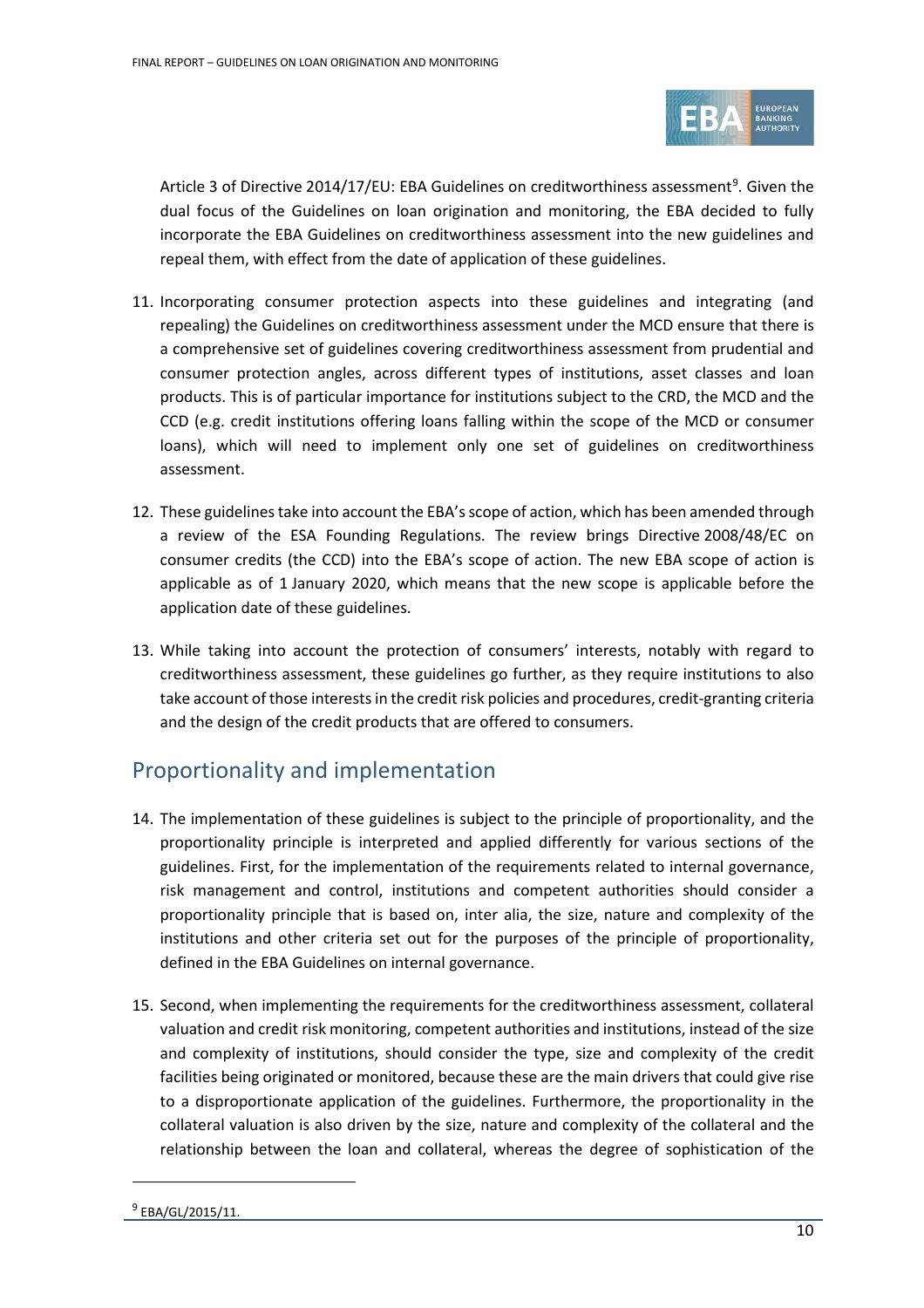

monitoring framework and intensity of the actual monitoring will also be driven by the type, size and risk profile of the borrower.

- 16. The above differentiation in the application of proportionality aims to ensure that, while even smaller and less complex institutions have a robust and effective credit-granting process, loan origination and monitoring criteria are proportionate to the type, size, complexity and risk profile of the loans that the institutions are originating or credit facilities that they are monitoring.
- 17. However, under the MCD and the CCD, the concept of proportionality and appropriateness applies in a general way, and not only in relation to size a loan has for the institution or creditor. This is because the main objective of these directives is founded on consumer protection. Building on that, and in order to ensure the full effect of these guidelines with regard to consumer protection, these guidelines also provide that the proportionate application to the size of loan, as set out above, should not result in any impairment of consumer protection, as envisaged in the MCD and the CCD.
- 18. These guidelines apply from 30 June 2021, meaning that (1) the competent authorities should implement these guidelines by incorporating them into their supervisory processes and procedures, and (2) institutions should implement them in their business practices by 30 June 2021. The guidelines also envisage specific phase-in requirements for addressing data gaps in the monitoring of already existing credit facilities up until 30 June 2024.
- 19. It should be noted that the requirements for loan origination in Section 5 of these guidelines apply also to loans and advances that already exist on the application date if their terms and conditions have been changed after the application date, provided that the changes follow a specific credit decision approval, and if their implementation requires a new loan agreement with the borrower or an addendum to the existing agreement.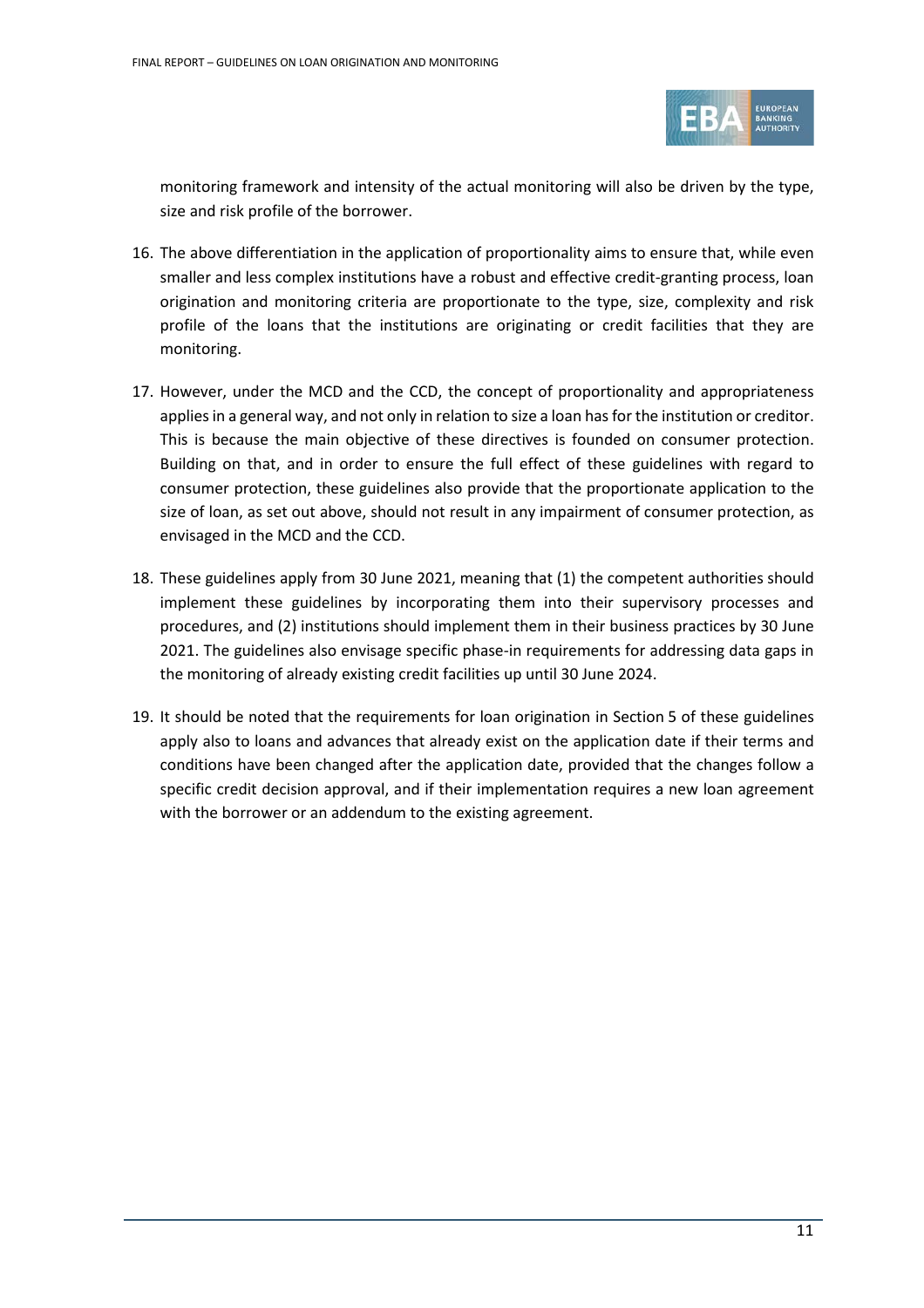

# <span id="page-11-0"></span>Guidelines

EBA/GL/2020/06

29 May 2020

# Guidelines

# on loan origination and monitoring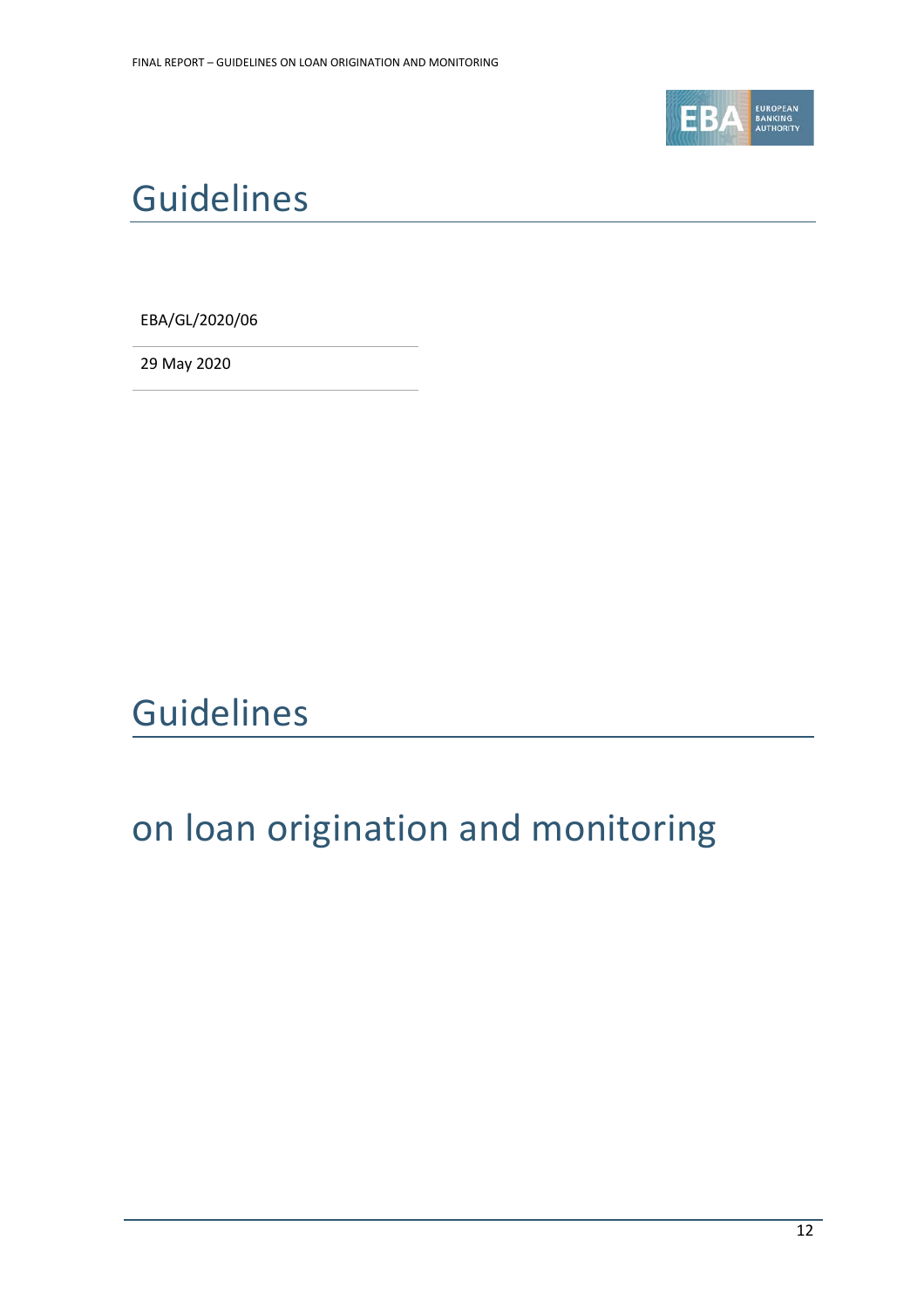

# <span id="page-12-0"></span>1. Compliance and reporting obligations

# Status of these guidelines

- 1. This document contains guidelines issued pursuant to Article 16 of Regulation (EU) No 1093/2010<sup>10</sup>. In accordance with Article 16(3) of Regulation (EU) No 1093/2010, competent authorities and financial institutions must make every effort to comply with the guidelines.
- 2. The guidelines set the European Banking Authority's (EBA's) view of appropriate supervisory practices within the European System of Financial Supervision or of how Union law should be applied in a particular area. Competent authorities, as defined in Article 4(2) of Regulation (EU) No 1093/2010, to whom guidelines apply should comply by incorporating them into their practices as appropriate (e.g. by amending their legal framework or their supervisory processes), including when guidelines are directed primarily at institutions.

### Reporting requirements

- 3. According to Article 16(3) of Regulation (EU) No 1093/2010, competent authorities must notify the EBA whether they comply or intend to comply with these guidelines, or otherwise with reasons for non-compliance, by (. In the absence of any notification by this deadline, competent authorities will be considered by the EBA to be non-compliant. Notifications should be sent by submitting the form available on the EBA website to [compliance@eba.europa.eu,](mailto:compliance@eba.europa.eu) with the reference 'EBA/GL/2020/06'. Notifications should be submitted by persons with appropriate authority to report compliance on behalf of their competent authorities. Any change in the status of compliance must also be reported to the EBA.
- 4. Notifications will be published on the EBA website, in line with Article 16(3) of Regulation (EU) No 1093/2010.

<span id="page-12-1"></span><sup>&</sup>lt;sup>10</sup> Regulation (EU) No 1093/2010 of the European Parliament and of the Council of 24 November 2010 establishing a European Supervisory Authority (European Banking Authority), amending Decision No 716/2009/EC and repealing Commission Decision 2009/78/EC, (OJ L 331, 15.12.2010, p. 12).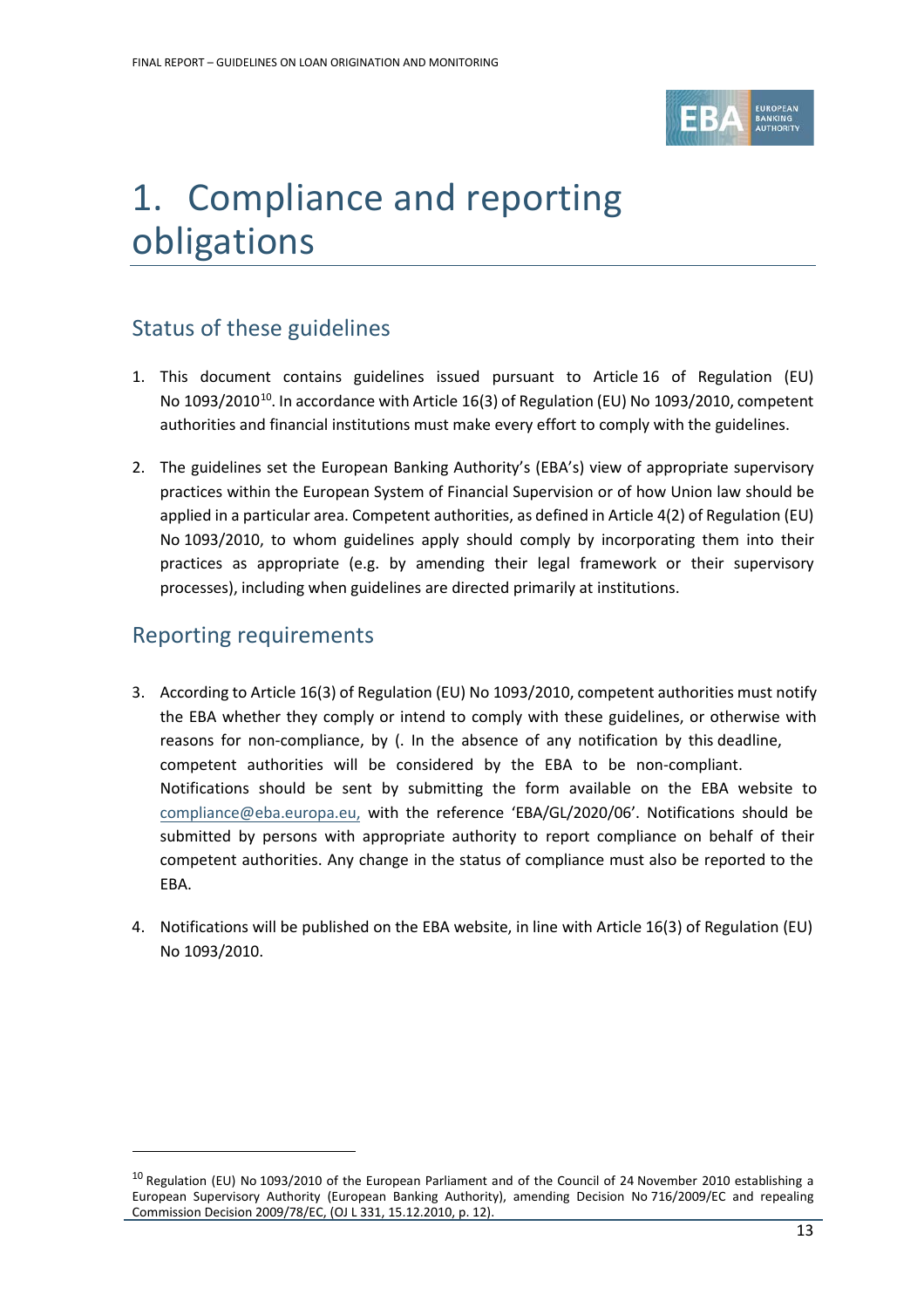

# <span id="page-13-0"></span>2. Subject matter, scope and definitions

## Subject matter

5. These guidelines specify the internal governance arrangements, processes and mechanisms, as laid down in Article 74(1) of Directive 2013/36/EU<sup>11</sup>, requirements on credit and counterparty risk, as laid down in Article 79 of that directive, and requirements in relation to the creditworthiness assessment of the consumer, as laid down in Chapter 6 of Directive 2014/17/EU<sup>[12](#page-13-2)</sup> and Article 8 of Directive 2008/48/EC<sup>13</sup>.

# Scope of application

- 6. These guidelines apply to institutions, as defined in point 3 of Article 4(1) of Regulation (EU) No 575/2013. When the loan falls under the scope of Directive 2014/17/EU (the Mortgage Credit Directive, MCD), Section 5 applies to creditors, as defined in Article 4(2) of this directive, except for paragraph 93. When the loan falls under the scope of Directive 2008/48/EC (the Consumer Credit Directive, CCD), Section 5 applies to creditors, as defined in point (b) of Article 3 of that directive, except for paragraphs 93.
- 7. These guidelines apply to institutions' internal governance arrangement and procedures in relation to credit-granting processes, and throughout the life cycle of credit facilities. Furthermore, these guidelines apply to the risk management practices, policies, processes and procedures for loan origination and monitoring of performing exposures, and their integration into the overall management and risk management frameworks.
- 8. Sections [4](#page-18-0) and [8](#page-59-0) apply in relation to all credit risk being taken by institutions, excluding debt securities, derivatives and securities financing transactions.
- 9. Sections [5](#page-32-0) and [6](#page-50-0) apply to loans to consumers, micro and small enterprises, and medium-sized and large enterprises. Sections [5](#page-32-0) an[d 6](#page-50-0) do not apply to loans and advances to credit institutions, investment firms, financial institutions, insurance and reinsurance undertakings, and central banks, and loans and advances to sovereigns, including central governments, regional and local authorities, and public sector entities. Sections [5](#page-32-0) and [6](#page-50-0) do not apply to forborne and nonperforming loans.

<span id="page-13-1"></span> $11$  Directive 2013/36/EU of the European Parliament and of the Council of 26 June 2013 on access to the activity of credit institutions and the prudential supervision of credit institutions and investment firms, amending Directive 2002/87/EC and repealing Directives 2006/48/EC and 2006/49/EC, (OJ L 176, 27.6.2013, p. 338-436).

<span id="page-13-2"></span> $12$  Directive 2014/17/EU of the European Parliament and of the Council of 4 February 2014 on credit agreements for consumers relating to residential immovable property and amending Directives 2008/48/EC and 2013/36/EU and Regulation (EU) No 1093/2010, (OJ L 60, 28.2.2014, p. 34-85).

<span id="page-13-3"></span><sup>&</sup>lt;sup>13</sup> Directive 2008/48/EC of the European Parliament and of the Council of 23 April 2008 on credit agreements for consumers and repealing Council Directive 87/102/EEC, (OJ L 133, 23.4.2008, p. 66-92).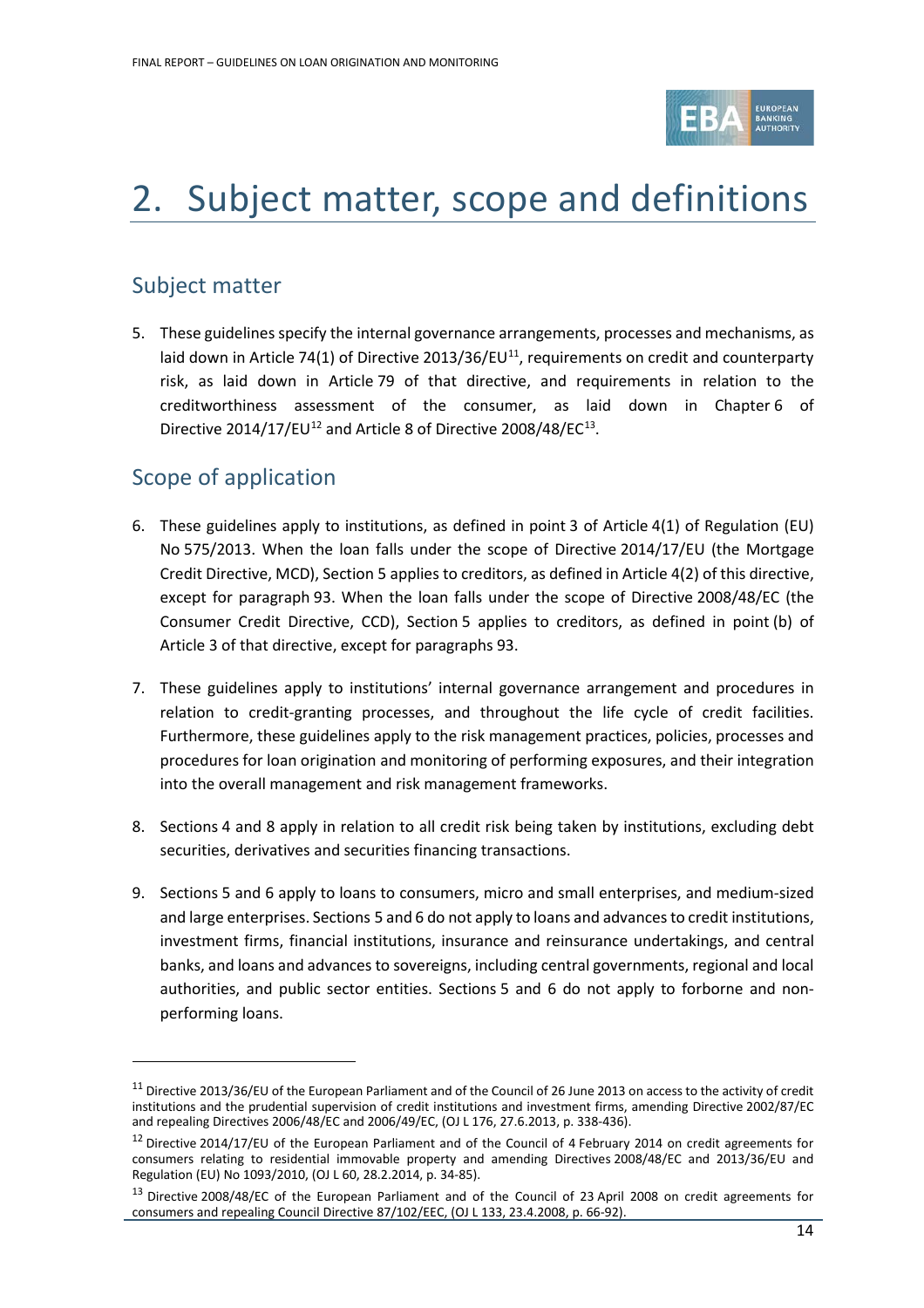

- 10. Competent authorities may consider applying Sections 6 and 7 to creditors that fall within the scope of Directive 2014/17/EU and Directive 2008/48/EU and are not credit institutions.
- 11. When, in the context of real estate lending, a property has a mixed use, such as residential and commercial real estate (CRE), the property should be either classified in line with its dominant use or considered as separate properties, based on the area dedicated to each use. If such an assessment cannot be objectively performed (e.g. certain parts of the property may be available for common use by everybody), the property could be classified in line with its dominant use.
- 12. Competent authorities should ensure that institutions apply these guidelines on individual, subconsolidated and consolidated bases, in accordance with Article 109 of Directive 2013/36/EU, unless competent authorities make use of the derogations, as defined in Article 21 and Article 109 of Directive 2013/36/EU. Competent authorities should also ensure that the institutions apply these guidelines at sub-consolidated and individual levels, in line with the consolidated-level group policies and practices, taking into account the characteristics of these institutions and their credit portfolios.

### <span id="page-14-0"></span>Addressees

13. These guidelines are addressed to competent authorities, as defined in points (i), (iii), (vi) and (vii) of Article 4(2) of Regulation (EU) No 1093/2010, and financial institutions, as defined in Article 4(1) of Regulation No 1093/2010.

## <span id="page-14-1"></span>**Definitions**

14. Unless otherwise specified, terms used and defined in Regulation (EU) No 575/2013, Directive 2013/36/EU, Directive 2014/17/EU, Directive 2008/48/EC, the EBA Guidelines on internal governance under Directive  $2013/36/EU<sup>14</sup>$  $2013/36/EU<sup>14</sup>$  $2013/36/EU<sup>14</sup>$ , the EBA Guidelines on connected clients under point 39 of Article 4(1) of Regulation (EU) No 575/2013<sup>[15](#page-14-3)</sup>, the EBA and European Securities and Markets Authority (ESMA) Guidelines on the assessment of the suitability of members of the management body and key function holder<sup>16</sup>, the EBA Guidelines on sound remuneration policies under Articles 74(3) and 75(2) of Directive 2013/36/EU and disclosures under Article 450 of Regulation (EU) No 575/2013 $^{17}$  $^{17}$  $^{17}$ , the EBA Guidelines on remuneration policies and practices for sales staff<sup>18</sup>, the EBA Guidelines on outsourcing arrangements<sup>19</sup>, the EBA Guidelines on institutions' stress testing<sup>20</sup>, and the Commission Recommendation of 6 May

 $\overline{a}$ 

<span id="page-14-4"></span><sup>16</sup> EBA/GL/2017/12.

<span id="page-14-2"></span><sup>14</sup> EBA/GL/2017/11.

<span id="page-14-3"></span><sup>15</sup> EBA/GL/2017/15.

<span id="page-14-5"></span><sup>17</sup> EBA/GL/2015/22.

<span id="page-14-6"></span><sup>18</sup> EBA/GL/2016/06.

<span id="page-14-7"></span><sup>19</sup> EBA/GL/2019/02.

<span id="page-14-8"></span><sup>&</sup>lt;sup>20</sup> EBA/GL/2018/04.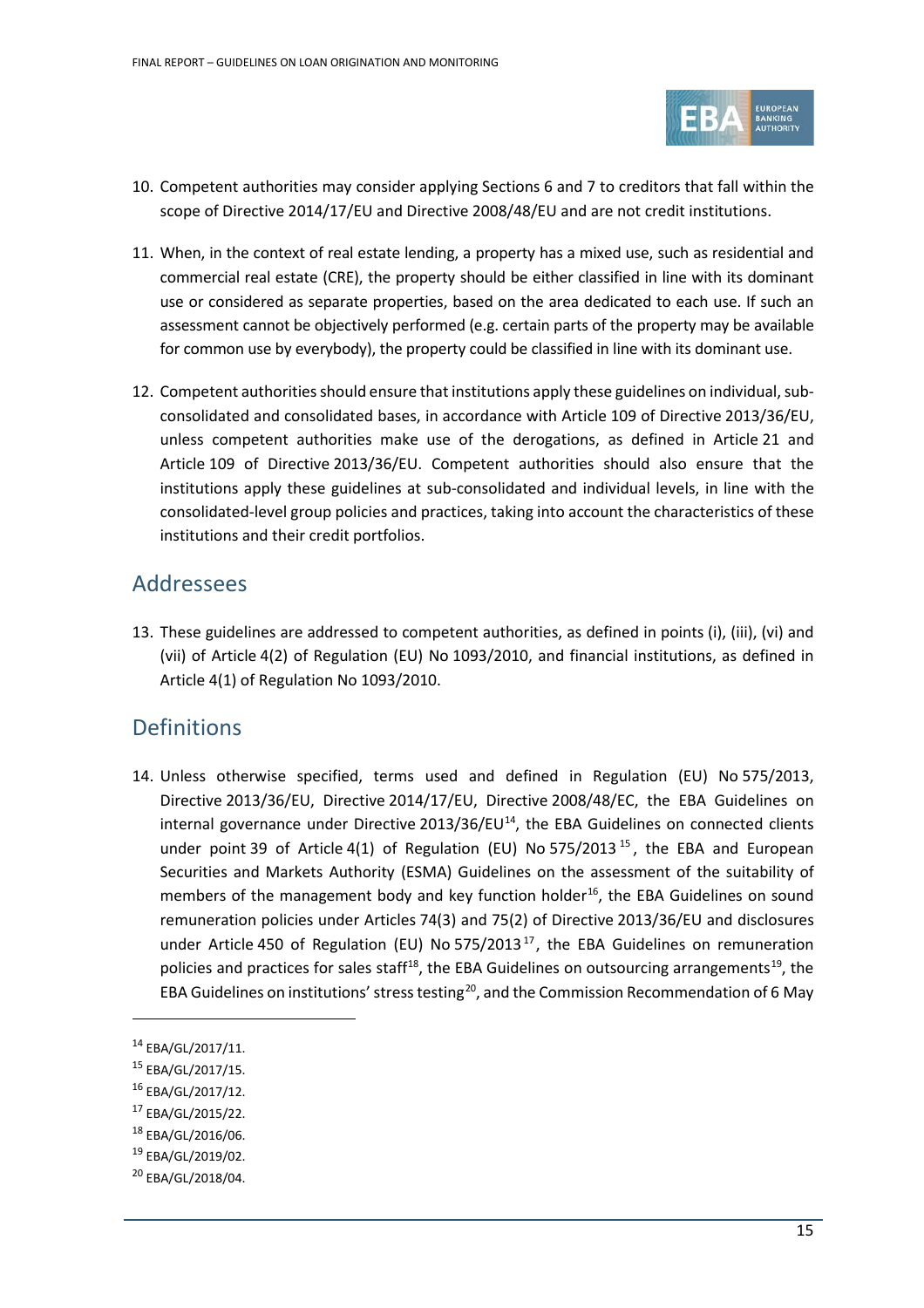

2003 concerning the definition of micro, small and medium-sized enterprises<sup>[21](#page-15-0)</sup> have the same meaning in these guidelines.

15. In addition, for the purposes of these guidelines, the following definitions apply:

| Credit decision-maker                  | means a credit committee or committees and individual staff<br>members with delegated credit decision-making powers, as<br>set out within the credit decision-making framework<br>specified in the institutions' policies and procedures.                                                                                                                                                                          |
|----------------------------------------|--------------------------------------------------------------------------------------------------------------------------------------------------------------------------------------------------------------------------------------------------------------------------------------------------------------------------------------------------------------------------------------------------------------------|
| Commercial real estate                 | has the same meaning as under point (4) of paragraph (1) of<br>Section 2, 1. Definitions Recommendation ESRB/2016/14 <sup>22</sup> .                                                                                                                                                                                                                                                                               |
| Environmentally sustainable<br>lending | means lending to finance environmentally sustainable<br>economic activities. It is part of the wider concept of<br>'sustainable finance', meaning any financial instrument or<br>investment, including equity, debt, guarantee or a risk<br>management tool, issued in exchange for the delivery of<br>financing activities that meeting criteria for being<br>environmentally sustainable.                        |
| Loan                                   | means loans and advances, as defined in Annex V to<br>Commission Implementing Regulation (EU) No 680/2014.                                                                                                                                                                                                                                                                                                         |
| Project finance                        | means the financing of all activities of micro, small,<br>medium-sized and large enterprises (including special<br>purpose vehicles established for the project) involved in<br>projects in which the financial servicing of credit facilities is<br>primarily dependent on the cash flow from sales of the<br>project, and all the assets of the project are pledged to the<br>institution financing the project. |
| Single customer view                   | means a single, consistent view of all of a customer's assets<br>and liabilities held at an institution or a creditor on a<br>consolidated basis, including information on all financial<br>commitments, including their repayment history at the<br>institution or the creditor.                                                                                                                                  |
| Shipping finance                       | means the financing of all activities involved in the building,<br>acquisition and operation of ships and offshore<br>installations, when the financial servicing of credit facilities                                                                                                                                                                                                                             |

<span id="page-15-0"></span><sup>&</sup>lt;sup>21</sup> Commission Recommendation of 6 May 2003 concerning the definition of micro, small and medium-sized enterprises (OJ L 124, 20/05/2003, p. 0036-0041).

<span id="page-15-1"></span><sup>&</sup>lt;sup>22</sup> Recommendation of the European Systemic Risk Board amending Recommendation ESRB/2016/14 on closing real estate data gaps ESRB/2019/3 (OJ C 271, 13.8.2019).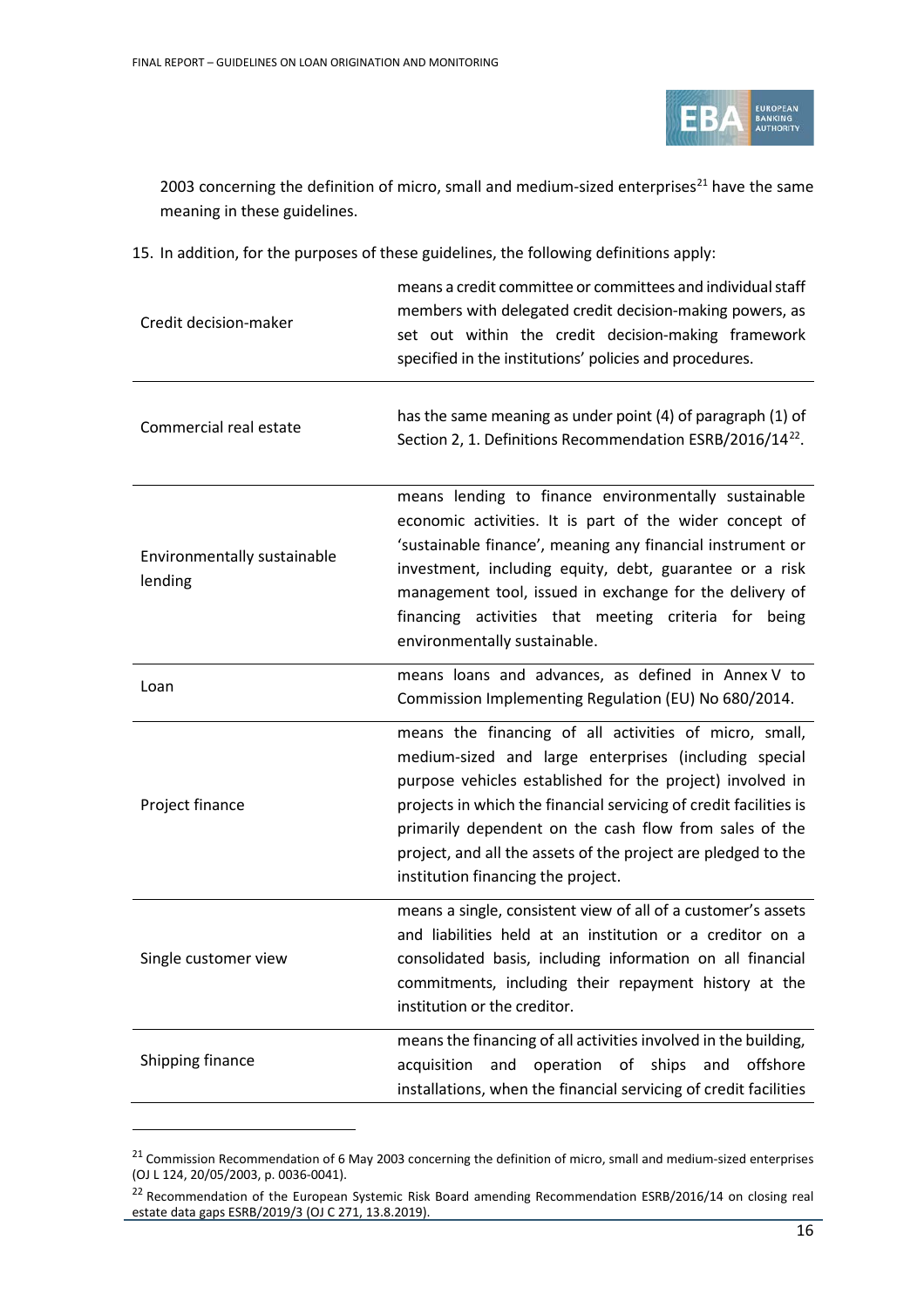

is primarily dependent on the cash flow from operating or selling these ships or offshore installations, or when the collateral is structured around the ships or offshore installations, shipbuilding or various charter arrangements.

Source of repayment capacity means the borrower's total funds, cash flow and payment behaviour considerations, as registered by the credit provider at the moment of the loan origination, covering all sources of cash inflows (such as income, regular private transfers — alimonies, rental income from real estate property, income from financial investments, income from private businesses or partnerships, income from other sources), funds (such as saving accounts, investment products) and regular expenses.

## <span id="page-16-0"></span>Proportionality

- 16. In order to ensure a proportionate application of these guidelines, the following criteria should be taken into account:
	- a. for Section 4, the criteria as set out in Title I of the EBA Guidelines on internal governance;
	- b. for Section 5, the size, nature and complexity of the credit facility, without prejudice to Articles 18 and 20 of Directive 2014/17/EU and Article 8 of Directive 2008/48/EU;
	- c. for Section 7, the size, nature and complexity of the credit facility and the collateral;
	- d. for Section 8, the size, nature and complexity of the institution; the size, nature, complexity of the credit facility; and the type, size and risk profile of the borrower.
- 17. In relation to lending to consumers, institutions and creditors should ensure that the application of paragraph 16 does not impair the objective of consumer protection, as laid down in Directive 2008/48/EU, Directive 2014/17/EU and further specified in these guidelines, and in particular in Section 5.1 and Sections 5.2.1, 5.2.2, 5.2.3 and 5.2.4.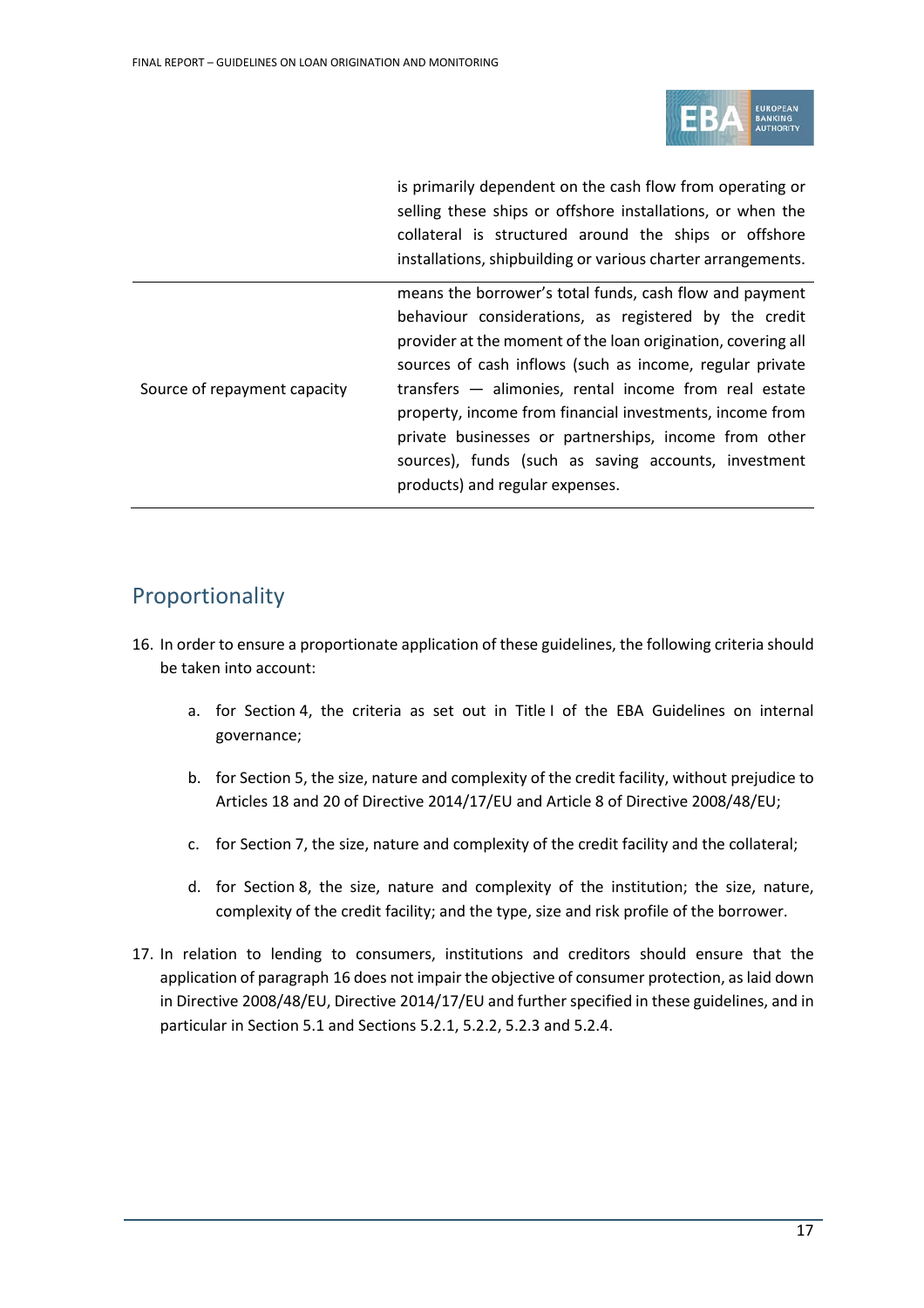

# <span id="page-17-0"></span>3. Implementation

# Date of application

- 18. These guidelines apply from 30 June 2021.
- 19. Sections [5](#page-32-0) and 6 apply to loans and advances that are originated after 30 June 2021. Section 5 also applies to loans and advances that already exist on 30 June 2021 if their terms and conditions have been changed after 30 June 2022, provided that the changes follow a specific credit decision approval, and if their implementation requires a new loan agreement with the borrower or an addendum to the existing agreement.
- 20. Section 7 applies to any valuation, monitoring and revaluation of immovable property and movable property collateral, excluding financial collateral, conducted after 30 June 2021.
- 21. Section 8 applies to all credit facilities originated after 30 June 2021.

### Transitional provisions

22. These specific provisions of the guidelines are subject to the following transitional arrangements, though competent authorities may accelerate this transition at their own discretion:

In relation to Section 8, if institutions do not have all the relevant information and data, as specified in these guidelines, to be used for the monitoring of existing borrowers or credit facilities granted before the application date, institutions should collect missing information and data until 30 June 2024, through regular credit review of borrowers, as set out in these guidelines.

### Repeal

23. The following guidelines are repealed, with effect from the date of application of these guidelines:

Guidelines on creditworthiness assessment (EBA/GL/2015/11).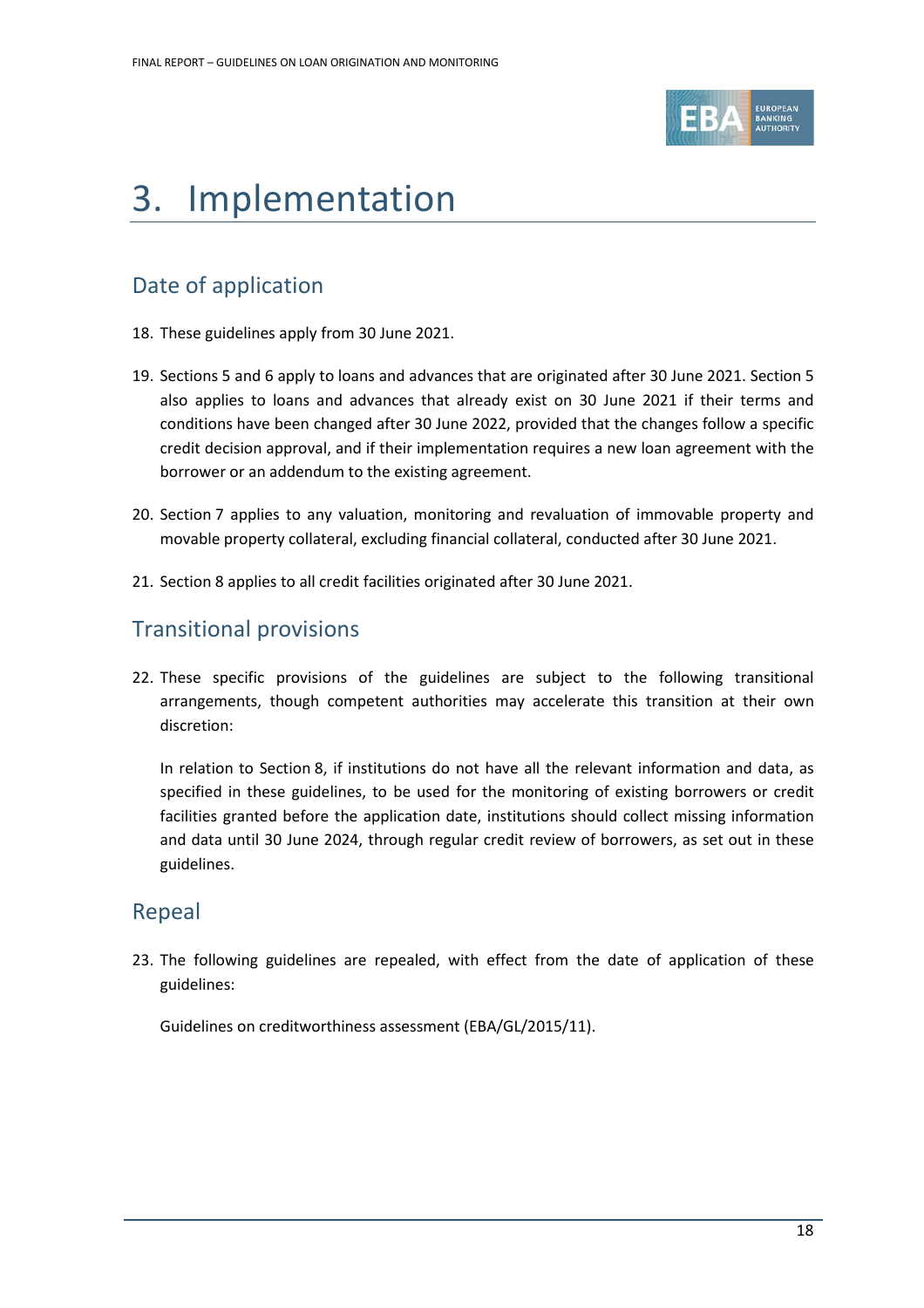

# <span id="page-18-0"></span>4. Internal governance for credit granting and monitoring

24. In addition to the provisions set out in the EBA Guidelines on internal governance, institutions should apply further conditions in relation to credit granting and monitoring, as set out in this section.

### <span id="page-18-1"></span>4.1 Credit risk governance and culture

#### <span id="page-18-2"></span>**4.1.1 Responsibilities of the management body**

- 25. The management body, as referred to in the EBA Guidelines on internal governance, in relation to credit granting, should:
	- a. approve the institution's credit risk strategy, within the overall risk strategy, and business strategy, to ensure that they are in line with the institution's risk appetite framework (RAF), capital and liquidity planning, and are in line with the internal capital adequacy assessment process (ICAAP) and internal liquidity adequacy assessment process (ILAAP), when relevant;
	- b. set the credit risk appetite within the overall RAF, including credit-granting standards, qualitative statements, quantitative metrics and limits, and escalation thresholds, without business performance biases;
	- c. approve the framework for the credit approval process, including, when relevant, the internal structures for credit granting and monitoring, and defining delegated decisionmaking authorities;
	- d. ensure an effective oversight of credit risk quality, in particular at the point of credit granting, and provisioning;
	- e. ensure adequate credit approval, monitoring and control processes, for the purposes of effective credit risk management;
	- f. ensure that all staff involved in credit risk taking, and the managing, monitoring and controlling of credit risk, are adequately skilled, resourced and experienced;
	- g. set, approve and oversee the implementation of the institution's risk culture, core values and expectations regarding credit risk;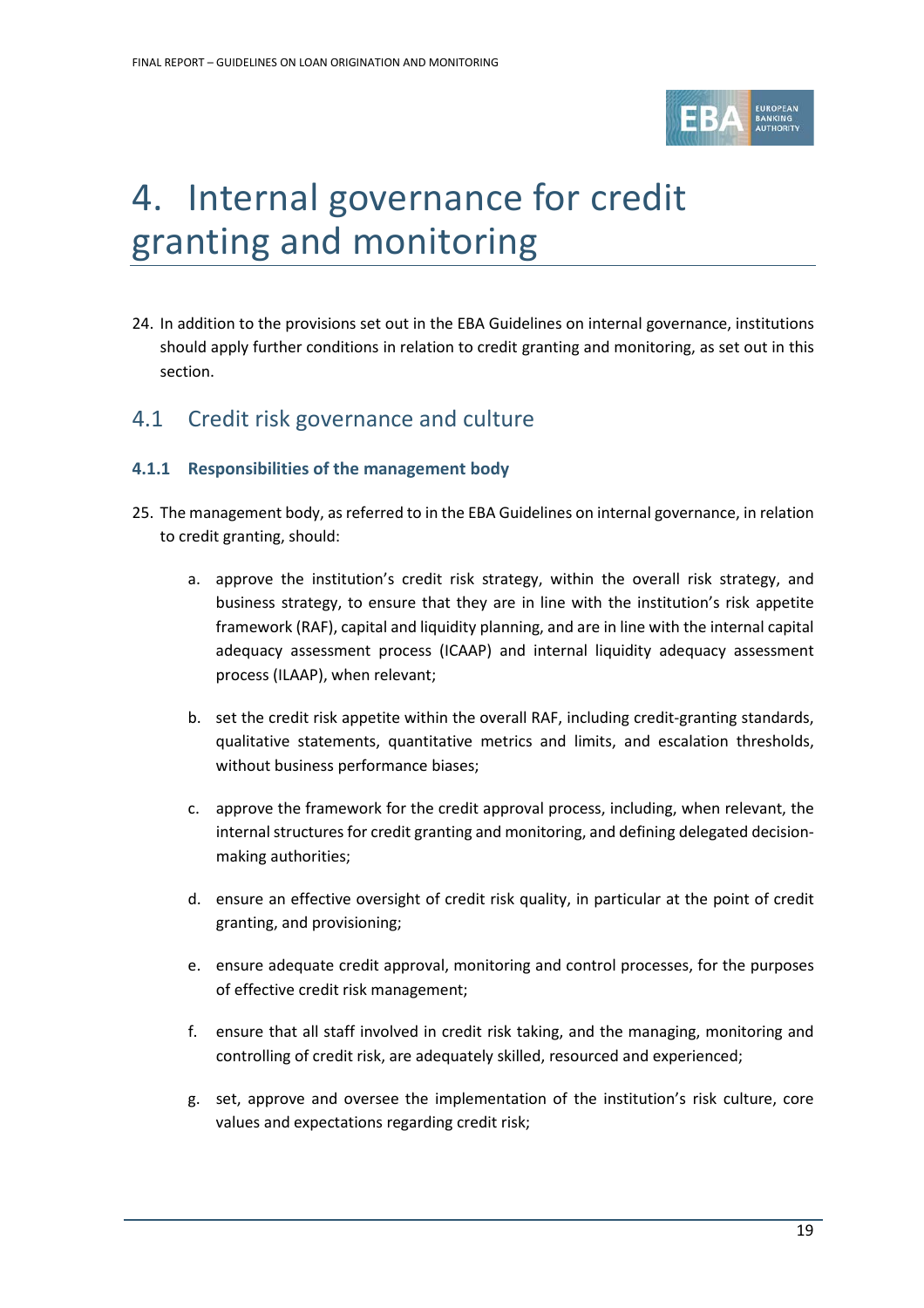

h. ensure that the remuneration framework, including any relevant performance targets, and the performance assessment framework for credit decision-makers who are identified staff remain aligned with the credit risk and credit risk appetite.

#### <span id="page-19-0"></span>**4.1.2 Credit risk culture**

- 26. Institutions should develop a credit risk culture as part of the overall risk culture through policies, communication and staff training, in accordance with the EBA Guidelines on internal governance.
- 27. The credit risk culture should include an adequate 'tone from the top' and ensure that credit is granted to borrowers who, to the institution's best knowledge at the time of granting the credit, will be able to fulfil the terms and conditions of the credit agreement, and is secured, when relevant, by sufficient and appropriate collateral, where relevant, and considering the impact on the institution's capital position and profitability, and sustainability, and related environmental, social and governance (ESG) factors.
- 28. Institutions should ensure that a credit risk culture is implemented effectively across all levels of the institution, and that all members of staff involved in the credit risk-taking, credit risk management and monitoring processes are fully aware of it and they will be held accountable for their actions.
- 29. Institutions should adopt policies and processes to monitor adherence of all staff members involved in credit-granting, monitoring and control processes to the institution's credit risk culture (e.g. by means of self-assessments carried out by staff members). In situations in which there are noted deficiencies in the credit culture, evidenced either via an institution's selfassessment or via supervisory actions, the institution should take well-defined, outcome-driven and timely actions to remediate these deficiencies. The credit risk strategy, credit policies and procedures should be tailored to mitigate any potential negative effects arising from a poor credit culture.

### <span id="page-19-1"></span>4.2 Credit risk appetite, strategy and credit risk limits

- 30. The credit risk appetite, credit risk strategy and the overall credit risk policy should be aligned with the institution's overall RAF. The institution's credit risk appetite should specify the scope and focus of the credit risk of the institution, the composition of the credit portfolio, including its concentration, and diversification objectives in relation to business lines, geographies, economic sectors and products.
- 31. The credit risk appetite should be implemented with the support of appropriate credit risk metrics and limits. These metrics and limits should cover key aspects of the credit risk appetite, as well as client segments, currency, collateral types and credit risk mitigation instruments. When relevant, credit metrics should be a combination of backward-looking and forward-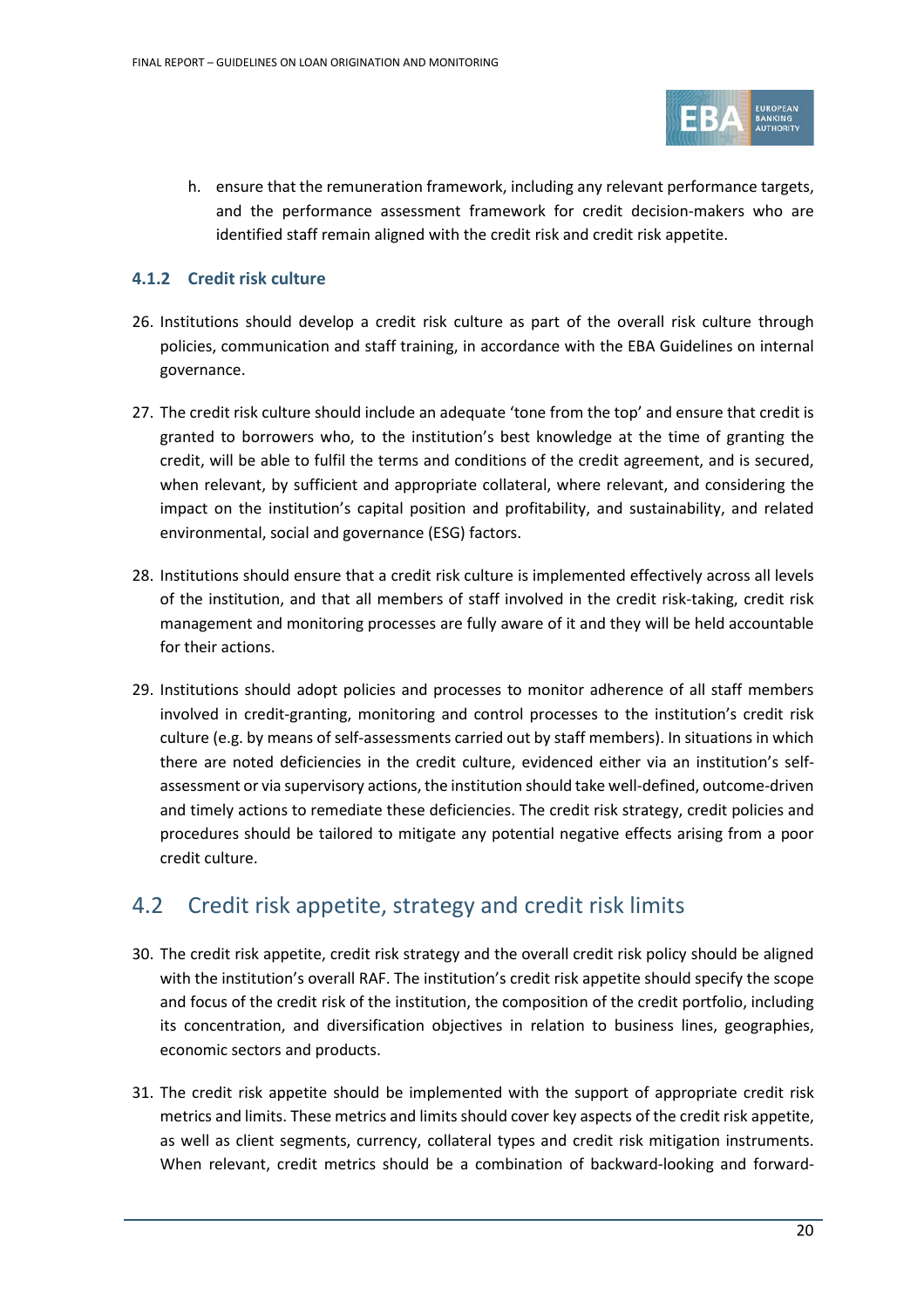

looking indicators and should be tailored to the business model and complexity of the institution.

- 32. Institutions should ensure that the credit risk appetite and associated metrics and limits are appropriately cascaded down within the institution, including all relevant group entities and business lines and units bearing credit risk.
- 33. For the purposes of managing concentration risk, institutions should set quantitative internal credit risk limits for their aggregate credit risk, as well as portfolios with shared credit risk characteristics, sub-portfolios and individual borrowers. In cases of group entities and connected clients, the limits should also account for the consolidated and sub-consolidated position and the position of the individual entities at the consolidated and sub-consolidated levels.

### <span id="page-20-0"></span>4.3 Credit risk policies and procedures

- 34. Institutions should set out, in their credit risk policies and procedures, the criteria for identifying, assessing, approving, monitoring, reporting and mitigating credit risk, and the criteria for measuring allowances for both accounting and capital adequacy purposes. Institutions should document the framework and update it regularly.
- 35. The objective followed in credit risk policies and procedures should be to promote a proactive approach to monitoring credit quality, identifying deteriorating credit early and managing the overall credit quality and associated risk profile of the portfolio, including through new creditgranting activities.
- 36. Credit risk policies and procedures should cover all lending activities, asset classes, client segments, products and specific credit facilities, credit risk management practices, and associated responsibilities and controls.
- 37. Credit risk policies and procedures should include specific lending policies and procedures, with sufficient granularity to capture the specific business lines of the institution, for different sectors, in line with their varying complexities and sizes, and risks of different market segments related to the credit facility.
- 38. Credit risk policies and procedures should specify:
	- a. policies and procedures and rules for the approval of credit granting and decisionmaking, including appropriate authorisation levels set in accordance with the credit risk appetite and limits;
	- b. credit-granting criteria, taking into account the items referred to in Annex 1;
	- c. requirements for the handling of information and data needed for the creditworthiness assessment, as set out in Section [5.1;](#page-32-1)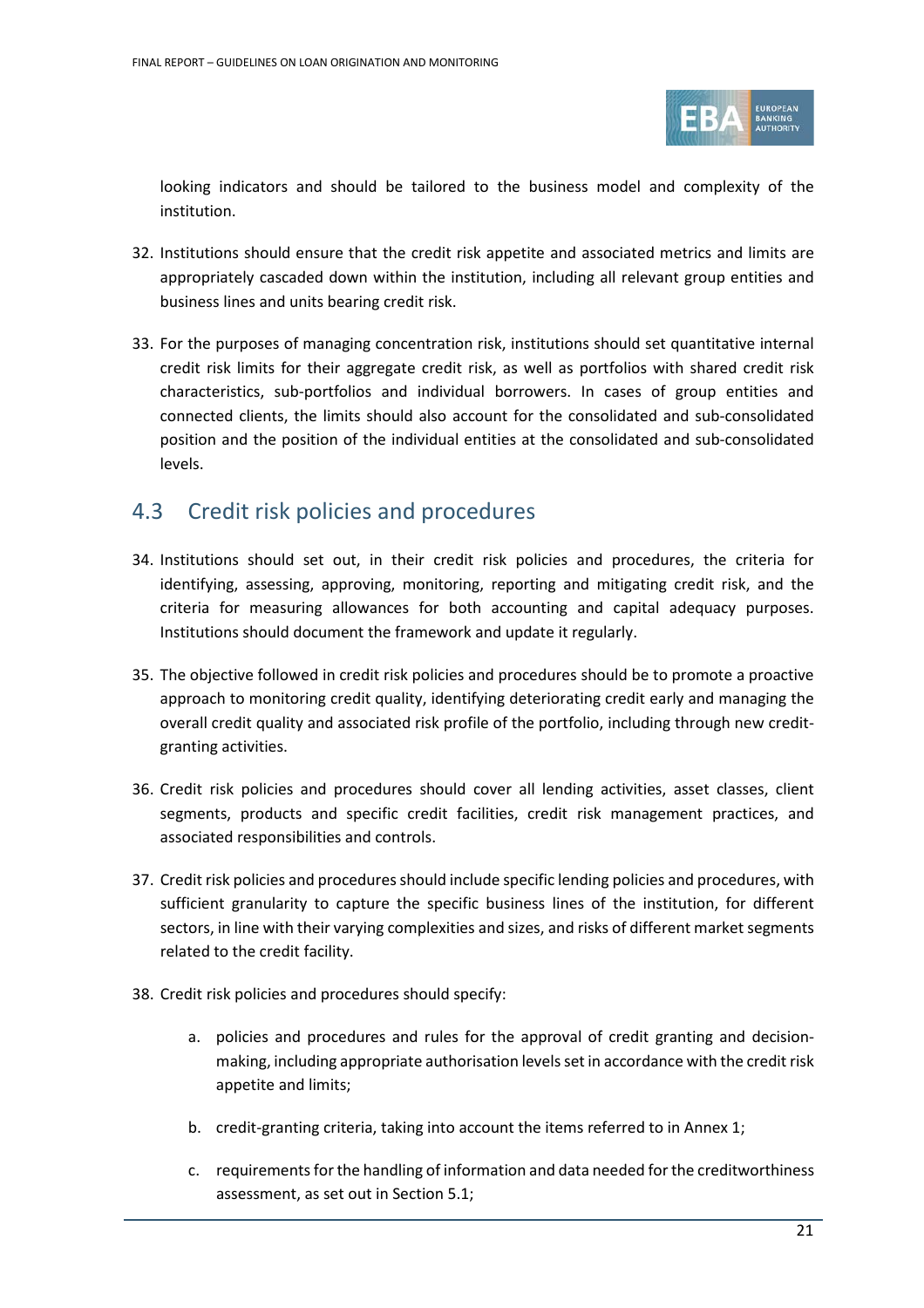

- d. requirements for the creditworthiness assessment, including a sensitivity analysis, as referred to in Section [5.2;](#page-34-0)
- e. requirements for exposure aggregation and credit risk limits and the management of credit risk concentrations;
- f. requirements and procedures regarding the acceptance and use of collateral and credit risk mitigation measures, to determine their effectiveness in minimising the inherent risk of a credit facility — such requirements and procedures should be asset classspecific and product type-specific and should duly consider the type, size and complexity of the credit facilities being granted;
- g. conditions for the application of automated decision-making in the credit-granting process, including identifying products, segments and limits for which automated decision-making is allowed;
- h. a risk-based approach, addressing possible deviations from standard credit policies and procedures and credit-granting criteria, including:
	- i. conditions defining the approval process for deviations and exceptions and the specific documentation requirements, including the audit trail;
	- ii. criteria for rejections and criteria for the escalation of deviations/exceptions to higher levels of the decision-making authority (including overrides, overrules, exposures possibly approved as an exception to general lending standards and other non-standard business under a special process with different approval authorities);
	- iii. requirements for the monitoring of circumstances and conditions for an exceptional credit-granting decision, including requirements for their review by the relevant functions during the regular review of the application and compliance with policies and limits;
- i. requirements relating to what is to be documented and recorded as part of the creditgranting process, including for sampling and audit purposes — this should include, at a minimum, the requirements for the completion of credit applications, the qualitative and quantitative rationale/analysis, and all supportive documentation that served as a basis for approving or declining the credit facility;
- j. requirements for monitoring credit-granting activities the internal control framework should ensure that it covers all phases after the granting of credit;
- k. where applicable, the criteria as set out in Sections [4.3.2,](#page-23-0) [4.3.3,](#page-24-0) [4.3.4,](#page-25-0) 4.3.5 and 4.3.6;
- l. criteria as set out in Section 4.3.1 and [4.3.7.](#page-26-1)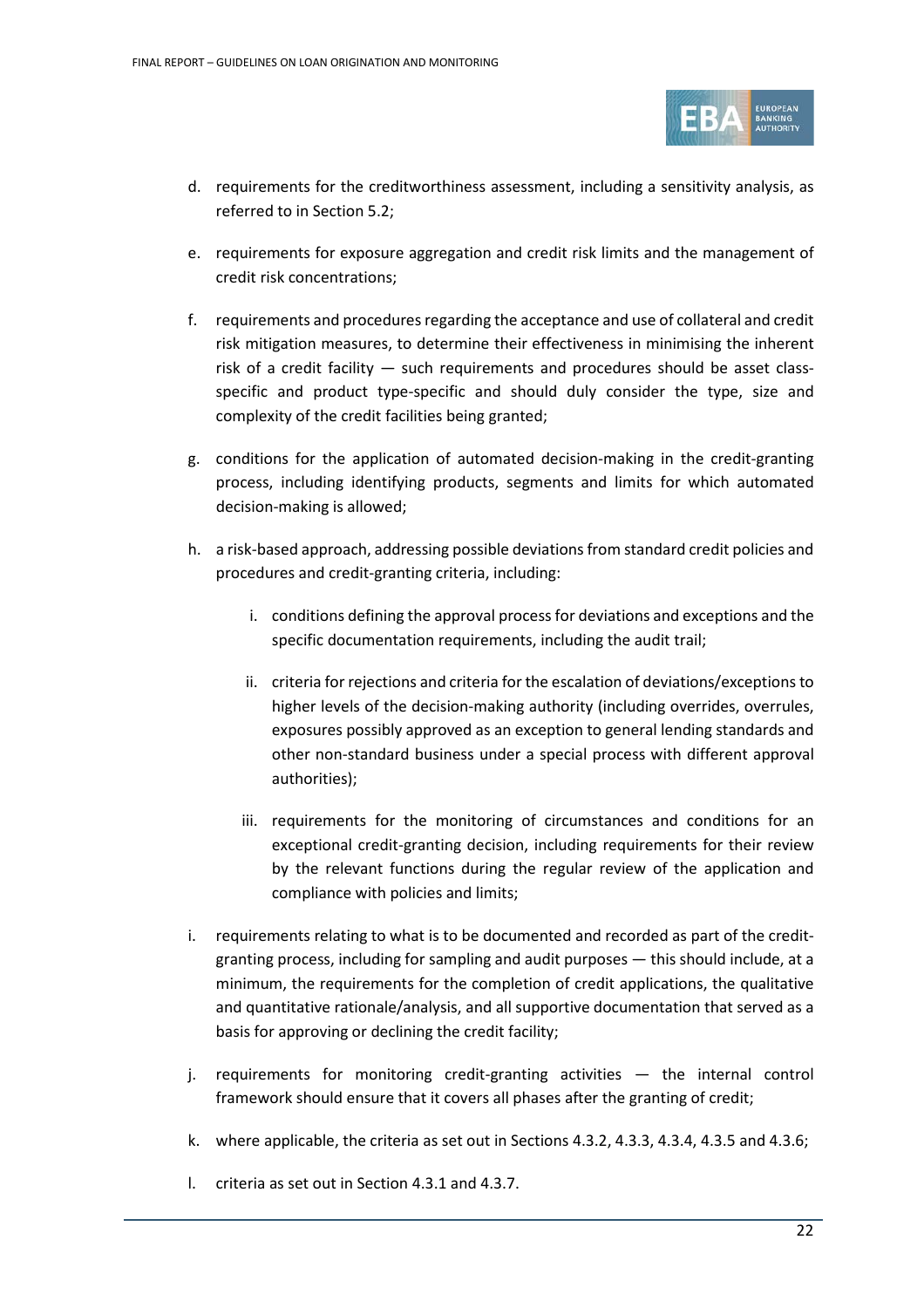

- 39. Within their credit risk policies and procedures and building on the credit risk strategy, institutions should also take into account principles of responsible lending. In particular:
	- a. they should consider the specific situation of a borrower, such as the fair treatment of borrowers that are in economic difficulties;
	- b. they should design credit products that are offered to consumers in a responsible way.
- 40. For the credit products that are offered to consumers, institutions should ensure that the credit-granting criteria are not inducing undue hardship and over-indebtedness for the borrowers and their households.
- 41. In their credit risk policies and procedures dealing with credit decision-making as referred to in paragraph 38(a) and creditworthiness assessments as referred to in paragraph 38(d), institutions should also specify the use of any automated models in the creditworthiness assessment and credit decision-making processesin a way that is appropriate to the size, nature and complexity of the credit facility and the types of borrowers. In particular, institutions should set out appropriate governance arrangements for the design and use of such models and the management of the associated model risk, taking into account the criteria set out in Section 4.3.4, and for model risk-related aspects of the EBA Guidelines on the supervisory review and evaluation process $^{23}$  $^{23}$  $^{23}$ .
- 42. Institutions should ensure that the credit risk policies and procedures are designed to minimise the risk of internal or external fraud in the credit-granting process. Institutions should have adequate processes in place to monitor any suspicious or fraudulent behaviour.
- 43. Institutions should review the credit risk policies and procedures on a regular basis, and for this purpose should clearly identify the functions and staff members tasked with maintaining specific policies and procedures to date and their roles and responsibilities in this regard.

#### <span id="page-22-0"></span>**4.3.1 Anti-money laundering and counter-terrorist financing policies and procedures**

- 44. Institutions should also specify in their policies how they identify, assess and manage the money laundering and terrorist financing (ML/TF) risks to which they are exposed as a result of their credit-granting activities<sup>[24](#page-22-2)</sup>. In particular, institutions should:
	- a. at the level of their business, identify, assess and manage the ML/TF risk associated with the type of customers they serve, the lending products they provide, the geographies to which they are exposed and the distribution channels they use;

<sup>23</sup> EBA/GL/2014/13.

<span id="page-22-2"></span><span id="page-22-1"></span><sup>&</sup>lt;sup>24</sup> Directive (EU) 2015/849 requires institutions to put in place and maintain effective policies and procedures to prevent ML/TF and to detect and deter it should it occur. Institutions should also refer to the ESAs' Joint Risk Factors Guidelines (JC 2017 37) for further information on these points.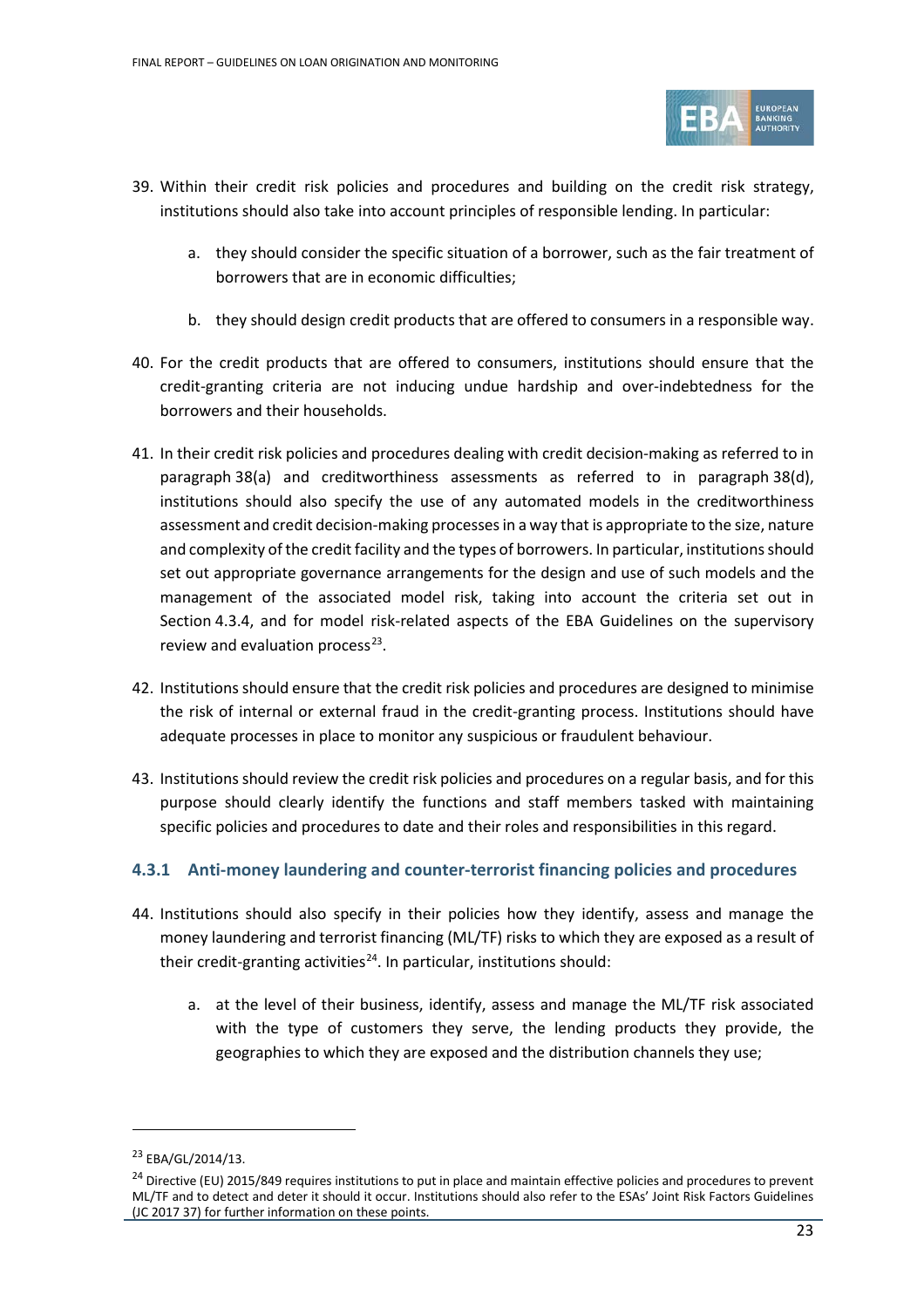

- b. at the level of the individual relationship, identify, assess and manage the ML/TF risk associated with this relationship — as part of this, institutions should:
	- i. consider the purpose of the credit;
	- ii. consider the extent to which the association of a natural person or legal person that is neither the borrower nor the institution with the credit facility gives rise to ML/TF risk;
	- iii. in particular, in situations in which the ML/TF risk associated with the individual relationship is established, institutions should take risk-sensitive measures to understand if the funds used to repay the credit, including cash or equivalents provided as collateral, are from legitimate sources. When considering the legitimacy of the source of funds, institutions should have regard to the activity that generated the funds and whether this information is credible and consistent with the institution's knowledge of the customer and the customer's professional activity.
- 45. Institutions should have internal processes to ensure that the information obtained for the purposes of creditworthiness assessment, such as the information specified in Section 5.1 and Annex 2 of these guidelines, also informs their anti-money laundering and countering financing of terrorism (AML/CFT) processes.
- 46. Institutions should have policies and procedures in place to ensure that the disbursement of loans is made in line with the credit decision and the loan agreement. They should also ensure that there are appropriate checks in place to identify, assess and manage ML/TF risks, and that relevant records are kept, in line with institutions' wider AML/CFT obligations under Directive (EU) 2015/849.

#### <span id="page-23-0"></span>**4.3.2 Leveraged transactions**

- 47. As part of their policies and procedures, institutions should have in place an overarching definition of leveraged transactions that takes into consideration the level of leverage of the borrower and the purpose of the transaction. This definition should encompass all business lines and units bearing credit risk.
- 48. The scope and implementation of the definition of a leveraged transaction by an institution should be regularly reviewed to ensure that no undue exclusion has been made.
- 49. Institutions should define their appetite and strategy for leveraged transactions in a way that encompasses all relevant business units involved in such operations. Institutions should define which types of leveraged transactions they are prepared to enter into, as well as acceptable values for parameters, such as rating note, probability of default, level of collateralisation and leverage levels, including at sector level, when relevant.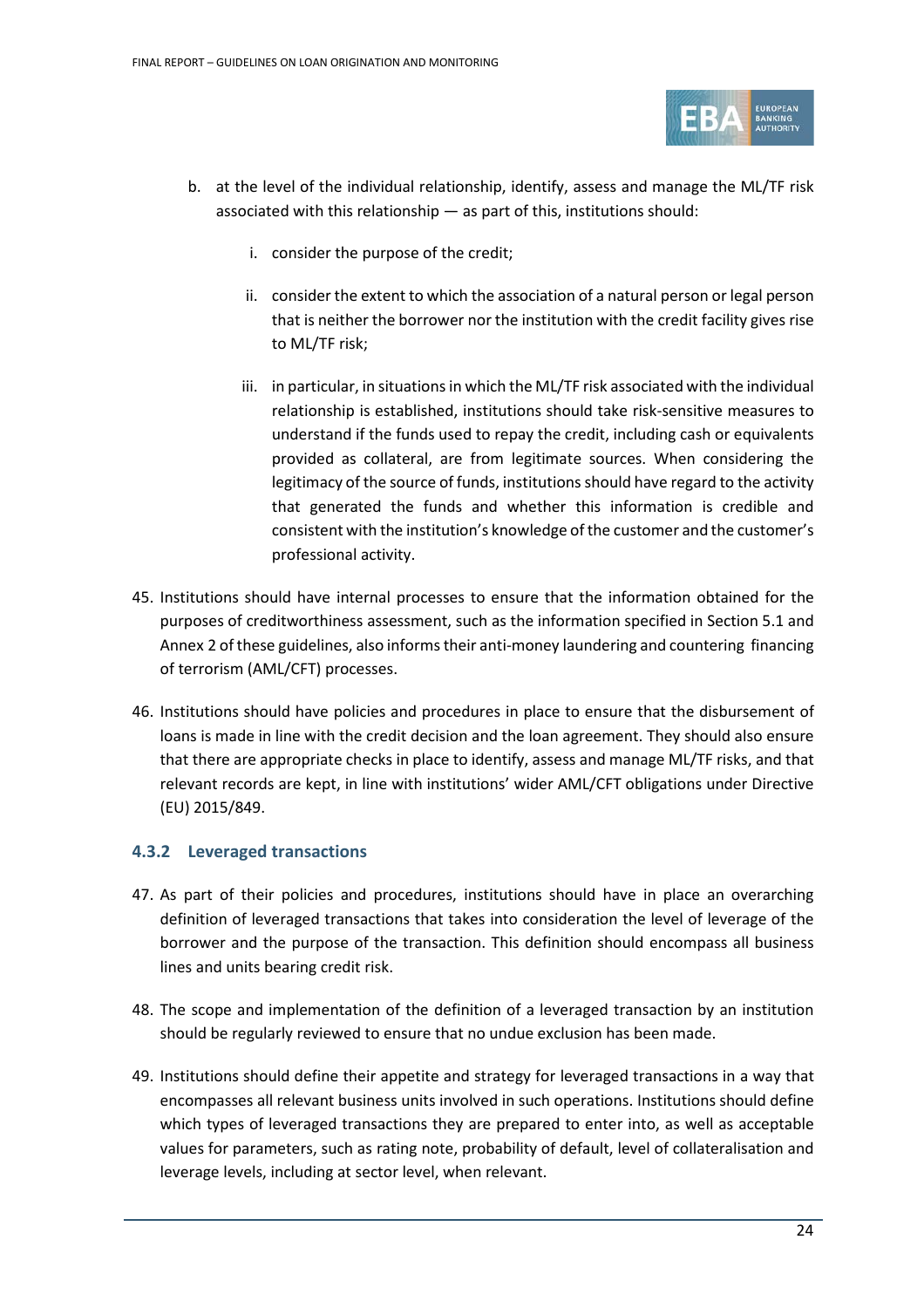

- 50. Institutions should define their risk appetite for syndicating leveraged transactions and derive a comprehensive limit framework, including dedicated underwriting limits and a granular set of sub-limits, detailing both maximum limits and the nature of transactions that the institution is prepared to participate in.
- 51. Institutions should establish a sound governance structure for leveraged transactions, enabling a comprehensive and consistent oversight of all leveraged transactions originated, syndicated or purchased by them, including, when relevant, 'best efforts' deals and 'club deals', as well as standard bilateral loans to micro, small, medium-sized and large enterprises.
- 52. Institutions should ensure that all leveraged transactions are adequately reviewed, in line with institutions' risk appetite, strategies and policies, and approved by relevant credit decisionmakers. For transactions including syndication and underwriting risks, there should be specific approval requirements and processes in place.

#### <span id="page-24-0"></span>**4.3.3 Technology-enabled innovation for credit granting**

- 53. When using technology-enabled innovation for credit-granting purposes, institutions should do the following:
	- a. Adequately capture, in their risk management and control frameworks, the inherent risks associated with the technology-enabled innovation in use. This should be commensurate with the business model, credit risk exposure, complexity of the methods and the extent of the use of technology-enabled innovation.
	- b. Ensure that the management body has a sufficient understanding of the use of technology-enabled innovation, its limitation and the impact it has on credit-granting procedures.
	- c. Understand the underlying models used, including their capabilities, assumptions and limitations, along with ensuring their traceability, auditability, and robustness and resilience.
	- d. Ensure that the models are fit for purpose, taking into account the identified task and other criteria, such as its performance and use. If explanations are required during the models' use, then consideration should be given to developing an interpretable model.
	- e. Understand the quality of data and inputs to the model and detect and prevent bias in the credit decision-making process, ensuring that appropriate safeguards are in place to provide confidentiality, integrity and availability of information and systems.
	- f. Ensure the performance of the model, including the validity and quality of its outputs, is continuously monitored and appropriate remediation measures are taken in a timely manner in the case of detected issues (e.g. worsening or deviating from expected behaviour).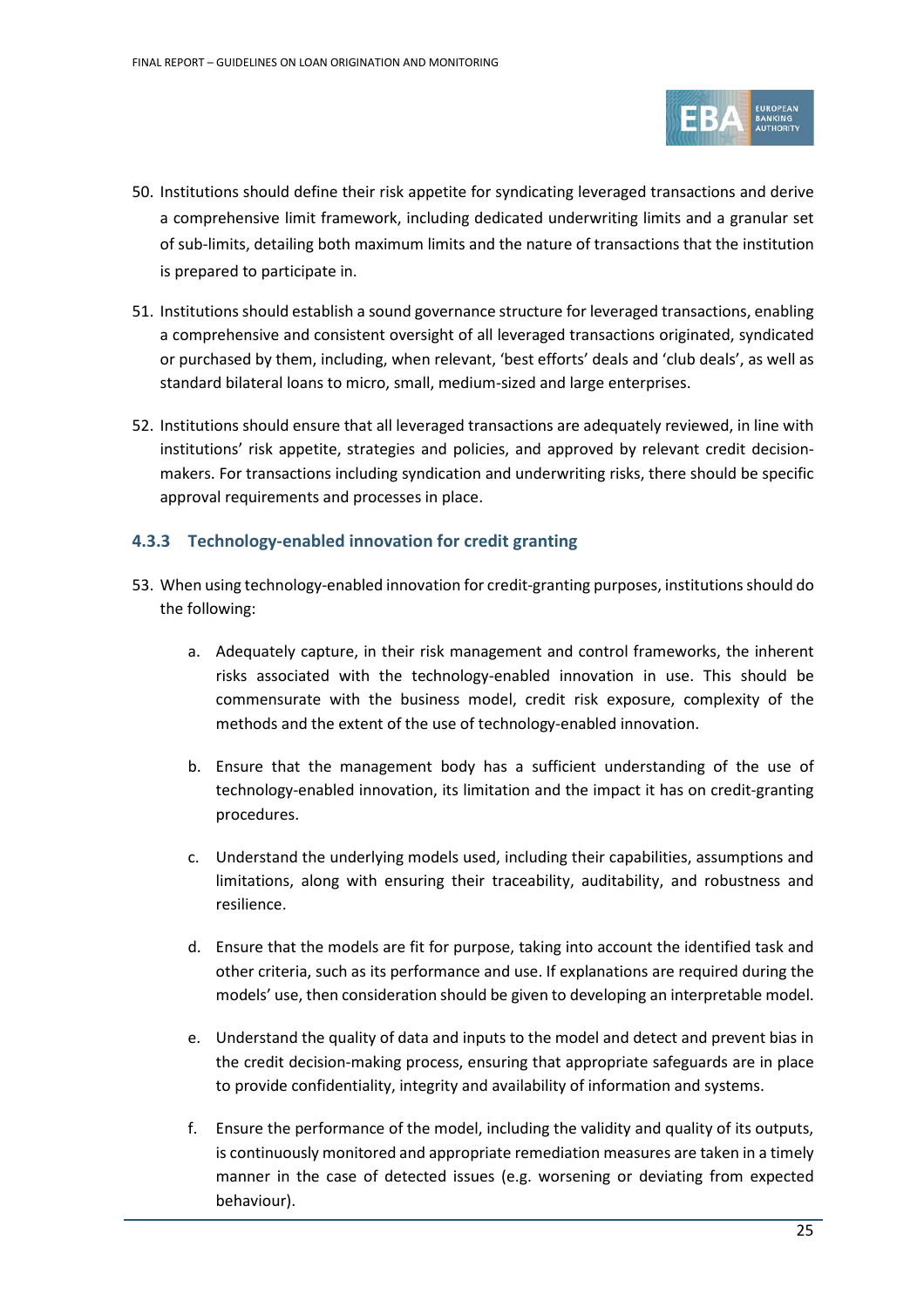

#### <span id="page-25-0"></span>**4.3.4 Models for creditworthiness assessment and credit decision-making**

- 54. When using automated models for creditworthiness assessment and credit decision-making, institutions should understand the models used, and their methodology, input data, assumptions, limitations and outputs, and should have in place:
	- a. internal policies and procedures detecting and preventing bias and ensuring the quality of the input data;
	- b. measures to ensure the traceability, auditability, and robustness and resilience of the inputs and outputs;
	- c. internal policies and procedures ensuring that the quality of the model output is regularly assessed, using measures appropriate to the model's use, including backtesting the performance of the model;
	- d. control mechanisms, model overrides and escalation procedures within the regular credit decision-making framework, including qualitative approaches, qualitative risk assessment tools (including expert judgement and critical analysis) and quantitative limits.

55. Institutions should have adequate model documentation that covers:

- a. methodology, assumptions and data inputs, and an approach to detecting and preventing bias and ensuring the quality of input data;
- b. the use of model outputs in the decision-making process and the monitoring of these automated decisions on the overall quality of the portfolio or products in which these models are used.

#### <span id="page-25-1"></span>**4.3.5 Environmental, social and governance factors**

- 56. Institutions should incorporate ESG factors and associated risks in their credit risk appetite and risk management policies, credit risk policies and procedures, adopting a holistic approach.
- 57. Institutions should take into account the risks associated with ESG factors on the financial conditions of borrowers, and in particular the potential impact of environmental factors and climate change, in their credit risk appetite, policies and procedures. The risks of climate change for the financial performance of borrowers can primarily materialise as physical risks, such as risks to the borrower that arise from the physical effects of climate change, including liability risks for contributing to climate change, or transition risks, e.g. risks to the borrower that arise from the transition to a low-carbon and climate-resilient economy. In addition, other risks can occur, such as changes in market and consumer preferences and legal risks that may affect the performance of underlying assets.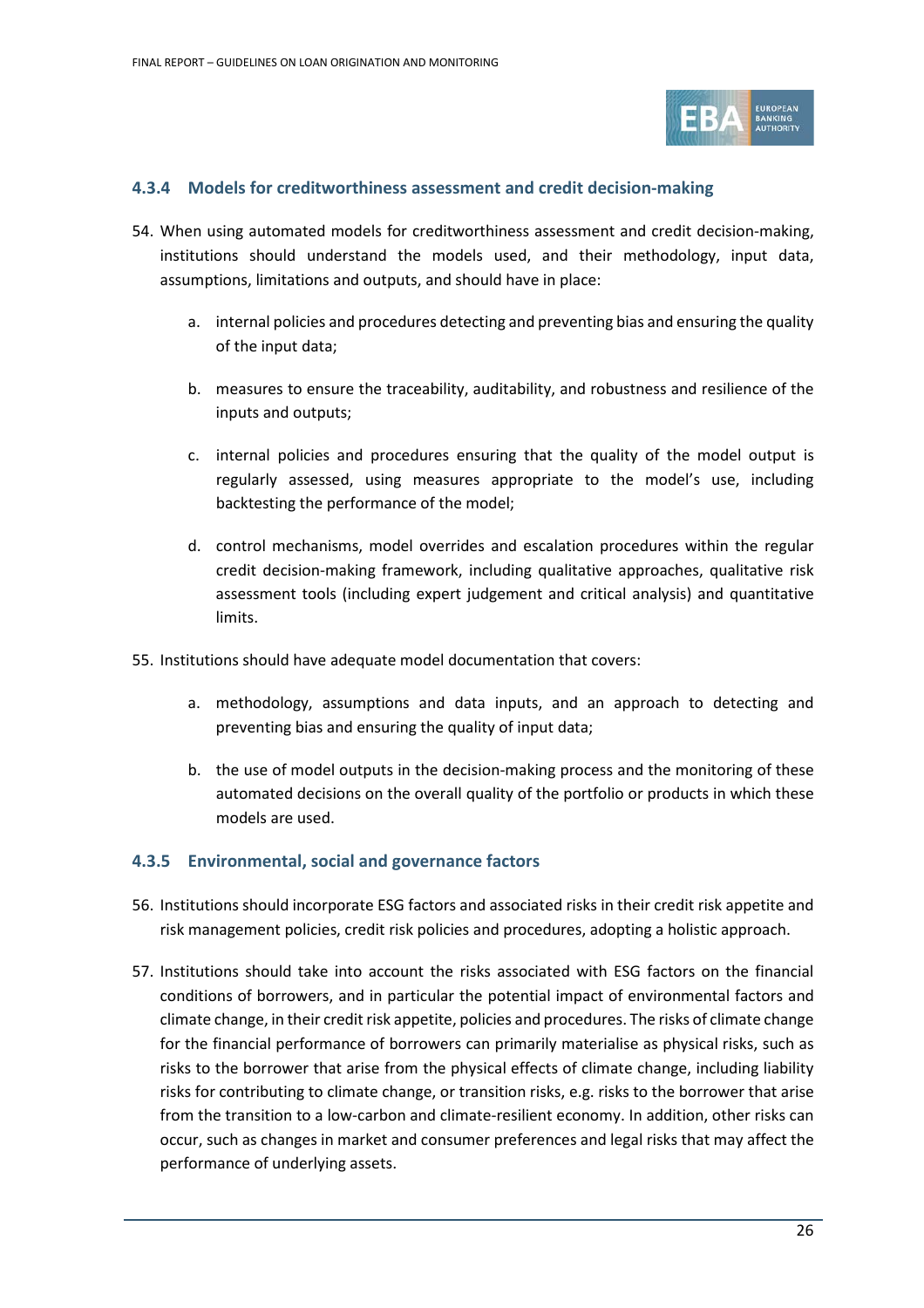

#### <span id="page-26-0"></span>**4.3.6 Environmentally sustainable lending**

- 58. Institutions that originate or plan to originate environmentally sustainable credit facilities should develop, as part of their credit risk policies and procedures, specific details of their environmentally sustainable lending policies and procedures, covering the granting and monitoring of such credit facilities. These policies and procedures should, in particular:
	- a. Provide a list of the projects and activities, as well as the criteria, that the institution considers eligible for environmentally sustainable lending or a reference to relevant existing standards on environmentally sustainable lending that define what type of lending is considered to be environmentally sustainable;.
	- b. Specify the process by which the institutions evaluating that the proceeds of the environmentally sustainable credit facilities they have originated are used for environmentally sustainable activities. In cases of lending to enterprises, the process should include:
		- i. collecting information about the climate-related and environmental or otherwise sustainable business objectives of the borrowers;
		- ii. assessing the conformity of the borrowers' funding projects with the qualifying environmentally sustainable projects or activities and related criteria;
		- iii. ensuring that the borrowers have the willingness and capacity to appropriately monitor and report the allocation of the proceeds towards the environmentally sustainable projects or activities;
		- iv. monitoring, on a regular basis, that the proceeds are allocated properly (which may consist of requesting that borrowers provide updated information on the use of the proceeds until the relevant credit facility is repaid).
- 59. Institutions should position their environmentally sustainable lending policies and procedures within the context of their overarching objectives, strategy and policy related to sustainable finance. In particular, institutions should set up qualitative and, when relevant, quantitative targets to support the development and the integrity of their environmentally sustainable lending activity, and to assess the extent to which this development is in line with or is contributing to their overall climate-related and environmentally sustainable objectives.

#### <span id="page-26-1"></span>**4.3.7 Data infrastructure**

60. Institutions should have appropriate data infrastructure as well as relevant policies and procedures to support the credit-granting process and for the purposes of credit risk management and monitoring throughout the life cycle of the credit facilities (e.g. loan origination and creditworthiness assessment, risk assessment, credit review and monitoring). The data infrastructure should ensure the continuity, integrity and security of information on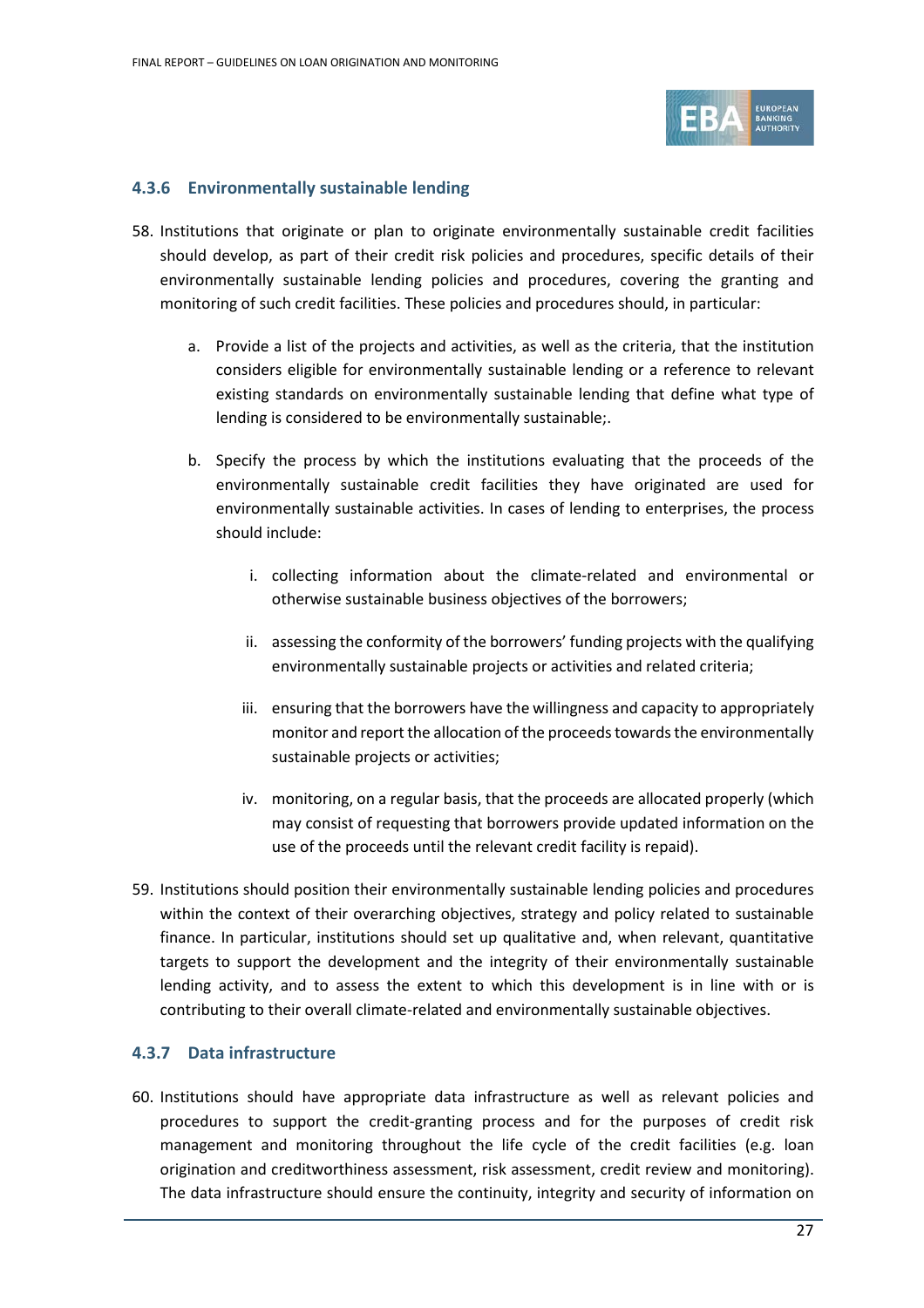

the exposure, borrower and collateral, from the point of origination and throughout the life cycle of the credit facility.

- 61. The data infrastructure should be detailed and sufficiently granular to capture specific loan-byloan information, in particular actual credit-granting criteria applied at the point of origination, allowing data regarding the borrower to be linked with data regarding collateral, to support the effective monitoring of credit risk (see Section [8\)](#page-59-0) and enable effective audit trailing, operational and credit performance and efficiency measurement, as well as the tracking of policy deviations, exceptions and overrides (including credit/transaction rating or scoring overrides).
- 62. For the purposes of designing and maintaining this data infrastructure, institutions should consider using the relevant data fields from the EBA's NPL transaction templates<sup>25</sup>.

### <span id="page-27-0"></span>4.4 Credit decision-making

- 63. Institutions should establish a clear and well-documented credit decision-making framework that should set out a clear and sound structure for the credit decision-making responsibilities within an institution, including a description of the hierarchy of the credit decision-makers and their allocation within the institution's organisational and business structure and their reporting lines.
- 64. The structure of credit decision-makers should be in line with and integrated into credit risk appetite, policies and limits and reflect the business model of the institutions. The allocation of credit decision-makers to the organisational and business structure should reflect the cascading credit risk appetite and limits within an organisation and be based on objective criteria, including risk indicators.
- 65. The credit decision-making framework should clearly articulate the decision-making powers and limitations of each decision-maker and of any automated models for credit decisionmaking purposes, in line with the criteria for such modelsset out in Section 4.3.4. These powers and limitations should account for the characteristics of the credit portfolio, including its concentration and diversification objectives, in relation to business lines, geographies, economic sectors and products, as well as credit limits and maximum exposures. Where relevant, institutions should set time limits for the delegated powers or the size of delegated approvals.
- 66. When delegating credit decision-making powers, including limits, to members of staff, institutions should consider the specificities of the credit facilities subject to this individual decision-making, including their size and complexity, and the types and risk profiles of borrowers. Institutions should also ensure that these staff members are adequately trained and hold relevant expertise and seniority in relation to the specific authority delegated to them.

<span id="page-27-1"></span><sup>25</sup> <https://eba.europa.eu/risk-analysis-and-data/eba-work-on-npls>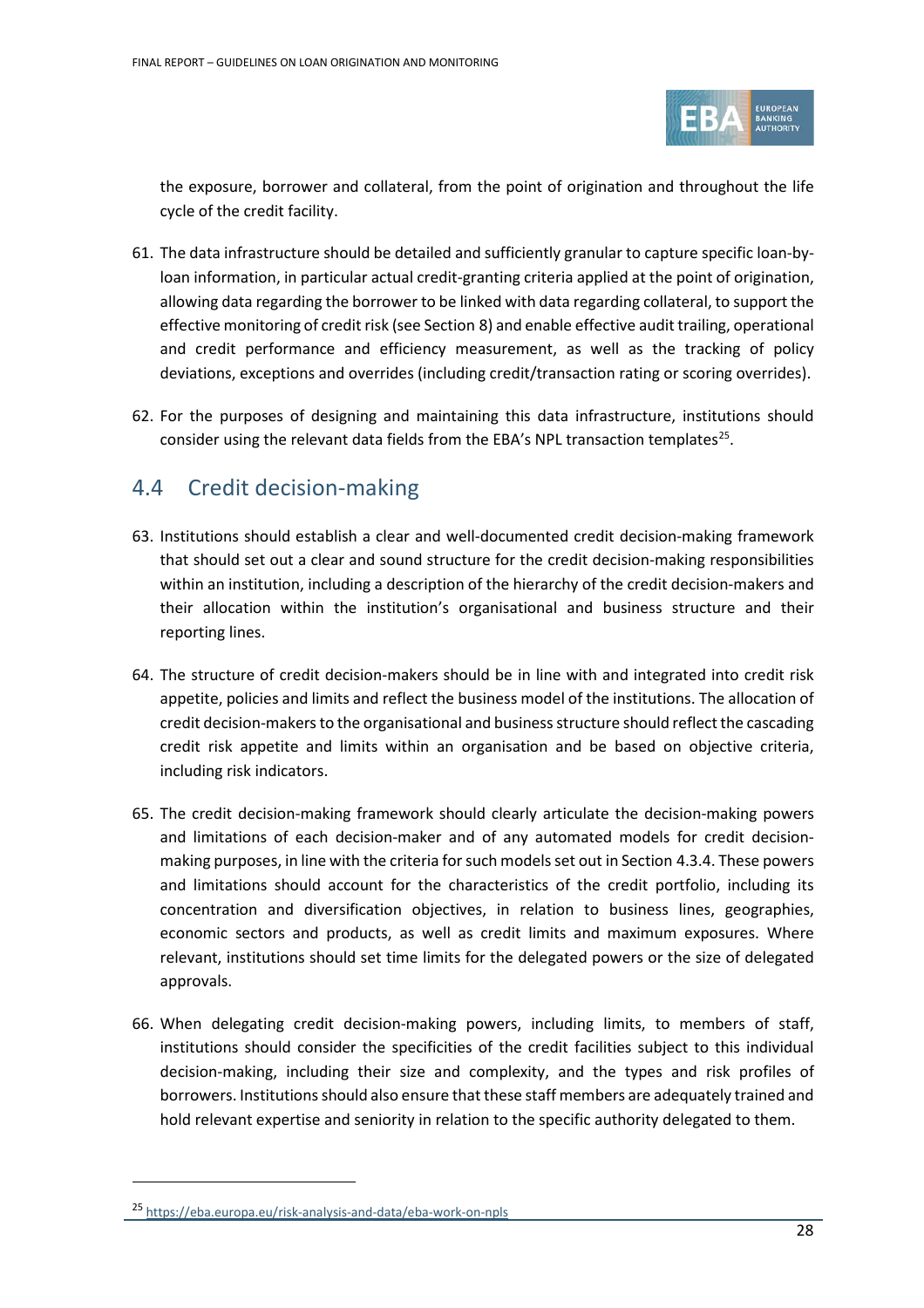

- 67. The credit decision-making framework should account for the risk perspective in the decisionmaking. It should also take into account the specificities of credit products and borrowers, including the type of product, the size of credit facility or limit, and the risk profile of the borrower.
- 68. The framework should also specify the working modalities of the credit committees and the roles of their members, including, when applicable, aspects such as voting procedures (unanimity or simple majority of votes).
- 69. If the institutions grant specific veto rights in relation to positive credit decisions to the head of the risk management function, institutions should consider granting such veto rights to additional staff members within the risk management function for specific credit decisions, to ensure that such a veto can be exercised, if appropriate, at all levels of the credit decisionmaking framework below the management body. Institutions should specify the scope of these veto rights, the escalation or appeal procedures, and how the management body will be involved.

#### <span id="page-28-0"></span>**4.4.1 Objectivity and impartiality in credit decision-making**

- 70. Institutions should ensure that decisions taken by credit decision-makers are impartial and objective and not adversely affected by any conflict of interest, in line with the EBA Guidelines on internal governance. More specifically, for the purposes of these guidelines, institutions should ensure that any individual involved in credit decision-making, such as members of staff and members of the management body, should not take part in credit decisions if any of the following occurs:
	- a. any individual involved in credit decision-making has a personal or professional relationship (outside the professional relationship when representing the institution) with the borrower;
	- b. any individual involved in credit decision-making has an economic or any otherinterest, including direct or indirect, actual or potential, financial or non-financial, associated with the borrower;
	- c. any individual involved in credit decision-making has undue political influence on or a political relationship with the borrower.
- 71. Notwithstanding the governance structures implemented in institutions to operationalise the credit decision-making framework, institutions should have policies, procedures and organisational controls in place that guarantee and ensure objectivity and impartiality in the credit decision-making process. These policies, procedures and organisational controls, including any mitigating measures, should be clearly defined and understood, and should address any potential conflicts of interest. Institutions should ensure effective oversight of the decisions taken by credit decision-makers, including credit granting, to ensure their objectivity and impartiality.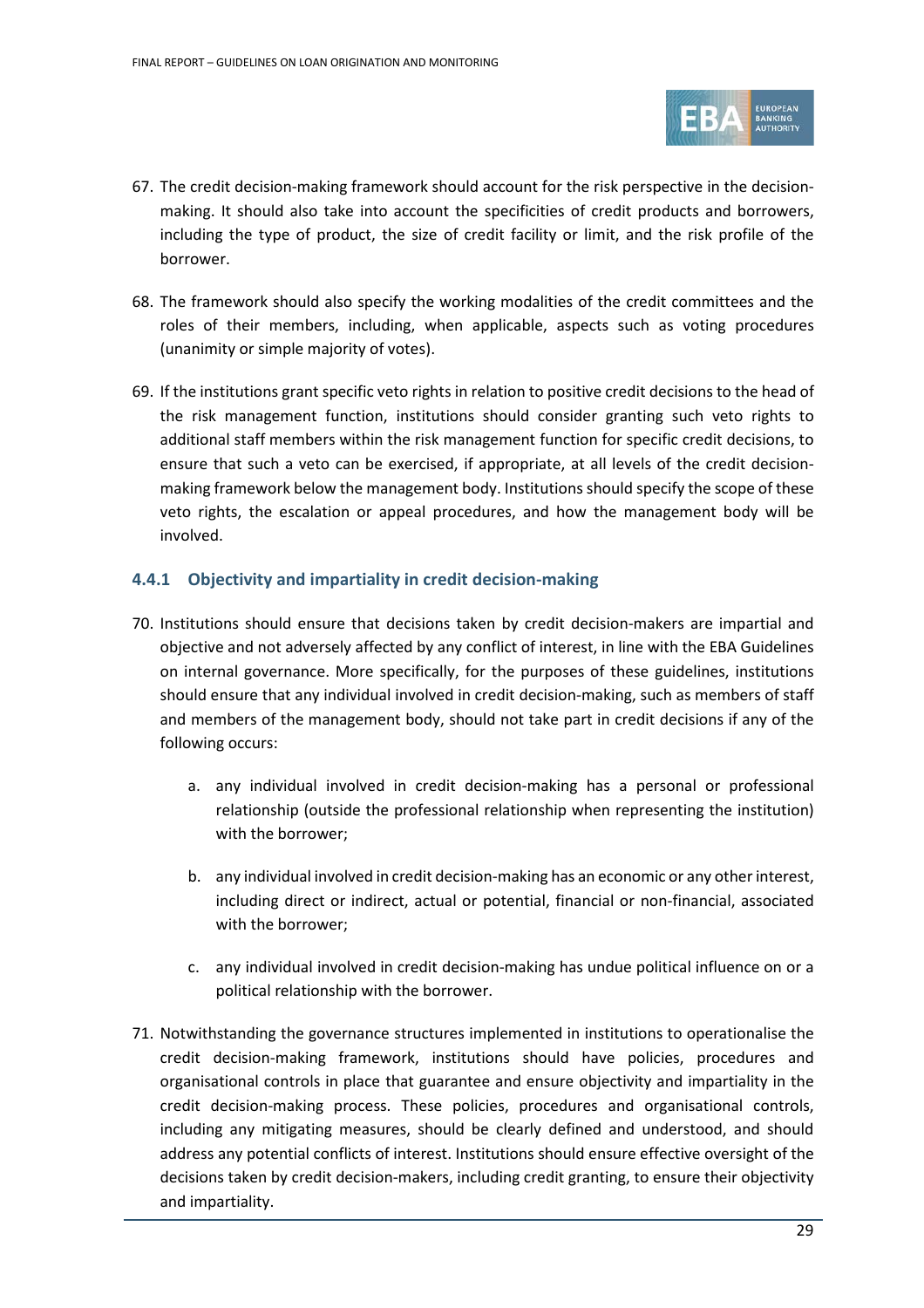

## <span id="page-29-0"></span>4.5 Credit risk management and internal control frameworks

- 72. In accordance with the EBA Guidelines on internal governance, institutions should implement a robust and comprehensive internal control framework, including credit risk management, respecting inter alia the principles of accountability, segregation and independence of functions and responsibilities, challenge and assurance of outcomes.
- 73. Risk management and internal controls for credit risk should be integrated into the institution's overall risk management and internal control frameworks, as well as into the organisational and decision-making structure. Institutions should ensure that the internal control framework, including credit risk management, supports robust and appropriate credit risk taking, analysis, and monitoring throughout the life cycle of a credit facility, including the design and development of the specific product, sales and administration.
- 74. Institutions should establish regular and transparent reporting mechanisms so that the management body, its risk committee, if established, and all relevant units or functions are provided with reports in a timely, accurate and concise manner and can take informed and effective actions within their respective mandates, to ensure the identification, measurement or assessment, monitoring and management of credit risk (see also Section [8\)](#page-59-0).
- 75. Institutions should define, in a clear and transparent manner, the allocation of responsibilities and authority within the organisation, including within and between business lines, units and functions, including risk management. To this end, institutions should clearly define functions responsible for performing the various tasks related to credit risk taking and the credit decisionmaking process, specified in a way that does not lead to a conflict of interest and ensures the effective management of credit risk.
- 76. The business lines and units originating the credit risk should be primarily responsible for managing the credit risk generated by their activities throughout the lifetime of the credit. These business lines and units should have adequate internal controls in place to ensure adherence with internal policies and relevant external requirements.
- 77. The institutions should have a risk management function, in line with the EBA Guidelines on internal governance, that is responsible for ensuring the proper controls of credit risk. The risk management function should be independent of the business-originating units.
- 78. For the purposes of paragraph 75, institutions should consider the following areas/tasks:
	- a. developing and maintaining credit-granting and monitoring processes and procedures;
	- b. defining and developing processes, mechanisms and methodologies for credit risk appetite, credit risk strategy and credit risk policies, including the overall cascadingdown process for policies and procedures, and business strategy;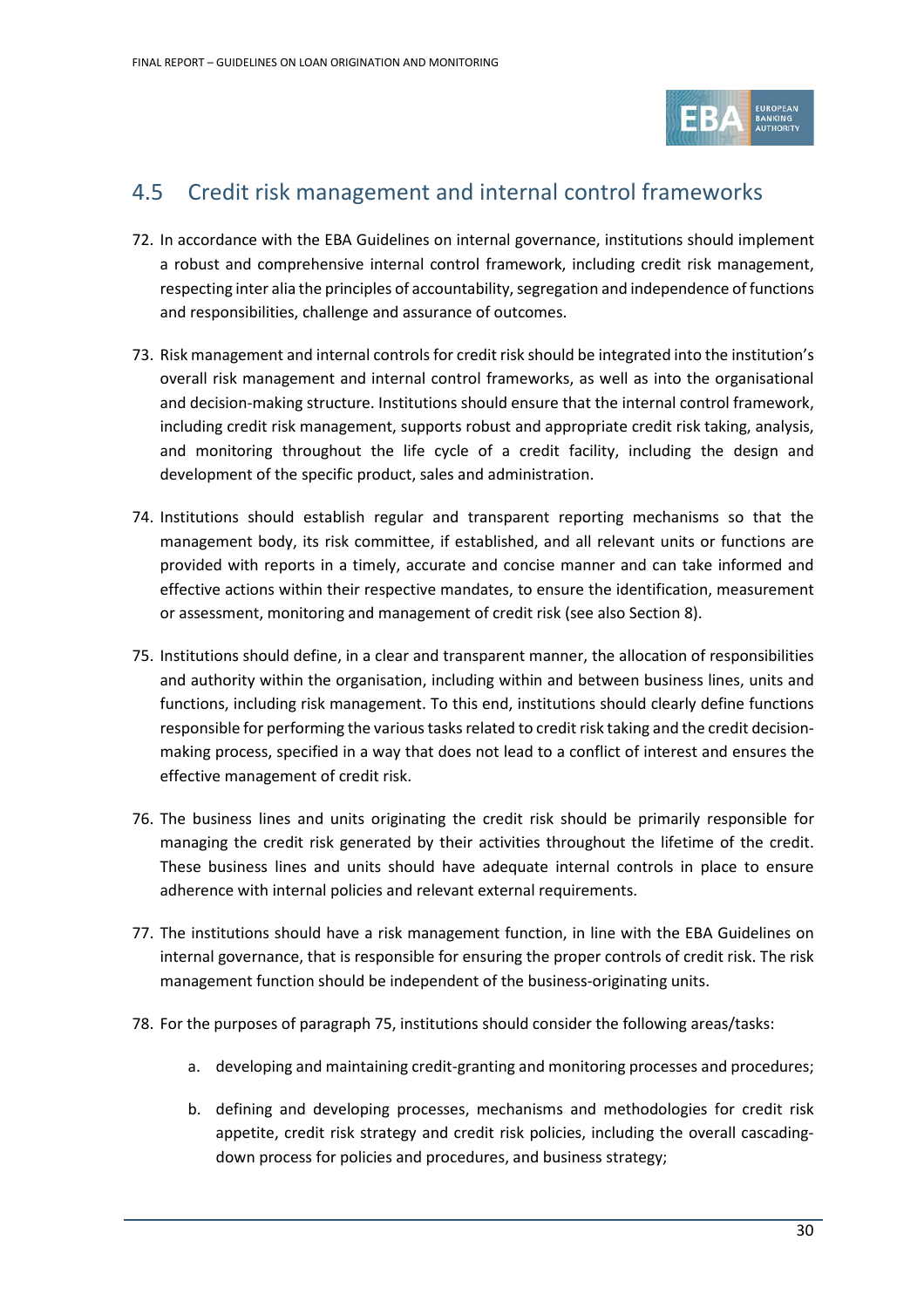

- c. designing and implementing an appropriate credit decision-making framework in accordance with these guidelines;
- d. designing, defining and performing credit risk monitoring and reporting, including early warning systems, credit portfolio and aggregate risk monitoring, including in relation to ICAAP and any applicable regulatory metrics, e.g. large exposures rules;
- e. performing an assessment of creditworthiness and a credit risk analysis for scoring or rating purposes;
- f. providing an independent/second opinion on the creditworthiness assessment and credit risk analysis for the purposes of credit decision-making, specifying in which circumstances, considering the specificities of the credit facility, its size and the risk profile of the borrower, this independent/second opinion is relevant;
- g. assessing the appropriateness of allowances in accordance with the relevant accounting framework;
- h. developing new credit products, also considering the requirements for the new product approval process, and ongoing monitoring of the appropriateness of credit products;
- i. managing early arrears and non-performing exposures, and granting and monitoring forbearance measures, in line with the provisions of the EBA Guidelines on management of non-performing and forborne exposures<sup>[26](#page-30-0)</sup> and the EBA Guidelines on arrears and foreclosure under Directive  $2014/17/EU^{27}$  $2014/17/EU^{27}$  $2014/17/EU^{27}$ , and the institution's internal policies – in relation to lending to consumers, such tasks may also include liaising with independent debt-counselling and debt advice services when relevant;
- j. performing stress tests on the aggregate credit portfolio as well as on relevant subportfolios and geographical segments;
- k. monitoring individual exposures through regular credit reviews, in accordance with the requirements set out in Section 8, including sample reviews of credit lines;
- l. ensuring the integrity and reliability of the internal ratings assignment process, as described in Article 173 of Regulation (EU) No 575/2013, where relevant for institutions with permission to use an internal ratings-based approach, and the integrity and reliability of the rating scale and ratings assignment process used by the institution, for the institutions using the standardised approach;
- m. performing quality assurance of credit assessments, taking into account an appropriate sample size, and ensuring that credit risk is properly identified, measured, monitored

<span id="page-30-0"></span><sup>&</sup>lt;sup>26</sup> EBA/GL/2018/06.

<span id="page-30-1"></span><sup>27</sup> EBA/GL/2015/12.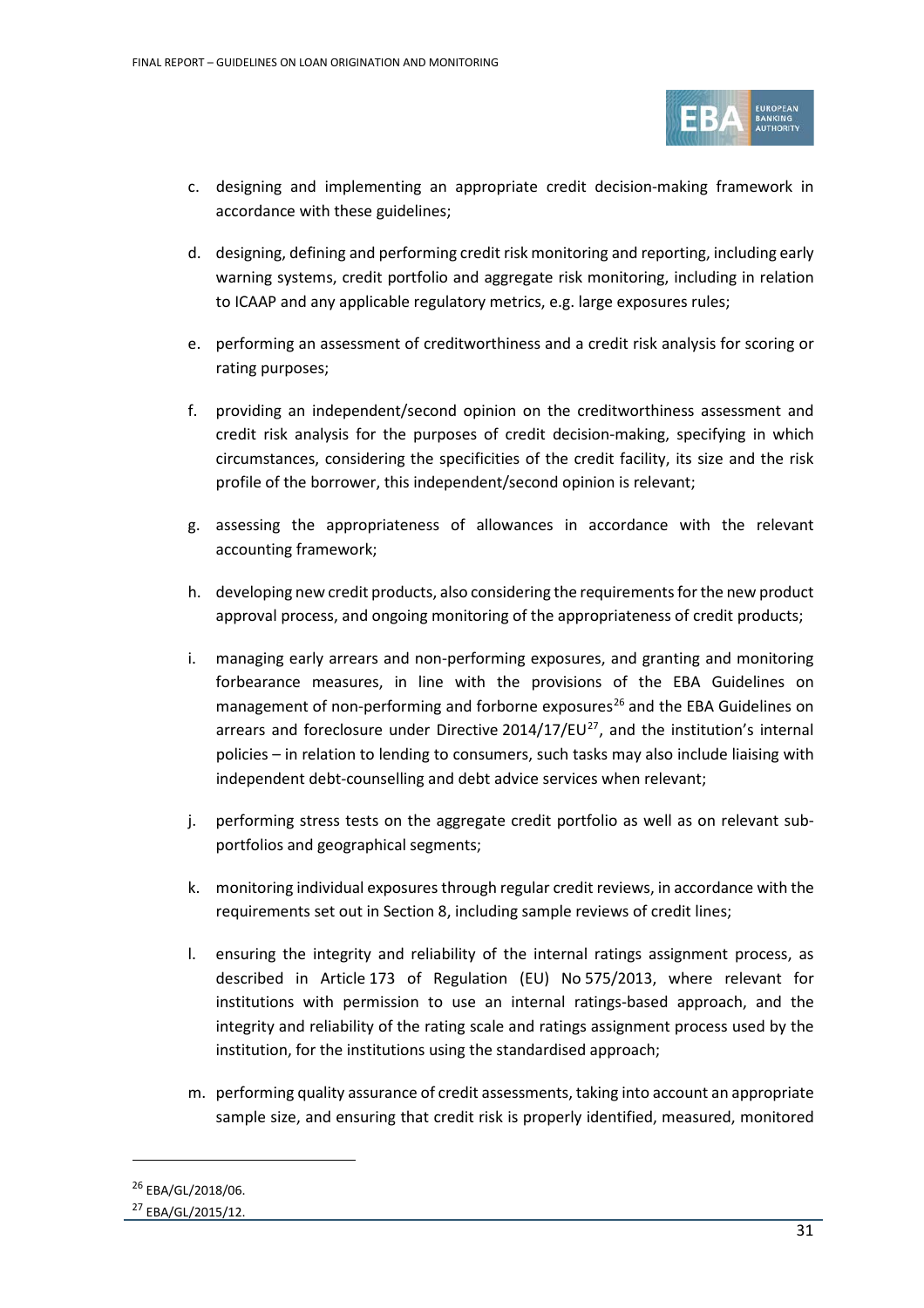

and managed within the institution's business origination activities, and that regular reporting is communicated to the institution's management body.

### <span id="page-31-0"></span>4.6 Resources and skills

- 79. Institutions should have sufficient resources and staff allocated to credit risk taking and, in particular, credit decision-making, credit risk management and internal control. The organisational structure should be reviewed periodically to ensure that there are adequate resources, competencies and expertise within the credit risk management functions to effectively manage credit risk.
- 80. Institutions should ensure that the staff members involved in credit granting, in particular decision-making, risk management and internal control, have an appropriate level of experience, skills and credit-related competence.
- 81. Staff involved in credit granting, including credit decision-making, credit risk management and internal control, should frequently receive appropriate training, which includes considering changes to the applicable legal and regulatory frameworks. Training should be aligned with the institutions' credit culture and business strategy and should be conducted on a regular basis to ensure that all relevant staff are appropriately skilled and familiar with the institutions' credit policies, procedures and processes.

### <span id="page-31-1"></span>4.7 Remuneration

- 82. As part of the requirements of institutions' remuneration policies set out in Articles 74, 75 and 92 of Directive 2013/36/EU and the EBA Guidelines on remuneration policies and practices related to the sale and provision of retail banking products and services, the EBA Guidelines on sound remuneration policies under Articles 74(3) and 75(2) of Directive 2013/36/EU and disclosures under Article 450 of Regulation (EU) No 575/2013, and Article 7 of Directive 2014/17/EU, institutions' remuneration policies and practices should be in line with the approach to credit risk management, credit risk appetite and strategies, and should not create a conflict of interest. Remuneration policies and practices applicable to staff, and in particular identified staff engaged in credit granting, credit administration and monitoring, should be consistent and not provide incentives for risk taking that exceeds the tolerated risk of the institution, and should be aligned with the business strategy, objectives and long-term interests of the institution. In addition, remuneration policies and practices should incorporate measures to manage conflicts of interest, with a view to protecting consumers from undesirable detriment arising from the remuneration of sales staff.
- 83. Institutions' remuneration policies and practices should, in particular, ensure that the performance and risk measurement process to determine the variable remuneration of the staff involved in credit granting includes appropriate credit quality metrics that are in line with the institution's credit risk appetite.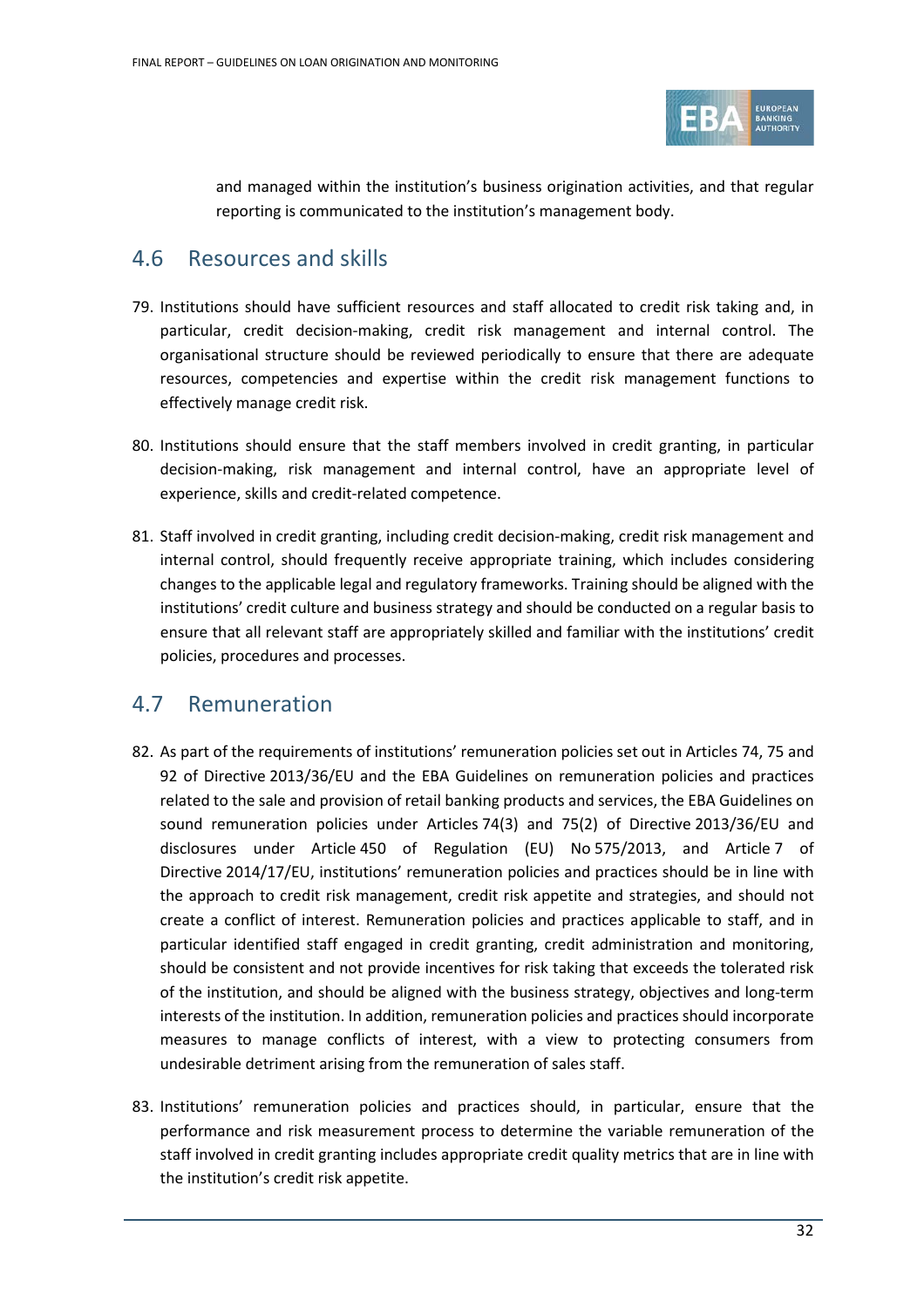

# <span id="page-32-0"></span>5. Loan origination procedures

## <span id="page-32-1"></span>5.1 Information and documentation

- 84. Institutions and creditors should have sufficient, accurate and up-to-date information and data necessary to assess the borrower's creditworthiness and risk profile before concluding a loan agreement.
- 85. For the purposes of the creditworthiness assessment of consumers, institutions and creditors should have available, and use, information supported by necessary and appropriate evidence, in relation to at least the following:
	- a. purpose of the loan, when relevant to the type of product;
	- b. employment;
	- c. source of repayment capacity;
	- d. composition of a household and dependents;
	- e. financial commitments and expenses for their servicing;
	- f. regular expenses;
	- g. collateral (for secured lending);
	- h. other risk mitigants, such as guarantees, when available.

Institutions and creditors can consider the use of specific information, data items and evidence set out in Annex 2.

- 86. For the purposes of the creditworthiness assessment of micro, small, medium-sized and large enterprises, institutions should have available, and use, information, supported by necessary and appropriate evidence, in relation to at least the following:
	- a. purpose of the loan, when relevant to the type of product;
	- b. income and cash flow;
	- c. financial position and commitments, including assets pledged and contingent liabilities;
	- d. business model and, when relevant, corporate structure;
	- e. business plans supported by financial projections;
	- f. collateral (for secured lending);
	- g. other risk mitigants, such as guarantees, when available;
	- h. product type-specific legal documentation (e.g. permits, contracts).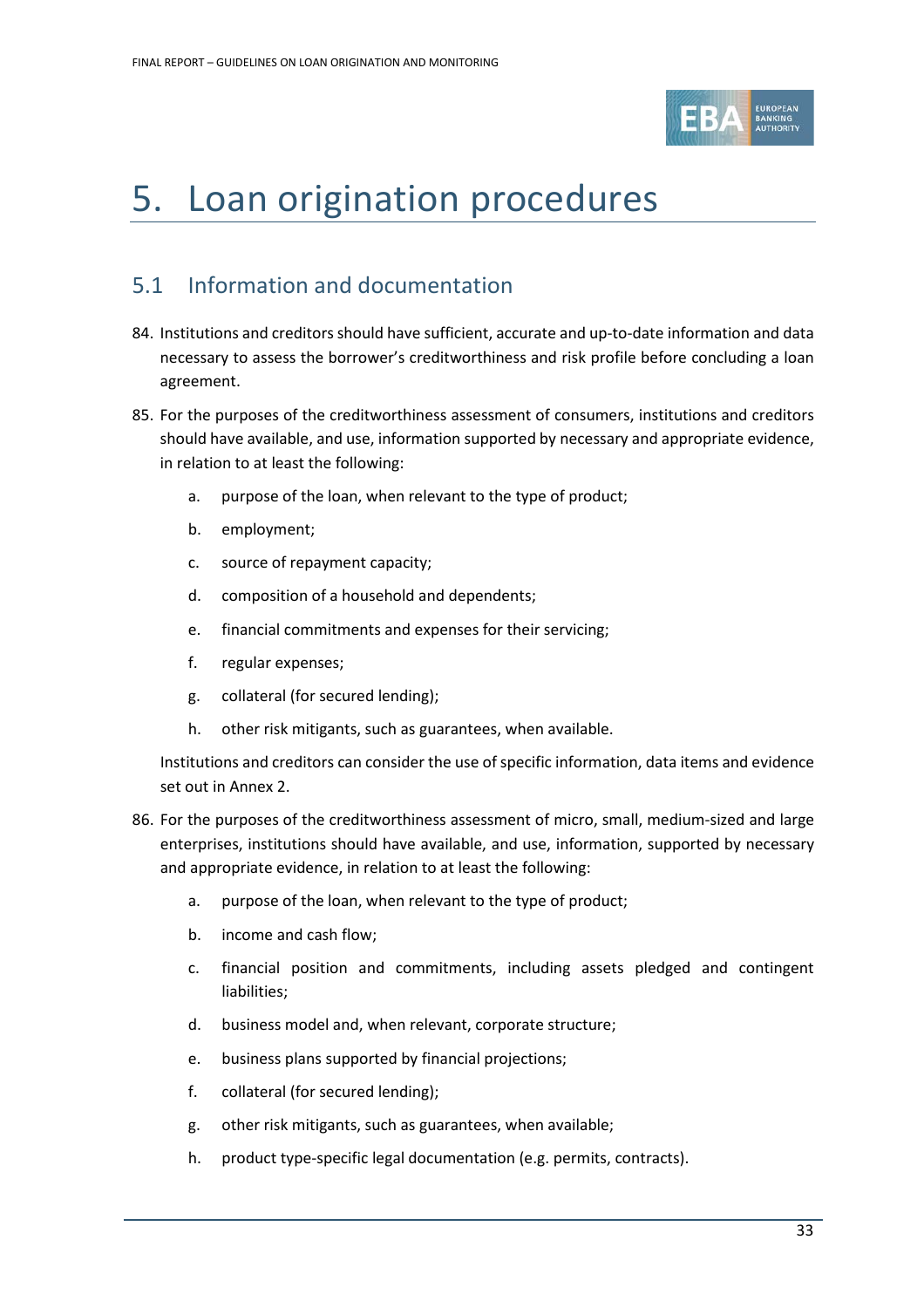

Institutions can consider the use of specific information, data items and evidence set out in Annex 2.

- 87. Institutions and creditors may use the already available information and data for existing customers and borrowers, in accordance with the requirements of Regulation (EU) No 2016/679, and when such information and data are relevant and up to date.
- 88. If the information and data are not readily available, institutions and creditors should collect the necessary information and data from the borrower and/or third parties, including relevant databases, when relevant. For the collection of information and data on the borrower from third parties, institutions and creditors should ensure that the requirements of Regulation (EU) No 2016/679 are met.
- 89. If institutions and creditors have concerns regarding the accuracy and reliability of the information and data, they should make necessary checks and reasonable enquiries with the borrower and third parties (e.g. employer, public authorities, relevant databases), and take reasonable steps to verify the information and data collected. Before making such enquiries with third parties regarding borrower's personal data, institutions and creditors should ensure that the requirements, in particular with regard to informing and seeking permission from the borrower, of Regulation (EU) No 2016/679 are met.
- 90. Institutions and creditors should have an accurate single customer view that enables an assessment of the borrower's ability to service and repay financial commitments. This single customer view applies to single borrowers, households, as appropriate, and members of consolidated groups for enterprises. The single customer view should be supplemented by the information provided by the borrower on the assets and liabilities held at other institutions or creditors.
- 91. If the borrower is likely to face financial difficulties in meeting the contractual loan obligations, institutions and creditors should request, from the borrower, reliable documentation demonstrating realistic projections of their ability to maintain solvency. In this case, both information from third parties, such as tax advisors, auditors and other experts, and information from borrowers may be used.
- 92. If a loan agreement involves guarantees from third parties, institutions and creditors should have a sufficient level of information and data necessary to assess the guarantee and, when relevant, the financial position of the guarantor.
- 93. If the borrower is a member of a group of connected clients, institutions should collect the necessary information on relevant related connected clients, in accordance with the EBA Guidelines on connected clients, especially when repayment is reliant on cash flow emanating from other connected parties in the same group.
- 94. Institutions and creditors should document the information and data that lead to credit approval, including the actions and assessments carried out by them, and maintain this documentation in an accessible form (readily available for competent authorities) for at least the duration of the loan agreement.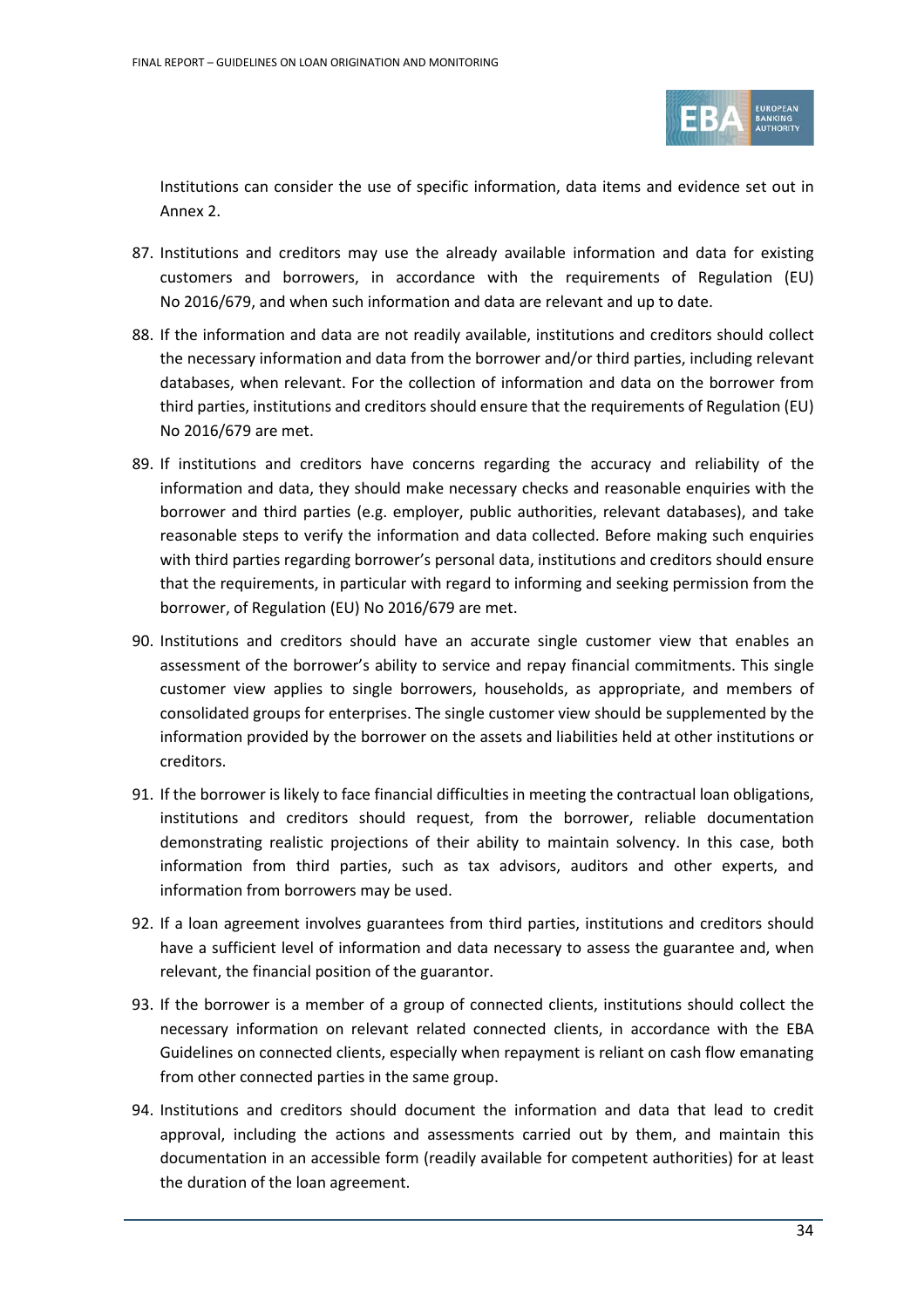

## <span id="page-34-0"></span>5.2 Assessment of borrower's creditworthiness

#### <span id="page-34-1"></span>**5.2.1 General provisions for lending to consumers**

- 95. Institutions should analyse the loan application of the borrower in order to ensure that the application is in line with the institutions' credit risk appetite, policies, credit-granting criteria, limits and relevant metrics, as well as any relevant macroprudential measures where applied by the designated macroprudential authority.
- 96. Institutions and creditors should, in line with the relevant consumer protection legislation, assess the borrower's ability and prospect to meet the obligations under the loan agreement, covering, in particular, an assessment of the borrower's source of repayment capacity, taking into account specificities of the loan, such as nature, maturity and interest rate.
- 97. Collateral, in the case of secured lending, by itself should not be a predominant criterion for approving a loan and cannot by itself justify the approval of any loan agreement. Collateral should be considered the institution's second way out in case of default or material deterioration of the risk profile, and not the primary source of repayment, with the exception of when the loan agreement envisages that the repayment of the loan is based on the sale of the property pledged as collateral or liquid collateral provided.
- 98. When assessing the borrower's ability to meet obligations under the loan agreement, institutions and creditors should take into account relevant factors that could influence the present and future repayment capacity of the borrower, and should avoid inducing undue hardship and over-indebtedness. The factors should include other servicing obligations, their remaining duration, their interest rates and the outstanding amounts, and repayment behaviour, e.g. evidence of any missed payments and their circumstances, as well as directly relevant taxes and insurance if known.
- 99. If the loan application is submitted jointly by more than one borrower, institutions and creditors should perform the creditworthiness assessment on the basis of the joint repayment capacity of the borrowers.
- 100. If a loan agreement involves any form of guarantees from third parties, institutions should assess the level of protection provided by the guarantee, and if relevant, conduct a creditworthiness assessment of the guarantor, applying the relevant provisions of these guidelines, depending on whether the guarantor is a natural person or an enterprise.
- 101. For assessing the borrower's ability to meet obligations under the loan agreement, institutions and creditors should adopt suitable methods and approaches, which may include models, as long as these guidelines are met. The selection of the suitable and adequate method should depend on the risk level, size and type of loan.

#### <span id="page-34-2"></span>**5.2.2 Lending to consumers in relation to residential immovable property**

102. This section further specifies factors relevant to assessing the prospect of the borrower to meet obligations under a loan agreement as referred to in Article 18(1) and 20(1) of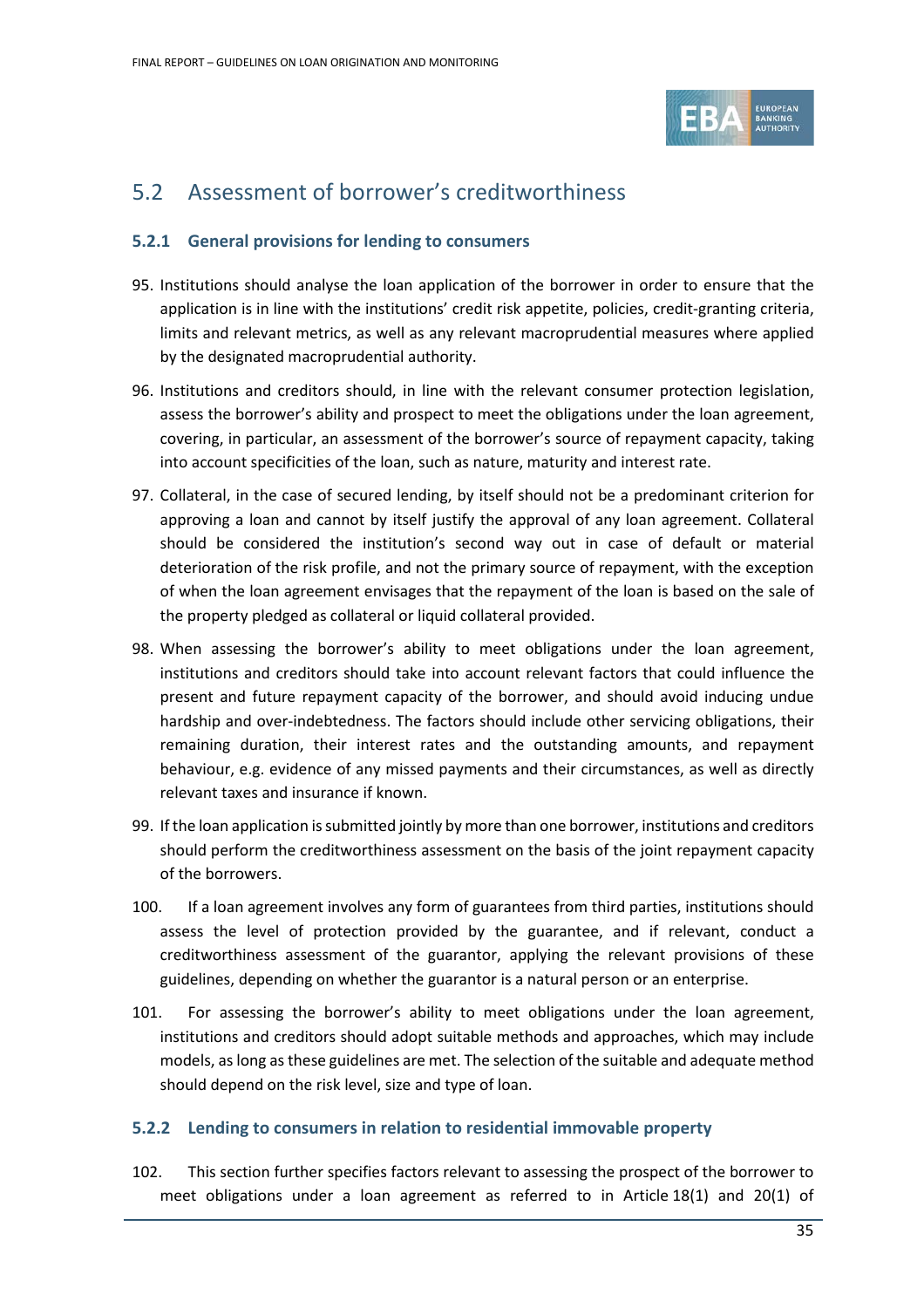

Directive 2014/17/EU. In relation to loan agreements subject to national laws transposing that Directive, institutions and creditors should apply, in addition to provisions set out in Section 5.2.1, provisions set out in this section.

- 103. When necessary, in particular in cases of borrowers who are self-employed or have seasonal or other irregular income, institutions and creditors should make reasonable enquiries and take reasonable steps to verify the information regarding the source of repayment capacity.
- 104. If the loan term extends past the borrower's expected retirement age, institutions and creditors should take appropriate account of the adequacy of the borrower's likely source of repayment capacity and ability to continue to meet obligations under the loan agreement in retirement.
- 105. Institutions and creditors should ensure that the borrower's ability to meet obligations under the loan agreement is not based on an expected significant increase in the borrower's income, unless the documentation provides sufficient evidence.
- 106. When assessing the borrower's ability to meet obligations under the loan agreement, institutions and creditors should account for committed and other non-discretionary expenditures, such as the borrower's current obligations, including appropriate substantiation and consideration of living expenses.
- 107. As part of the creditworthiness assessment, institutions and creditors should carry out sensitivity analyses reflecting potential negative events in the future, including a reduction in income; an increase in interest rates in cases of variable rate loan agreements; negative amortisation of the loan; and balloon payments or deferred payments of the principal or interest.
- 108. In cases of foreign currency loans as defined in Article 4(28) of Directive 2014/17/EU, institutions and creditors should also factor into the assessment of the borrower's capacity to meet the obligations potential negative scenarios of the exchange rate between the currency of the borrower's income and the currency of the loan. Institutions and creditors should also take into account and assess any hedging strategies and actual hedges in place, including natural hedges, to mitigate foreign currency exchange risk.
- 109. For loan agreements that relate to an immovable property that explicitly state that the immovable property is not to be occupied as a place of residence by the borrower or a family member (i.e. buy-to-let agreements) as referred to in point (b) of Article 3(3) of Directive 2014/17/EU, institutions and creditors should apply the criteria set out in Section [5.2.3.](#page-35-1)

#### <span id="page-35-1"></span><span id="page-35-0"></span>**5.2.3 Other secured lending to consumers**

110. In relation to loan agreements secured by immovable property, other than those covered in Section 5.2.2, institutions and creditors should apply, in addition to the provisions set out in Section 5.2.1, provisions set out in this section.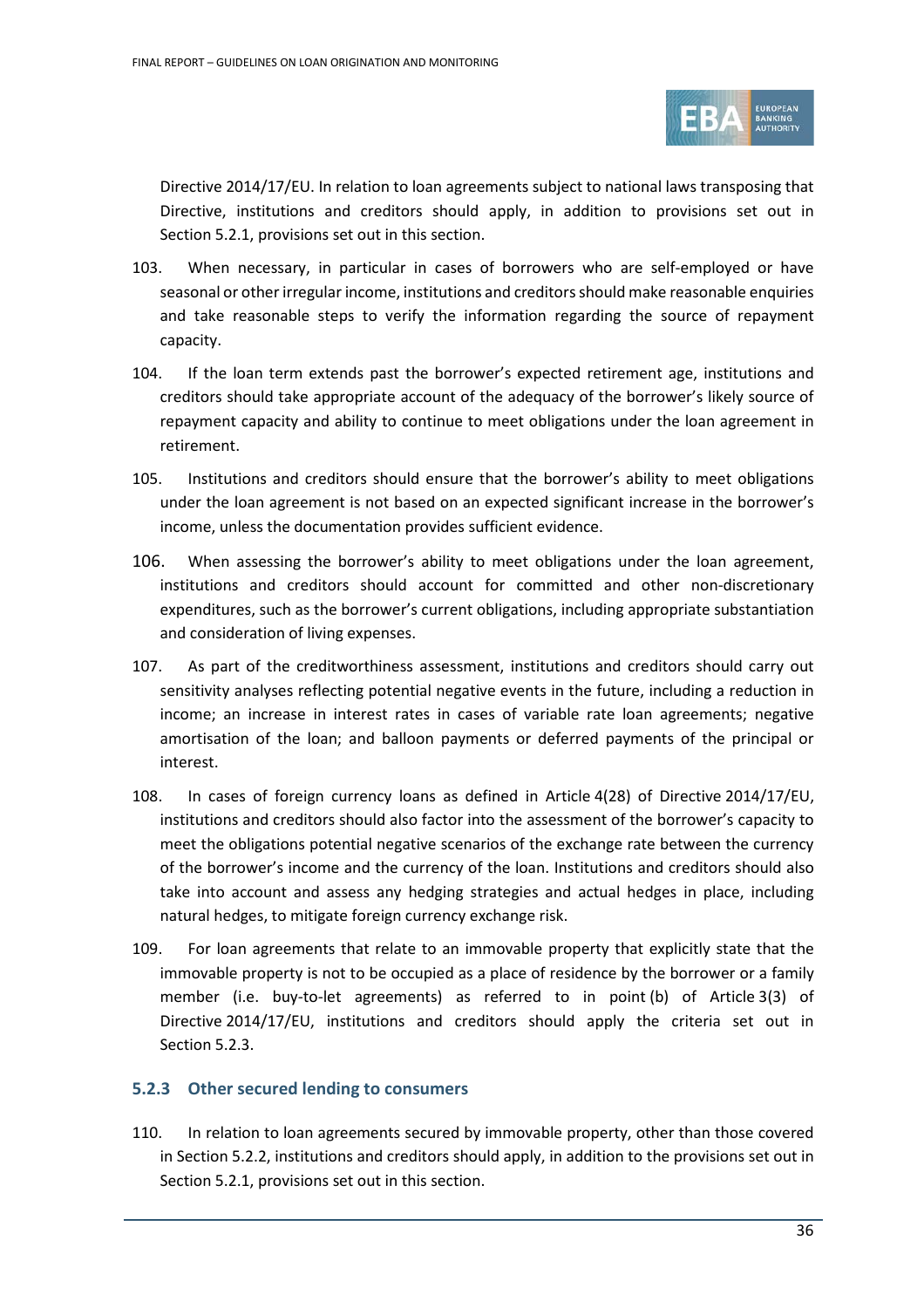

- 111. If the property is still being constructed and intended to provide, upon completion, an income to its owner in the form of rents or profits from its sale, institutions should assess the development phase and the phase after the completion of the development, when the project converts into an income-producing property. For the purposes of such loan agreements, institutions and creditors should establish that:
	- a. the borrower has a plausible plan related to the project, including estimates of all costs associated with the development;
	- b. the borrower has access to builders, architects, engineers and contractors, who will take part in the development;
	- c. the borrower has obtained or is able to obtain in the future all necessary permits and certificates for the development, as the project progresses.
- 112. For loan agreements that relate to an immovable property that explicitly state that the immovable property is not to be occupied as a place of residence by the borrower or a family member (i.e. buy-to-let agreements), institutions should assess the relationship between the future rental income from the immovable property and the borrower's ability to meet obligations.
- 113. As part of the creditworthiness assessment, institutions should carry out sensitivity analyses to reflect potential negative market and idiosyncratic events in the future that are relevant to the type and purpose of the loan. These events may include a reduction in income; an increase in interest rates in cases of variable rate loan agreements; negative amortisation of the loan; balloon payments or deferred payments of the principal or interest; and, when relevant, deterioration in the marketability of the immovable property, an increase in vacancy rates and a reduction in the rental prices for similar properties. When relevant, institutions and creditors should also consider the implication of foreign currency exchange rate risk, as provided in paragraph 108.

## **5.2.4 Unsecured lending to consumers**

- 114. This section further specifies the requirements to assess the creditworthiness of the borrower referred to in Article 8 of Directive 2008/48/EC. In relation to loan agreements subject to national laws transposing that Directive institutions and creditors should apply, in addition to provisions set out in Section 5.2.1, provisions set out in this section.
- 115. Where necessary, in particular in cases of borrowers who are self-employed or have seasonal or other irregular income, institutions and creditors should make reasonable enquiries and take reasonable steps to assess and verify the source of repayment capacity.
- 116. Institutions and creditors should ensure that the borrower's ability to meet obligations under the loan agreement is not based on an expected significant increase in the borrower's income, unless the documentation provides sufficient evidence.
- 117. As part of the creditworthiness assessment, institutions and creditors, if applicable, should carry out sensitivity analyses to reflect potential negative events specific to the type of loan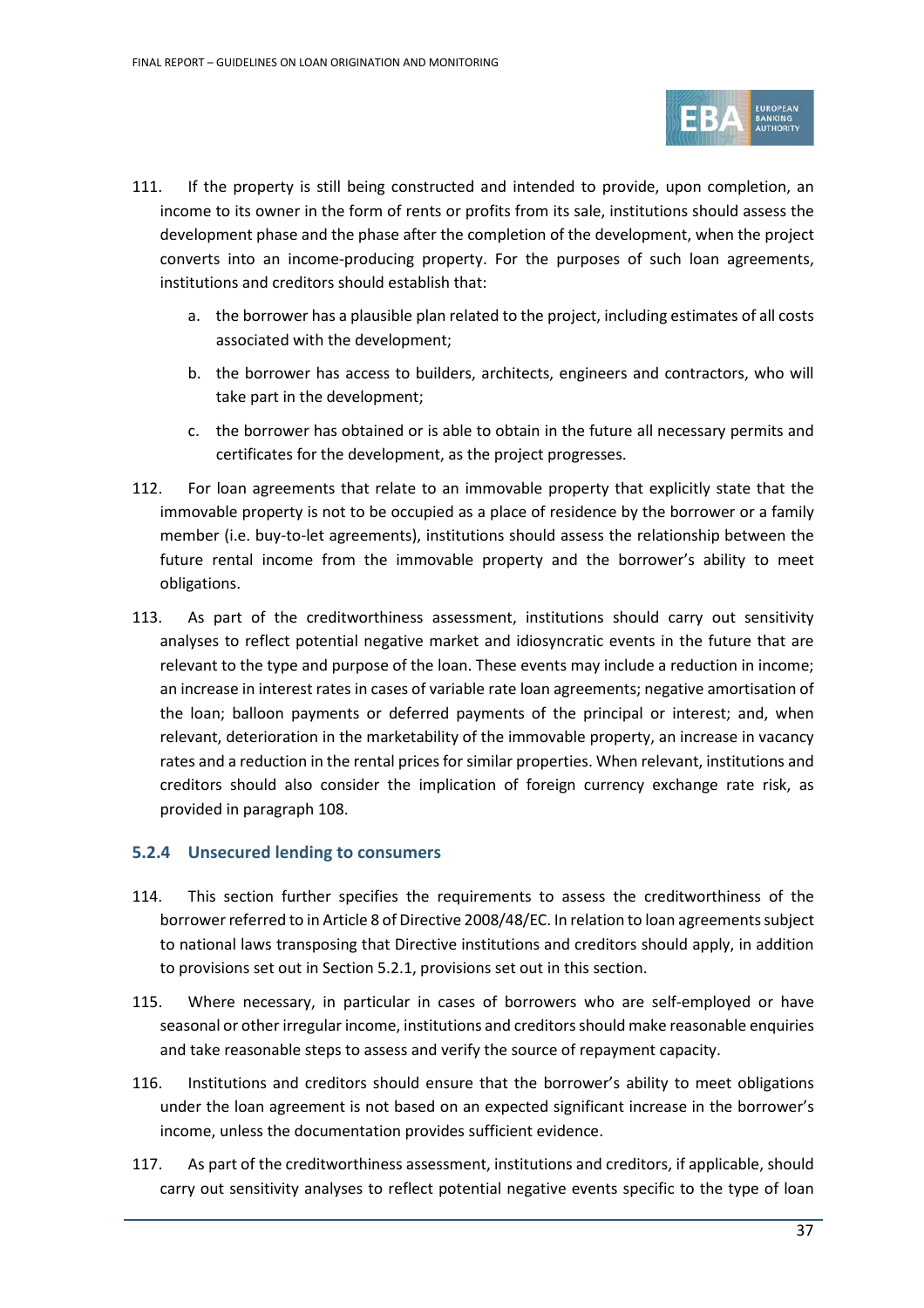

that may occur in the future. When relevant, institutions and creditors should also consider the implication of foreign currency exchange rate risk, as provided in paragraph 108.

## <span id="page-37-0"></span>**5.2.5 Lending to micro and small enterprises**

- 118. Institutions should assess the borrower's current and future ability to meet the obligations under the loan agreement. Institutions should also analyse the loan application of the borrower in order to ensure that the application is in line with the institution's credit risk appetite, policies, credit-granting criteria, limits and relevant metrics, as well as any relevant macroprudential measures, where applied by the designated macroprudential authority.
- 119. Institutions should consider that cash flow from the ordinary business activities of the borrower and, when applicable within the purpose of the loan agreement, any proceeds on the sale of the assets are the primary sources of repayment.
- 120. When assessing the creditworthiness of the borrower, institutions should put emphasis on the borrower's realistic and sustainable future income and future cash flow, and not on available collateral. Collateral by itself should not be a predominant criterion for approving a loan and cannot by itself justify the approval of any loan agreement. Collateral should be considered the institution's second way out in case of default or material deterioration of the risk profile, and not the primary source of repayment, with the exception of when the loan agreement envisages that the repayment of the loan is based on the sale of the property pledged as collateral or liquid collateral provided.
- 121. When carrying out the creditworthiness assessment, institutions should:
	- a. analyse the financial position and credit risk of the borrower, as set out below;
	- b. analyse the business model and strategy of the borrower, as set out below;
	- c. determine and assess the borrower's credit scoring or internal rating, where applicable, in accordance with the credit risk policies and procedures;
	- d. consider all the borrower's financial commitments, such as drawn and undrawn committed facilities with institutions, including working capital facilities, credit exposures of the borrower and the past repayment behaviour of the borrower, as well as other obligations arising from tax or other public authorities or social security funds;
	- e. when relevant, assess the structure of the transaction, including the risk of structural subordination and related terms, e.g. covenants, and, if applicable, third-party guarantees and collateral structure.
- 122. Institutions should carry out the creditworthiness assessment in relation to the specificities of the loan, such as nature, maturity and interest rate.
- 123. For assessing the borrower's ability to meet obligations under the loan agreement, institutions should adopt suitable methods and approaches, which may include models, as long as these guidelines are met. The selection of the suitable and adequate method should depend on the risk level, size and type of loan.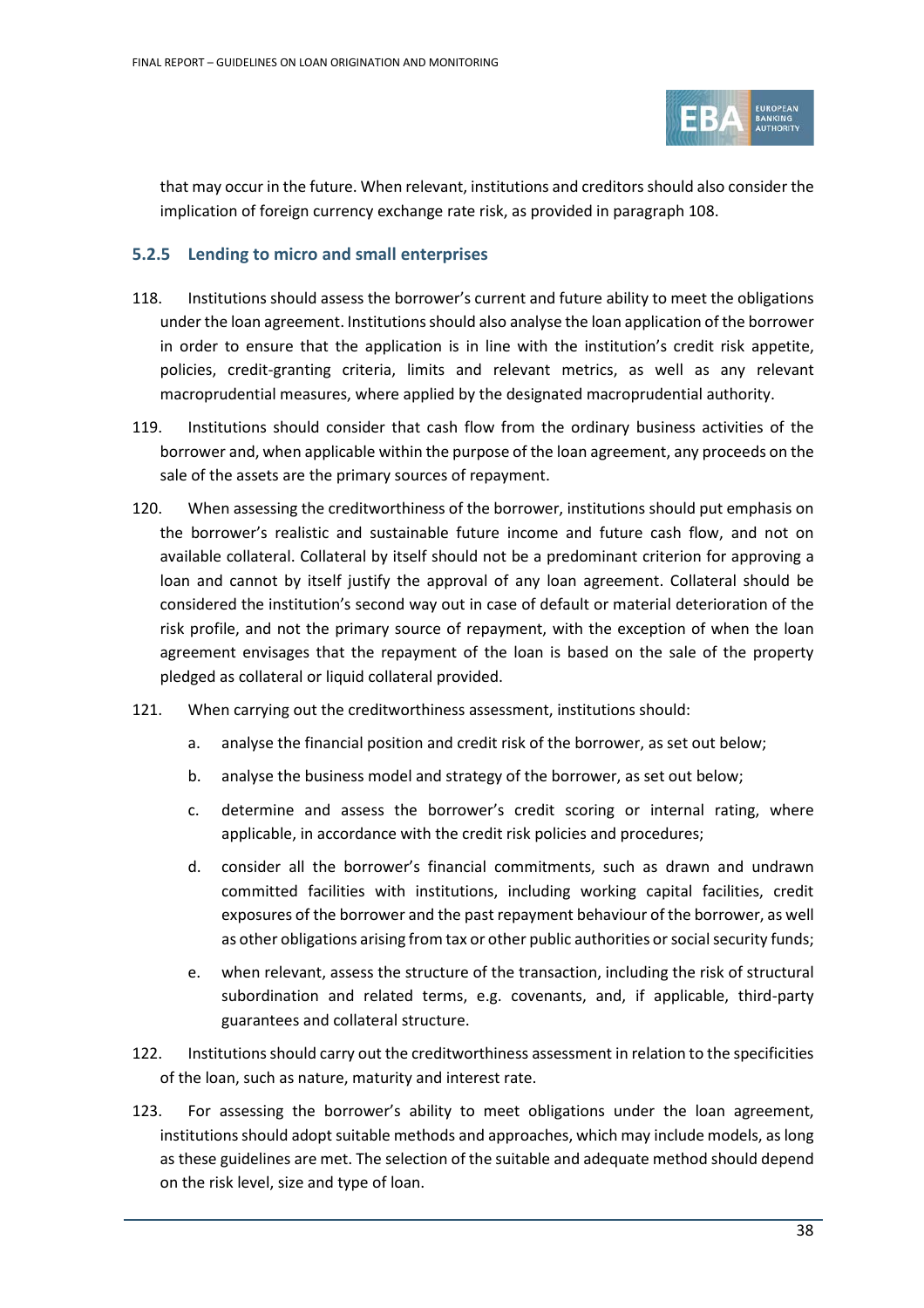

- 124. If the borrower is a member of a group of connected clients, institutions should carry out the assessment at individual level and, where relevant, at group level, in accordance with the EBA Guidelines on connected clients, especially when repayment is reliant on cash flow emanating from other connected parties. If the borrower is a member of a group of connected clients linked to central banks and sovereigns, including central governments, regional and local authorities, and public sector entities, institutions should assess the individual entity.
- 125. For lending activities with cross-border elements (e.g. trade finance, export finance), institutions should take into account the political, economic and legal environment in which the foreign counterparty of the institution's client operates. Institutions should assess the buyer's ability to transfer funds, the supplier's capacity to deliver the order, including its capacity to meet the applicable local legal requirements, and the supplier's financial capacity to handle possible delays in transaction.
- 126. Institutions should assess the borrower's exposure to ESG factors, in particular environmental factors and the impact on climate change, and the appropriateness of the mitigating strategies, as set out by the borrower. This analysis should be performed on a borrower basis; however, when relevant, institutions may also consider performing this analysis on a portfolio basis.
- 127. In order to identify borrowers that are exposed, directly or indirectly, to increased risk associated with ESG factors, institutions should consider using heat maps that highlight, for example, climate-related and environmental risks of individual economic (sub-)sectors in a chart or on a scaling system. For loans or borrowers associated with a higher ESG risk, a more intensive analysis of the actual business model of the borrower is required, including a review of current and projected greenhouse gas emissions, the market environment, supervisory ESG requirements for the companies under consideration and the likely impacts of ESG regulation on the borrower's financial position.

## Analysis of the borrower's financial position

- 128. For the purposes of the analysis of the financial position within the creditworthiness assessment as specified above, institutions should consider the following:
	- a. both the current and the projected financial position, including balance sheets, source of repayment capacity to meet contractual obligations, including under possible adverse events, and, where relevant, capital structure, working capital, income and cash flow;
	- b. where relevant, the borrower's leverage level, dividend distribution, and actual and projected/forecasted capital expenditure, as well as its cash conversion cycle in relation to the facility under consideration;
	- c. where relevant, the exposure profile until maturity, in relation to potential market movements, such as exposures denominated in foreign currencies and exposures collateralised by repayment vehicles;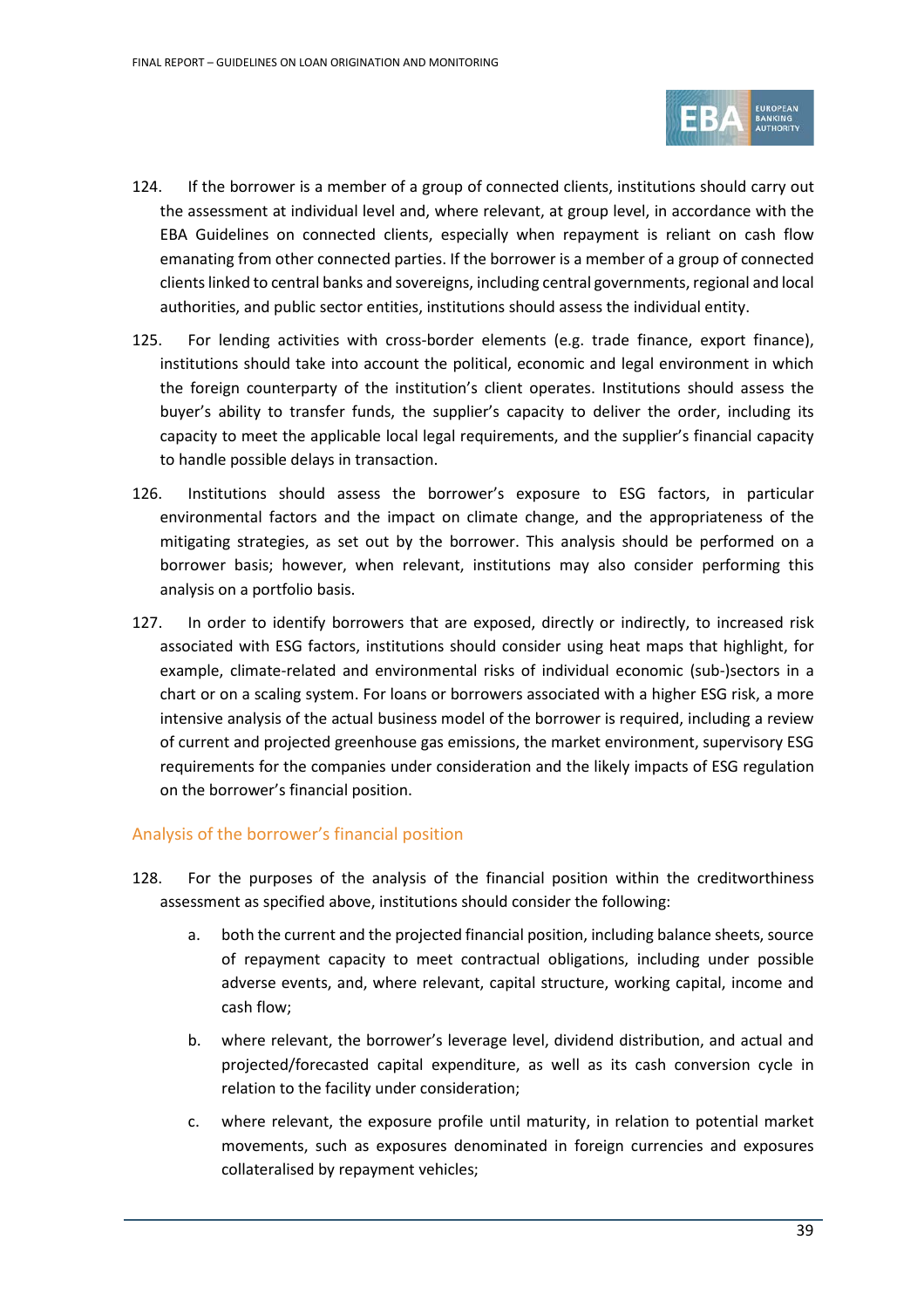

- d. where applicable, the probability of default, based on credit scoring or internal risk rating;
- e. the use of appropriate financial, asset class-specific or product type-specific metrics and indicators, in line with their credit risk appetite, policies and limits set out in accordance with Sections [4.2](#page-19-0) and [4.3,](#page-20-0) including considering metrics in Annex 3 to an extent that is applicable and appropriate to the specific credit proposal.
- 129. Institutions should ensure that the financial projections used in the analysis are realistic and reasonable. These projections/forecasts should be at least based on projecting historical financial data forward. Institutions should assess if these projections are in line with the institution's economic and market expectations. When institutions have material concerns about the reliability of these financial projections, they should make their own projections of the borrowers' financial position and repayment capacity.
- 130. If applicable, institutions should assess the financial position when granting loansto holding companies, both as a separate entity, e.g. at consolidated level, and as a single entity, if the holding company is not itself an operating company or institutions do not have guarantees from the operating companies to the holding company.
- 131. When assessing the borrowers' financial position, institutions should assess the sustainability and feasibility of the future repayment capacity under potential adverse conditions that are relevant to the type and purpose of the loan and may occur in the duration of the loan agreement. These events may include a reduction in income and other cash flow; an increase in interest rates; negative amortisation of the loan; deferred payments of principal or interest; deterioration in the market and operating conditions for the borrower; and foreign currency exchange rate changes, when relevant.

# Analysis of the borrower's business model and strategy

- 132. Institutions should assess the business model and strategy of the borrowers, including in relation to the purpose of the loan.
- 133. Institutions should assess the borrower's knowledge, experience and capacity to manage business activities, assets or investments linked to the loan agreements (e.g. specific property for a CRE loan).
- 134. Institutions should assess the feasibility of the business plan and associated financial projections, in line with the specificities of the sector in which the borrower operates.
- 135. Institutions should assess the borrower's reliance on key contracts, customers or suppliers and how they affect cash flow generation, including any concentrations.
- 136. Institutions should assess the presence of any potential key-person dependency with regard to the borrower and, when necessary, identify, together with the borrower, possible mitigation measures.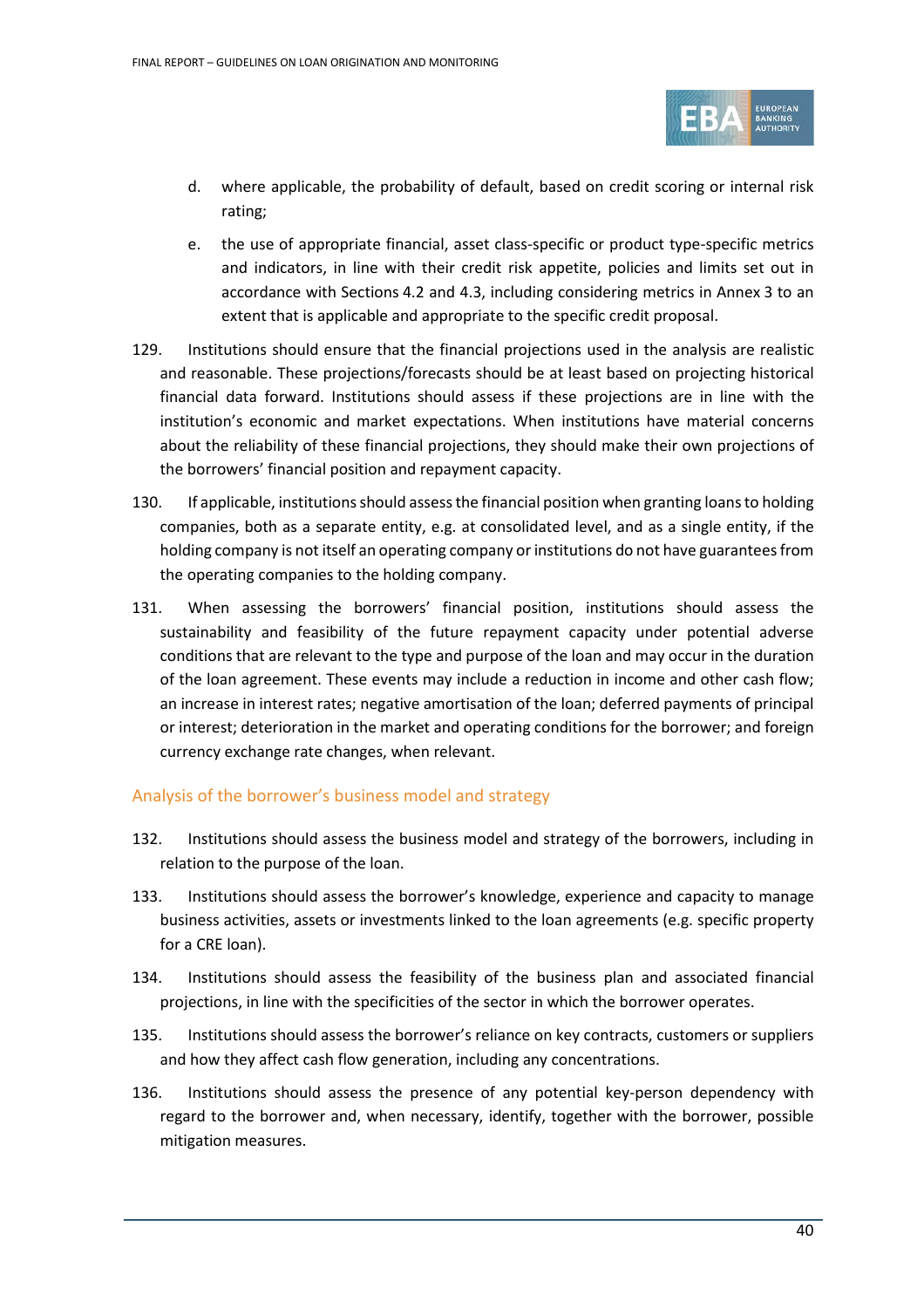

#### Assessment of guarantees and collateral

- 137. Institutions should assess any pledged collateral that is used for the purposes of risk mitigation against the requirements for collateral set out in the institution's credit risk appetite, policies and procedures, including the valuation and ownership, and check all relevant documentation (e.g. whether property is registered in appropriate registers).
- 138. Institutions should assess any guarantees, covenants, negative pledge clauses and debt service agreements that are used for the purposes of risk mitigation.
- 139. When relevant to credit decisions, institutions should assess the borrower's equity and credit enhancements, such as mortgage insurance, take-out commitments and repayment guarantees from external sources.
- 140. If a loan agreement involves any form of guarantees from third parties, institutions should assess the level of protection provided by the guarantee, and if relevant, conduct a creditworthiness assessment of the guarantor, applying the relevant provisions of these guidelines, depending on whether the guarantor is a natural person or an enterprise. The creditworthiness assessment of the guarantor should be proportionate to the size of the guarantee in relation to the loan and the type of guarantor.

#### **5.2.6 Lending to medium-sized and large enterprises**

- 141. Institutions should assess the borrower's current and future ability to meet the obligations under the loan agreement. Institutions should also analyse the loan application of the borrower in order to ensure that the application is in line with the institution's credit risk appetite, policies, credit-granting criteria, limits and relevant metrics, as well as any relevant macroprudential measures, where applied by the designated macroprudential authority.
- 142. Institutions should consider that cash flow from the ordinary business activities of the borrower and, when applicable within the purpose of the loan agreement, any proceeds on the sale of the assets are the primary sources of repayment.
- 143. When assessing the creditworthiness of the borrower, institutions should put emphasis on the borrower's realistic and sustainable future income and future cash flow, and not on available collateral. Collateral by itself should not be a predominant criterion for approving a loan and cannot by itself justify the approval of any loan agreement. Collateral should be considered the institution's second way out in case of default or material deterioration of the risk profile, and not the primary source of repayment, with the exception of when the loan agreement envisages that the repayment of the loan is based on the sale of the property pledged as collateral or liquid collateral provided.
- 144. When carrying out the creditworthiness assessment, institutions should:
	- a. analyse the financial position and credit risk of the borrower, as set out below;
	- b. analyse the organisational structure, business model and strategy of the borrower, as set out below;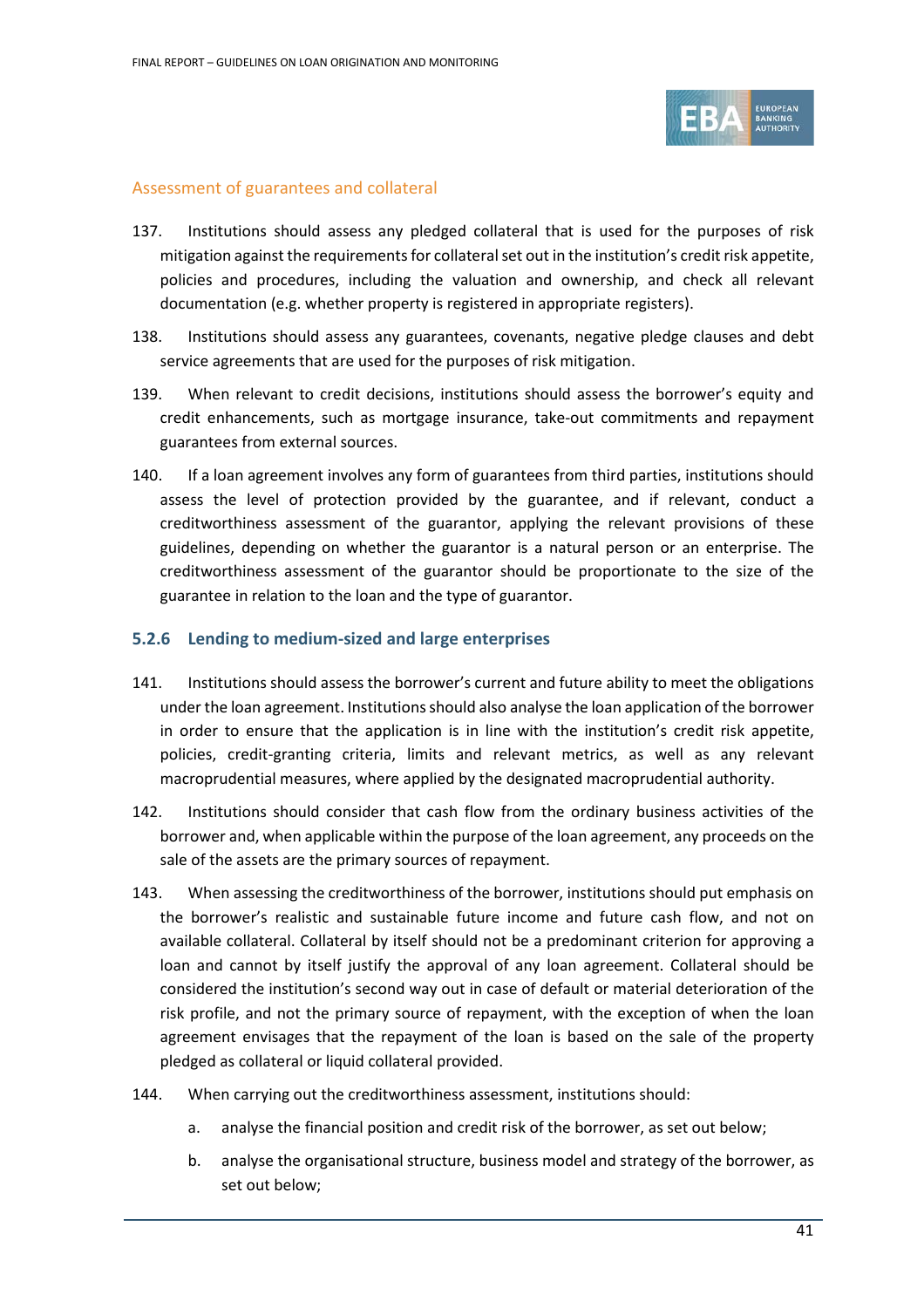

- c. determine and assess the borrower's credit scoring or internal rating, where applicable, in accordance with the credit risk policies and procedures;
- d. consider all the borrower's financial commitments, such as all drawn and undrawn committed facilities with institutions, including working capital facilities, credit exposures of the borrower and the past repayment behaviour of the borrower, as well as other obligations arising from tax or other public authorities or social security funds;
- e. assess the structure of the transaction, including the risk of structural subordination and related terms, e.g. covenants, and, if applicable, third-party guarantees and collateral structure.
- 145. Institutions should carry out the creditworthiness assessment in relation to the specificities of the loan, such as nature, maturity and interest rate.
- 146. Institutions should assess the borrower's exposure to ESG factors, in particular environmental factors and the impact on climate change, and the appropriateness of the mitigating strategies, as set out by the borrower.
- 147. If the borrower is a member of a group of connected clients, institutions should carry out the assessment at individual level and, where relevant, at group level, in accordance with the EBA Guidelines on connected clients, especially when repayment is reliant on cash flow emanating from other connected parties. If the borrower is a member of a group of connected clients linked to central banks and sovereigns, including central governments, regional and local authorities, and public sector entities, institutions should assess the individual entity.
- 148. For lending activities with cross-border elements (e.g. trade finance, export finance), institutions should take into account the political, economic and legal environment in which the foreign counterparty of the institution's client operates. Institutions should assess the buyer's potential to transfer funds, the supplier's capacity to deliver the order, including its capacity to meet the applicable local legal requirements, and the supplier's financial capacity to handle possible delays in transaction.
- 149. In order to identify borrowers that are exposed, directly or indirectly, to increased risks associated with ESG factors, institutions should consider using heat maps that highlight, for example, climate-related and environmental risks of individual economic (sub-)sectors in a chart or on a scaling system. For loans or borrowers associated with a higher ESG risk, a more intensive analysis of the actual business model of the borrower is required, including a review of current and projected greenhouse gas emissions, the market environment, supervisory ESG requirements for the companies under consideration and the likely impacts of ESG regulation on the borrower's financial position.

## Analysis of the borrower's financial position

150. For the purposes of the analysis of the financial position within the creditworthiness assessment as specified above, institutions should consider the following: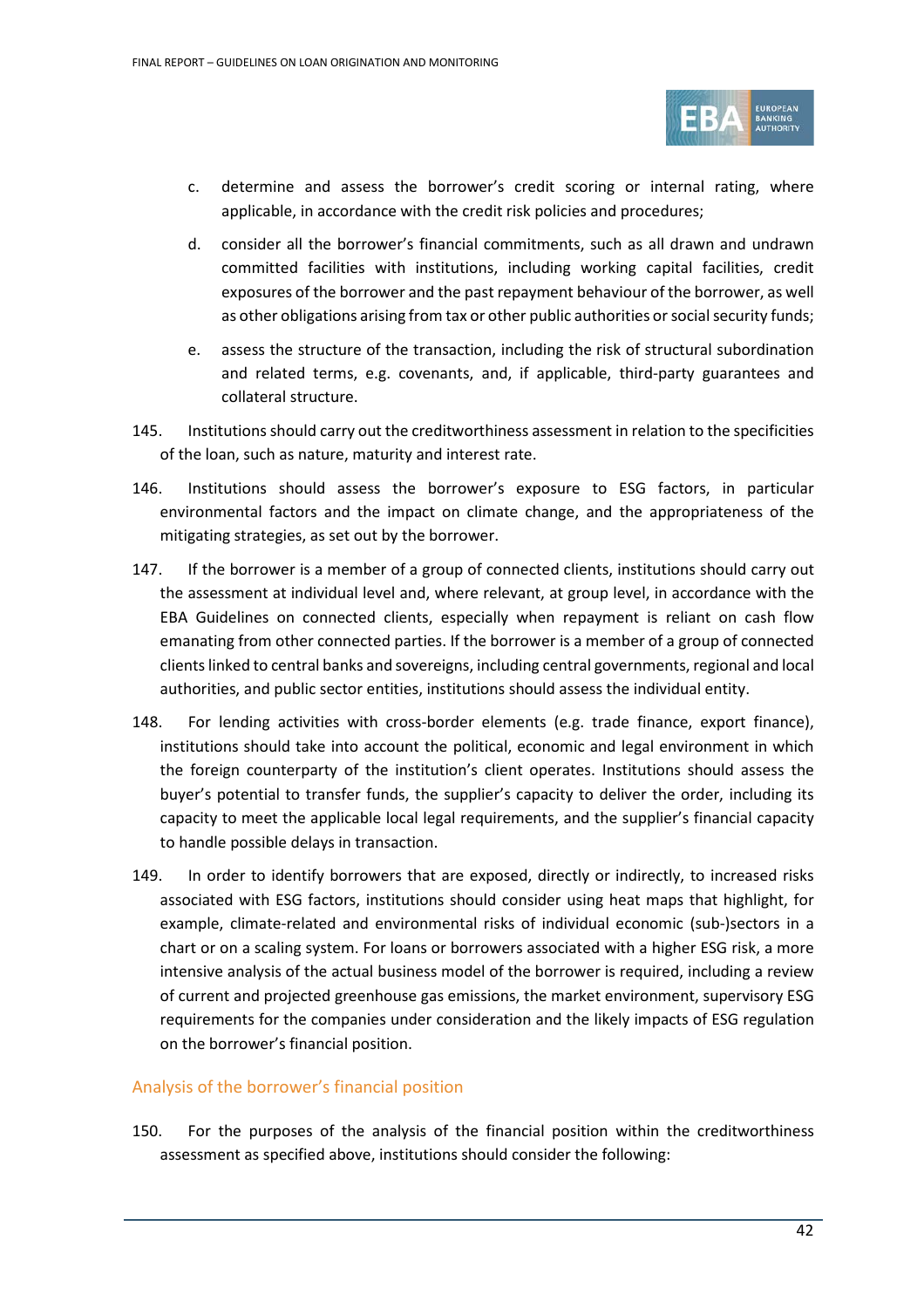

- a. both the current and the projected financial position, including balance sheets and capital structure, working capital, income, cash flow and the source of repayment capacity to meet contractual obligations, e.g. debt-servicing capacity, including under possible adverse events (see also sensitivity analysis) – items to be analysed should include but not be limited to free cash flow available for debt servicing of the facility under consideration;
- b. net operating income and profitability, especially in relation to interest-carrying debt;
- c. the borrower's leverage level, dividend distribution, and actual and projected capital expenditure, as well as its cash conversion cycle in relation to the facility under consideration;
- d. the exposure profile until maturity, in relation to potential market movements (e.g. exposures denominated in foreign currencies and exposures collateralised by repayment vehicles);
- e. where applicable, the probability of default, based on credit scoring or internal risk rating;
- f. the use of appropriate financial, asset class- or product type-specific metrics and indicators, in line with their credit risk appetite, policies and limits set out in accordance with Sections [4.2](#page-19-0) and [4.3,](#page-20-0) including considering metrics in Annex 3 to an extent that is applicable and appropriate to the specific credit proposal.
- 151. Institutions should ensure that the projections used in the analysis are realistic and reasonable and are in line with the institutions' economic and market expectations. When institutions have material concerns about the reliability of these financial projections, they should make their own projections of the borrowers' financial position and, when relevant, use them to challenge the projections provided by the borrowers.
- 152. Institutions should also assess the borrower's capacity for future profitability, to measure the impact of retained earnings and hence the impact on equity, particularly in cases where the borrower has been unable to generate positive profits over time.
- 153. Institutions should perform an assessment of the cash conversion cycle of the borrower, to measure the time it takes for the business to convert the investment in inventory and other resource inputs into cash through the sale of its specific goods and services. Institutions should be able to understand the cash conversion cycle of a borrower to estimate working capital needs and identify recurring costs, in order to assess the ongoing capacity to repay credit facilities over time.
- 154. Institutions should, when relevant, assess these financial metrics against the metrics and limits set out in their credit risk appetite, credit risk policies and limits, in accordance with Sections [4.2](#page-19-0) an[d 4.3.](#page-20-0)
- 155. Institutions should assess the financial position when granting loans to holding companies, both as a separate entity, e.g. at consolidated level, and as a single entity, if the holding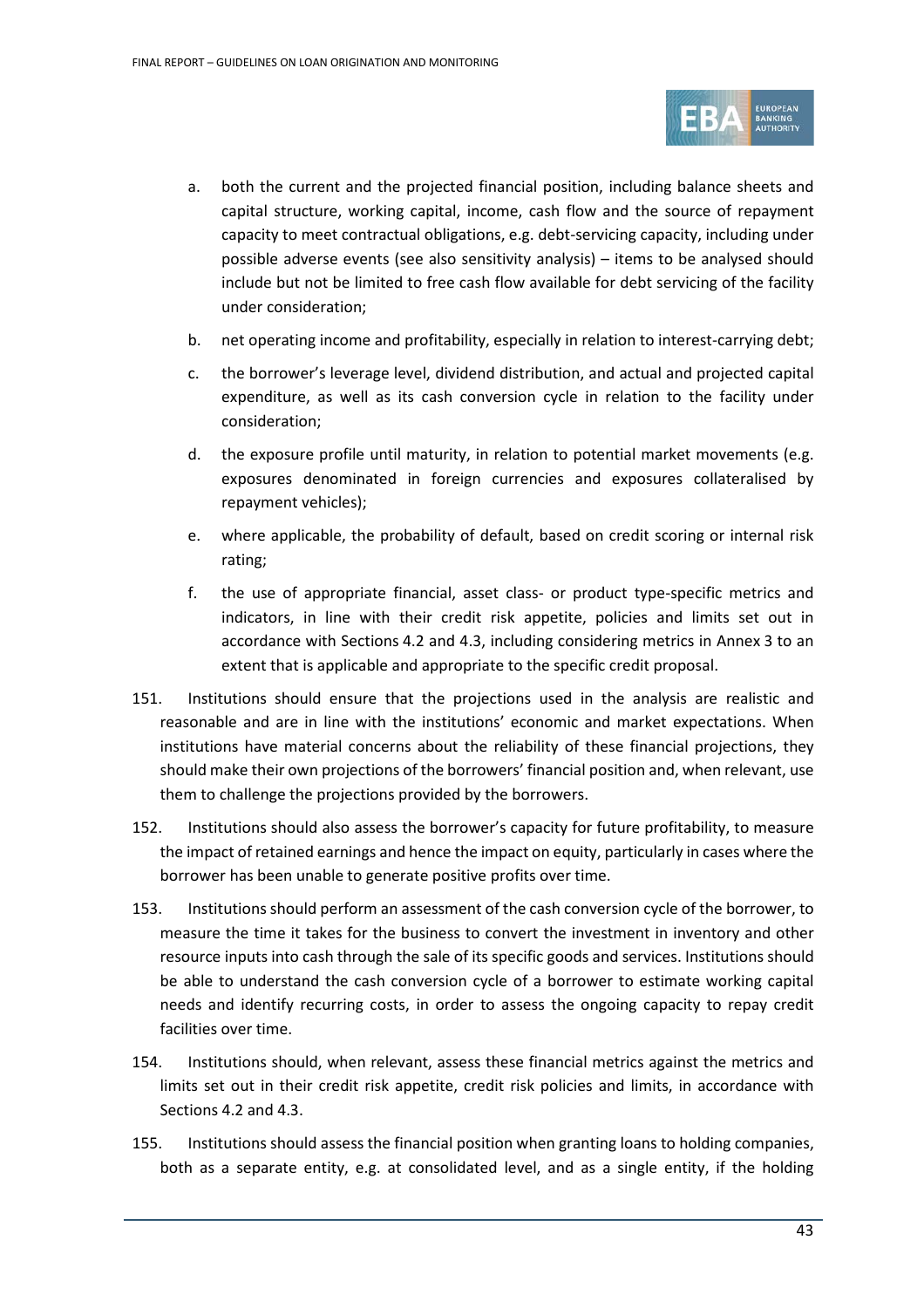

company is not itself an operating company or institutions do not have guarantees from the operating companies to the holding company.

## Sensitivity analysis in creditworthiness assessment

- 156. Institutions should assess the sustainability and feasibility of the borrower's financial position and the future repayment capacity under potential adverse conditions that may occur in the duration of the loan agreement. To this end, institutions should carry out a single- or multifactor sensitivity analysis, considering market and idiosyncratic events, or a combination of any of them.
- 157. This sensitivity analysis should account for all general and asset class and product-specific aspects that may have an impact on the creditworthiness of the borrower.
- 158. When carrying out a sensitivity analysis of the borrower's repayment capacity under negative future conditions, institutions should take into account the following events that are most relevant to the specific circumstances and the business model of the borrower:

#### *Idiosyncratic events*

- a. a severe but plausible decline in a borrower's revenues or profit margins;
- b. a severe but plausible operational loss event;
- c. the occurrence of severe but plausible management problems;
- d. the failures of significant trading partners, customers or suppliers;
- e. a severe but plausible reputational damage;
- f. a severe but plausible outflow of liquidity, changes in funding or an increase in a borrower's balance sheet leverage;
- g. adverse movements in the price of assets to which the borrower is predominantly exposed (e.g. as raw material or end product) and foreign exchange risk;

#### *Market events*

- h. a severe but plausible macroeconomic downturn;
- i. a severe but plausible downturn in the economic sectors in which the borrower and its clients are operating;
- j. a significant change in political, regulatory and geographical risk;
- k. a severe but plausible increase in the cost of funding, e.g. an increase in the interest rate by 200 basis points on all credit facilities of the borrower.

## Analysis of the borrower's business model and strategy

159. Institutions should assess the business model and strategy of the borrowers, including in relation to the purpose of the loan.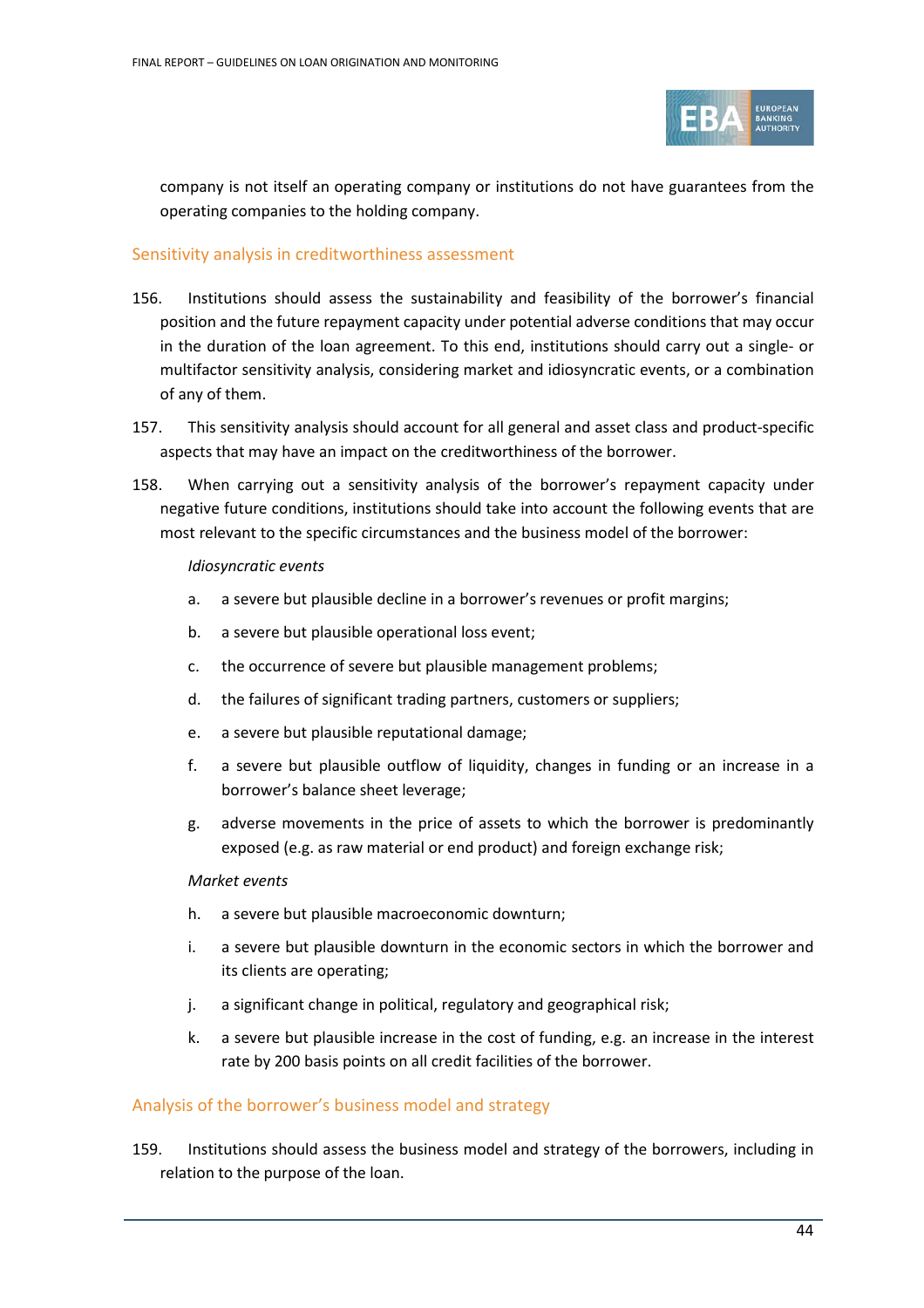

- 160. Institutions should assess the borrower's knowledge, experience and capacity to manage business activities, assets or investments linked to the loan agreements (e.g. specific property for the CRE loan).
- 161. Institutions should assess the feasibility of the business plan and associated financial projections, in line with the specificities of the sector in which the borrower operates.
- 162. Institutions should assess the borrower's reliance on key contracts, customers or suppliers and how they affect cash flow generation, including any concentrations.

## Assessment of guarantees and collateral

- 163. Institutions should assess any pledged collateral against the requirements for collateral set out in the institution's credit risk appetite, policies and procedures, including the valuation and ownership, and check all relevant documentation (e.g. whether property is registered in appropriate registers).
- 164. Institutions should assess any guarantees, covenants, negative pledge clauses and debt service agreements that are used for the purposes of risk mitigation. Institutions should also consider if the value of the collateral is in some way correlated with the borrower's business or capacity to generate cash flow.
- 165. Institutions should assess the borrower's equity and credit enhancements, such as mortgage insurance, take-out commitments and repayment guarantees from external sources.
- 166. If a loan agreement involves any form of guarantees from third parties, institutions should assess the level of protection provided by the guarantee and, if relevant, conduct a creditworthiness assessment of the guarantor, applying the relevant provisions of these guidelines, depending on whether the guarantor is a natural person or an enterprise. The creditworthiness assessment of the guarantor should be proportionate to the size of the guarantee in relation to the loan and the type of guarantor.
- 167. If, in the syndicated lending or project finance transactions, the payment streams pass through a third party to the transactions, e.g. a designated agent, institutions (or mandated lead arrangers or their nominated agents) should assess the soundness of the agent. For crossborder lending and project finance transactions, the agent should be the sole issuer of any guarantees, letters of credit or similar documents issued on behalf of the supplier in the transaction.

## **5.2.7 Commercial real estate lending**

168. When assessing the creditworthiness of the borrowers in cases of CRE lending, in addition to the general criteria for the creditworthiness assessment set out in Section 5.2.5 and Section [5.2.6](#page-37-0), institutions should apply the specific criteria set out in this section. When assessing the creditworthiness of the borrowers in cases of lending for commercial real estate to be used by the borrower that owns the property for conducting business, institutions should apply the criteria set out in Section 5.2.5 and Section 5.2.6 only.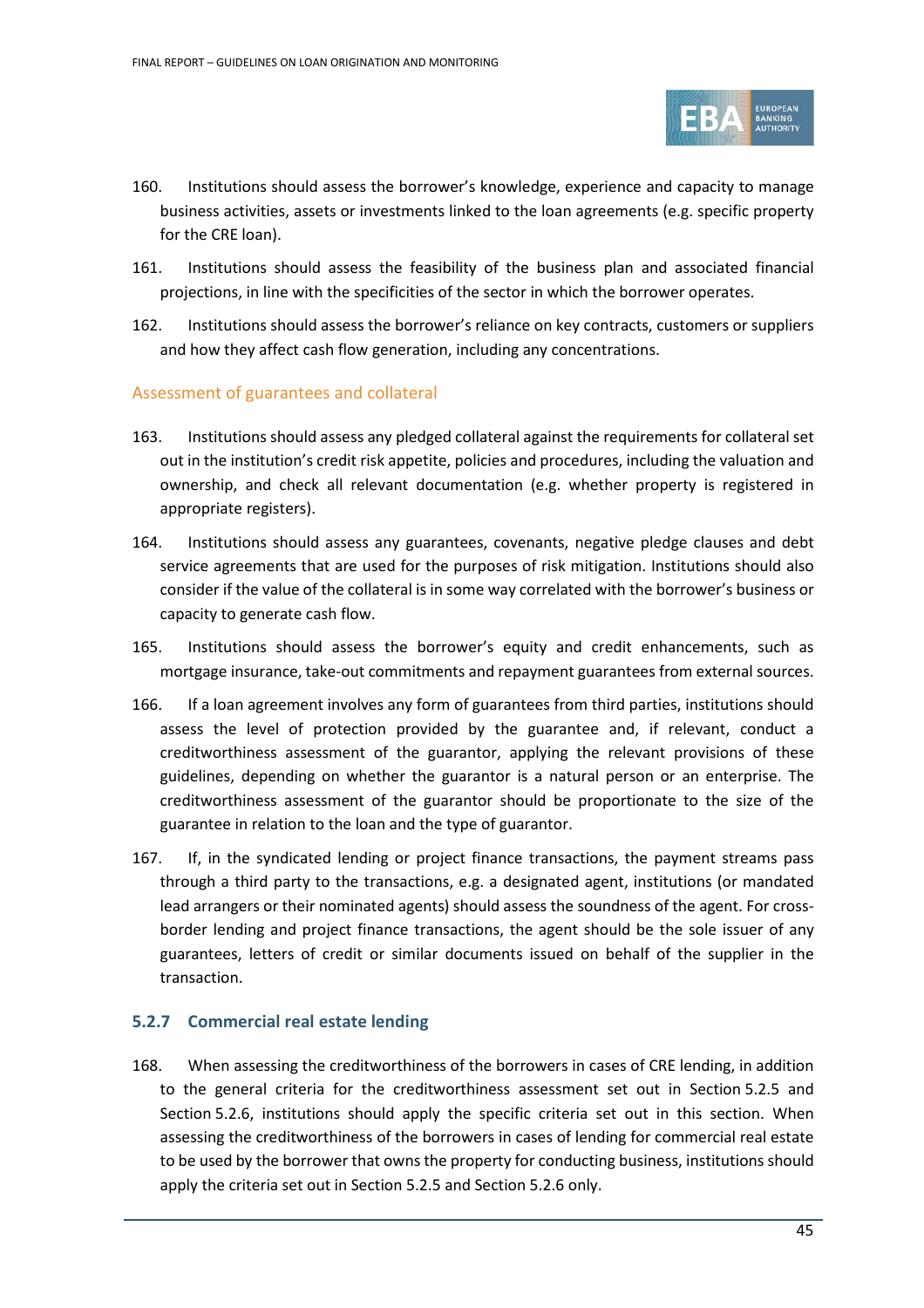

- 169. Institutions should assess and verify the borrower's experience in relation to the type, size and geographical location of the CRE. When the borrower is a special purpose vehicle sponsored by another entity, institutions should assess the sponsoring entity's experience in relation to the type, size and geographical location of the CRE.
- 170. Institutions should carry out an assessment of the income-producing capacity of the property and an assessment of the prospect of refinancing. These assessments should account for the committed term of the CRE loan under the loan application in question.
- 171. In the assessment of the borrower's repayment capacity, institutions should assess, where relevant:
	- a. the sustainability of the cash flow;
	- b. the quality of the tenants, the impact of changes to current rental income on the amortisation schedule, lease terms, maturities and conditions, and payment history of the tenant if already in place;
	- c. reletting prospects, the cash flow required to service the loan in accordance with the loan agreement if there are needs for reletting, if applicable the performance of the asset in an economic downturn, and fluctuations in rental yields over time, to assess the presence of overly compressed yields;
	- d. necessary capital expenditure on the property throughout the term of the loan.
- 172. In the assessment of the prospects of reletting any property, institutions should account for tenants' demand for that property, having regard to the supply of comparable properties, the conditions and specifications of the property, the location of the property and the proximity to relevant infrastructure serving the property.
- 173. When interest-only loans are advanced for CRE, institutions should assess property cash flow to support a level of amortisation equivalent to the projected economic life cycle of the property, to clear the principal amount and interest of the loan in the event of an increase in the loan to value (LTV) for the property, or to a regular LTV level in the relevant market. Institutions should also consider such analysis when borrowers have additional credit enhancements, e.g. disposal assets that are legally enforceable in a reasonable time period.
- 174. For the purposes of the sensitivity analysis under adverse market and idiosyncratic events, institutions should, in addition to the events specified in Section [5.2.5](#page-37-0) and Section 5.2.6, take into account the following, as applicable:
	- a. reletting, including a change in the rental prices, lease length in relation to loan term service charges, an increase in vacancy rates, maintenance and refurbishment costs, rent-free periods and letting inducement;
	- b. risks and delays associated with refinancing;
	- c. capital expenditure risk;
	- d. other relevant criteria.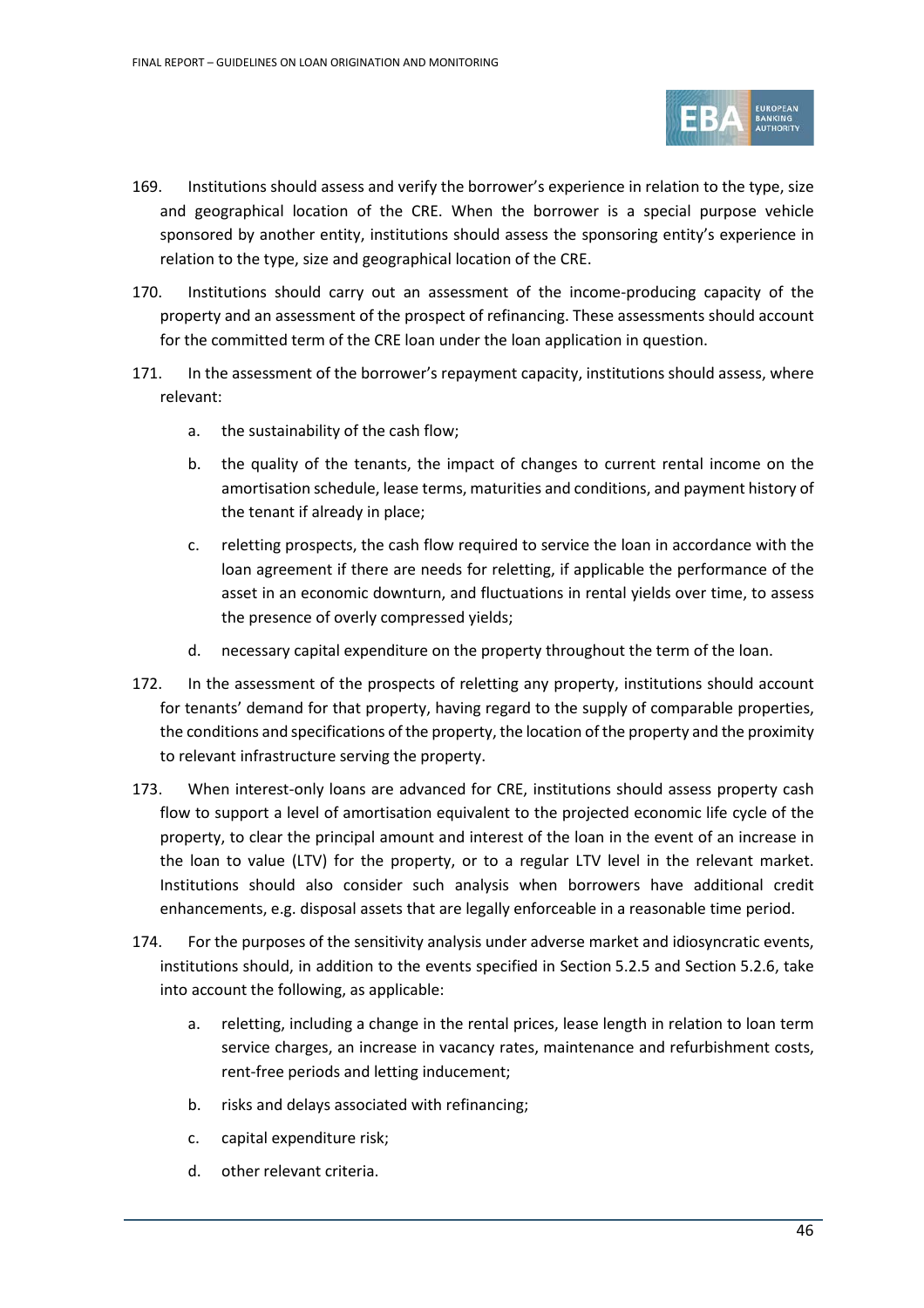

#### **5.2.8 Lending for real estate development**

- 175. When assessing the creditworthiness of the borrowers in cases of lending for real estate development, in addition to the general provisions on the creditworthiness assessment set out in Section 5.2.5 and Section [5.2.6](#page-37-0), institutions should apply the specific provisions of this section.
- 176. The creditworthiness assessment should cover, in line with the life cycle of the loan, both the development phase, including its stages, when relevant, and the phase after the completion of the development, when the project converts into a CRE loan. The latter stage should be assessed as CRE lending, in accordance with the provisions of these guidelines.
- 177. In the assessment of the development phase, institutions should establish that the borrower:
	- a. has a plausible business plan, including a rationale for the development and a projection of all costs associated with the development verified by an independent expert;
	- b. has access to builders, architects, engineers and contractors for the development of the real estate;
	- c. has obtained or is able to obtain in the future all necessary permits and certificates for the development, as the project progresses and before disbursement(s).
- 178. Institutions should ensure that the calculation of costs associated with the development include contingencies for cost overruns. Planned contingencies should be included in the credit limit or equity. Institutions should assess the level of cash reserves and liquidity profile of the borrower to ensure that the borrower has the capacity to fund unplanned contingencies for cost overruns and delays, if any, above the contingency sum.
- 179. Institutions should perform an assessment of the feasibility of any projected net sale proceed projection, in terms of both value and volume of sales and timelines.
- 180. Institutions should carry out on-site visits, where relevant accompanied by a suitably qualified person, to verify the main components of the site, including access and site specificities, and retain a summary of the site visit in the file on the borrower.
- 181. In addition to assessing the creditworthiness of the borrower, institutions, when relevant (e.g. in cases of margin calls), should assess equity investors in the project, focusing on assessing their financial position, relevant expertise and experiences in similar projects, as well as the alignment of interests between the equity investors and the institutions offering lending to the same project.

## **5.2.9 Leveraged transactions**

182. When assessing the creditworthiness of the borrowers in cases of leveraged transactions, in addition to the general provisions on the creditworthiness assessment set out in Section 5.2.5 and Section [5.2.6](#page-37-0), institutions should identify excessive leverage at origination,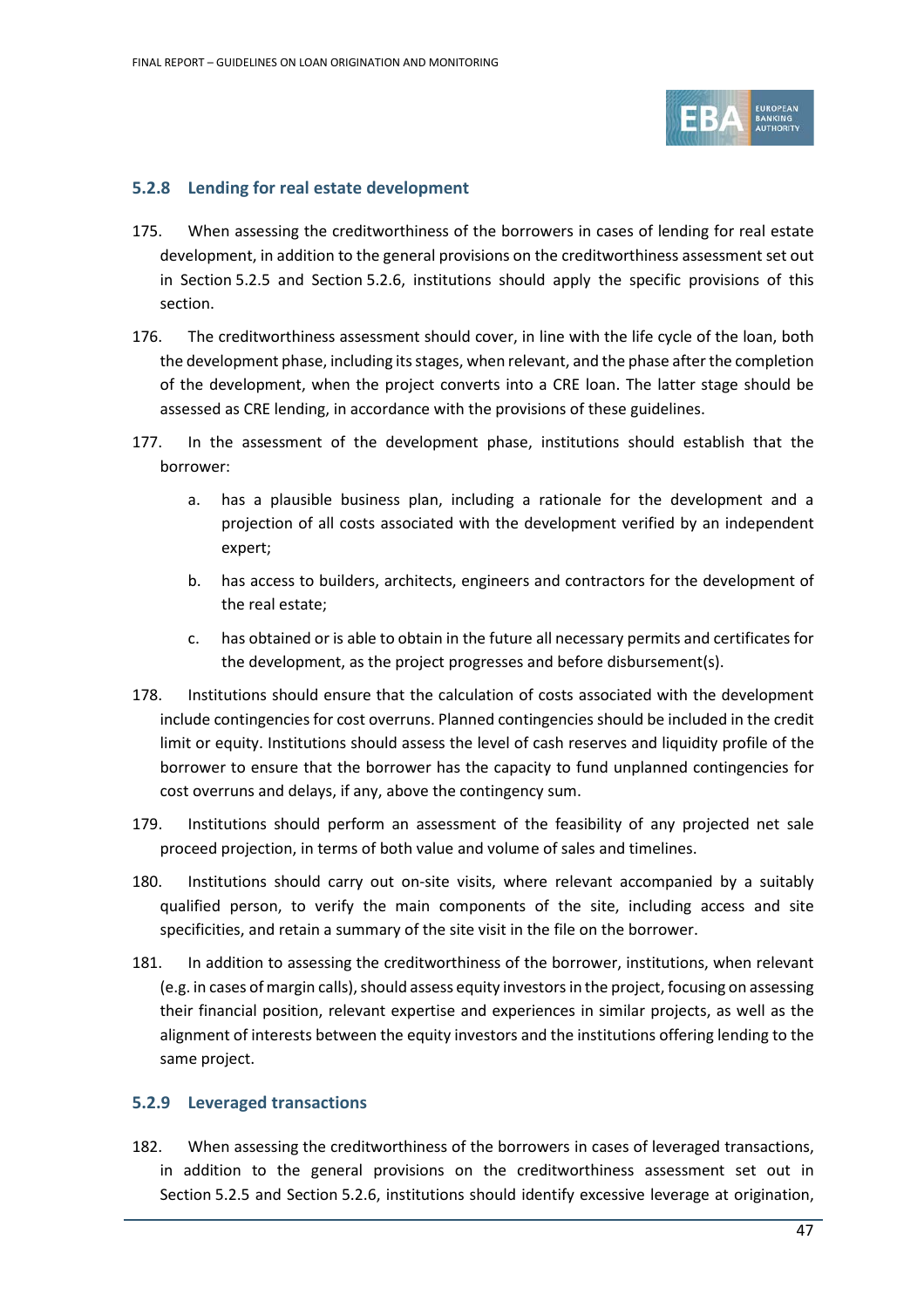

defined as a ratio: total debt to earnings before interest, taxes, depreciation and amortisation (EBITDA). Transactions with excessive leverage should remain exceptional (and should be in line with an institution's risk appetite) and form part of the credit delegation and risk management escalation framework of an institution.

183. Institutions should conduct a comprehensive assessment of a borrower's capacity to repay or deleverage to sustainable levels of debt within a reasonable period of time.

## **5.2.10 Shipping finance**

- 184. When assessing the creditworthiness of borrowers in the case of shipping finance, in addition to the general provisions on the creditworthiness assessment set out in Section 5.2.5 and Section [5.2.6](#page-37-0), institutions should apply the specific criteria set out in this section. In particular, institutions should assess the following:
	- a. the vessel's earnings to costs (operation expenses, including insurance, wages, maintenance, lubricants and interest cost) ratio;
	- b. the ratio of the vessel's current age to its expected useful life;
	- c. characteristics of the borrower's fleet in relation to the global fleet population (the size of the new build activity, the number of vessels laid up, the number of vessels scrapped for each segment and the age of the vessels will determine over-tonnage and influence freight rates);
	- d. vessel valuations with or without haircut (if those are included as a repayment source), to reflect selling costs, the time value of money and uncertainties regarding the liquidity and marketability of the asset, unless single valuations are not possible if vessels are operated as part of a larger fleet with widely different types of earnings.
- 185. Institutions should also consider other factors, such as the supply and demand in the market for the type of vessel in question, present and future trade patterns for the type of vessel in question, the necessity for the loan to be non-recourse or have guarantees, or have a long-term charter with an acceptable end user, and if the ship owner can provide other securities, such as assignments of charters and insurances, charges of shares and cash collateral or mortgages of other assets, such as real property and sister vessels.
- 186. In the case of loans to shipbuilding, institutions should establish that the borrower:
	- a. has a plausible business plan, including a rationale for the development and a projection of all associated costs verified by an independent expert;
	- b. has access to builders, marine architects, engineers and shipbuilding contractors;
	- c. has obtained or is able to obtain in the future all necessary permits and certificates for the development, as the project progresses.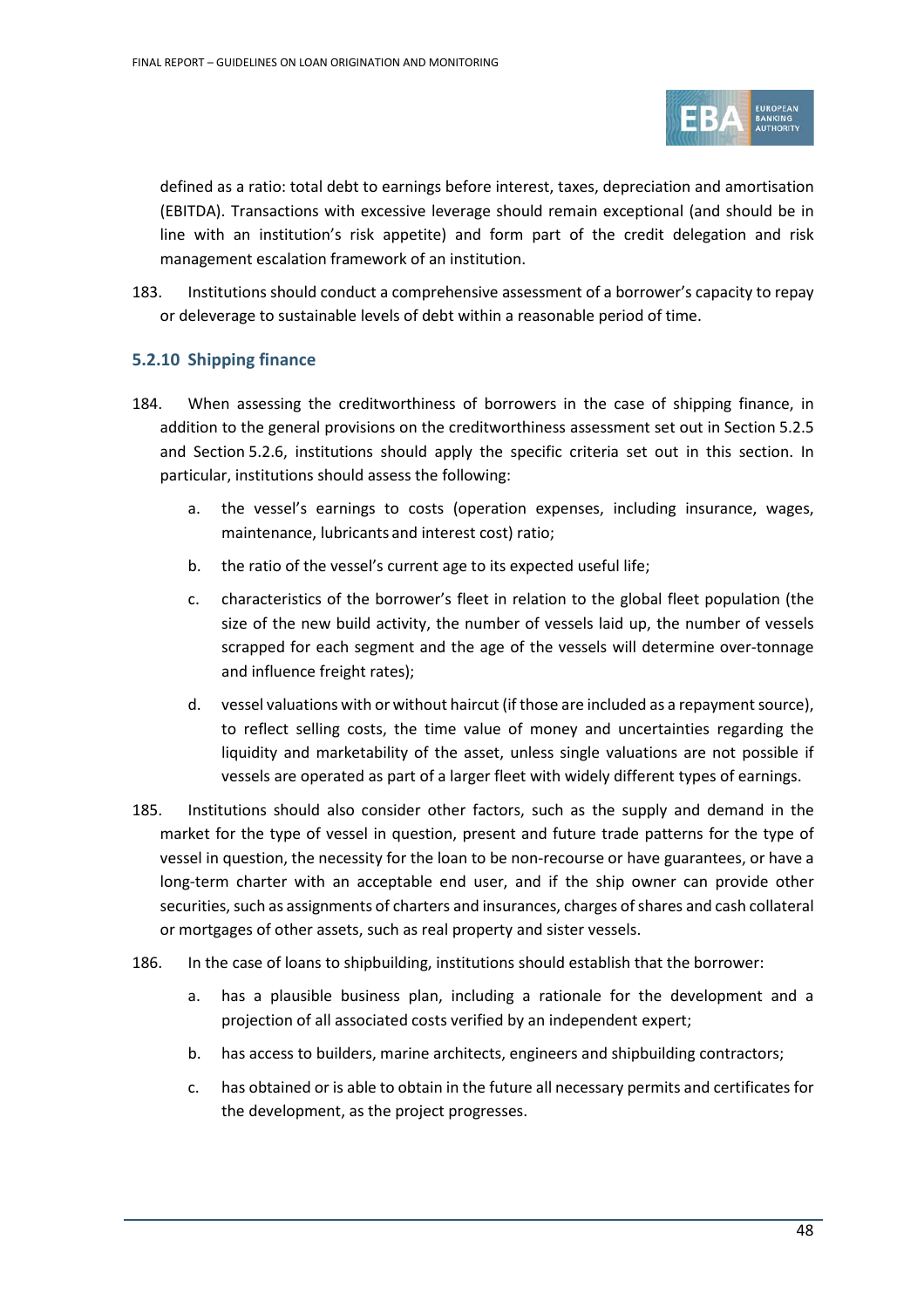

## **5.2.11 Project finance**

- 187. When assessing the creditworthiness of the borrowers in cases of project finance, in addition to the general provisions on the creditworthiness assessment set out in Section 5.2.5 and Section [5.2.6](#page-37-0), institutions should follow the specific criteria of this section.
- 188. Institutions should assess the primary source of repayment of the loan, which is the income generated by the assets (project) being financed. Institutions should assess the cash flow associated with the project, including future income-producing capacity once the project is completed, taking into account any applicable regulatory or legal restriction (e.g. price regulation, rate-of-return regulation, revenues being subject to take-or-pay contracts, environmental legislation and regulations affecting the profitability of a project).
- 189. As far as possible, institutions should ensure that all the assets of the project and the present and future cash flow and accounts are pledged to the institution providing the lending or to the agent/underwriter in the case of a syndicated transaction/club deal. If a special purpose vehicle is established for the project, the shares in that special purpose vehicle should be pledged to the institution, to enable the institution/agent to take possession of the company if needed. In cases of syndicated transactions/club deals, inter-creditor agreements should regulate each creditor's access to pledged funds and assets.
- 190. In the assessment of the development phase of the project, institutions should establish that the borrower:
	- a. has a plausible business plan, including a rationale for the development and a projection of all costs associated with the development verified by an independent expert;
	- b. has access to builders, architects, engineers and contractors for the project;
	- c. has obtained or is able to obtain in the future all necessary permits and certificates for the development, as the project progresses.
- 191. Institutions should ensure that the calculation of costs associated with the development, as provided by the borrower, includes contingencies for cost overruns. Such planned contingencies should be included in the credit limit or equity. Institutions should assess the level of cash reserves and liquidity profile of the borrower or equity investors to ensure that they have the capacity to fund unplanned contingencies for cost overruns and delays, if any, above the contingency sum.
- 192. In addition to assessing the creditworthiness of the borrower, institutions should assess equity investors in the project, focusing when relevant on assessing their financial position, relevant expertise, experiences in similar projects, ability and willingness to support the project over the project's lifetime.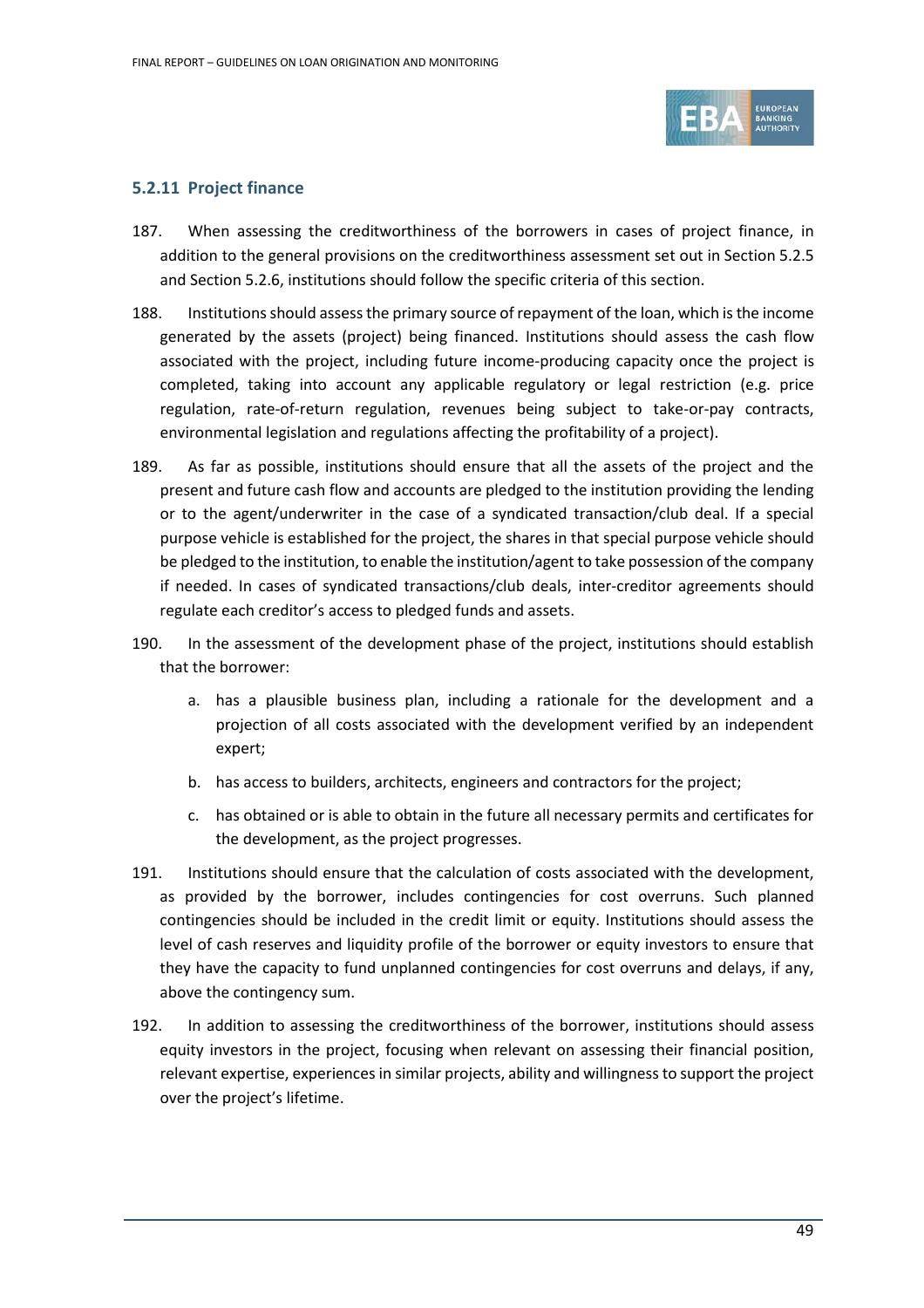

# 5.3 Credit decision and loan agreement

- 193. In order to carry out a reliable and accurate creditworthiness assessment, institutions and creditors should design relevant documentation regarding credit decisions and loan agreements in a way that helps identify and prevent a misrepresentation of the information by the borrower, credit intermediary or staff members of the institution that is involved with the assessment of the application.
- 194. The creditworthiness assessment performed in accordance with Section [5.2](#page-34-0) should be properly documented and used as the basis of the proposal to approve or decline the loan application by the relevant credit decision-maker. The documented outcomes of the creditworthiness assessment itself should be able to justify the proposal to approve or decline the loan application.
- 195. The decision to approve or decline the loan application (credit decision) should be taken by the relevant credit decision-maker, in accordance with the policies and procedures and governance arrangements set out in Section [4.3.](#page-20-0)
- 196. The credit decision should be clear and well documented and include all the conditions and pre-conditions, including those to mitigate the risks identified in the creditworthiness assessment, such as risks associated with ESG factors, for the loan agreement and disbursement.
- 197. The credit decision should clearly articulate a maximum period for its validity. If an approved transaction is not executed within this period, a new credit proposal should be submitted for approval. Where relevant, due account should be taken in the provisions of Article 14(6) of Directive 2014/17/EU on the duration of the binding offer.
- 198. The conclusion of the credit agreement should not take place unless the institutions and creditors have verified that all pre-conditions and conditions that have been set out in the credit decision are fulfilled. The disbursement should take place only after the conclusion of the credit agreement.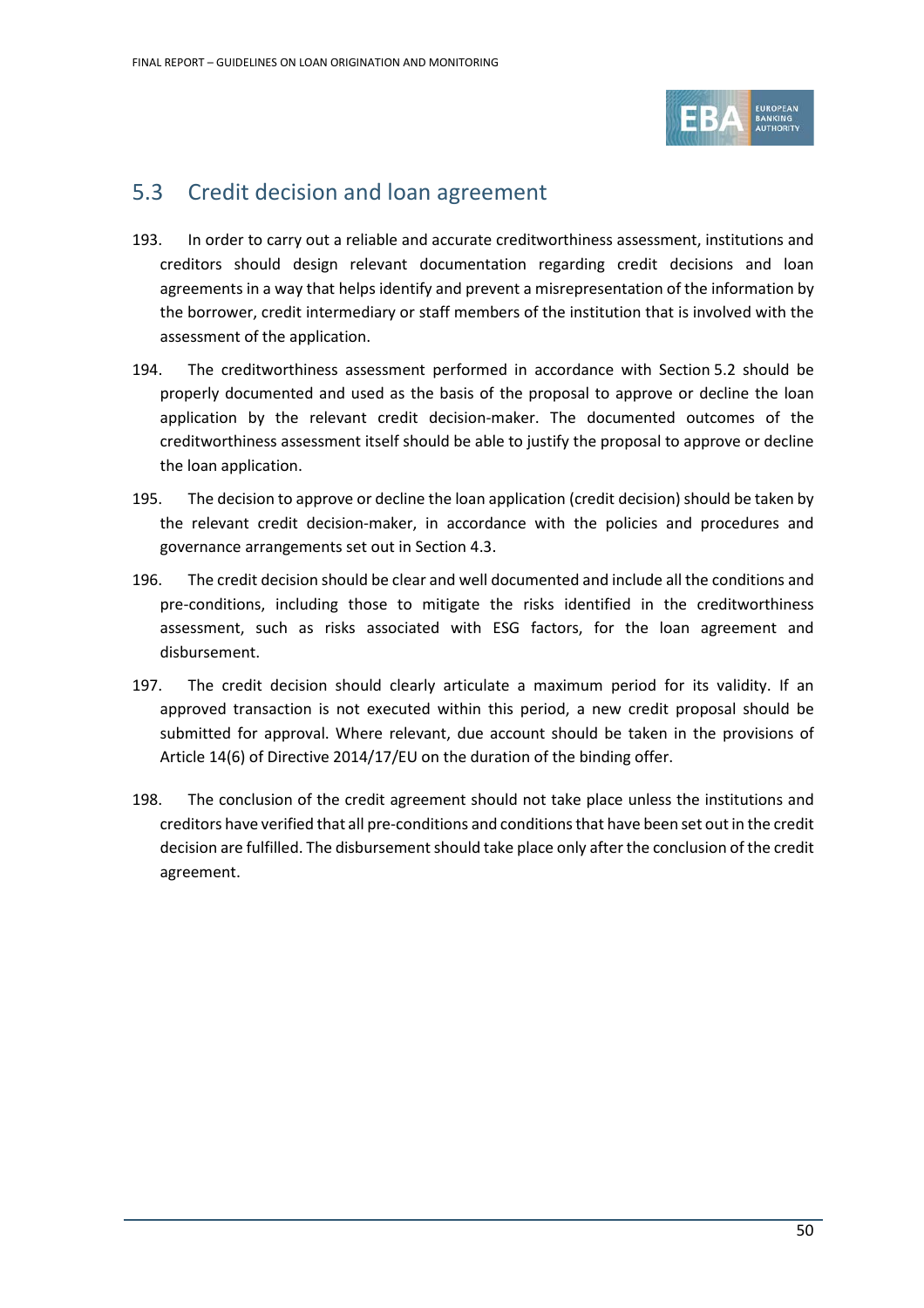

# 6. Pricing

- 199. Pricing frameworks should reflect institutions' credit risk appetite and business strategies, including profitability and risk perspective. Loan pricing should also be linked to the characteristics of the loan product and consider competition and prevailing market conditions. Institutions should also define their approach to pricing by borrower type and credit quality, and riskiness of the borrower (in the case of individual pricing) when appropriate. Institutions should ensure that the pricing framework is well documented and supported by appropriate governance structures, such as a pricing committee, that are responsible for the maintenance of the overall pricing framework and for individual pricing decisions when relevant.
- 200. Institutions should consider differentiating between their pricing frameworks, depending on the types of loans and borrowers. For consumers and micro and small enterprises, the pricing should be more portfolio and product based, whereas for medium-sized and large enterprises the pricing should be more transaction and loan specific.
- 201. Institutions should set out specific approaches to pricing promotional loans, when riskbased and performance considerations specified in this section do not fully apply.
- 202. Institutions should consider, and reflect in loan pricing, all relevant costs until the next repricing date or maturity, including:
	- a. the cost of capital (considering both regulatory and economic capital), which should result from the capital allocation in place, according to the established breakdowns, e.g. geography, business line and product;
	- b. the cost of funding, which should match the key features of the loan, e.g. the expected duration of the loan, taking into account not only contractual terms but also behavioural assumptions, e.g. pre-payment risk;
	- c. operating and administrative costs, which should result from cost allocation;
	- d. credit risk costs calculated for different homogeneous risk groups, taking into account historical experience of recognising credit risk losses and when relevant using expected loss models;
	- e. any other real costs associated with the loan in question, including tax considerations, when relevant;
	- f. competition and prevailing market conditions, in particular lending segments and for particular loan products.
- 203. For the purposes of pricing and measuring profitability, including cross-subsidisation between loans or business units/lines, institutions should consider and account for riskadjusted performance measures in a manner that is proportionate to the size, nature and complexity of the loan and the risk profile of the borrower. Such performance measures could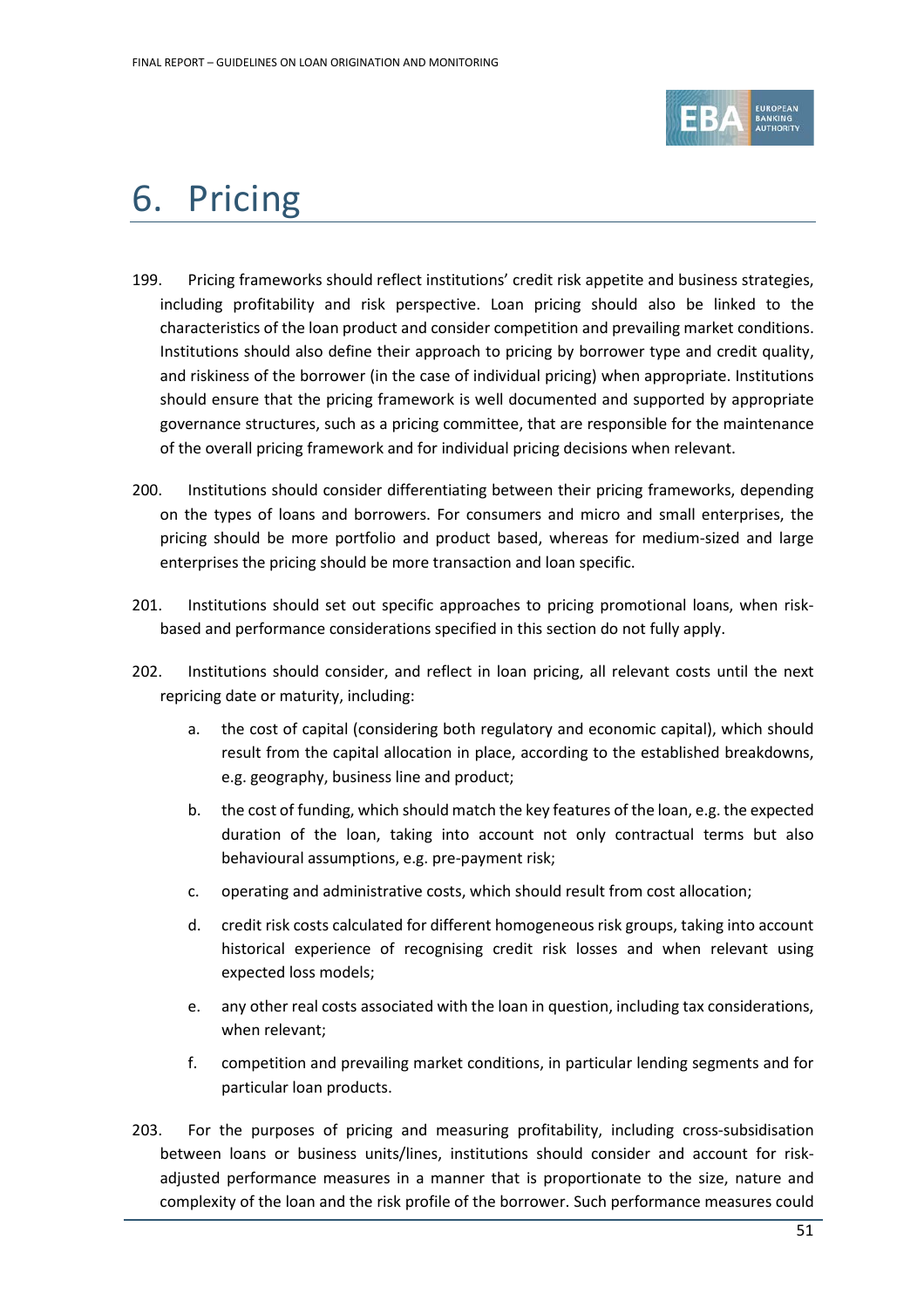

include economic value added (EVA), return on risk-adjusted capital (RORAC) and risk-adjusted return on capital (RAROC), return on risk-weighted assets (RORWA), return on total assets (ROTA) and other measures that are relevant to the characteristics of the loan. Risk-adjusted performance measures may also depend on and reflect institutions' capital-planning strategies and policies.

- 204. Institutions should transparently document and review the underlying cost allocation framework. Institutions should establish a fair distribution of costs within the organisation in order to ensure that business lines, and as far as possible individual loans, reflect the correct expected return corresponding to the risk assumed.
- 205. Institutions should implement *ex ante* transaction tools and regular *ex post* monitoring, linking together transaction risk, pricing and expected overall profitability at an appropriate level, including business lines and product lines. All material transactions below costs should be reported and properly justified, in line with the policies and procedures established by the institution. The monitoring process should provide an input for the review of the adequacy of overall pricing from a business and risk perspective. If needed, institutions should take actions in order to ensure compliance with targets and risk appetite.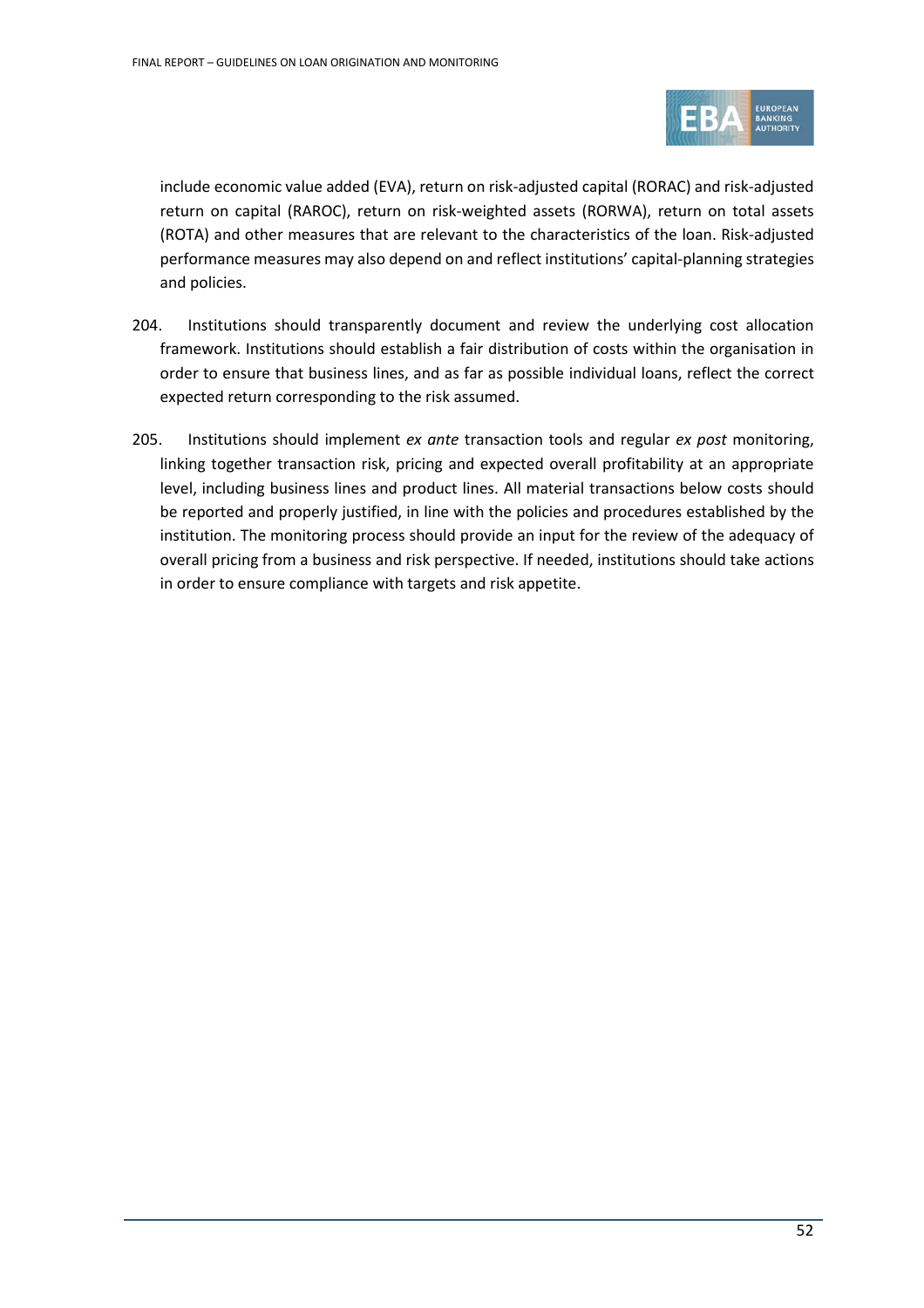

# 7. Valuation of immovable and movable property

# 7.1 Valuation at the point of origination

- 206. When a credit facility is secured by an immovable or movable property collateral, institutions should ensure that the valuation of the collateral is carried out accurately at the point of origination. Institutions should set out internal policies and procedures for valuation of collateral. These policies and procedures should specify the valuation approaches to be used by a valuer and the use of advanced statistical models for each type of collateral. Institutions should ensure that these approaches are prudent and proportionate to the type and potential values of the collateral and in relation to the credit agreements, and are in line with the credit risk policies and procedures and conditions set out in Section 7.4.
- 207. Institutions should ensure that the property collateral is valued in accordance with applicable international, European and national standards, such as the International Valuation Standards Council, the European Group of Valuers' Associations European Valuation Standards and the Royal Institution of Chartered Surveyors standards.
- 208. When applicable, institutions should take into account ESG factors affecting the value of the collateral, for example the energy efficiency of buildings.

# **7.1.1 Immovable property collateral**

- 209. At the point of origination, institutions should ensure that the value of all immovable property collateral for loans to consumers and micro, small, medium-sized and large enterprisesis assessed by an internal or external valuer using full visit with internal and external assessment of the property.
- 210. As a derogation from paragraph 209, for the purposes of a valuation of residential real estate in well-developed and mature property markets, the value may be assessed by means of a desktop valuation, carried out by an internal or external valuer and supported by advanced statistical models. The valuer remains responsible for the valuation, while the advanced statistical models should be used as supporting tools, meeting the conditions set out in Section 7.4, and including a confidence measure to indicate the robustness of the value proposal and other relevant property-specific information. In this case, the value proposal should be assessed, reviewed and approved by the internal or external valuer, who should understand all inputs and assumptions considered in the model. If the confidence measure in the supporting advanced statistical model indicates low robustness, and/or other propertyspecific information gives rise to uncertainty about the value proposal, the valuer should choose a valuation method other than desktop valuation.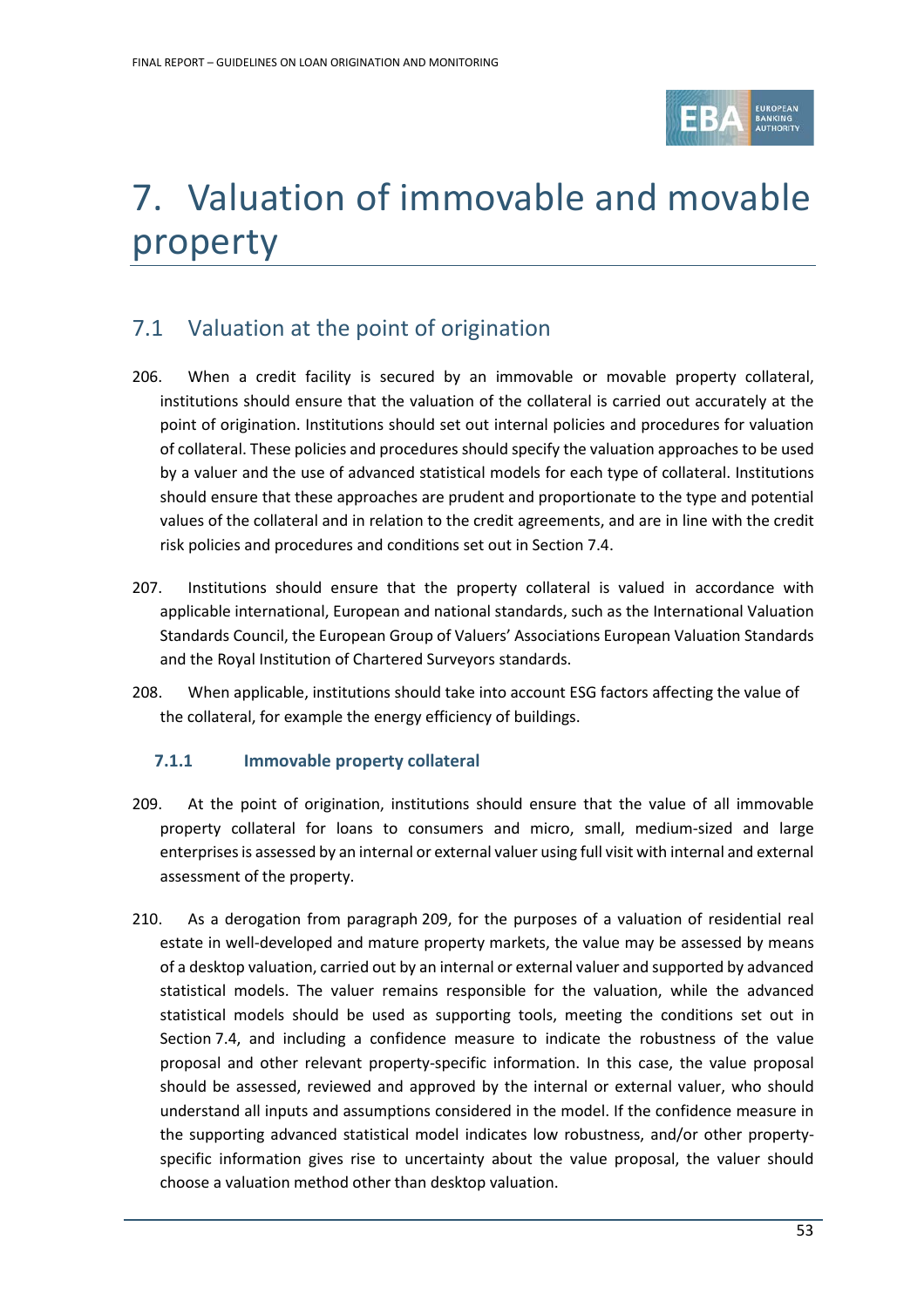

- 211. When institutions use external valuers, they should establish a panel (a list) of accepted external valuers. The composition of the panel of valuers should ensure that valuers have relevant expertise in relevant segments of the property sector.
- 212. Institutions should ensure that the valuers provide an impartial, clear, transparent and objective valuation, and each valuation should have a final report providing the necessary information on the valuation process and property. The valuation report should clearly state who ordered the valuation and that the valuation has been requested for the purposes of loan application, renewal or contractual adjustments, or in the case of structural changes. Valuation should be carried out (internal valuation) or ordered (external valuation) by the institution or a collateral agent (in the case of syndicated loans), unless it is subject to a request from the borrower.
- 213. At the end of the valuation process, institutions should ensure that they have obtained, for each property collateral, a clear and transparent valuation report documenting all elements and parameters that determine the value of the collateral, including all the information necessary and sufficient for easy understanding of these elements and parameters, in particular:
	- a. the reference value of the collateral;
	- b. the approaches, methodology and key parameters and assumptions that have been used to assess the value;
	- c. a description of the collateral, including its current use or multiple uses if applicable, and the property type and quality, including age and state of preservation;
	- d. a description of the location of the collateral, the local market conditions and the liquidity;
	- e. the legal and actual attributes of the collateral;
	- f. any known circumstances that may affect the value in the short term, including drawing attention to and commenting on any issues affecting the degree of certainty or uncertainty.
- 214. Institutions should critically review the valuation they receive, from the valuer, in particular focusing on aspects such as comprehensibility (whether the approaches and assumptions are clear and transparent), the prudence of assumptions (e.g. as regards cash flow and discount rates), and the clear and reasonable identification of comparable properties used as a value benchmark.

# **7.1.2 Movable property collateral**

215. At the point of origination, institutions should ensure that the value of all movable property collateral is assessed through an appropriate and prudent approach that is proportionate to the nature, type and complexity of the collateral, by an internal or external valuer, appropriate advanced statistical models meeting the conditions set out in Section 7.4 or other standard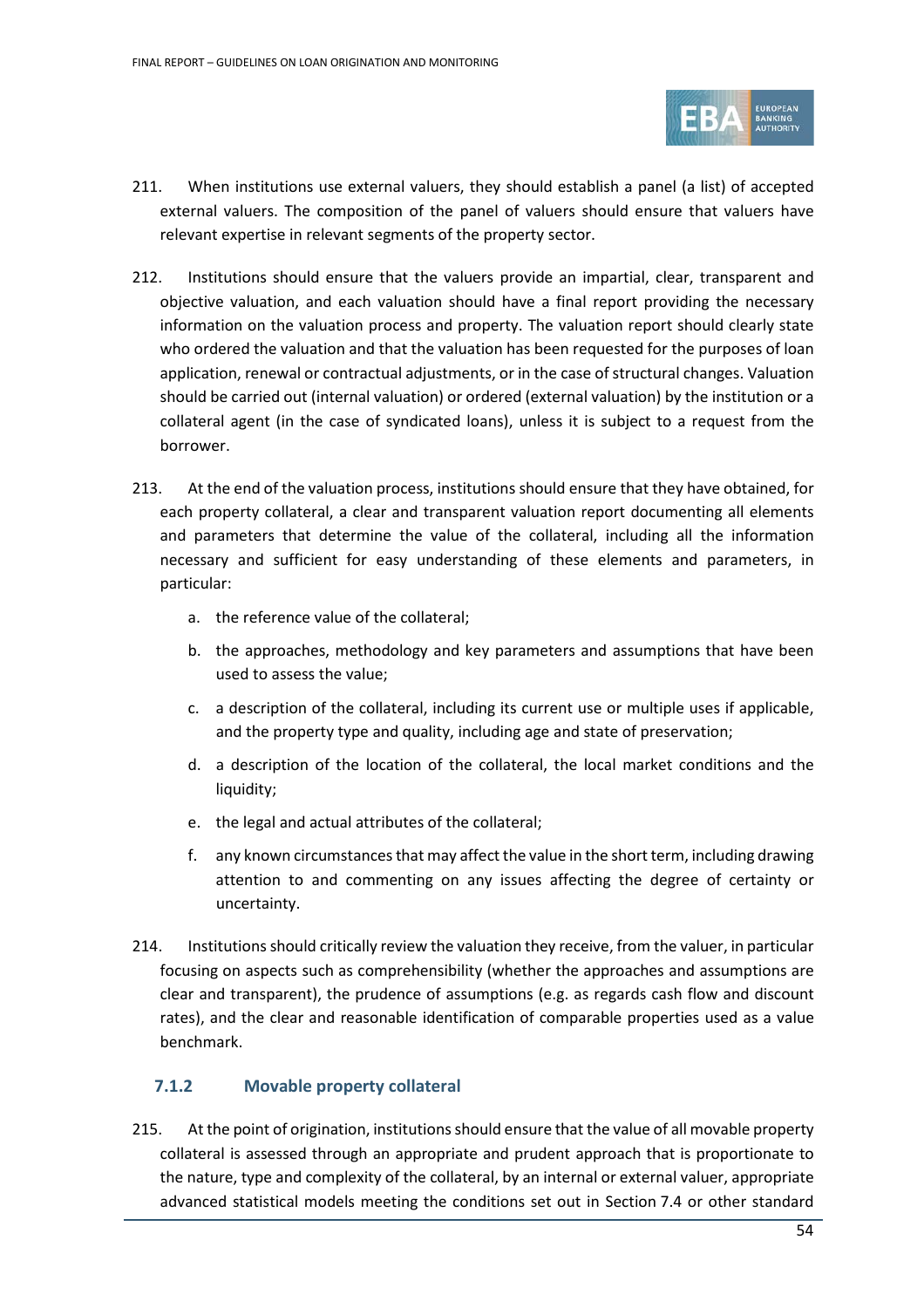

methods, such as indexation, taking into account the market value as referred to in Article 229(3) of Regulation (EU) No 575/2013.

- 216. When applicable, institutions should set out, in their policies and procedures, approaches for the purposes of this valuation, and specify internal thresholds and limits that require an individual valuation of movable property collateral at the point of origination to be performed by a valuer.
- 217. When institutions use external valuers, they should establish a panel (selection) of accepted external valuers, covering specific property that is being used as collateral, that is relevant to the lending activities of the institution as well as the location of these activities. This panel of experts should be used for the valuation of large and complex movable property collateral, such as vessels, aircraft and plant machinery.
- 218. For movable property collateral that is subject to an individual valuation by a valuer, institutions should ensure that they have obtained a clear and transparent valuation report documenting all elements and parameters that determine the value of collateral, as outlined in paragraph 213.
- 219. For movable property subject to a valuation by statistical models, institutions should ensure that they have obtained a clear and transparent model outcome, specifying the value of the collateral. Institutions should understand the methodologies, key parameters, assumptions and limitations of the models used.
- 220. Institutions should have adequate IT processes, systems and capabilities in place and sufficient and accurate data for the purposes of any statistical model-based valuation.

# 7.2 Monitoring and revaluation

# **7.2.1 Immovable property collateral**

- 221. When monitoring property values as laid down in Article 208(3) of Regulation (EU) No 575/2013, institutions should, for the purposes of these guidelines, also set up policies and procedures specifying the approach and the frequency of monitoring of immovable property collateral. These policies and procedures should account, when relevant, for the following elements:
	- a. the type of property;
	- b. the credit quality of the loan secured by property;
	- c. the development status of the property;
	- d. the value of the property;
	- e. assumptions made in the appraisal;
	- f. changes in market conditions.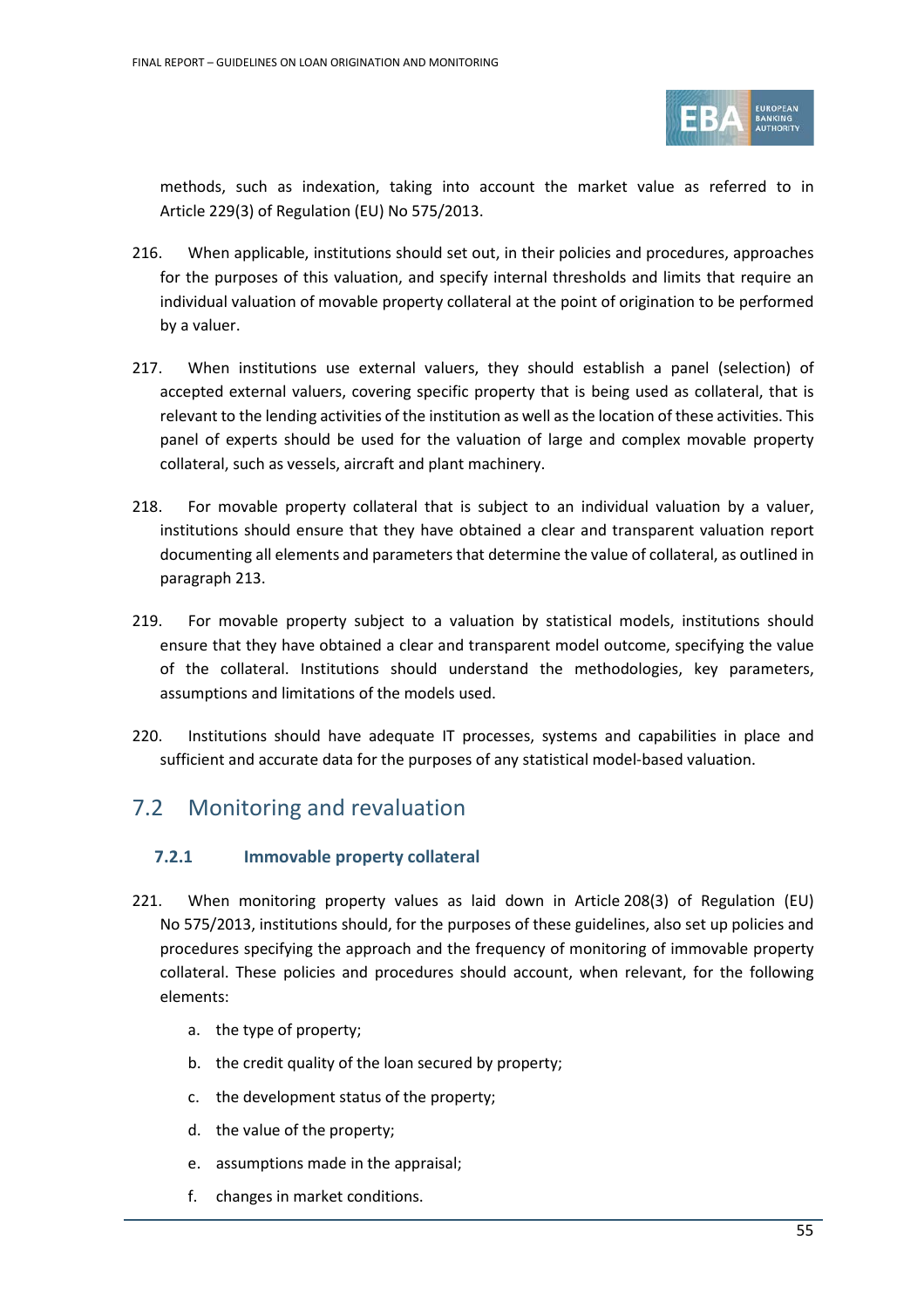

- 222. Institutions should set out appropriate frequencies for monitoring the value of the collateral, considering the type and value of the collateral at origination, and, in relation to the credit agreement, consider the following:
	- a. the frequency of monitoring of properties and parts in development, e.g. unfinished buildings, is higher than that of similar finished properties and parts;
	- b. the frequency of monitoring of properties and parts with a high carrying amount or with a high LTV ratio is higher than that of similar properties and parts with a low carrying amount or with a low LTV ratio;
	- c. the frequency of monitoring of loans secured by immovable property or parts of the property with lower credit quality is higher than that of similar loans secured by immovable property or parts of the property with higher credit quality.
- 223. Institutions should ensure that any indices and statistical models used to monitor the value of the collateral are sufficiently granular and that the methodology is appropriate for the type of asset and lending product and based on a sufficient time series of observed empirical evidence of previous transactions and appraisals of the collateral or similar collateral.
- 224. Institutions should have policies and procedures for the revaluation of immovable property collateral, specifying the approaches to revaluation (e.g. desktop valuation, drive-by valuation, full visit with internal and external assessment of the property, statistical models) for different types of immovable property collateral, ensuring that the approach or combination of approaches is prudent and proportionate to the type and potential values of the collateral and in relation to the credit agreements. Furthermore, institutions should set out specific triggers (e.g. a change in the assumptions made in the appraisals), indicating when monitoring leads to revaluation or collateral needs revaluation.
- 225. When the conditions for a review in accordance with Article 208(3)(b) of Regulation (EU) No 575/2013 are met, institutions should update the value of the immovable property collateral by means of a revaluation carried out by a valuer who is potentially supported by appropriate advanced statistical models that meet the conditions set out in Section 7.4 and account for individual characteristics of the property and geographical area. Institutions should not use these models as the sole means of the revaluation.
- 226. When the conditions for a review in accordance with Article 208(3)(b) of Regulation (EU) No 575/2013 are not met, institutions may update the value of the immovable property collateral by means of either a revaluation carried out by a valuer or appropriate statistical models that meet the conditions set out in Section 7.4 and account for the individual characteristics of the property and geographical area.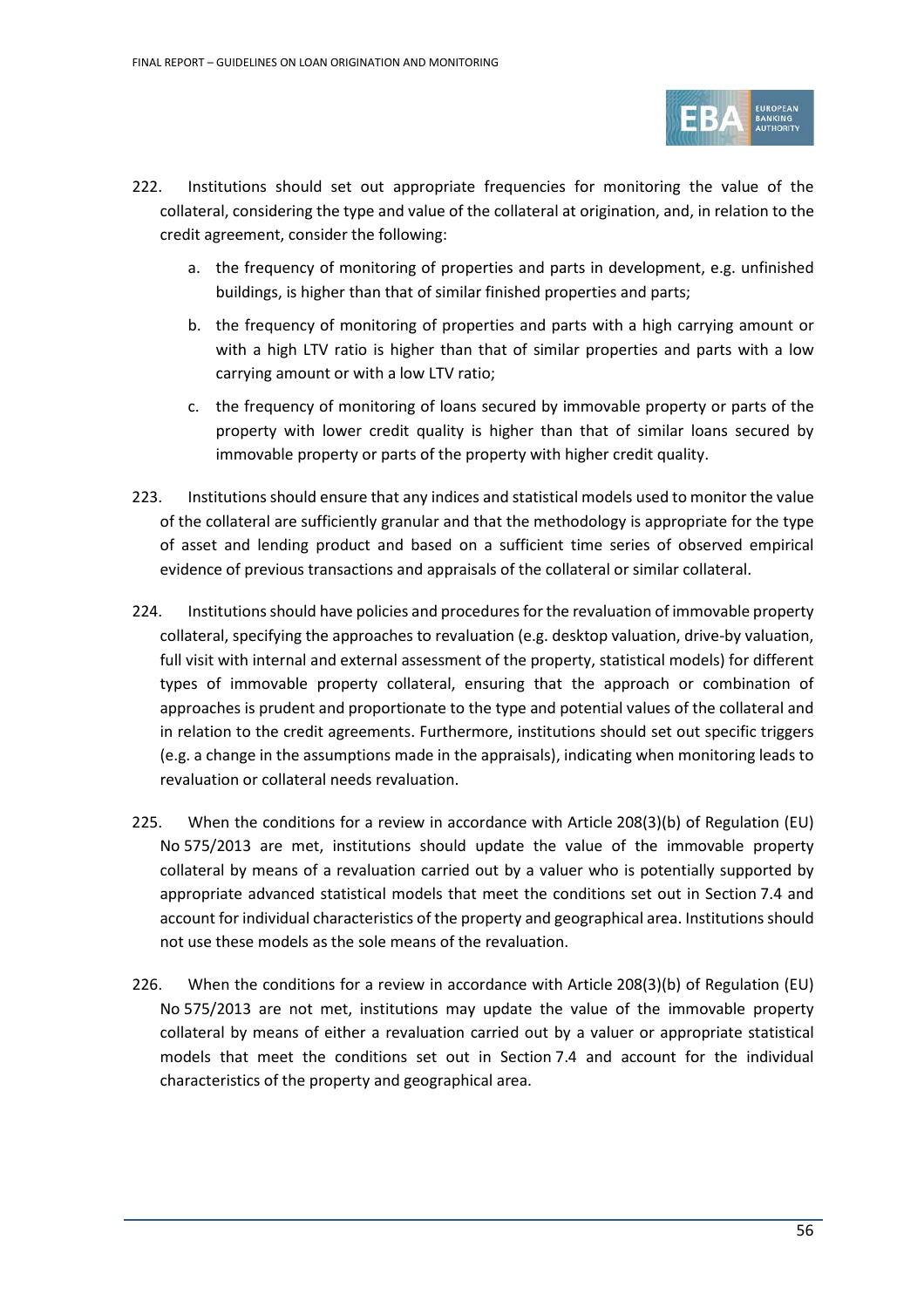

## **7.2.2 Movable property collateral**

- 227. For the monitoring of movable property collateral, institutions may rely on appropriate statistical models and indices. For the revaluation of movable property collateral, institutions may rely on assessment by valuers, statistical models and indices.
- 228. Institutions should, in their policies and procedures, set out approaches to using a valuer or statistical models, define the approach (e.g. desktop valuation, drive-by valuation, internal and external assessment of the property) that is most suitable for the specific type of collateral for the revaluations done by the valuers, and set out the frequency of monitoring and revaluation of movable property collateral.
- 229. Institutions' policies and procedures should include, when applicable, criteria for individual monitoring of the value and revaluation of the movable property collateral by a valuer who possesses the necessary qualifications, ability and experience. Proportionate to the type, nature and complexity of the movable property collateral, such as aircraft, shipping, physical plant and machinery, these criteria should be related, at least, to the value of the movable property collateral during the origination phase, the lifespan, the condition of tangible assets, such as depreciation and maintenance, the necessity of physical inspection and certification.
- 230. Institutions should have adequate IT processes, systems, capabilities and sufficient data for the purposes of any statistical model-based or index-based revaluation.

# 7.3 Criteria for valuers

- 231. Institutions should ensure that a valuer carrying out the valuation or revaluation tasks:
	- a. is professionally competent and meets any national or international requirements and accepted professional standards that apply to the valuer or for carrying out a particular valuation assignment;
	- b. has the appropriate technical skills and experience to perform the assignment;
	- c. has the necessary knowledge, i.e. knowledge of the subject of the valuation, the relevant property market and the purpose of the valuation;
	- d. is independent from the credit decision process.
- 232. Institutions should ensure that the fee or the salary of the valuer and the result of the valuation are not linked in a way that creates a conflict of interest.
- 233. Institutions should assess the performance of the valuers, in particular the accuracy of the valuations provided, e.g. by backtesting on the value of the collateral through advanced statistical models. As part of such assessments, institutions should also look at the concentration of valuations performed by and fees paid to specific valuers.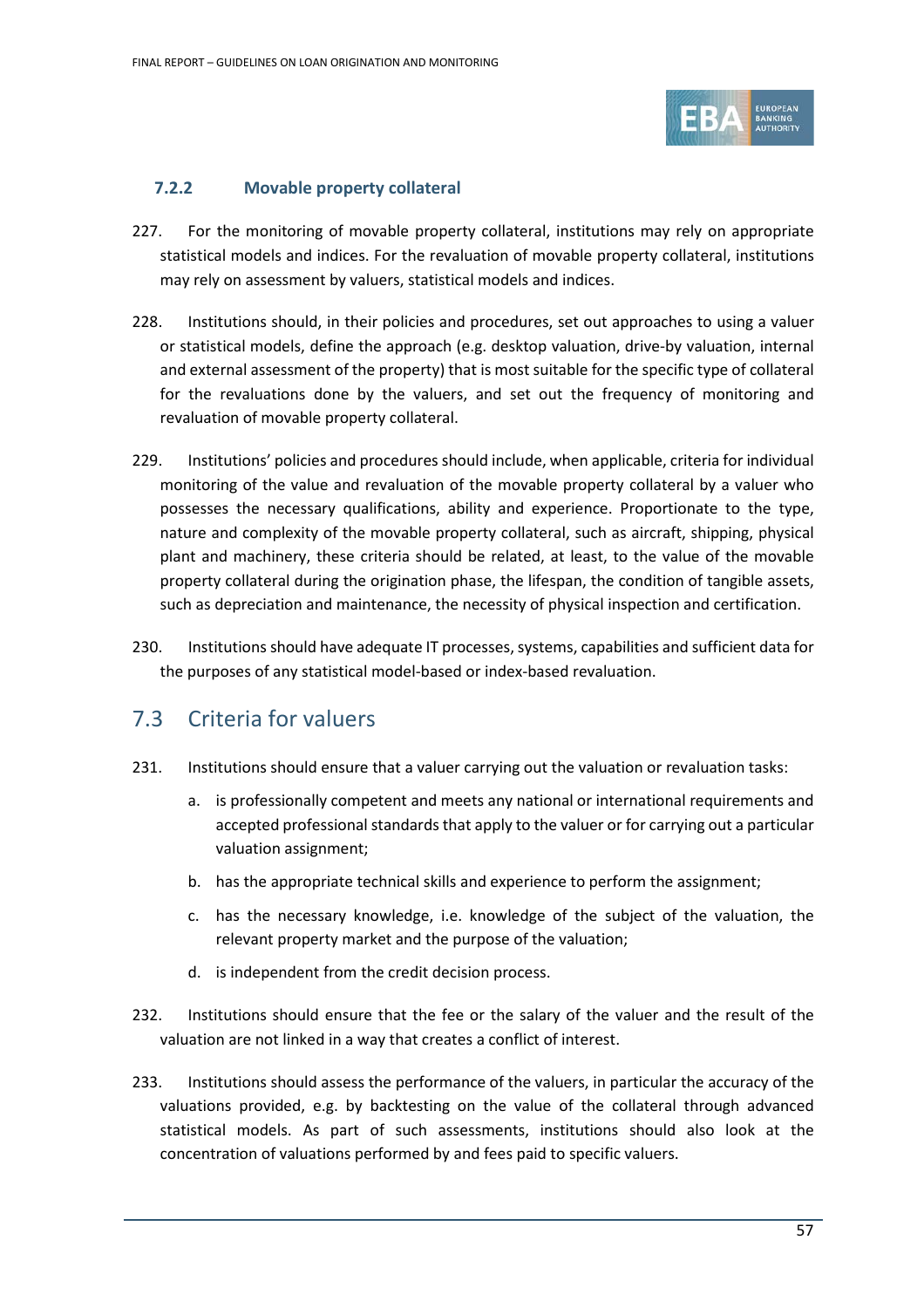

- 234. In order to mitigate any conflict of interest sufficiently, institutions should take reasonable steps, e.g. via contractual terms, to ensure that valuers who are going to carry out the actual appraisal of a given property and their first-degree relatives meet all of the following conditions:
	- a. they are not involved in the loan application, assessment, decision or administration;
	- b. they are not guided or influenced by the borrower's creditworthiness;
	- c. they do not have an actual or potential conflict of interest regarding the property in question, the valuation process and the result of the valuation;
	- d. they do not have any direct or indirect interest in the property;
	- e. they are not related to either the buyer or the seller of the property.
- 235. Institutions should ensure an adequate rotation of valuers and define the number of sequential individual valuations of the same property that can be performed by the same valuer. Any further revaluations beyond this number should result in the rotation of the valuer, resulting in the appointment of either a different internal valuer or a different external valuer.

# 7.4 Criteria for advanced statistical models for valuation

- 236. Institutions should set out, in their policies and procedures, the criteria for using advanced statistical models for the purposes of valuation, revaluation and monitoring the values of collateral. These policies and procedures should account for such models' proven track record, property-specific variables considered, the use of minimum available and accurate information, and models' uncertainty.
- 237. Institutions should ensure that the advanced statistical models used are:
	- a. property and location specific at a sufficient level of granularity (e.g. postcode for immovable property collateral);
	- b. valid and accurate, and subject to robust and regular backtesting against the actual observed transaction prices;
	- c. based on a sufficiently large and representative sample, based on observed transaction prices;
	- d. based on up-to-date data of high quality.
- 238. When using these advanced statistical models, institutions are ultimately responsible for the appropriateness and performance of the models, and the valuer remains responsible for the valuation that is made using an advanced statistical model. Institutions should understand their methodology, input data and assumptions of the models used. Institutions should ensure that the documentation of models is up to date.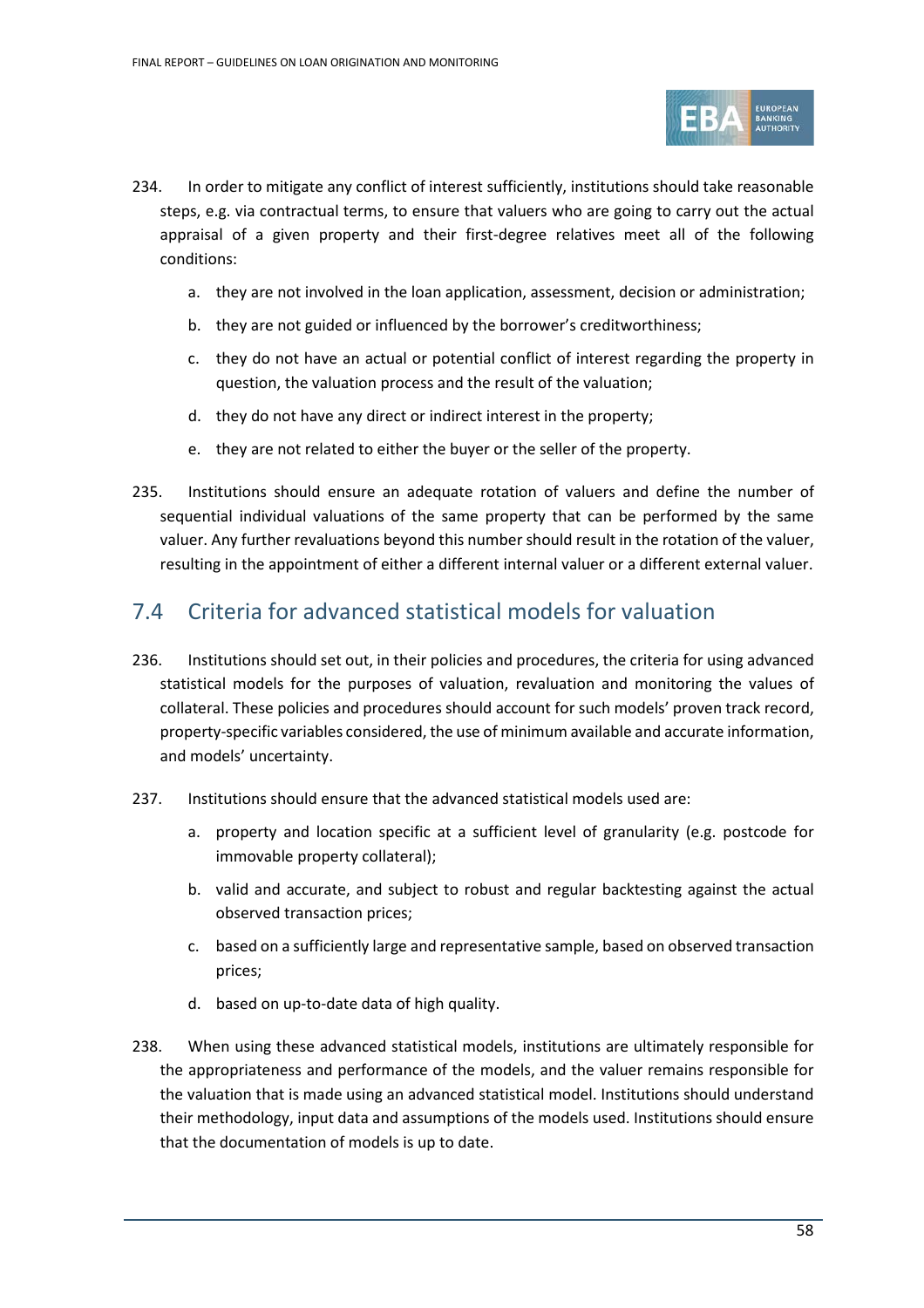

239. Institutions should have adequate IT processes, systems and capabilities in place and sufficient and accurate data for the purposes of any statistical model-based valuation or revaluation of collateral.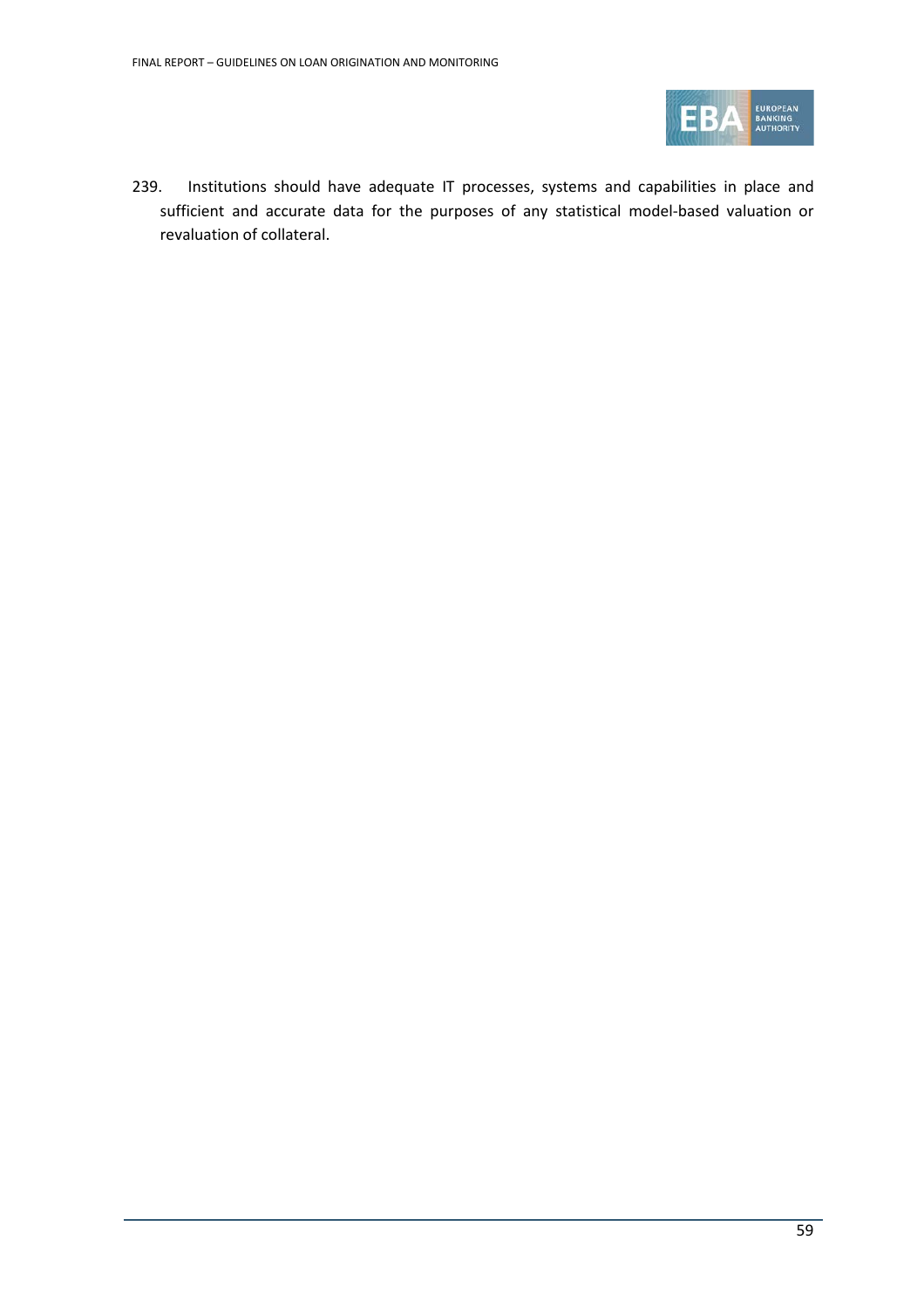

# 8. Monitoring framework

# 8.1 General provisions for the credit risk monitoring framework

- 240. Institutions should have a robust and effective monitoring framework, supported by an adequate data infrastructure, to ensure that information regarding their credit risk exposures, borrowers and collateral is relevant and up to date, and that the external reporting is reliable, complete, up to date and timely.
- 241. The monitoring framework should enable institutions to manage and monitor their credit risk exposures in line with their credit risk appetite, strategy, policies and procedures at portfolio and, when relevant and material, individual exposure levels.
- 242. Institutions should ensure that the credit risk monitoring framework is well defined and documented, is integrated into the institutions' risk management and control frameworks, and allows all credit exposures to be followed throughout their life cycle.
- 243. Institutions should consider, in the design and implementation of their credit risk monitoring framework, that:
	- a. the framework and data infrastructure provide the capability to gather and automatically compile data regarding credit risk without undue delay and with little reliance on manual processes;
	- b. the framework and data infrastructure allow the generation of granular risk data that is compatible and used for the institution's own risk management purposes but can also meet the requirements of the competent authorities for regular prudential and statistical reporting, as well as for supervisory stress testing and crisis management purposes;
	- c. the framework and data infrastructure ensure effective monitoring of all credit exposures and collateral, and allow the credit decision-making process to be followed;
	- d. the framework and data infrastructure ensure that institutions maintain an appropriate time series of reporting for current exposures, new types of lending and early warning indicators (EWIs) over their credit risk planning horizon.
- 244. The monitoring process should be based on a principle of follow-up action to support and result in a regular and informed feedback loop, to inform the setting/review of credit risk appetite, policies and limits.
- 245. The credit risk monitoring framework should cover the following:
	- a. the payment behaviour of borrowers, including any deviations from the requirements of credit agreements, including late, missed or partial payments;
	- b. credit risk associated with both the borrower and the transaction in relation to: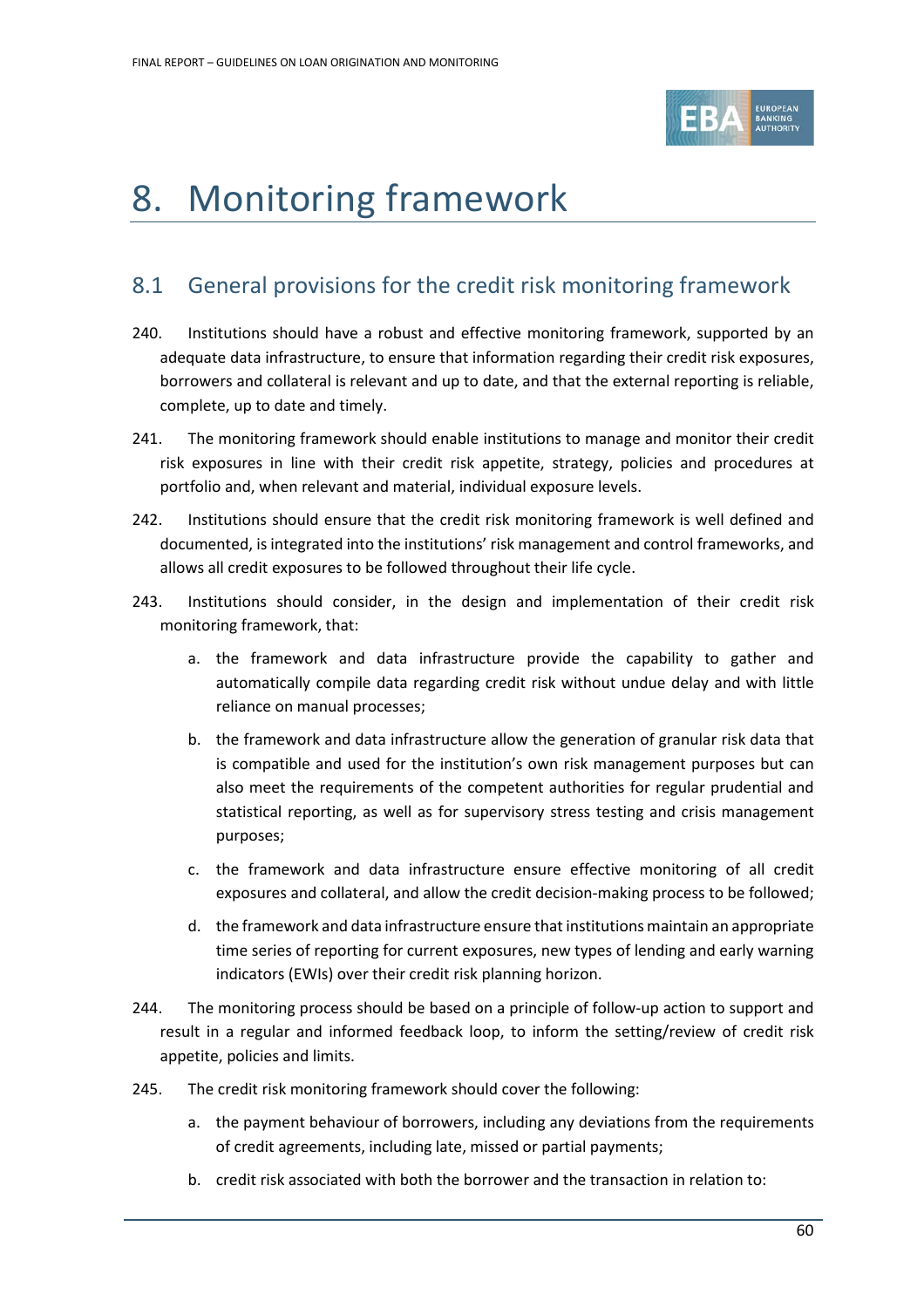

- i. individual credit exposures and loss given default, when applicable;
- ii. individual borrowers, including their exposure value, probability of default (PD) and credit rating, when applicable;
- iii. group of connected clients;
- iv. portfolio;
- c. credit risk per geographical location and economic sector of ultimate exposure, when applicable;
- d. impairments, reversals of impairments, write-offs and other decisions regarding value adjustments for a credit exposure.
- 246. The monitoring framework and data infrastructure should allow institutions to follow the credit decision-making process, including the monitoring and reporting of all credit decisions, exceptions from the credit policies, and escalations to the higher levels of credit decisionmakers. To this end, within the monitoring framework, institutions should ensure the implementation and application of relevant key risk indicators that are asset type or portfolio level specific, to determine the ongoing evolving credit risk profile of the portfolios and institution.
- 247. Institutions should ensure that the credit risk monitoring framework and data infrastructure also enable a single customer view.
- 248. As part of credit risk monitoring and reporting, institutions should identify the relevant drivers of its aggregate credit risk as well as the credit risk in its portfolios and sub-portfolios, taking into account macroeconomic (including demographic) factors and the fact that credit risk drivers may change over time. Credit risk drivers should be measured, analysed and monitored, and the credit risk management function should report regularly the outcome of the analysis to the management body.
- 249. When monitoring credit risk, institutions should have appropriate methodologies and practices, allowing the aggregation of credit risk exposures in business lines, portfolios, subportfolios, products, industries and geographical segments, and support the identification of credit risk concentrations. Institutions should ensure that credit risk data and data infrastructure meet the following requirements:
	- a. depth and breadth so that they cover all the significant risk factors this should allow, inter alia, exposures to be grouped together in terms of shared credit risk characteristics, such as the institutional sector to which the borrower belongs, the purpose of the transaction and the geographical location of the borrower/collateral, so as to enable an aggregate analysis that allows the identification of the entity's exposure to these significant risk factors;
	- b. accuracy, integrity, reliability and timeliness of data;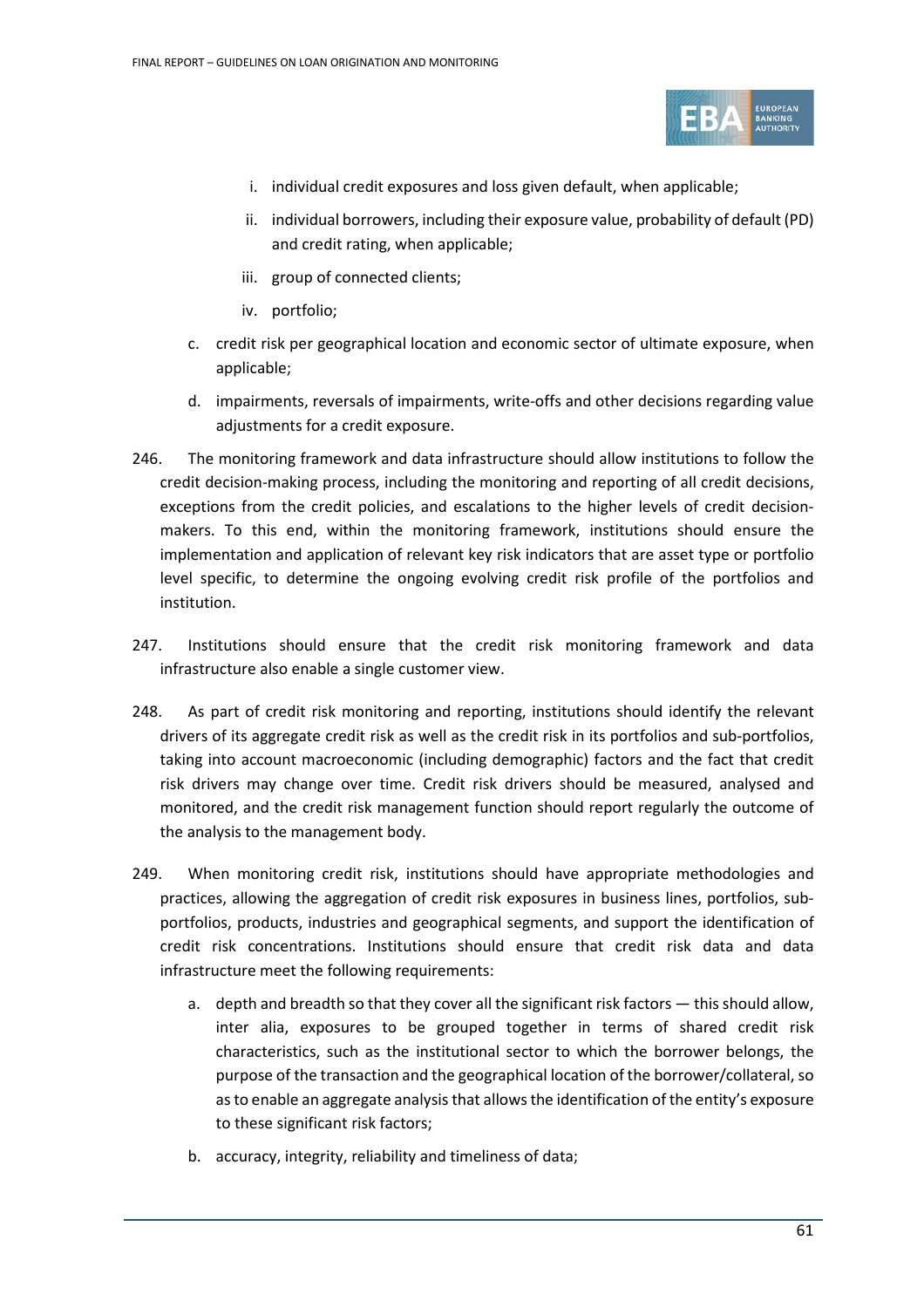

- c. consistency, being based on common sources of information and uniform definitions of the concepts used for credit risk management and, when possible, accounting;
- d. traceability, so that the source of the information can be identified.
- 250. Institutions should ensure that operational metrics relating to credit risk governance are appropriate for their credit profile and applied proportionately. This includes any changes in the definitions of underlying lending metrics, material changes to rating scales or systems or credit risk policies/frameworks that help define/measure credit risk, and changing/altering product terms to avoid breaches of policy or exceptions.

# 8.2 Monitoring of credit exposures and borrowers

- 251. As part of the monitoring of credit exposures and borrowers, institutions should monitor all outstanding amounts and limits, and whether the borrower is meeting repayment obligations, as laid down in the credit agreement, and is in line with the conditions set at the point of credit granting, such as adherence to credit metrics and covenants.
- 252. Institutions should also monitor whether the borrower and collateral are in line with the credit risk policies and conditions set at the point of credit granting, e.g. whether the value of collateral and other credit enhancement techniques are maintained, whether any applicable covenants are maintained, and whether there has been a negative development in these factors or in other factors that affect the risk profile of the borrower and/or credit facilities.
- 253. Institutions should continuously monitor and assess the quality of credit exposures and the financial situation of borrowers, to ensure that subsequent changes in credit risk, in respect of the initial recognition of the lending exposures, can be identified and quantified.
- 254. The ongoing monitoring should be based on internal information regarding the credit facilities and borrowers' payment practices, as well as the use of external sources (e.g. credit bureaux, directly from the borrower), when relevant.
- 255. In addition, institutions should also monitor concentration measures against the values specified in their credit risk appetite, policies and procedures, including, where relevant, by product, geography, industry, collateral features (type, location), and quality of portfolios, subportfolios and exposures.
- 256. Institutions engaged in syndicating leveraged transactions should implement internal standards and monitoring functions for these activities. Institutions should identify transactions subject to failed syndications — that is, transaction that were not syndicated within 90 days following the commitment date. Institutions should establish a dedicated framework to deal with these 'hung transactions' in terms of holding strategy, booking and accounting practices, regulatory classification and subsequent capital requirements calculation.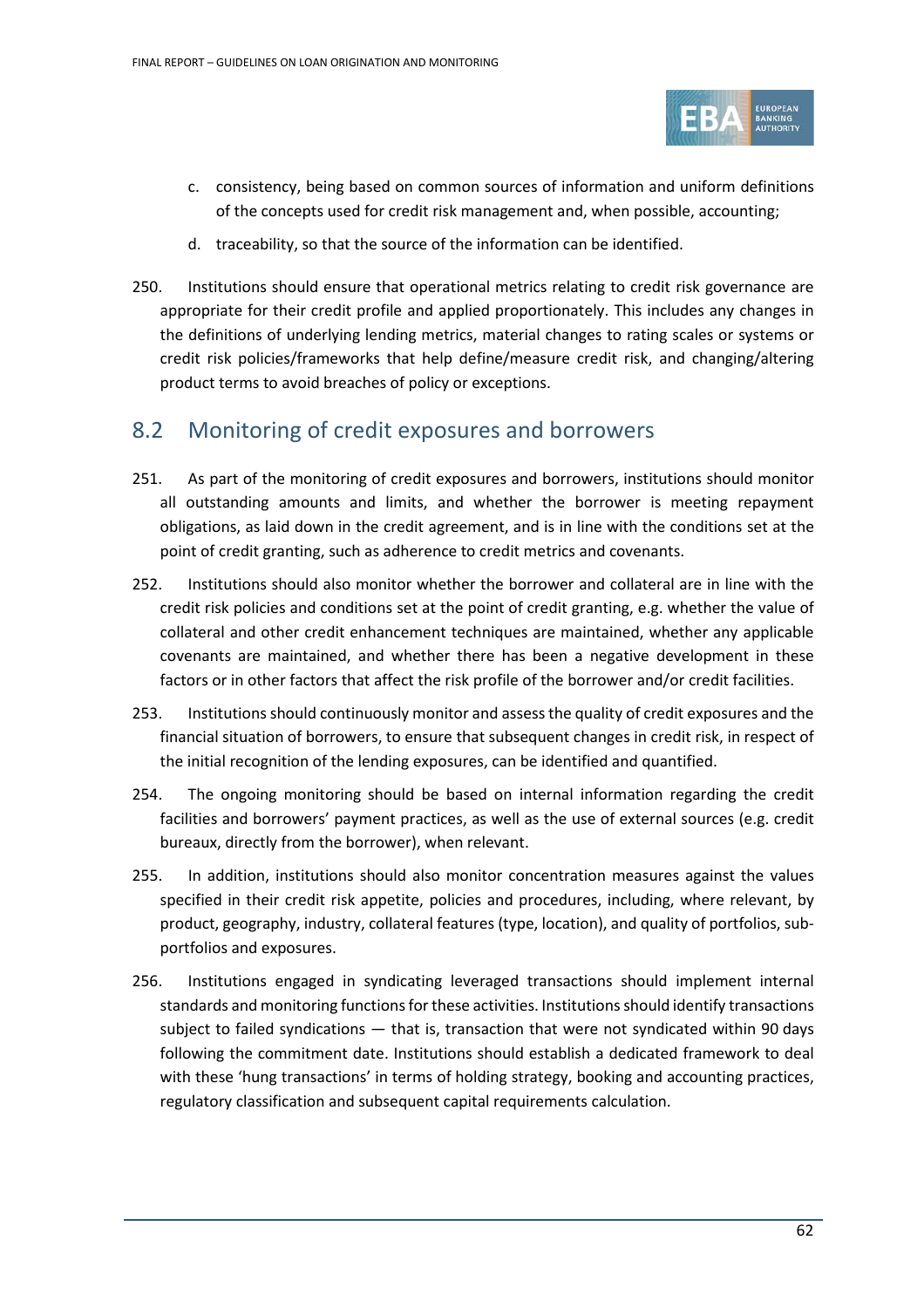

# 8.3 Regular credit review of borrowers

- 257. Institutions should also perform regular credit reviews of borrowers that are at least medium-sized or large enterprises, with a view to identifying any changes in their risk profile, financial position or creditworthiness compared with the criteria and the assessment at the point of loan origination, as well as reviewing and updating any relevant internal credit rating/scoring.
- 258. The review process and frequency should be specific and proportionate to the type and risk profile of the borrower and the type, size and complexity of the credit facility, and should be specified in relevant policies and procedures. Institutions should carry out more frequent reviews if they identify a deterioration in the credit and asset quality. The overall credit risk monitoring framework and data infrastructure should allow institutions to verify that regular credit reviews have been performed in accordance with the credit risk policies and procedures, and for the identification of any outliers/exceptions to be flagged for follow up.
- 259. To this end, institutions should also, if appropriate, periodically update relevant financial information on the borrower and assess the new information against the creditworthiness assessment criteria established in accordance with Section [4.3](#page-20-0) of these guidelines. The collection and assessment of this information should support the institution in recognising the early warning signs of declining credit quality.
- 260. Institutions should carry out periodic reviews for the purposes of the assessment of the borrower's risk of default and the potential need for the migration between risk categories and grades.
- 261. Borrowers' credit reviews should include an assessment of existing debt and borrowers' sensitivity to external factors, such as foreign exchange rate volatility, if relevant, that may affect the size of debt and repayment capacity, also in line with the sensitivity analysis requirements, as specified in Section [5.2.](#page-34-0)6.
- 262. Institutions should assess risks associated with the refinancing of existing debt, monitoring loans with bullet/balloon repayment terms separately from other loans on a regular basis. They should analyse potential effects on a borrower's inability to roll over/refinance existing debt, and include inter alia a forward-looking macroeconomic outlook and access to capital markets as well as other types of debt structures. Institutions should closely monitor the borrowers' ability to repay or refinance their debts throughout a loan's lifecycle and not just when the borrower is approaching the end of a loan's term.
- 263. A regular credit risk review should take into consideration both the individual and the total risk profile of the exposure, including relevant macroeconomic factors and specific economic sectors or activities and how the repayment capacity may be affected by these factors.
- 264. If applicable, institutions should also review guarantors under the credit facility agreement. In addition to the assessment of the guarantor's continued creditworthiness, an analysis of effectiveness of a guarantee should also take into account the enforceability and the time needed to realise the guarantee.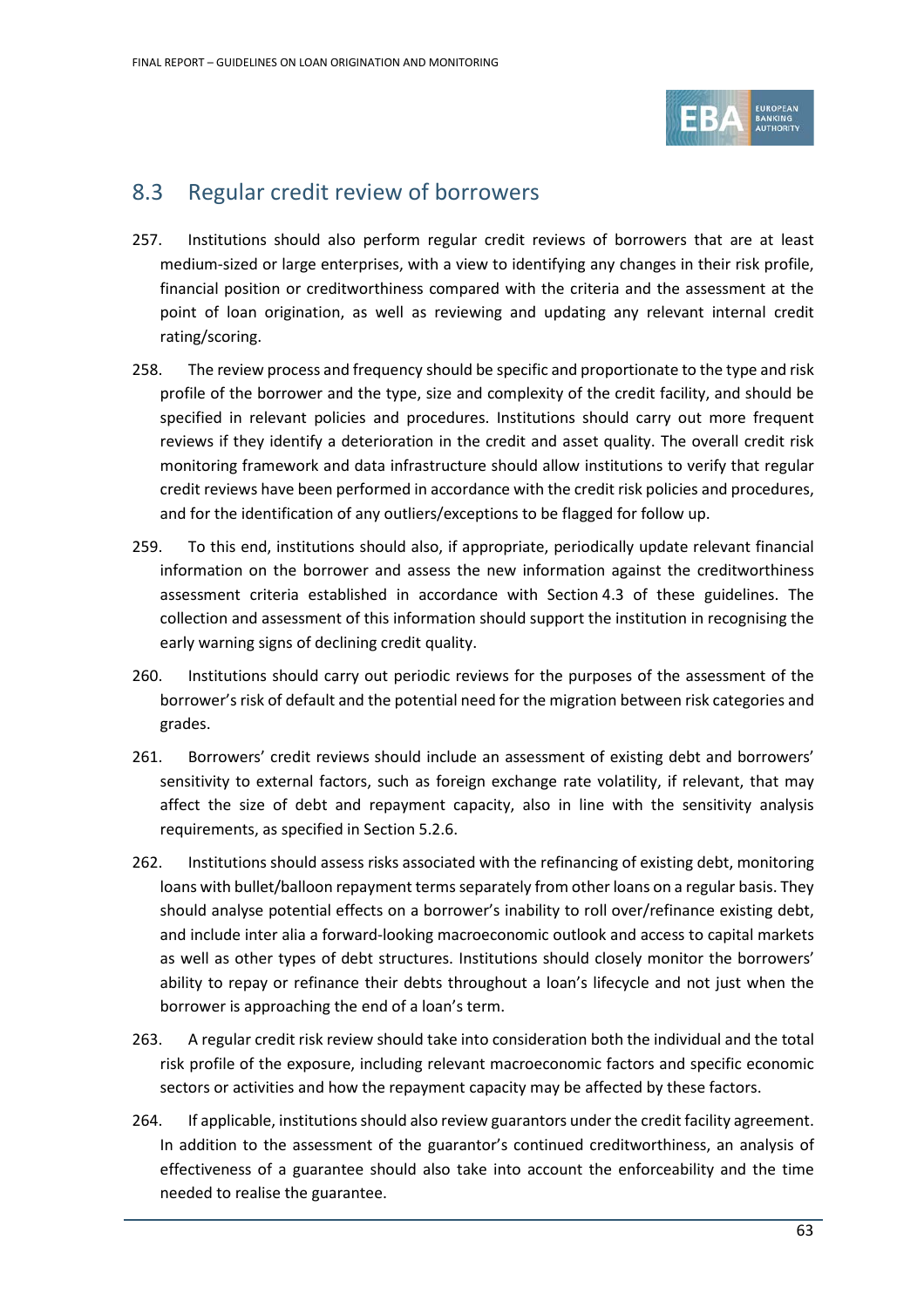

265. In addition to monitoring credit and financial metrics, institutions should take into account information related to qualitative factors that could have a relevant influence on the repayment of a loan. These factors could include information on the quality of management, agreements/disagreements among owners, an owner's commitment to the borrower, forecast market growth, a company's pricing power, a cost structure and flexibility of costs, the trend, size and nature of capital expenditure and research and development expenditure, and the allocation between debt holders and servicers within the consolidated group of institutions.

# 8.4 Monitoring of covenants

- 266. Where relevant and applicable to specific credit agreements, institutions should monitor and follow up on the requirements of collateral insurance, in accordance with the credit agreements or requirements of credit facilities.
- 267. Where applicable, institutions should monitor borrowers' adherence to the covenants agreed in the credit agreements. The borrower's adherence to covenants, as well as the timely delivery of covenant compliance certificates, where applicable, should be utilised as early warning tools. Early detection of deviations is key to protecting the institution's position towards the borrower and other possible creditors involved. The ongoing monitoring of financial covenants should include all relevant ratios specified in the covenants (e.g. net debt/EBITDA, interest coverage ratio, debt service coverage ratio (DSCR).
- 268. Institutions should also monitor non-financial covenants not only by collecting the covenant certificate, where applicable, but also by other means, e.g. through close contact with the borrower by the client executive.

# 8.5 Use of early warning indicators/watch lists in credit monitoring

- 269. As part of their monitoring framework, institutions should develop, maintain and regularly evaluate relevant quantitative and qualitative EWIsthat are supported by an appropriate IT and data infrastructure that would allow the timely detection of increased credit risk in their aggregate portfolio as well as in portfolios, sub-portfolios, industries, geographies and individual exposures.
- 270. The EWIs should have defined trigger levels set with regard to the levels specified in credit risk appetite, strategy and credit risk policies, and have assigned escalation procedures, including assigned responsibilities for the follow-up actions. These escalation procedures should also include choosing exposures or borrowers for special monitoring — a watch list.
- 271. The EWI framework should contain a description of the relevance of the indicators in relation to the characteristics of transactions and borrower types, or for homogeneous groups of portfolios, when appropriate.
- 272. On identifying a triggered EWI event at the level of an individual exposure, portfolio, subportfolio or borrower group, institutions should apply more frequent monitoring and, when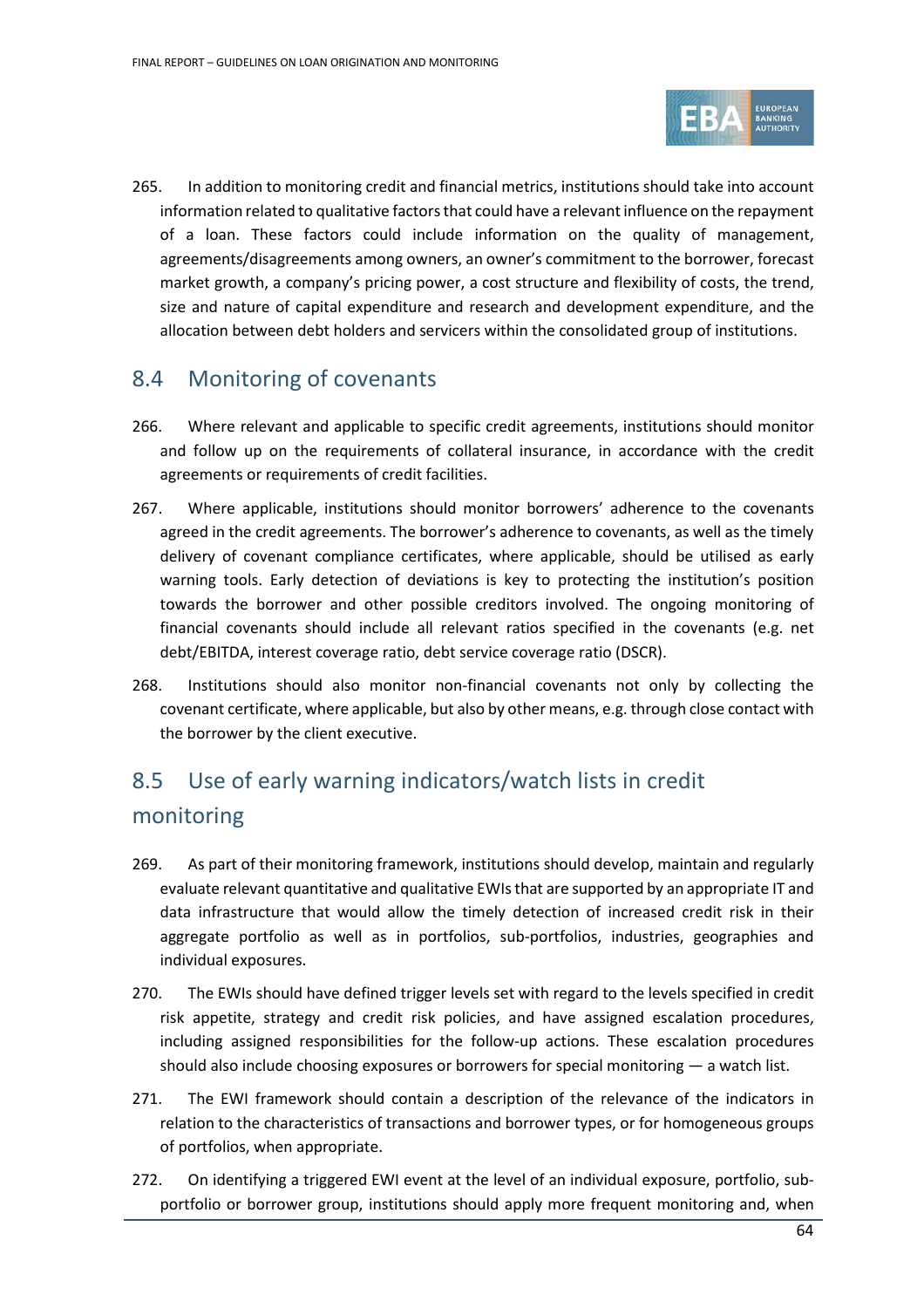

necessary, consider placing them on a watch list and undertaking predefined measures and mitigation actions. Monitoring this watch list should lead to specific reports being regularly reviewed by the head of the risk management function, the heads of functions involved in credit granting and the management body.

- 273. When the actions include interaction with the borrower, institutions should have regard to their individual circumstances. The level of contact and communication with the borrower during payment difficulties should be commensurate to the information requirements, as defined in the EBA Guidelines on arrears and foreclosure.
- 274. As part of their ongoing monitoring of credit risk, institutions should consider the following credit quality deterioration signals:
	- a. negative macroeconomic events (including but not limited to economic development, changes in legislation and technological threats to an industry) affecting the future profitability of an industry, a geographical segment, a group of borrowers or an individual corporate borrower, as well as the increased risk of unemployment for groups of individuals;
	- b. known adverse changes in the financial position of borrowers, such as a significant increase in debt levels or significant increases in debt service ratios;
	- c. a significant drop in turnover or, in general, in recurring cash flow (including the loss of a major contract/client/tenant);
	- d. significant narrowing of operating margins or income;
	- e. a significant deviation in actual earnings from the forecast or a significant delay in the business plan of a project or an investment;
	- f. changes in the credit risk of a transaction that would cause the terms and conditions to be significantly different if the transaction were newly originated or issued at the reporting date (such as increased amounts of required collateral or guarantees, or a higher recurring income coverage of the borrower);
	- g. an actual or expected significant decrease in the main transaction's external credit rating, or in other external market indicators of credit risk for a particular transaction or similar transaction with the same expected life;
	- h. changes in the conditions of access to markets, a worsening in financing conditions or known reductions in financial support provided by third parties to the borrower;
	- i. a slowdown in the business or adverse tendencies in the operations of the borrower that may cause a significant change in the borrower's ability to meet its debt obligations;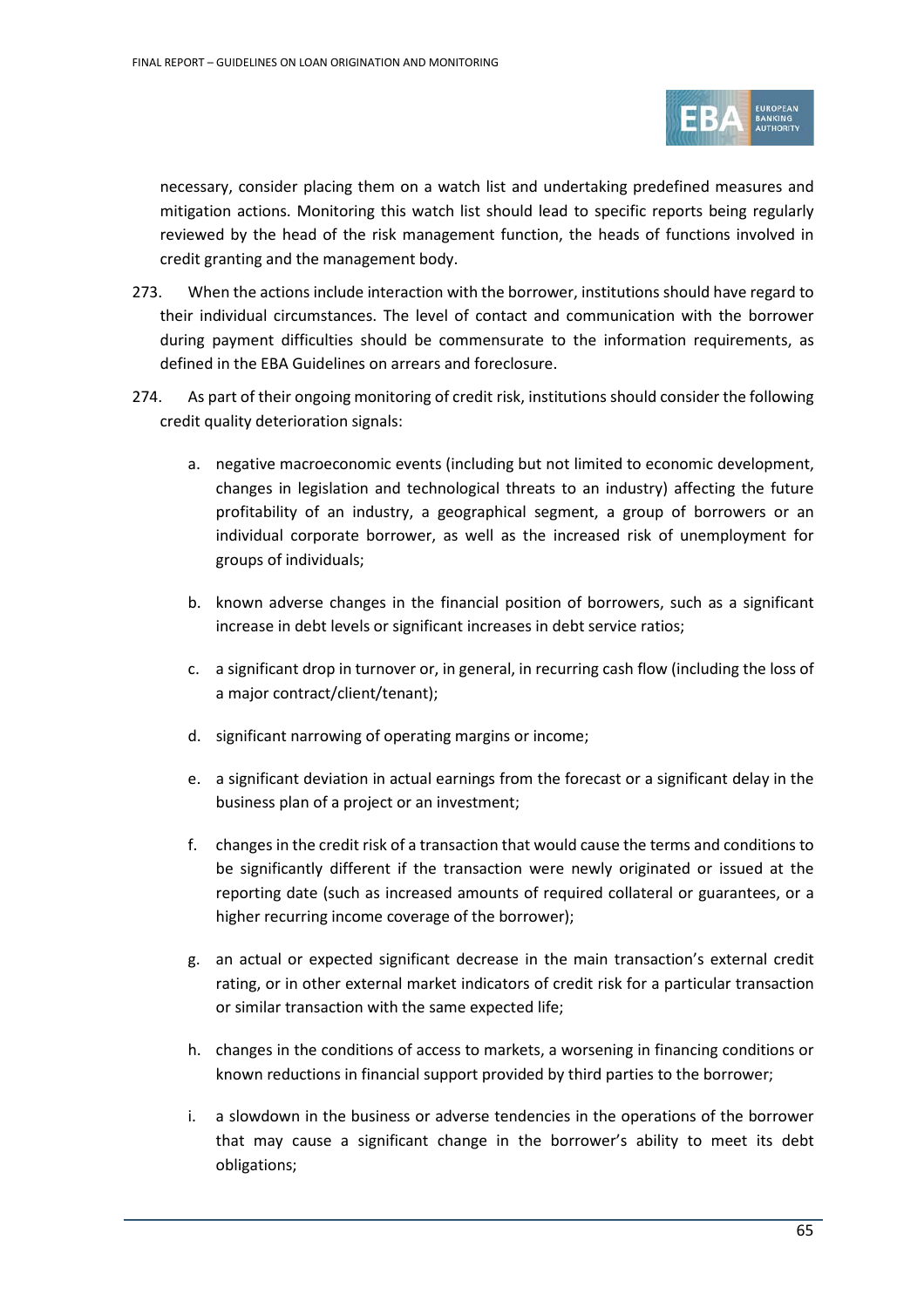

- j. a significant increase in economic or market volatility that may have a negative impact on the borrower;
- k. for transactions secured with collateral, a significant worsening of the ratio of their amount to the value of the collateral due to unfavourable developments in the value of the collateral, or no change or an increase in the outstanding amount due to the payment terms established (such as extended principal payment grace periods, rising or flexible instalments, extended terms);
- l. a significant increase in credit risk on other transactions of the same borrower or significant changes in the expected payment behaviour of the borrower, when known;
- m. a significant increase in credit risk due to an increase in the difficulties of the group to which the borrower belongs, such as residents of a specific geographical area, or significant unfavourable developments in the performance of the borrower's sector of economic activity or increased difficulties in the group of related borrowers to which the borrower belongs;
- n. known legal action that may significantly affect the borrower's financial position;
- o. the late delivery of a certificate of adherence, a waiver request or a breach with respect to the covenants, at least regarding the financial covenants, if applicable;
- p. negative institution-internal credit grade/risk class migrations in the aggregate credit portfolio or in specific portfolios/segments;
- q. an actual or expected internal credit rating/risk classification downgrade for the transaction or borrower or a decrease in behavioural scoring used to assess credit risk internally;
- r. concerns raised in the reports by the external auditors of the institution or borrower;
- s. one or more borrower-related facilities 30 days past due.

## **8.5.1 Follow-up and escalation process on triggered EWIs**

- 275. When an EWI has been triggered for closer monitoring and further investigation, immediate action should be taken in accordance with the institution's policies and procedures, as provided in Section [4.3](#page-20-0) of these guidelines. The designated functions should perform an analysis in order to assess the severity of the triggered event and to propose suitable action and follow-up. This analysis should, without undue delay, be presented to the relevant credit decision-makers designated in the policy and procedures.
- 276. Relevant credit decision-makers should, based on the abovementioned analysis and other relevant accessible information, decide on the appropriate next steps. The decision should be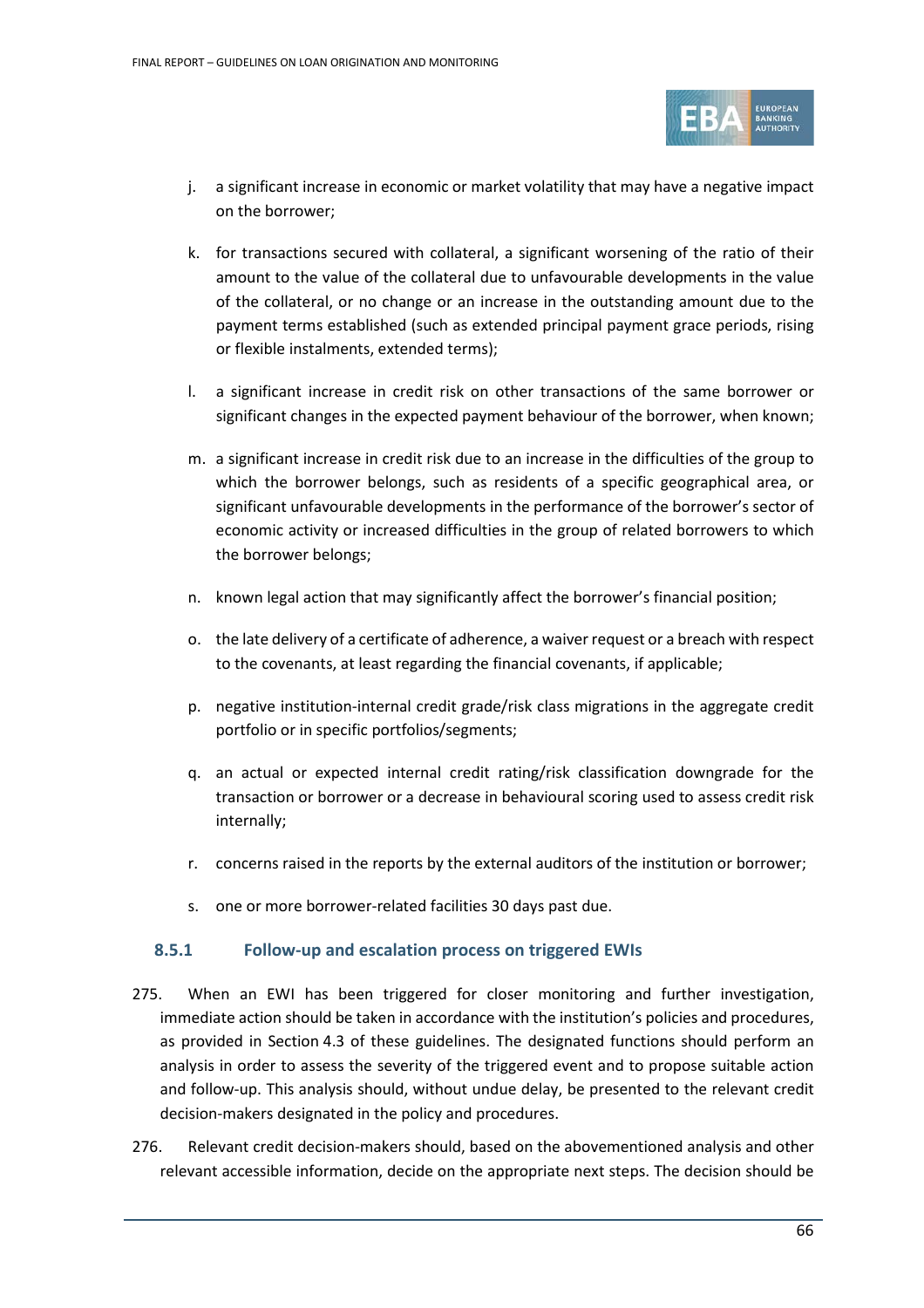

documented and should be communicated to relevant parts of the institution for action and follow-up.

277. Triggering EWIs should lead to an increased frequency in the reviewing process, including discussions and decisions by credit decision-makers, and more intense information gathering from the borrower. The information gathered should be sufficient to support more frequent credit reviews of the borrowers.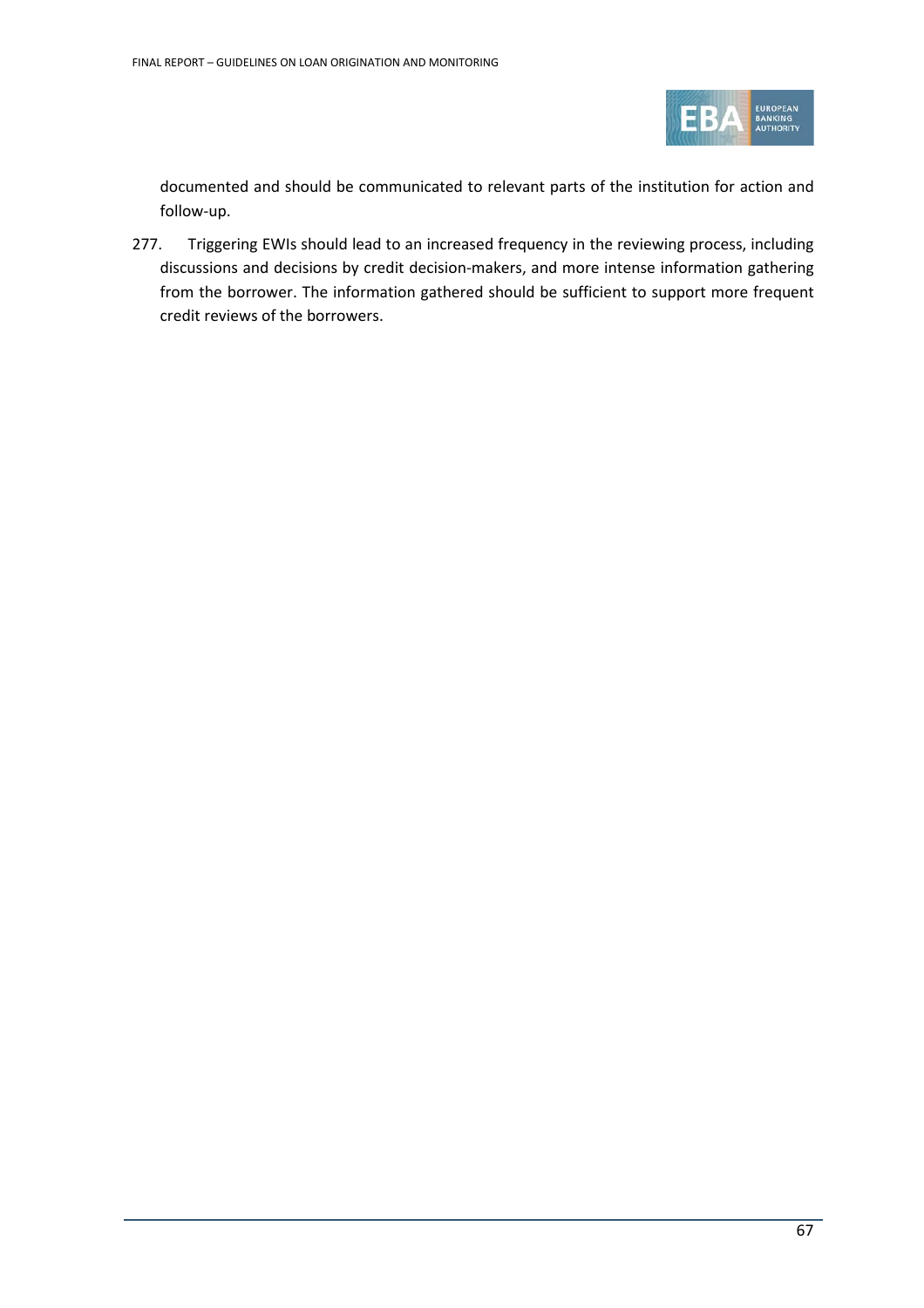

# Annex 1 — Credit-granting criteria

This annex provides a set of criteria to be considered in the design and documentation of creditgranting criteria, in accordance with these guidelines.

## Lending to consumers

- 1. Customer acceptance criteria, i.e. customer types, customer age limits, customer credit record
- 2. Definition of acceptable income
- 3. Minimum requirements for collateral
- 4. Minimum requirements for guarantees
- 5. Maximum loan amounts
- 6. Maximum loan maturities
- 7. Amortisation requirements (including interest rate type for the loans)
- 8. Risk-based limits (concentration, type of product, etc.)
- 9. Acceptable loan-to-value ratio limits (for secured lending)
- 10. Acceptable loan-to-income ratio limits
- 11. Acceptable debt-to-income ratio limits
- 12. Acceptable income-to-total-credit-obligation ratio limits (including for gross income, income after taxes and premiums, income after financial expenses, income after regular other expenses)
- 13. Acceptable maximum size of loan to repayment capacity
- 14. Compliance policy with macroprudential requirements, when relevant

Lending to micro, small, medium-sized and large enterprises

- 1. Specification of geographical markets and economic sectors
- 2. Customer acceptance criteria, i.e. for specific PDs, external ratings, customer types, track record, etc.
- 3. Minimum requirements for revenues, cash flow and financial projections
- 4. Minimum requirements for collateral
- 5. Minimum requirements for guarantees and credit enhancements
- 6. Minimum requirements for acceptable covenants
- 7. Requirements for the drawdown of the loan to the borrower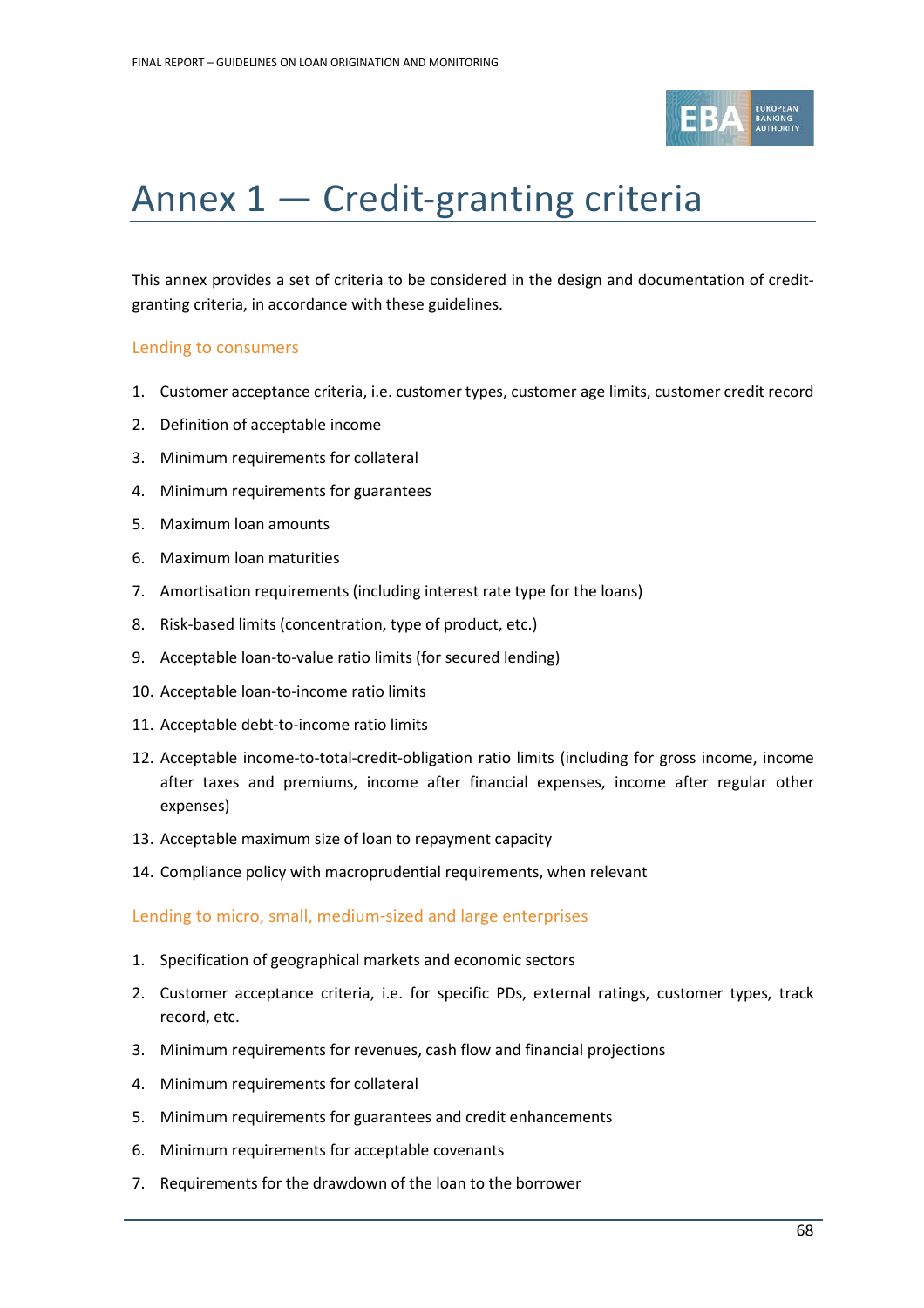

- 8. Maximum loan amounts
- 9. Appropriate limits on partial recourse or non-recourse loans
- 10. Maximum loan maturities
- 11. Amortisation schedules and standards for the acceptability of and limits on non-amortising loans and on the use of interest reserves and cash sweep structures
- 12. Risk-based limits (towards concentration, type of product, etc.)
- 13. Acceptable loan-to-value ratio limits (for secured lending)
- 14. Acceptable debt-servicing coverage ratio limits
- 15. Acceptable interest coverage ratio limits
- 16. Acceptable EBITDA limits
- 17. Acceptable leverage ratio limits
- 18. Acceptable debt-to-equity ratio limits
- 19. Acceptable loan-to-cost ratio limits
- 20. Acceptable cash-flow-to-debt-service ratio limits
- 21. Acceptable return on equity ratio limits
- 22. Acceptable capitalisation rate (net operating income/market value) limits
- 23. Standards to address and mitigate risks associated with environmental risk
- 24. Compliance policy with macroprudential requirements, when relevant

#### Commercial real estate lending

In addition to the general criteria for lending to micro, small, medium-sized and large enterprises specified above, institutions should specify the following product type-specific criteria:

- 1. Specific forms of CRE that an institution intends to finance (office, retail, industrial and multifamily residential, which is not owned and occupied by households; it can be defined as land, and the building(s) on it, that generates profit or income from capital gains or rents)
- 2. The minimum levels of equity to be provided by the borrower and the market value of the CRE mortgaged property
- 3. Risk-based limits for lending for speculative development lending
- 4. Standards to assess the various stages of the CRE development/construction in relation to the loan drawdown
- 5. Minimum standards regarding requirements for performance and payment bonds and title insurance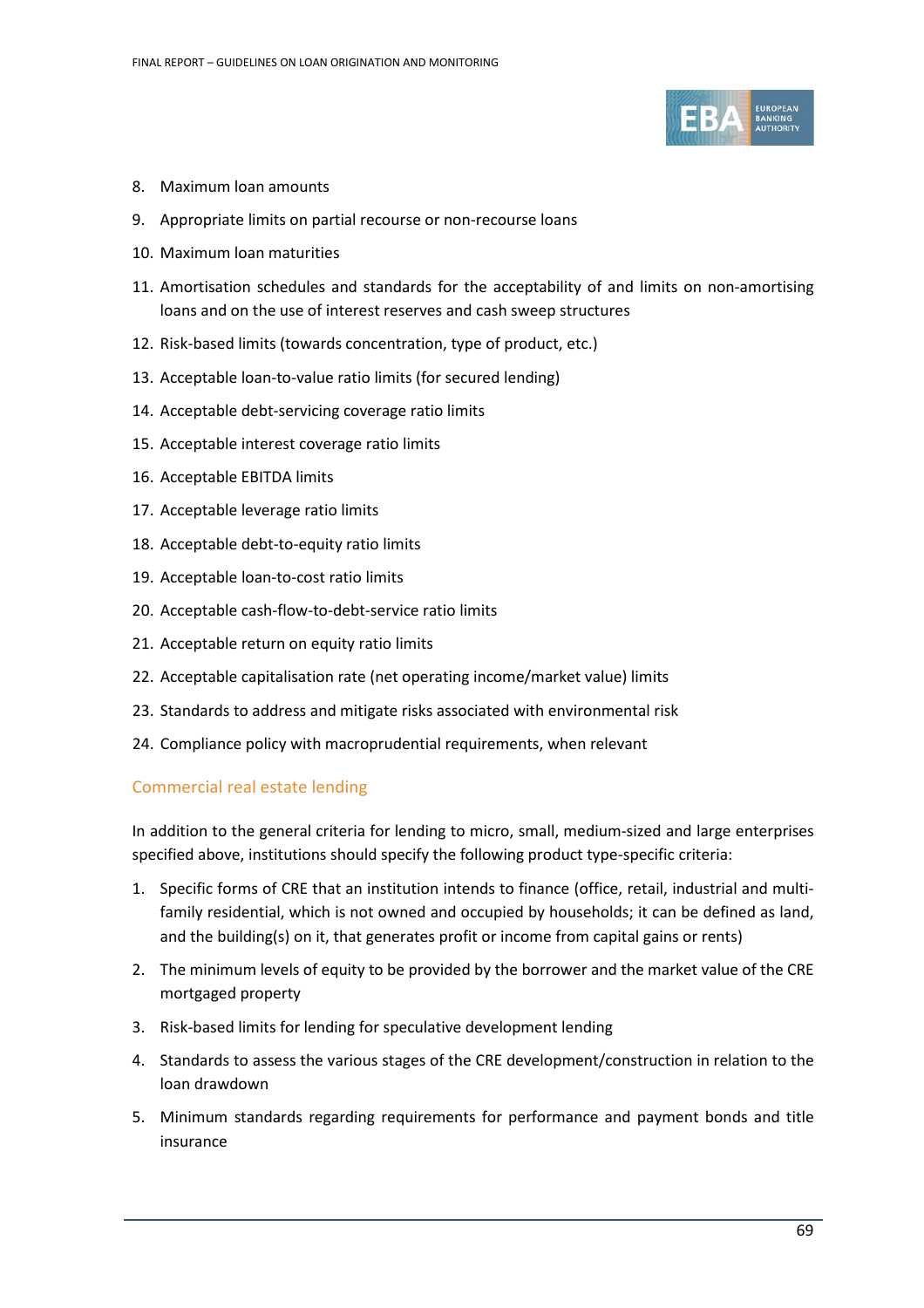

- 6. Minimum standards to ensure a minimum level of oversight of the construction via a contracted presence and an on-site visit of suitable experienced professionals, e.g. architects, quantity surveyors and building site managers
- 7. Minimum standards to effectively assess the suitability and experience of any contractors or material suppliers
- 8. Minimum standards for pre-leasing/pre-selling requirements for CRE

# Shipping finance

In addition to the general criteria for lending to micro, small, medium-sized and large enterprises specified above, institutions should specify the following product type-specific criteria:

- 1. The purpose of the finance (i.e. shipbuilding, purchase, operating)
- 2. The type of financing (mortgage-backed loans, newbuilding financing, unsecured/corporate loans, mezzanine, etc.)
- 3. Basic terms of the loan agreement (maximum duration based on the life of the vessel), maximum contribution, first lien as a rule, own participation depending on the riskiness of the finance, etc.)
- 4. Minimum requirements for the certificates needed (classification, pollution, safety, etc.)
- 5. Minimum requirements for acceptable registries/'flags'
- 6. Minimum requirements for acceptable classification societies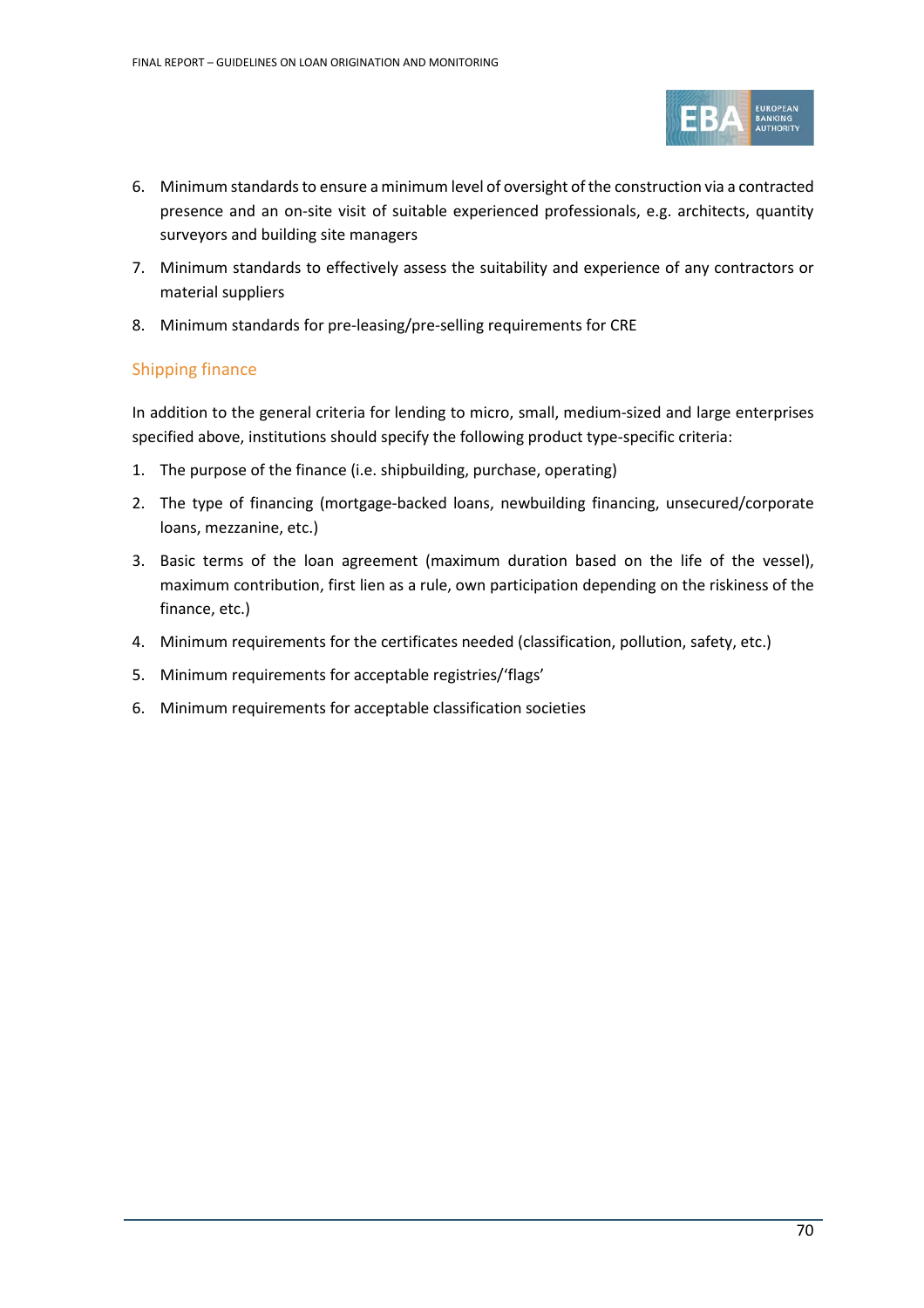

# Annex 2 — Information and data for the creditworthiness assessment

This annex provides a set of information, data items and evidence to be considered by institutions and creditors when collecting information for the purposes of creditworthiness assessment, in accordance with these guidelines. When relevant and more appropriate, e.g. when using automated models in credit granting, institutions and creditors may use other types/sources of information and data of an economic or financial nature that are necessary for the assessment, in compliance with the applicable legislation and in particular Directive 2008/48/EC, Directive 2014/17/EU and Regulation (EU) 2016/679.

## **A. Lending to consumers**

- 1. Evidence of identification
- 2. Evidence of residence
- 3. Where applicable, information on the purpose of the loan
- 4. Where applicable, evidence of eligibility for the purposes of the loan
- 5. Evidence of employment, including the type, sector, status (e.g. full-time, part-time, contractor, self-employed) and duration
- 6. Evidence of income or other sources of repayment (including annual bonus, commission, overtime, where applicable) covering a reasonable period, including payslips, current bank account statements, and audited or professionally verified accounts (for self-employed persons)
- 7. Information on financial assets and liabilities, e.g. savings account statements and loan statements indicating outstanding loan balances
- 8. Information on other financial commitments, such as child maintenance, education fees and alimonies, if relevant
- 9. Information on household composition and dependants
- 10. Evidence of tax status
- 11. Where applicable, evidence of life insurance for the named borrowers
- 12. Where applicable, data from credit registers or credit information bureaux or other relevant databases, covering the information on financial liabilities and arrears in payment
- 13. Information on the collateral, if any
- 14. Evidence of ownership of the collateral
- 15. Evidence of the value of the collateral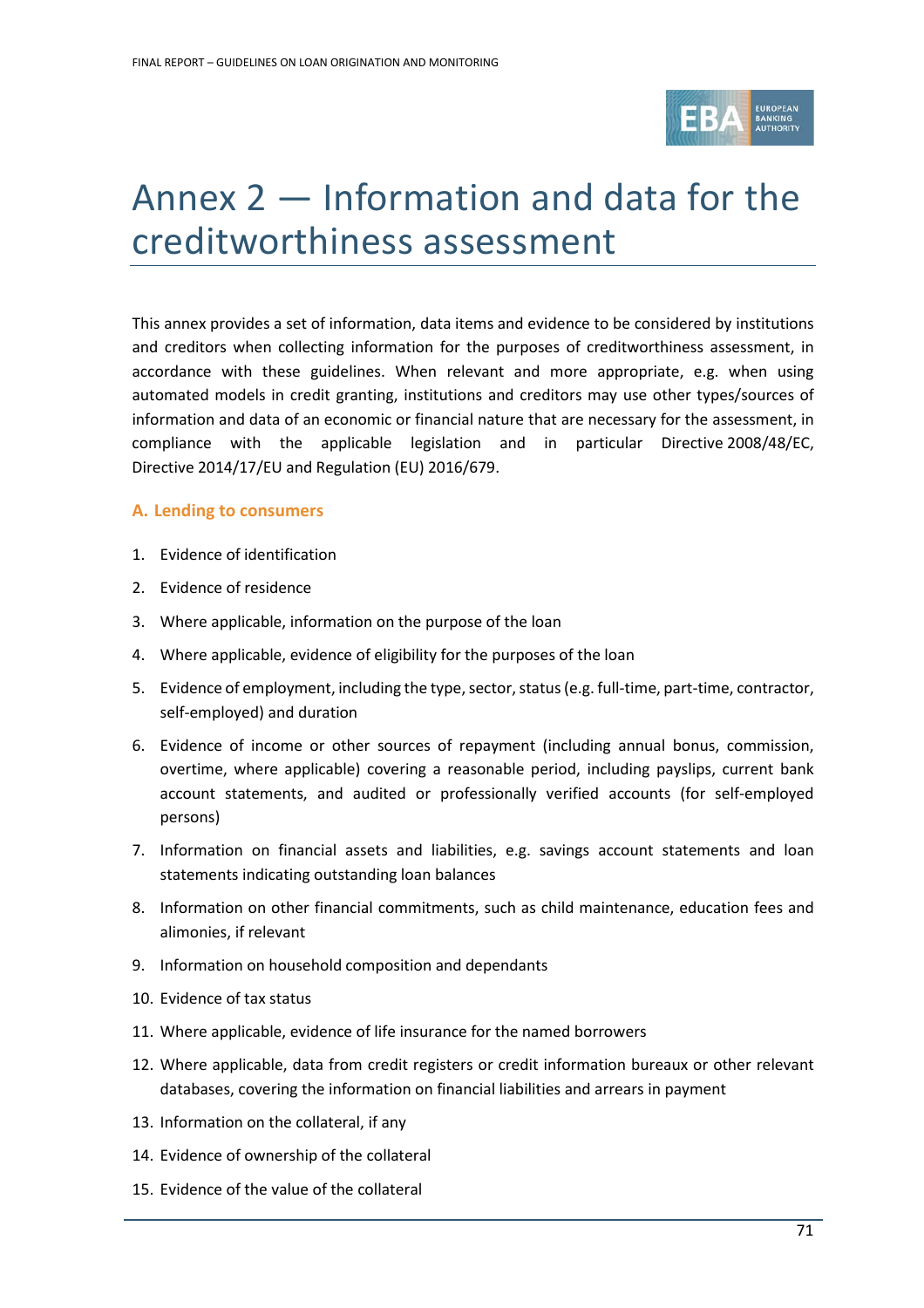

- 16. Evidence of insurance of the collateral
- 17. Information on guarantees, other credit risk mitigating factors and guarantors, if any
- 18. Rental agreement or evidence of potential rental income for buy-to-let loans, if any
- 19. Permissions and cost estimates, if applicable, for real estate building and improvement loans

#### **B. Lending to micro, small, medium-sized and large enterprises**

- 1. Information on the purpose of the loan
- 2. Where relevant, evidence of the purpose of the loan
- 3. Financial statements and accompanying notes on single entity and consolidated levels (balance sheet, profit or loss, cash flow) covering a reasonable period, audited or professionally verified accounts, where applicable
- 4. Aged debtor reports/statements
- 5. Business plan both for the borrower and in relation to the purpose of the loan
- 6. Financial projections (balance sheet, profit or loss, cash flow)
- 7. Evidence of tax status and tax liabilities
- 8. Data from credit registers or credit information bureaux, covering at least the information on financial liabilities and arrears in payment
- 9. Information on the borrower's external credit rating, where applicable
- 10. Information on existing covenants and the borrower's compliance with them, where relevant
- 11. Information on major litigations involving the borrower at the time of application
- 12. Information on the collateral, if any
- 13. Evidence of ownership of the collateral, where applicable
- 14. Evidence of the value of the collateral
- 15. Evidence of insurance of the collateral
- 16. Information on the enforceability of the collateral (in the case of specialised lending, a description of the structure and security package of the transaction)
- 17. Information on guarantees, other credit risk mitigating factors and guarantors, if any
- 18. Information on ownership structure of the borrower for the purposes of AML/CFT

#### **C. Commercial real estate lending**

In addition to the items specified in Section B above:

1. Information on rent levels, vacancy and tenants, including contracts for the particular property associated with the purpose of the loan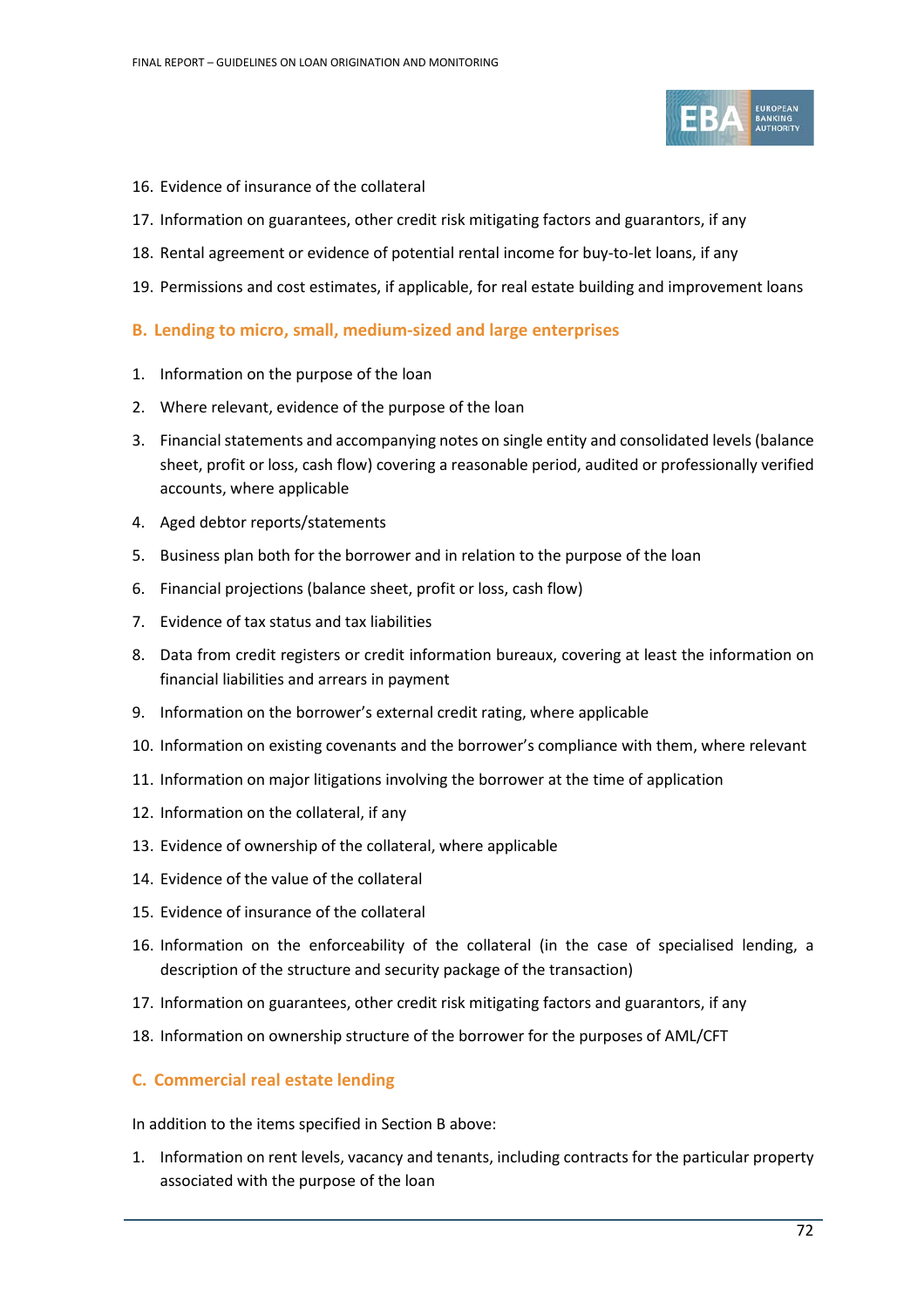

- 2. Information on the type of property portfolio
- 3. Evidence of vacancy and turnover rates for the portfolio, per property type, property age and location
- 4. Evidence of rent levels per property type, property age and location
- 5. Information on major tenants per property type, property age and location
- 6. Information on the rationale for the property associated with the loan, supported by a locationspecific review of supply and demand in the market by a reputable estate agent with relevant expertise
- 7. Evidence of the value of the collateral and separate units of the property collateral, where applicable

# **D. Real estate development lending**

In addition to the items specified in Section B above:

- 1. Evidence of experience in similar projects and similar asset types, e.g. offices, retail and industrial
- 2. Information on any ongoing project being developed by the borrower
- 3. Evidence of planning and building permits
- 4. Information on builders, architects, engineers and contractors
- 5. Evidence of contracts with contractors and relevant documentation on the development, including information on penalties, guarantees and the cost of overruns
- 6. Information on the rationale for the development, supported by a location-specific review of supply and demand in the market by a reputable estate agent with relevant expertise
- 7. Evidence of cost estimates and a timeline for the development, including contingencies for the development

# **E. Shipping finance**

In addition to the items specified in Section B above:

- 1. Evidence of experience in a similar type of vessel and segment
- 2. Evidence of ownership of assets with information on the vessels, e.g. name, registration number, type, age and size
- 3. Information on insurance and classification of assets by a classification society acceptable to the institution
- 4. Evidence of compliance with safety and environmental regulations governing the shipping industry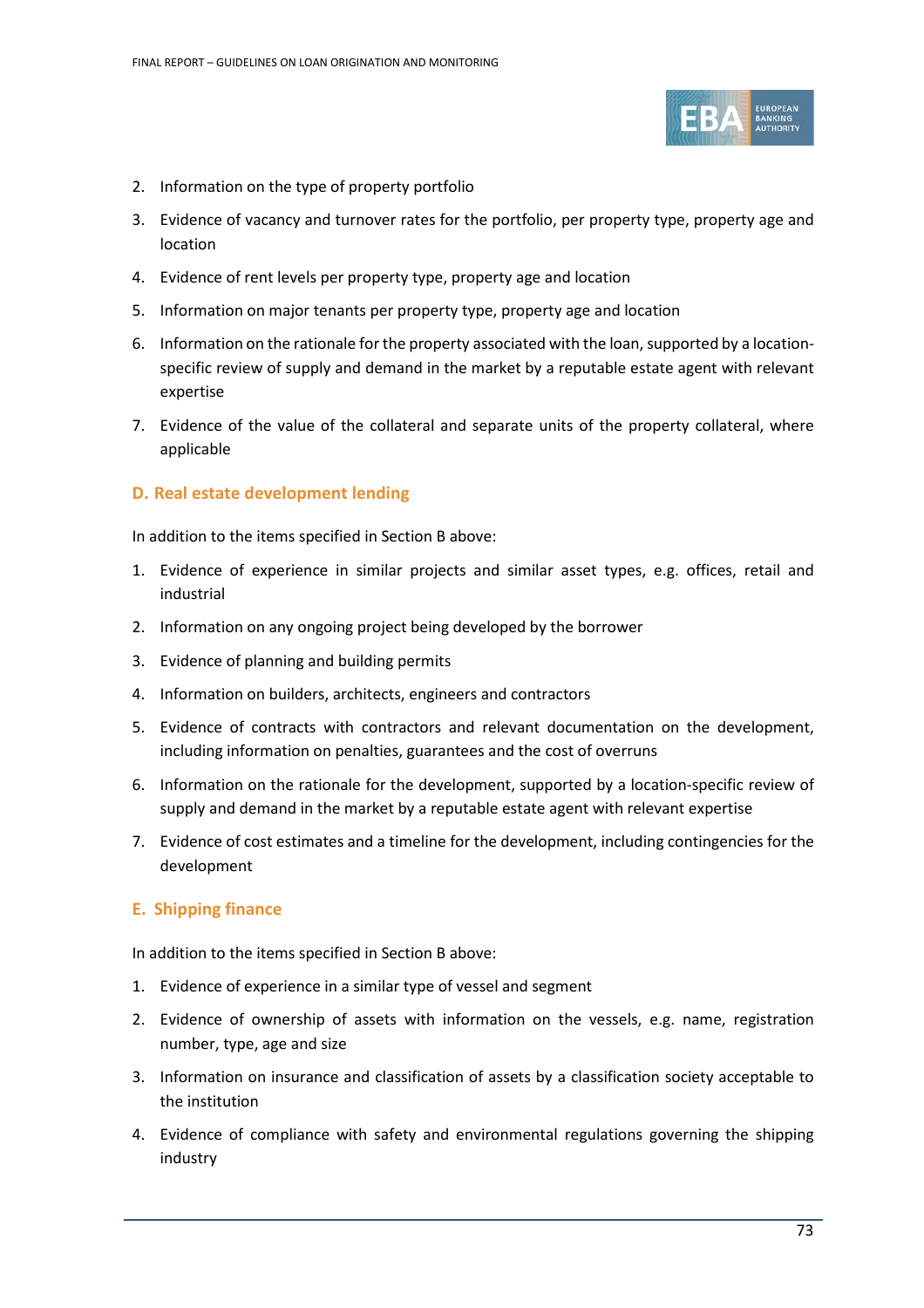

- 5. Information, based on market data, on each type of vessel and segment outlooks, e.g. geographical location of past and planned future trips
- 6. Evidence of off-balance-sheet obligations, such as chartered in vessels and forward freight agreement positions

# **F. Project finance**

In addition to the items specified in Section B above:

- 1. Information on the business plan related to the project
- 2. Evidence of experience in similar projects
- 3. Information on any ongoing project being developed by the borrower
- 4. Evidence of planning and building permits related to the project
- 5. Information on builders, architects, engineers and contractors
- 6. Evidence of contracts with contractors and relevant documentation on the development, including information on penalties, guarantees and the cost of overruns
- 7. Information on the rationale for the development, supported by a location-specific review of supply and demand in the market by a reputable estate agent with relevant expertise
- 8. Evidence of cost estimates and a timeline, including contingencies for the development, certified by a qualified and reputable quantity surveyor (or similar)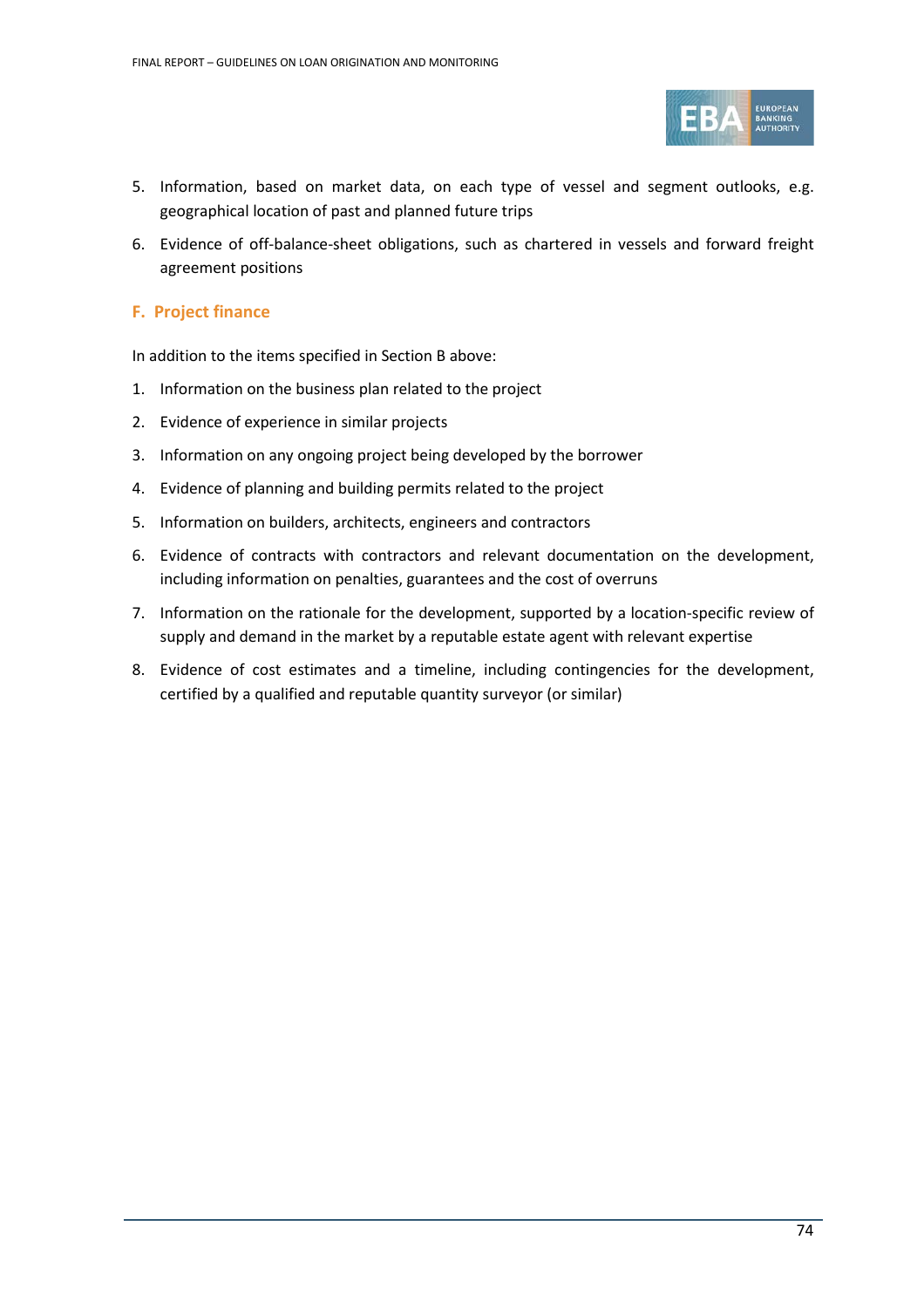

# Annex 3 — Metrics for credit granting and monitoring

This annex provides a set of credit-specific metrics to be considered by institutions and creditors when performing creditworthiness assessments and credit risk monitoring, in accordance with these guidelines. Where relevant and more appropriate, institutions and creditors may use other metrics for that purpose.

#### **A. Lending to consumers**

- 1. Loan to income
- 2. Loan service to income
- 3. Debt to income
- 4. Debt service to income
- 5. LTV
- **B. Lending to micro, small, medium-sized and large enterprises**
- 6. Equity ratio (shareholders' equity divided by total assets)
- 7. (Long-term) debt-to-equity ratio
- 8. EBITDA
- 9. Debt yield (net operating income/loan amount)
- 10. Interest bearing debt/EBITDA
- 11. Enterprise value (sum of market value of common stock, market value of preferred equity, market value of debt, minority interest, less cash and investments)
- 12. Capitalisation rate (net operating income/market value)
- 13. Asset quality
- 14. Total debt service coverage ratio (EBITDA) over total debt service
- 15. Cash debt coverage ratio (net cash provided by operating activities over the average current liabilities of the company within a certain period of time)
- 16. Coverage ratio (total current assets divided by total short-term debt)
- 17. Future cash flow analysis
- 18. Return on assets
- 19. Debt service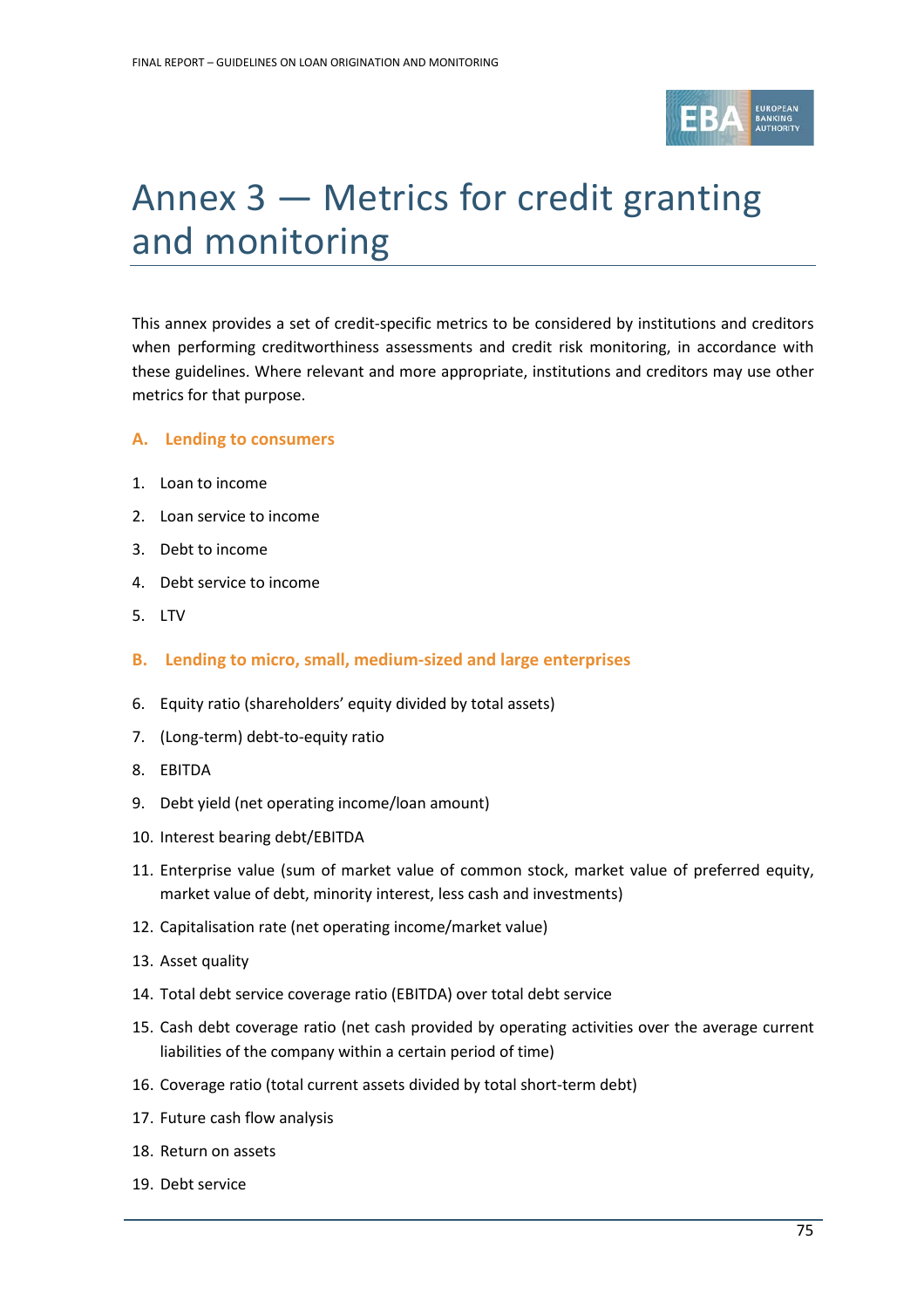

- 20. Loan to cost (LTC)
- 21. Interest coverage ratio
- 22. Return on equity ratio (net income after interest and tax over average shareholders' equity)
- 23. Return on capital employed
- 24. Net profit margin
- 25. Turnover evolution
- **C. Real estate development lending**
- 26. Fixed-assets-to-equity ratio
- 27. LTV
- 28. Location and quality of properties
- 29. LTC
- 30. DSCR for CRE activities
- 31. Occupancy rates evolution

#### *Profitability*

32. Rental income to CRE-related interest expenses

# **D. Leveraged finance, asset-based lending and project finance**

- 33. Value of acquisition goodwill
- 34. Ring-fencing
- 35. LTV
- 36. Adherence to business plan
- 37. Leverage ratio (total debt over EBITDA)
- 38. Repayment capacity

# **E. Shipping finance**

- 39. Leverage ratio
- 40. Rating
- 41. Repayment from operating cash flow
- 42. Repayment from guarantor
- 43. Repayment from vessel's sale
- 44. Outstanding payments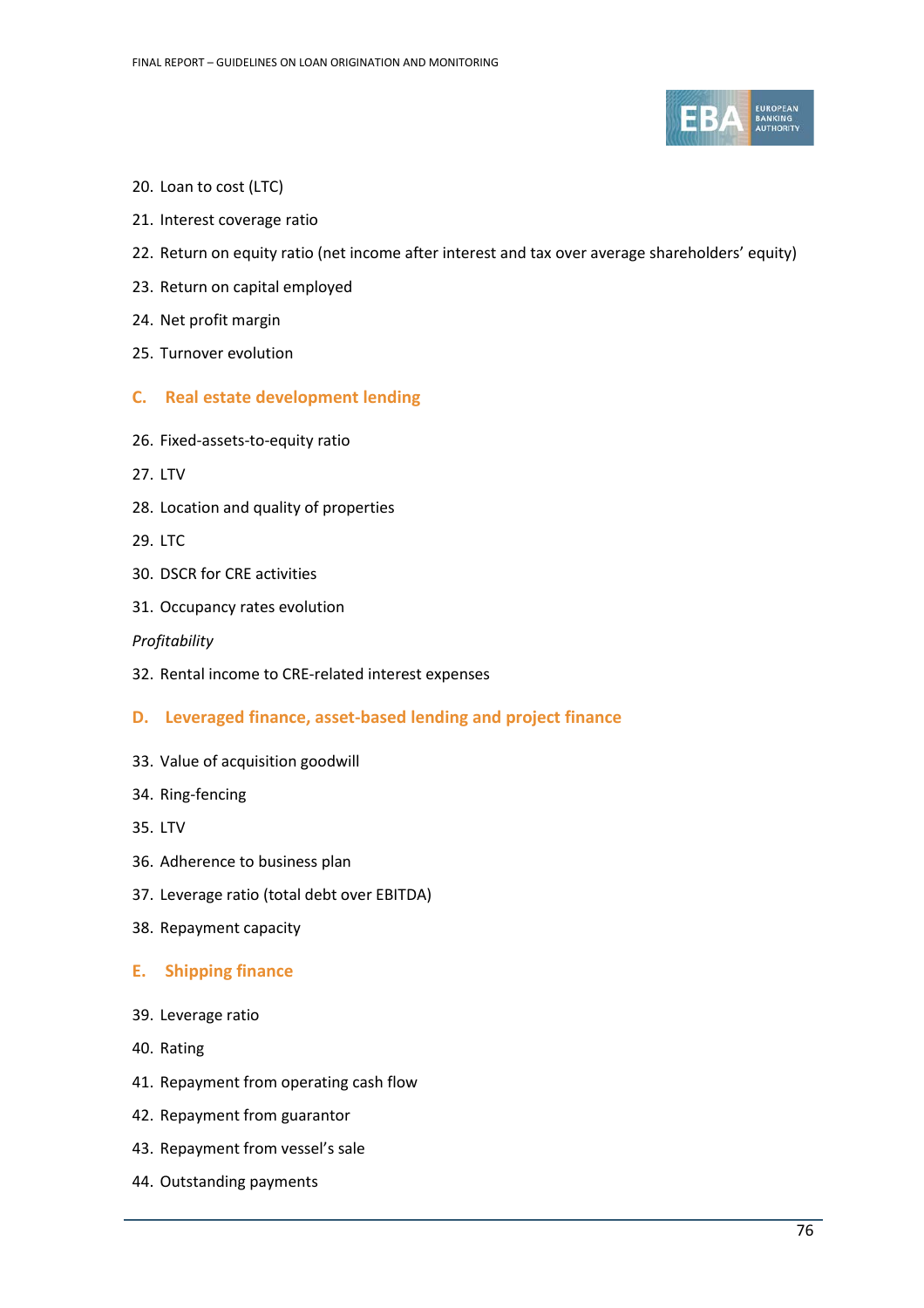

# Accompanying documents

# Draft cost-benefit analysis/impact assessment

As part of the Council's conclusions on the Action Plan to tackle NPLs in Europe, issued in July 2017, the EBA has been mandated to issue detailed guidelines on financial institutions' loan origination, monitoring and internal governance, with a focus on issues such as transparency and borrower's affordability assessment.

Article 16(2) of the EBA Regulation provides that the EBA should carry out an analysis of 'the potential related costs and benefits' of any guidelines it develops. This analysis should provide an overview of the findings regarding the problem to be dealt with, the solutions proposed and the potential impact of these options.

# A. Problem identification

The negative effects of the high level of NPLs in a substantial number of European countries can pose a number of risks to, for example, institutions' profitability and their lending activities, with an impact on the real economy and the financial system in the EU, and altering market perceptions of the European banking sector as a whole.

In addition to economic factors, the persistence of NPLs on institutions' balance sheets are influenced by structural drivers, such as institutions' lending and monitoring policies, supervisory action and transparency of the market for collateral assets $^{28}$ .

Before the 2008 financial crisis, substandard loan origination practices and weak monitoring played an important role in the build-up of NPL stock in a number of Member States. Furthermore, the lack of transparency in the market for collateral assets and of standardised valuation approaches has hampered confidence in the collateral system, which is essential to lending activities.

# Policy objectives

 $\overline{a}$ 

The main objective of the guidelines is to improve institutions' practices and associated governance arrangements, processes and mechanisms in credit granting, in order to ensure that institutions have robust and prudent approaches to credit risk taking, management and monitoring. In doing so, the guidelines aim to ensure that institutions are also prepared for the upcoming challenges in the EU banking sector, such as climate change and the transition to a more sustainable economy, and developments in technology-enabled innovation. Last but not the least, the guidelines aim to ensure that the loans that institutions newly originate remain of high quality while respecting and protecting the interests of consumers. Through achieving these objectives, the EBA aims to improve the financial stability and resilience of the EU financial system.

<span id="page-76-0"></span><sup>&</sup>lt;sup>28</sup> Report of the FSC Subgroup on Non-Performing Loans (9854/17).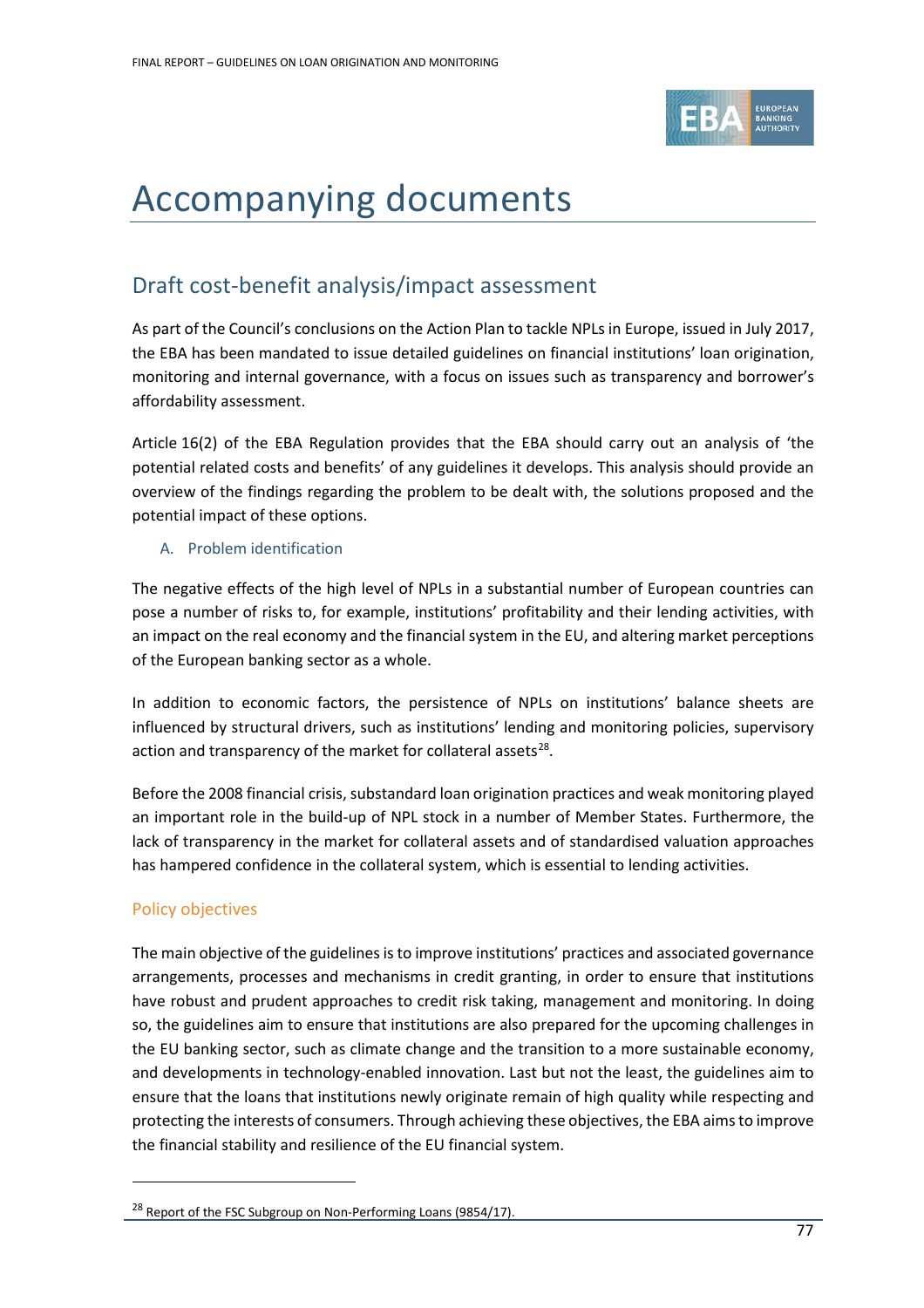

At a more specific level, these guidelines aim to address the identified issues, with a view to fostering and monitoring sound credit origination standards, risk management and internal governance, to ensure that newly originated loans remain of high quality and to minimise the increase in NPL inflows in the future.

When drafting the present guidelines, the EBA considered several policy options under three main areas.

#### Scope of application of the guidelines

#### Options considered

**Option 1a:** These guidelines should apply to new lending only, i.e. loans that have been originated after the date of implementation of these guidelines.

**Option 1b:** These guidelines should apply to new lending and also to loans that have been originated before the date of implementation of the guidelines.

#### Baseline scenario

The current EU legislative framework for institutions' internal governance procedures for loan origination and monitoring consists mainly of Article 74(1) of Directive 2013/36/EU and the EBA Guidelines on internal governance.

The institutions' current risk management practices, policies, processes and procedures for the origination of loans are laid down in Article 18 and Article 20 of Directive 2014/17/EU and the EBA Guidelines on creditworthiness assessment (repealed with effect from the date of application of these guidelines). Further legislative requirements for credit and counterparty risk are laid down in Article 79 of Directive 2013/36/EU.

#### Assessment of options and preferred option

Under Option 1a, the monitoring of the performance of credit facilities and potential underlying collateral is based on the current EU legislative framework. The refinancing of existing loans will also follow the current standards and will not apply the standards for loan origination outlined in these guidelines.

Under Option 1b, financial institutions will apply these guidelines to all existing loans, their refinancing and newly originated loans.

It is expected that a broader scope of application would imply certain operational costs for institutions, such as costs associated with the development of IT and data infrastructure, especially for the creditworthiness assessment, and the monitoring of the stock of existing loans falling under the scope of application. It is also expected that these costs would be limited, as institutions have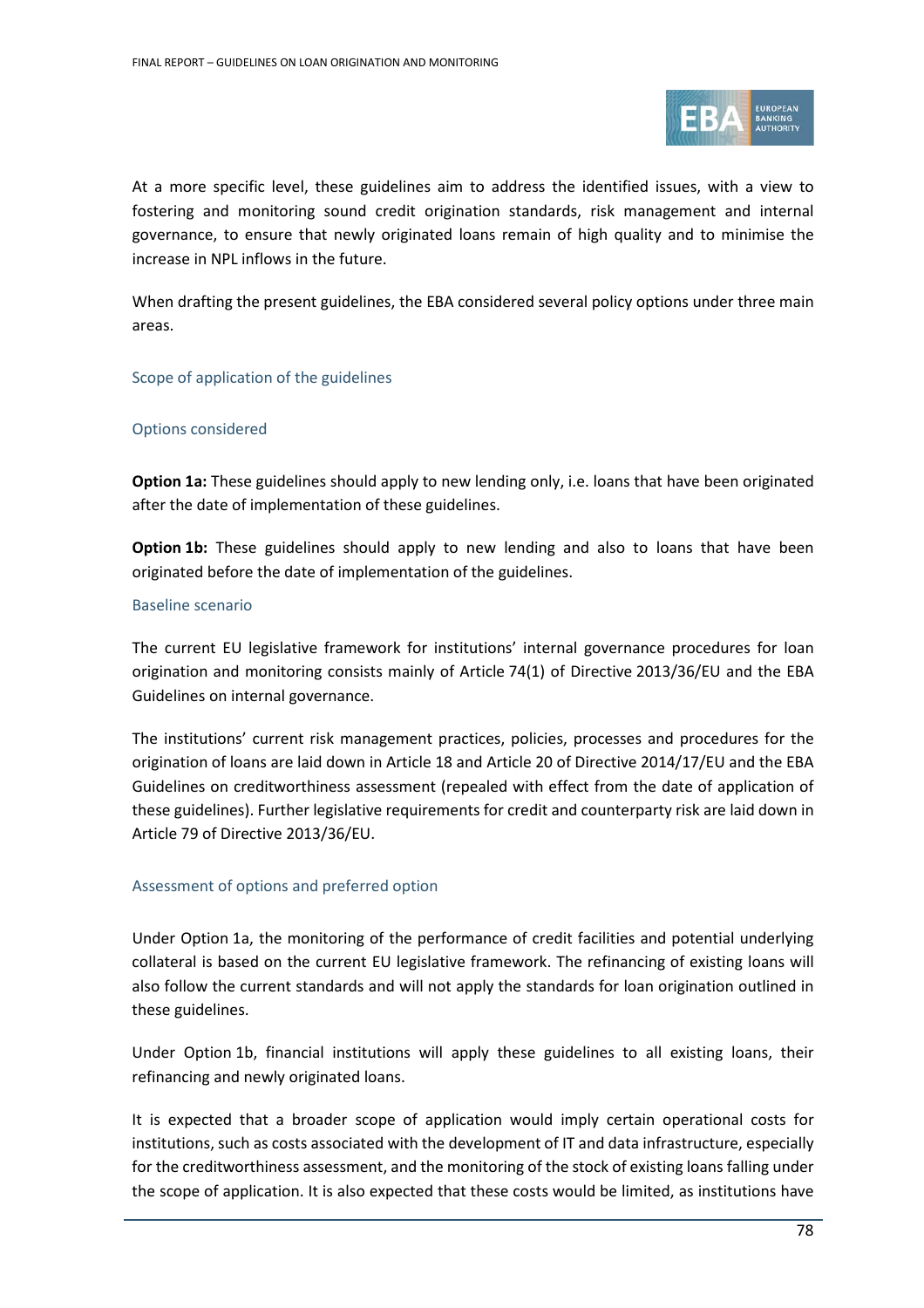

the opportunity to collect the necessary information on specific loan agreements when a new contract or an addendum to an existing agreement is signed with the borrower. In terms of monitoring the stock of existing loans falling under the scope of application, the guidelines also allow a transition period of 3 years for institutions to take necessary steps as they identify gaps in their monitoring processes. This approach is also an effective way to tackle the credit quality issues on the stock of loans.

Limiting the scope to new credit facilities is expected to have a negative effect on the effectiveness and the consistent application of loan origination standards within and across institutions. This will hamper the creation of a level playing field and the convergence of supervisory practices. This status can prevail for a long time due to institutions' refinancing practices and outstanding loans with long maturity.

**Option 1b** has been retained.

#### ESG factors and green lending

#### Options considered

**Option 2a:** Include ESG factors in risk management policies, credit risk policies and procedures.

**Option 2b:** Provide guidance on risk management policies, credit risk policies and procedures without considering ESG factors.

#### Baseline scenario

 $\overline{a}$ 

A diverse range of sector-specific market and policy factors has motivated the evolution of the sustainable finance agenda, with financial institutions developing methodologies and implementing procedures to integrate environmental factors into risk management systems, including customer credit and lending evaluations. These developments are coherent with the risk that environmental and climate factors pose for financial institutions, as close to 50% of the exposure of euro area institutions to risk is directly or indirectly linked to risks stemming from climate change<sup>29</sup>.

Approaches to incorporating those risks vary considerably in terms of scope and breadth of factors considered, governance and management, and relationship to broader sustainability strategies. Further barriers to sustainable finance and, more specifically, green lending are a lack of appropriate information flowing between the market and financial institutions and issues of policy coherence and regulatory alignment $30$ .

The Action Plan on sustainable finance adopted by the European Commission aims to address these issues. The EBA's role in achieving this plan has, inter alia, been laid out in the revised banking

<sup>&</sup>lt;sup>29</sup> European Commission Action Plan: Financing sustainable growth, March 2018.

<span id="page-78-1"></span><span id="page-78-0"></span><sup>30</sup> United Nations Environment Programme, *Greening the banking system – taking stock of G20 green banking market practice*, September 2016.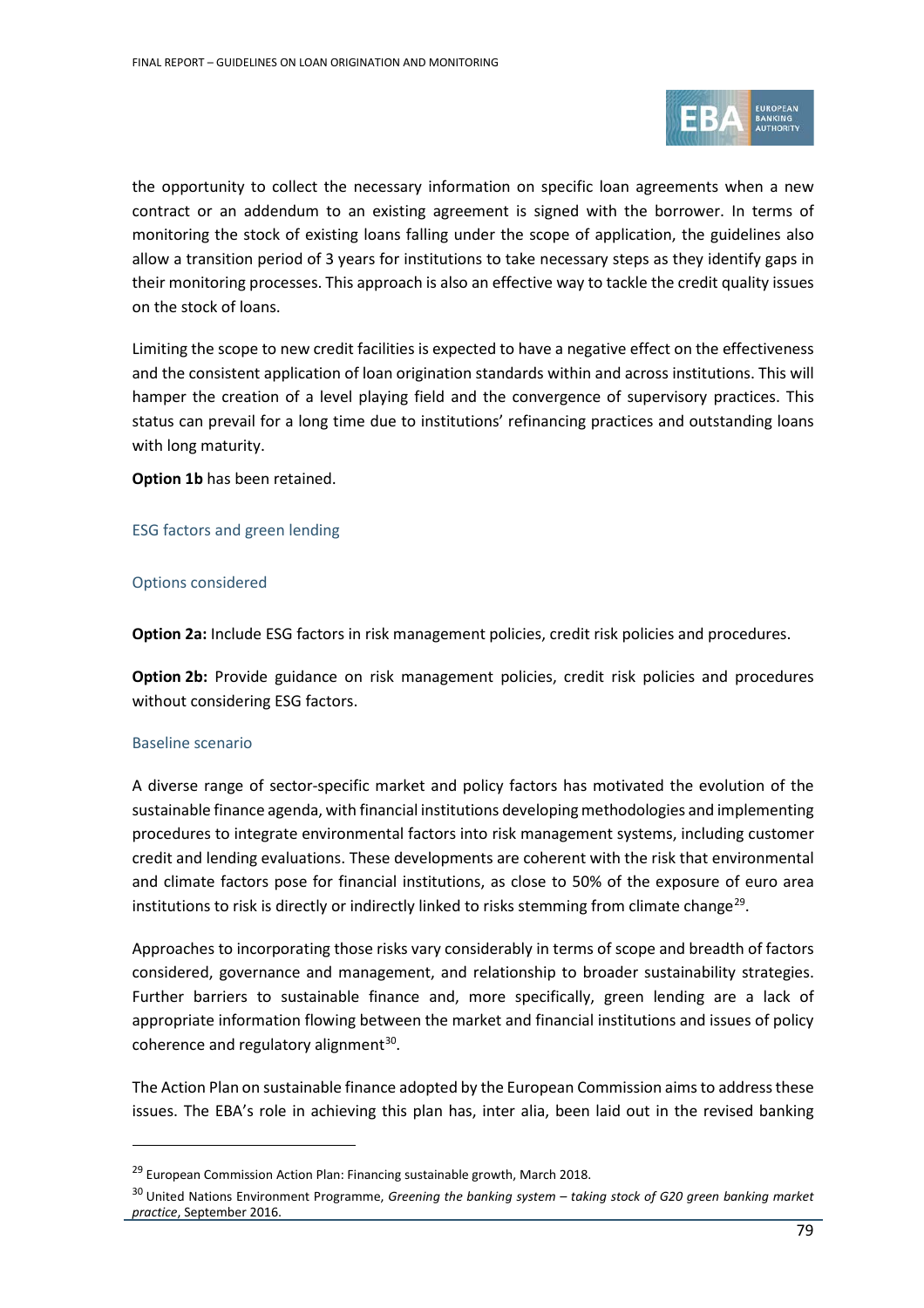

package CRD V (revised CRD/Capital Requirement Regulation, CRR). It mandates the EBA to assess the incorporation of ESG risks into the supervisory process (Art. 98 of the amended CRD) and to assess the prudential treatment of assets associated with environmental or social objectives (Article 50da of the amended CRR). In addition, it requires large institutions to publicly disclose ESGrelated risks they are exposed to. Furthermore, Article 8(1)(a) of the amended EBA Founding Regulation specifies that, when carrying out its tasks, the EBA may take into account the integration of ESG-related factors.

#### Assessment of options and preferred option

The adoption of ESG factors are expected to create one-off costs for institutions with regard to aligning their internal government arrangement or establishing those arrangements to be compliant with these guidelines, and will create ongoing costs for monitoring their ESG-related activities. In relation to loan origination, these costs will be limited to financial institutions that are active (or intend to be active) in green loan origination.

Supervisors are expected to face incremental costs when amending their practices, such as rules, methodologies and manuals, and informing staff members and the sector regarding these changes.

Including principle-based requirements on the ESG factors at the level of policies and procedures, however, will provide an opportunity to promote these practices from the point of origination. They will support counteracting the fragmented landscape of approaches on ESG lending, which present a barrier to coherence and comparability across institutions. By providing additional clarification on climate change associated risks, the guidelines support the creation of a clear understanding of green transactions.

Financial institutions are expected to benefit from the adoption of ESG factors in their loan origination practices, as including and monitoring environmental factors will help them to streamline the processes developed and to ensure that environmental and social due diligence is incorporated into credit decisions. This will help to take those risks adequately into account and thereby avoid or mitigate financial losses, reputational risk, and social and environmental harm.

Furthermore, the disclosure of green performance information by financial institutions and borrowers, including total green lending flows and the degree of adoption and implementation of core practices, is expected to support system-level monitoring and encourage a level playing field.

As these guidelines reflect the forthcoming EU policy actions to stimulate sustainable finance, compliance with these guidelines is expected to support institutions' prudent treatment of ESGrelated loans throughout the life cycle of the loan by implementing appropriate standards at the initial stage of the loan origination.

The harmonisation between national-level and EU-level regulatory frameworks positively affects the capacity to advance new products. It is thereby expected to contribute to efficient and effective cooperation among competent authorities.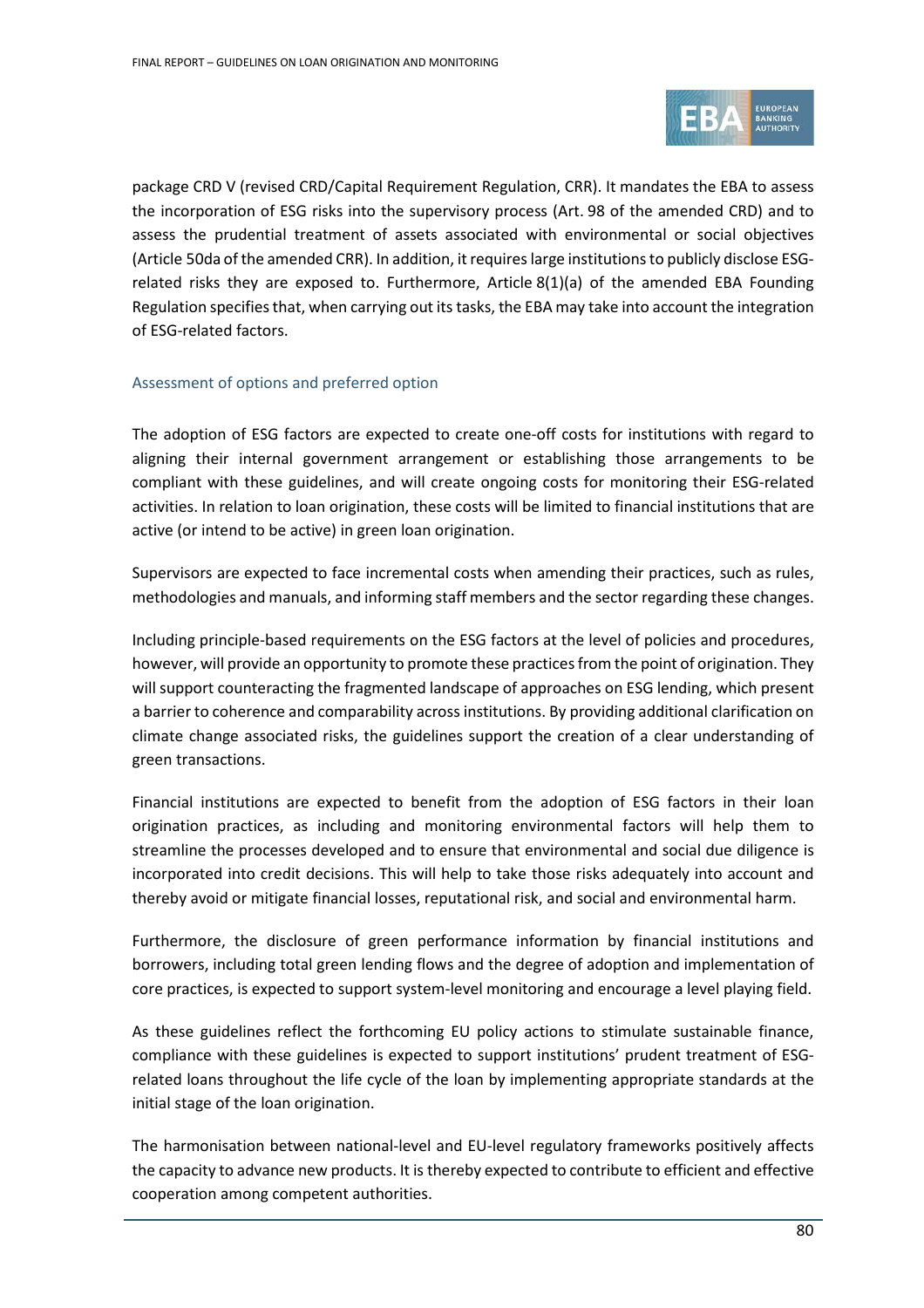

#### **Option 2a** has been retained.

#### Valuation of immovable property collateral

#### Options considered

**Option 3a:** Use advanced statistical models for the purpose of monitoring of the value of immovable property collateral.

**Option 3b:** Use advanced statistical models for the purpose of the valuation of immovable property collateral for revaluation and monitoring.

**Option 3c:** Use advanced statistical models for the purpose of the valuation of immovable property collateral at the point of loan origination, for revaluation and monitoring.

#### Baseline scenario

The EU regulatory landscape for immovable property valuation, in the context of loan origination and collateral monitoring, currently addresses advanced statistical models under several aspects:

#### **1) MCD — Article 19; Recital (26)**

According to the MCD, valuation needs to meet valuation standards, in particular those developed by the International Valuation Standards Committee (IVSC), the European Group of Valuers' Associations (TEGoVA) or the Royal Institution of Chartered Surveyors (RICS).

# **2) CRR — Article 208(3) and Article 299(1)**

Under the CRR, statistical methods may be used to monitor the value of immovable property and identify immovable property that needs revaluation (Article 208(3)). For the revaluation of collateral, statistical approaches can further be applied, in cases where Article 208(3b) does not apply, i.e. where there is no suspected material decline in the value of the immovable property and the loan does not exceed EUR 3 million or is less than 5% of the own funds of an institution. When Article 208 (3) does apply, a statistical model cannot be used as a sole means of undertaking the review of the property valuation.

# **3) EBA Guidelines on management of non-performing and forborne exposures — Chapter 9**

The EBA Guidelines on NPLs state that immovable property valuation should be carried out according to applicable international, European and national standards. Valuation and revaluation may be supported by statistical models.

# **4) TEGoVA's European valuation standards — EVIP 6**

Statistical methods may be used to monitor the value of the property and identify property that needs revaluation. The use of these methods is not allowed for the valuation at origination.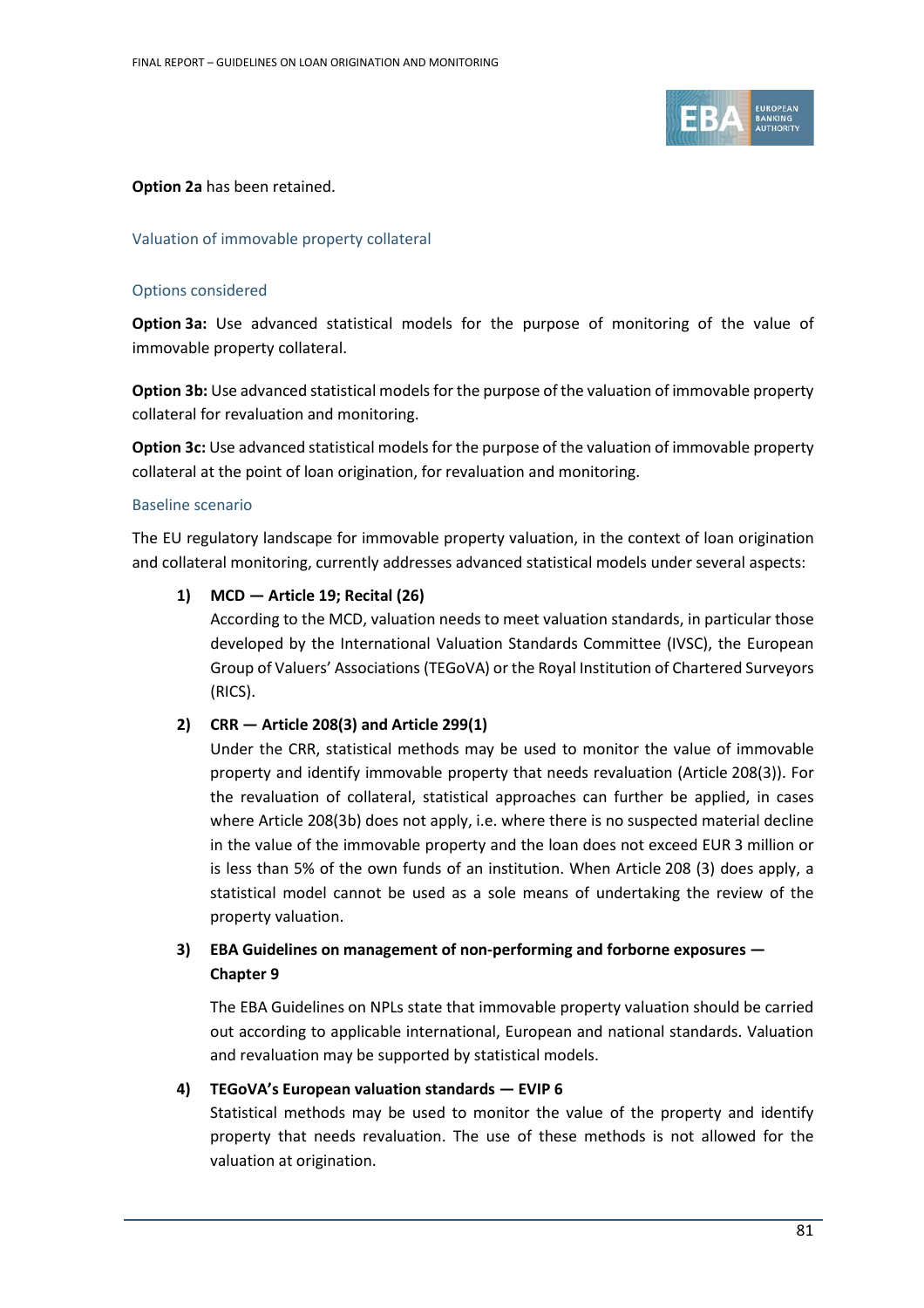

# **5) RICS valuation — global standards — VPS 1**

The Red Book addresses advanced statistical models in relation to the nature and extent of the valuer's work, whereby the valuer's work can be based on valuation provided by advanced statistical models.

The majority of Member States incorporate property valuation standards into their national regulatory framework. In at least seven Member States, additional guidelines apply, which detail the property valuation process beyond the EU specifications. The international and European valuation guidelines provided by RICS and TEGoVA are explicitly incorporated into more than six of these regulatory frameworks.

Three Member States specifically regulate the use of advanced statistical models. In six other Member States, those models are recognised by competent authorities through reviewing or revaluating model standards, issuing advanced statistical model-specific guidance or acknowledging results provided by those models for regulatory reporting.

The majority of EU institutions use advanced statistical models for internal portfolio valuation, mortgage revaluation and mortgage monitoring. In at least six jurisdictions, advanced statistical models are also used to support loan origination. In relation to the immovable property collateral, due to the statistical specifications of the models, the use of advanced statistical models is in practice restricted to the residential immovable property.

# Assessment of options

A broader use of an advanced statistical model throughout the life cycle of a loan may be beneficial for financial institutions from an internal business perspective, as they can carry out this valuation method for a range of valuation activities and thereby benefit from a quick and cost-efficient valuation.

In the future, it is expected that progress in information technology and the development of a large property and transaction database will increase the precision of advanced statistical models. A strict restriction on the use of those models could hamper development in this market and the overall progress of the valuation market.

However, from a prudential point of view, the use of those models at the stage of loan origination may create shortcomings in the risk management, so there must be prudential standards in place to ensure the transparency and accuracy of the model outcome. A strict ban on the use of advanced statistical models at the point of origination may increase the cost for consumers.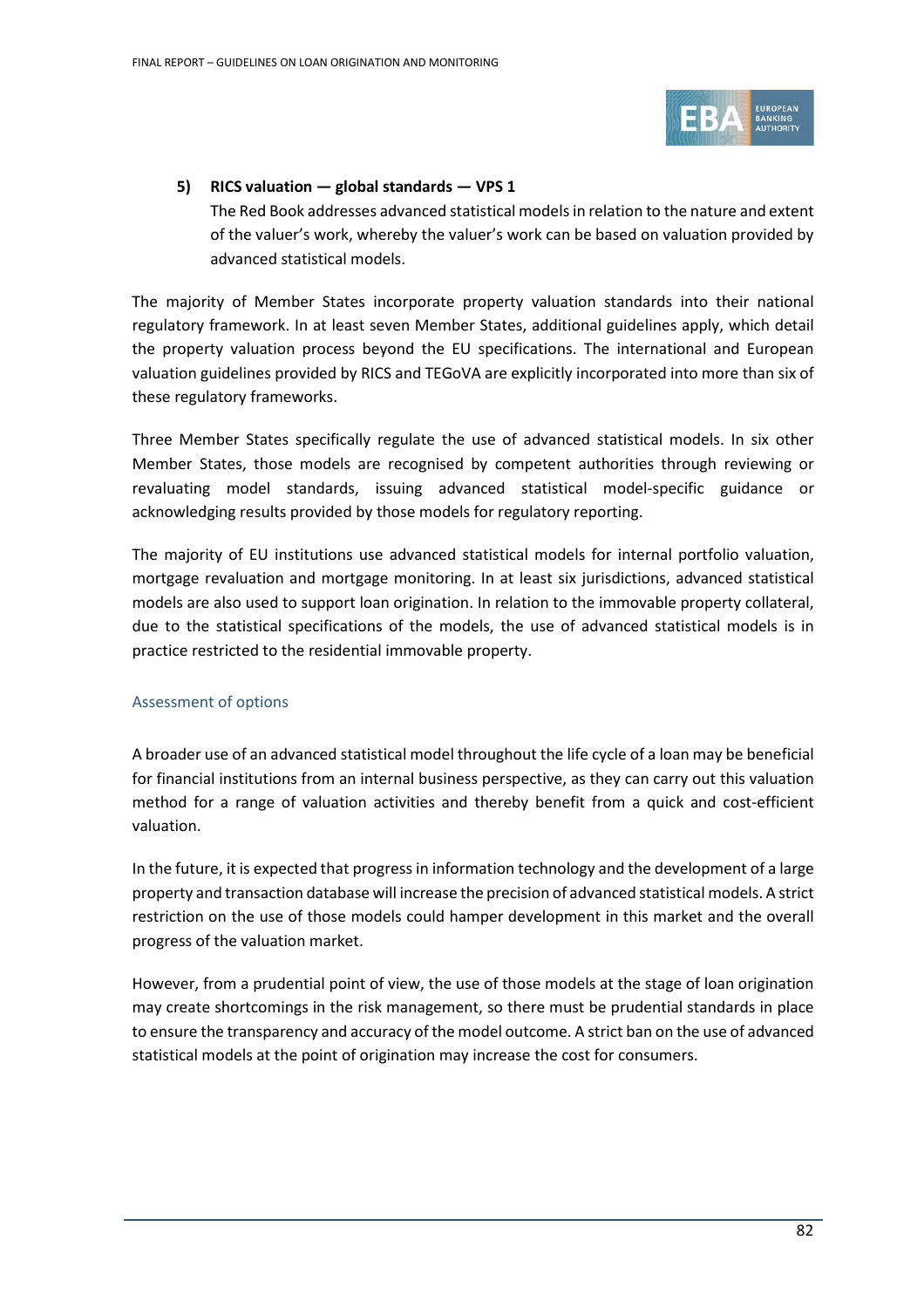

**Option 3c** has been retained and summarised i[n Table](#page-82-0) 1.

<span id="page-82-0"></span>Table 1: Use of advanced statistical models for the purpose of valuation of immovable property collateral

| Valuation conducted by:                            | Initial<br>valuation | Revaluation                           |                                              |            |
|----------------------------------------------------|----------------------|---------------------------------------|----------------------------------------------|------------|
|                                                    |                      | Art. 208(3)<br>applies <sup>(a)</sup> | Art. 208(3) does not<br>apply <sup>(b)</sup> | Monitoring |
| Valuer                                             |                      | √                                     |                                              |            |
| Valuer supported by<br>advanced statistical models |                      |                                       |                                              |            |
| <b>Advanced statistical</b><br>models              |                      |                                       |                                              |            |
| Other statistical models,<br>including indexation  |                      |                                       | √                                            |            |

<sup>(a)</sup>This is whenever the price of the immovable property may have declined materially or for big loans of EUR 3 million or 5% of the own funds of the institution.

<sup>(b)</sup>This is when there is no 'suspected' material decline in the value of the immovable property, and the loan does not exceed EUR 3 million or is less than 5% of the own funds of an institution.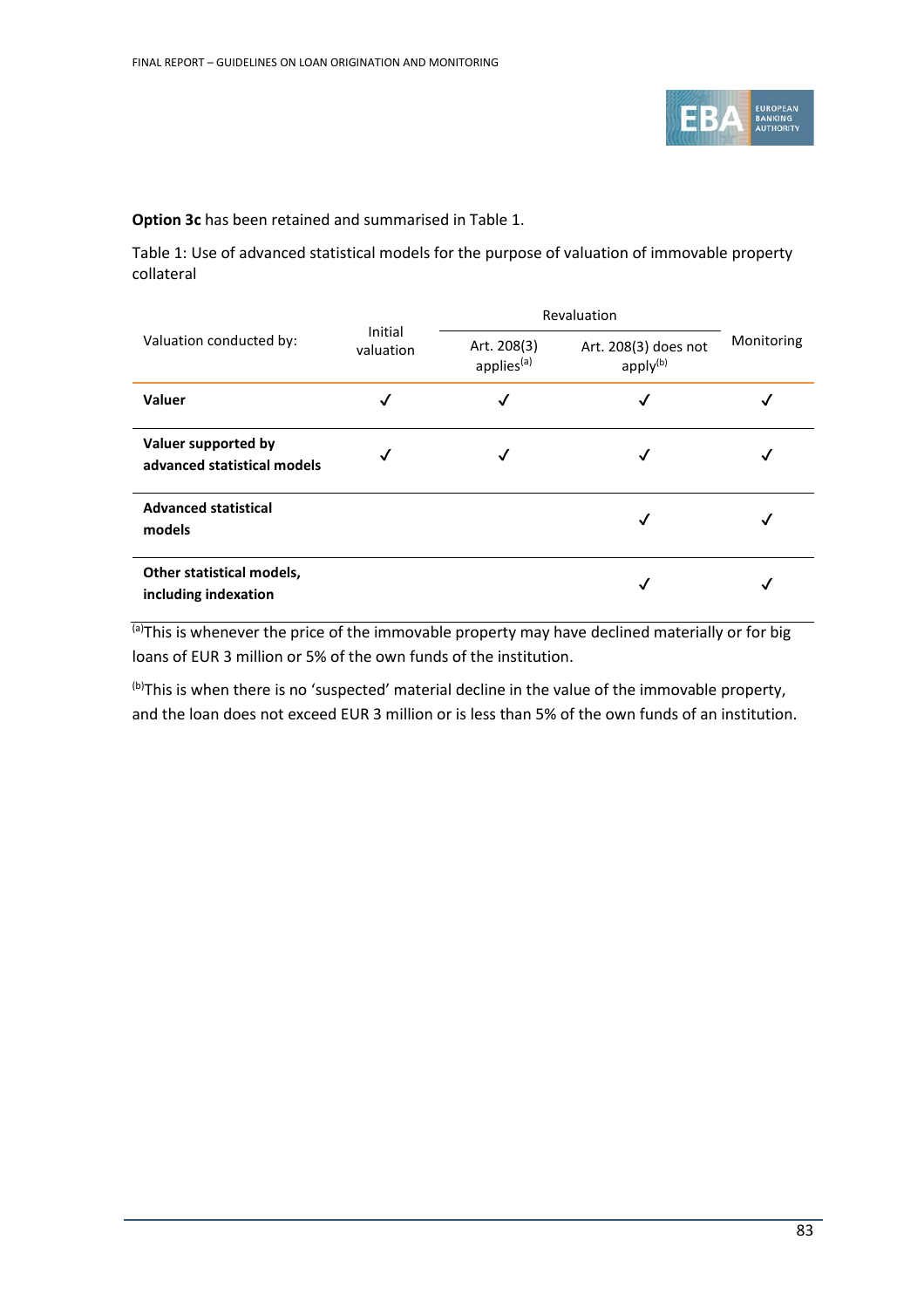

# Feedback on the public consultation and on the opinion of the BSG

The EBA publicly consulted on the draft proposal presented in this paper. The consultation period lasted 3 months, from 13 June to 30 September 2019. During this period, the EBA received 77 responses, of which 64 were published on the EBA website and 13 were treated confidentially. The EBA Banking Stakeholder Group (BSG) also provided its opinion, which was published on the EBA website.

This section presents a summary of the key points and comments raised in the consultation, the analysis and discussion triggered by these comments, and the actions taken to address them when deemed necessary. When several respondents made similar comments on a specific point, the comments and the EBA's analysis are grouped together and included in the section of this paper where the EBA considers them most appropriate. All changes to the guidelines that have resulted from the assessment of the feedback received from the stakeholders during the public consultation are reflected in this document.

# Summary of the BSG opinion

The BSG was largely supportive of the EBA developing the guidelines and putting a dual focus on prudential and consumer protection aspects of loan origination. The BSG stressed that the guidelines should apply to new loans originated by all credit providers, including non-banks and new entrants.

One of the biggest areas of concern for the BSG was the application of the principle of proportionality and the level of application. The BSG noted the extensively wide scope of the guidelines and suggested focusing only on newly originated loans, not setting any new requirements for the existing stock of loans, as any information collection and analysis will be too burdensome and costly, and encouraging further integration with the requirements of the MCD, the CCD and the General Data Protection Regulation (GDPR), in order to avoid any contradiction of the Level 1 legislation. To accommodate a more proportionate approach, the BSG suggested revising the language that makes the requirements very prescriptive.

The BSG requested more flexibility and recognition in the application of the principle of proportionality vis-à-vis the risk profile of the borrower, and the nature and complexity of the credit facility. Furthermore, the BSG requested for more differentiation in relation to requirements for retail and non-retail loans, risk-sensitive and non-risk-sensitive businesses, as well as the materiality of portfolios for the institutions. Furthermore, the BSG argued that the guidelines should adopt a more proportionate approach to the requirements for collecting data from the borrowers for the purposes of borrowers' creditworthiness assessment and monitoring. The BSG also requested clarification on the role and content of annexes in the guidelines, as they do not facilitate current market practices, such as portfolio analysis and model-based analysis, which are used for a certain group of borrowers and a large amount of small consumer/small and medium-sized enterprise (SME) credits. The BSG suggested including the content of the annexes in the guidelines as examples for the institutions.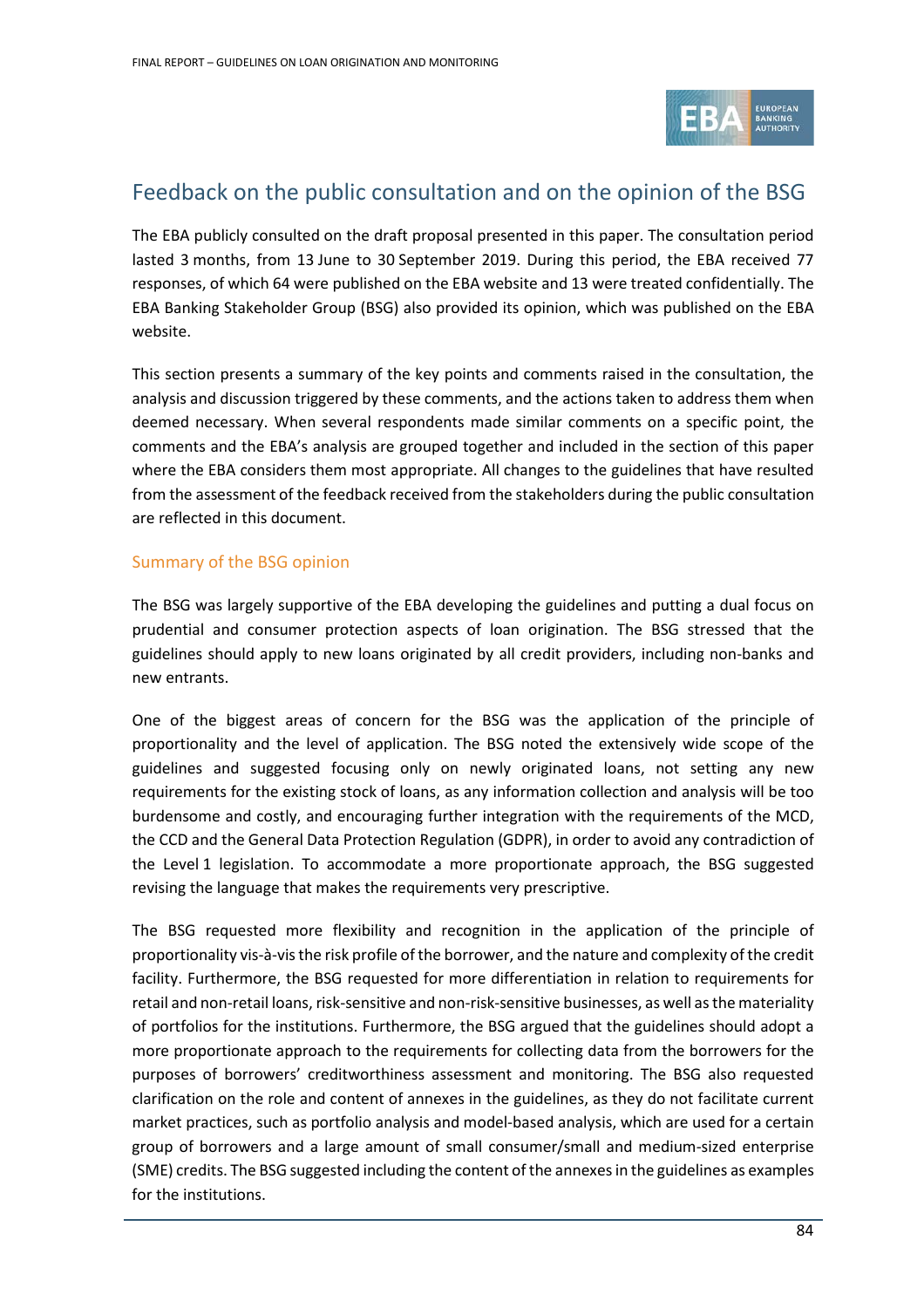

The BSG suggested that the EBA consider extending the deadline for the implementation of the guidelines and introducing some phase-in arrangements. The main purpose of this is to allow the addressees of the guidelines sufficient time to make necessary arrangements to establish an adequate IT structure and provide training for the staff. Furthermore, the delay would also allow all other ongoing regulatory developments to be taken into account, including developments in the area of sustainable finance. With respect to sustainable finance, the BSG stressed the need to align all ESG-related requirements with the relevant upcoming ESG regulatory initiatives and the EBA mandates in CRR 2/CRD V and avoid front-loading the future regulatory requirements in these guidelines.

The BSG expressed concerns that the requirements for governance and credit granting are too standardised and prescriptive. It is argued that the guidelines do not clarify the difference between credit risk and creditworthiness assessment. On this point, the BSG suggested that the guidelines, instead of introducing detailed governance requirements that may limit proven and wellfunctioning lending activity, should focus more on protecting consumer interests, including assessing the suitability of products, protecting consumers from loan sharks and mitigating negative consequences of default. The BSG suggested that the EBA emphasise, in the guidelines, the concept of responsible lending.

Furthermore, the BSG made a series of suggestions to improve the consumer protection dimension of the guidelines. The suggestions aim to ensure that the institutions' credit policies and procedures and the creditworthiness assessment do not lead to discrimination against borrowers and appropriately take into account borrowers' characteristics (e.g. life expenditure, household composition), to ensure that the products are suitable for the borrowers and that loan servicing does not induce any undue hardship on the borrowers.

With respect to creditworthiness assessment, the BSG also suggested that there needs to be a clarification in the credit decision-making process between acceptance and refusal thresholds linked to default rates.

The BSG expressed concerns that the section on pricing is detailed and prescriptive, and that the requirements set out in the draft guidelines represent interference with business practices and decisions. The BSG requested clarification that the relevant section represents a set of best practices, as opposed to requirements influencing pricing strategies and decisions.

The BSG also requested more flexibility and streamlining of the requirements for the monitoring framework, as the proposal of the draft guidelines is perceived as overly complex, burdensome and not proportionate to the average size of the loan portfolios. Furthermore, the BSG expressed concerns that the general monitoring requirements do not adequately reflect the specificities of institutions, borrower groups and specific loan products.

# Summary of the key issues and the EBA's response

While there was broad support for addressing the topic of loan origination in the wake of the period of high levels of NPLs and the EBA's comprehensive approach in bringing together prudential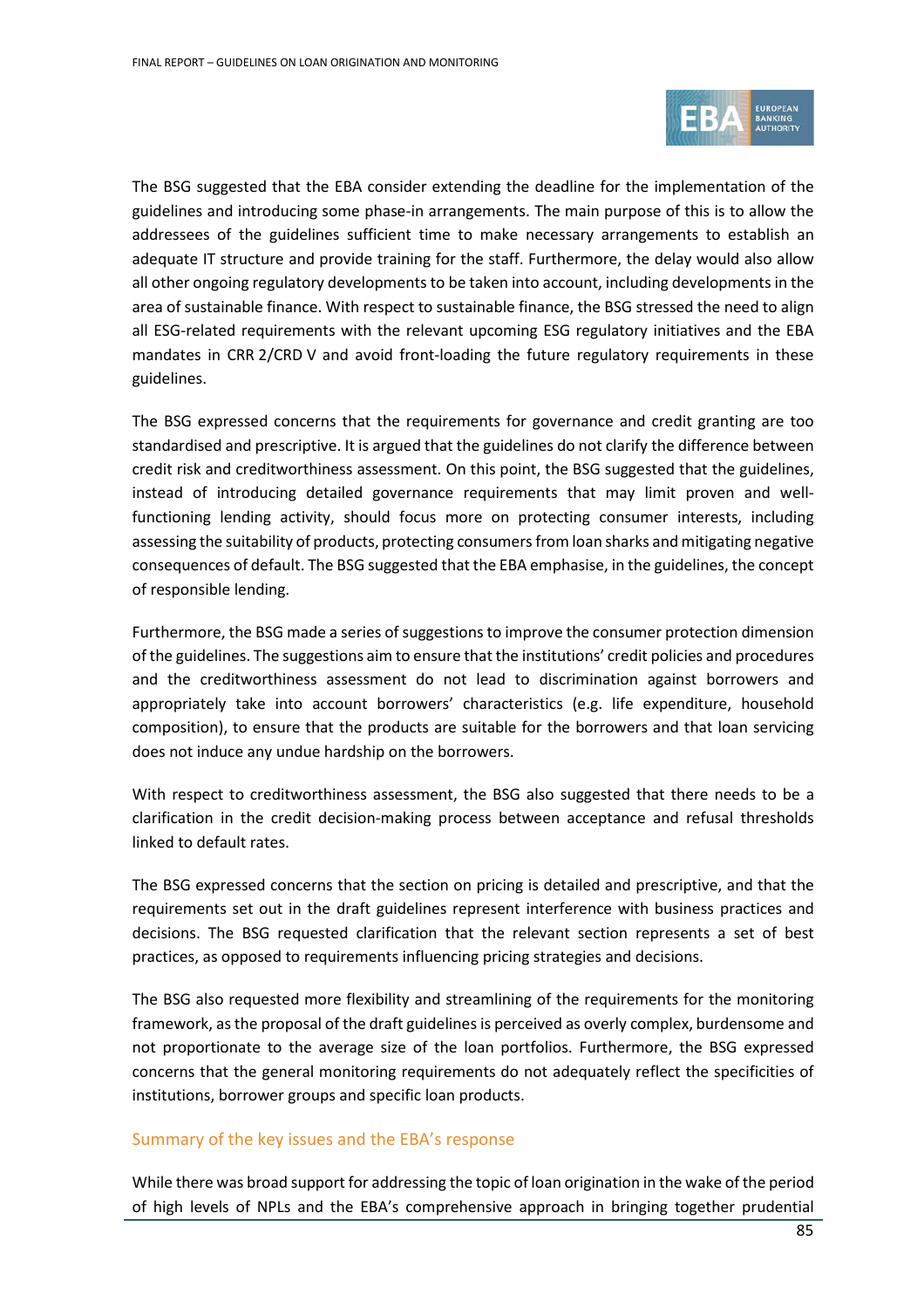

regulation and consumer protection dimensions, the respondents expressed several concerns and reservations in their comments to the consultation paper. The key concerns are about the following key points: the level of detail, the application of proportionality, the implementation timeline and the scope of application.

# *The level of detail*

Many respondents thought the draft guidelines were broad, in terms of topics covered, and prescriptive and put limitations on prevailing industry practices. To this end, respondents requested more flexibility in the requirements set out in the guidelines, recognition of different current and emerging industry practices and greater proportionality in the application of the guidelines, considering that the scope of the guidelines covers a wide range of loans, from small ticket consumer credit to lending to large corporates. The respondents also cautioned against creating a 'one size fits all' approach to credit risk taking, decision-making and creditworthiness assessment.

# *The application of proportionality*

Respondents not only noted three types of proportionality consideration in the guidelines but also requested that additional dimensions be considered, such as the materiality of portfolios, the risk profile of the borrower and the risk profile of the portfolio or specific loan. Many respondents requested that general proportionality considerations be supplemented with practical examples of how the principle of proportionality can be applied in practice. With respect to proportionality in the creditworthiness assessment, many have pointed to the idea of having simpler approaches when dealing with consumer lending and lending to SMEs, including recognising ongoing developments in model-based assessments and credit decisions. Furthermore, the respondents asked for the nature of the annexes and the widespread use of the words 'at least' throughout the text of the guidelines to be clarified.

#### *The implementation timeline*

Many respondents requested a longer implementation period and/or transitional/phase-in arrangements. It was argued that the implementation of the guidelines would be costly and timeconsuming, especially for IT developments and the collection of missing information from borrowers. Another argument for the delay was the ongoing and future regulatory developments and the need to ensure better consistency between the requirements of the draft guidelines and (future) Level 1 regulatory requirements. On this point, respondents suggested waiting for the finalisation of the reviews of the MCD and the CCD, in order to ensure consistency with future potential changes to the creditworthiness requirements set out in those directives. Respondents suggested that the EBA delay the introduction, in these guidelines, of any requirements for sustainable finance, green lending and ESG factors as part of credit analysis until the finalisation of other planned developments in the policy area, such as at the EU Commission Taxonomy or the EBA's ongoing and future initiatives and mandates.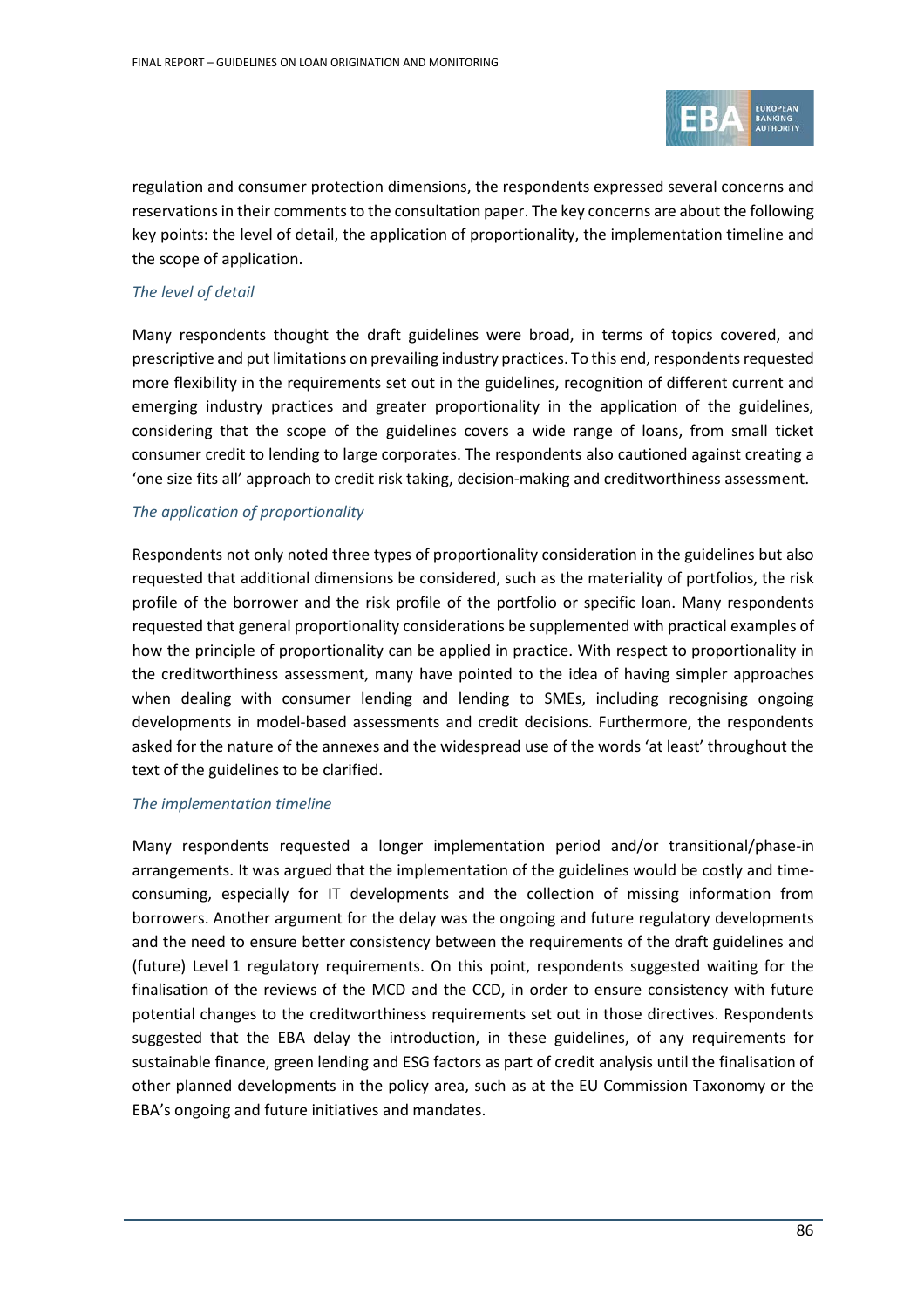

# *The scope of application*

With respect to the scope of application, many respondents suggested applying the guidelines only in relation to the loans originated after the application date of the guidelines (and not on renegotiated loans originated before the application date but renegotiated after it). Furthermore, stakeholders asked for clarification of how the guidelines are expected to apply to leasing and factoring.

#### *Further feedback*

Many respondents provided detailed feedback to specific sections of the draft guidelines. Thus, in relation to internal governance requirements, respondents asked for further clarification and alignment of the guidelines with the EBA Guidelines on internal governance, in particular with regard to points on decision-making, including independence in credit decisions that seemed to be too onerous. Respondents also requested the introduction of portfolio dimensions and the materiality of portfolios into the requirements for credit risk strategies, credit risk appetite and allocation, as well as clarification of how the 'three lines of defence' model fits into the process and list of tasks specific to the credit-granting process. With respect to the latter, specific concerns have been raised about the role of the risk management function in the credit decision-making process and blurring the tasks for the first and second lines, in particular, getting early independent risk views into the credit decision-making process. Respondents also noted that risk-based remuneration for staff working on credit seems to be problematic, especially considering the longterm credit quality dimension/metrics.

Respondents also asked for more clarity and guidance on interpretation and supervisory expectations in relation to the scope and wording of the requirements for technology-enabled innovation (FinTech), allowing for artificial intelligence (AI), big data and scoring models, etc., and running in parallel or replacing traditional human analysis of the financial position of the borrowers.

With respect to the proposed requirements for the creditworthiness assessment, respondents requested that the EBA revise the text to emphasise a more proportionate approach to data and information collection and creditworthiness assessment, first between small consumer credit and SME loans and lending to large corporates, and second between loans to new borrowers and loans to known/existing borrowers/customers. Respondents emphasised that the guidelines should also recognise different distribution channels, including online banking/products.

It was pointed out that the requirements for information collection and verification are too burdensome and sometimes not justified. Respondents expressed concerns that some of the requirements shift borrowers' responsibilities to institutions, and in some cases institutions are not in a position to obtain or verify the information. As for the creditworthiness assessment of micro, small, medium-sized and large enterprises, many respondents argued that, while some of the requirements, especially those related to financial projections and sensitivity analysis, may be appropriate for large corporates, they are not appropriate for SMEs.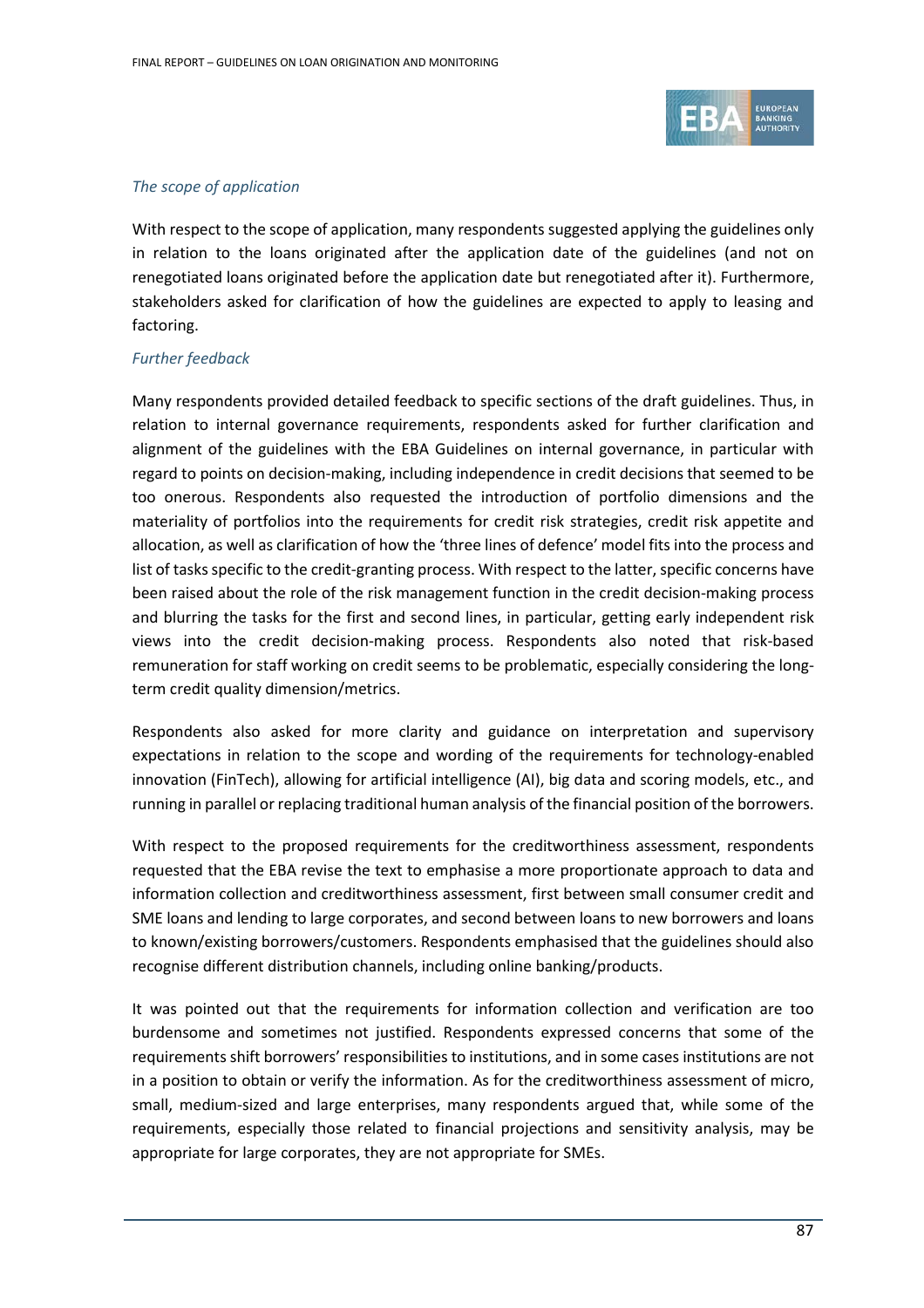

Most respondents raised concerns about the section on collateral valuation, in which the guidelines restrict the use of advance statistical models/automated valuation for the valuation of immovable property collateral at the point of loan origination. Furthermore, respondents requested clarification and further elaboration on the definition and scope of immovable and movable property collateral, i.e. if the scope includes both when the property is used as principal collateral (asset-based lending) and when the borrower provides additional collateral at their discretion to strengthen their loan application (security lien). Respondents further raised a number of points in relation to the requirements on the rotation of valuers, a panel of experts and the application of the proposed requirements for leasing transactions.

With respect to the proposed requirements for monitoring, respondents stressed that the requirements are too burdensome and costly, because they require the monitoring of soft information and information that is not currently collected from borrowers. It was also stressed that monitoring requirements should not lead to additional supervisory reporting. While respondents largely support the approach to early warning indicators, they expressed concerns over the idea of having a minimum list of indicators to be monitored. It was also suggested to split monitoring requirements by segments (consumers, SMEs, etc.). Respondents also requested more clarity on what should be monitored at portfolio level and what at borrower and credit facility levels, as well as the focus of monitoring (behavioural aspects — repayment history — vis-a-vis monitoring of the financial conditions of a borrower). In relation to the monitoring, some have also raised concerns about the interaction of the proposed requirements with data protection rules, in particular in relation to the concept of a 'single customer view', used in both monitoring and creditworthiness assessment.

The EBA carefully examined all of the comments received (see the feedback table attached to this document) and amended the text of the guidelines accordingly. In particular, in response to the comments received, the EBA has clarified the scope of application of the guidelines. The EBA also extended the implementation period, with a view to giving institutions and competent authorities 1 year(between the publication of the final report and the application date) for the implementation and an additional phase-in period for the collection of missing information from the borrowers for credit-monitoring purposes.

The EBA significantly revised the guidelines and emphasised the principle of proportionality throughout. In order to account for the principle of proportionality, the EBA both changed the language/wording and restructured the sections.

First, the EBA revised the role and references to the annexes (e.g. the use of the word 'at least'), to ensure that they are not seen as a list of requirements/parameters against which supervisors should assess the institutions. Second, the EBA has split the section of the creditworthiness assessment of micro, small, medium-sized and large enterprises and set out a simplified approach to the assessment of micro and small enterprises, with significant simplification of the requirements. For this purpose, the EBA used the EU Commission's SME definition. Furthermore, the EBA has clarified that the creditworthiness assessment can be done by various means, including models, as long as the requirements of these guidelines are met. To this end, the EBA also provided